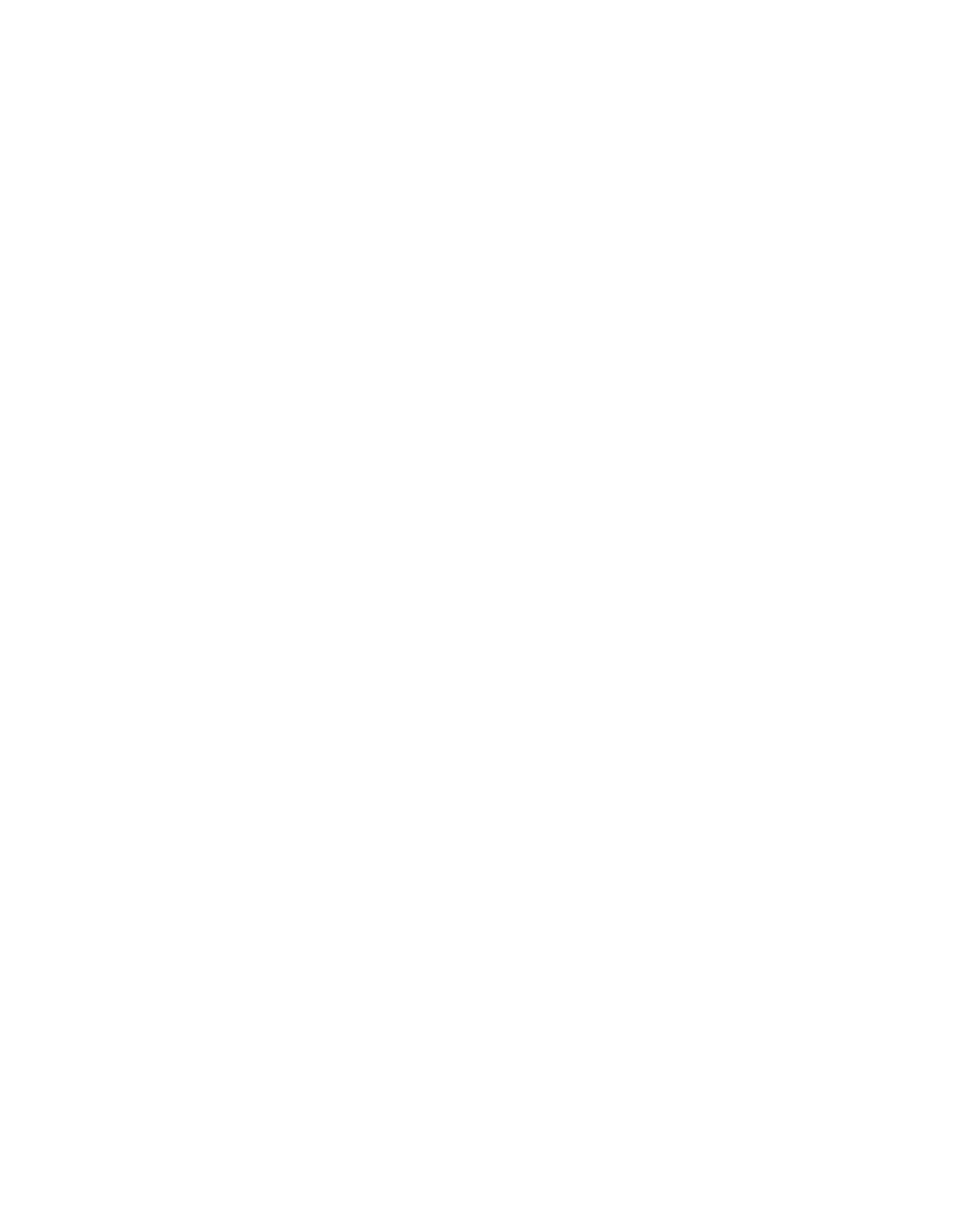#### EXECUTIVE SUMMARY

#### Paths to QUALITY-- Child Care Quality Rating System for Indiana What is its Scientific Basis?

James Elicker Carolyn Clawson Langill Karen Ruprecht Kyong-Ah Kwon

## Child Development & Family Studies Purdue University

October 23, 2007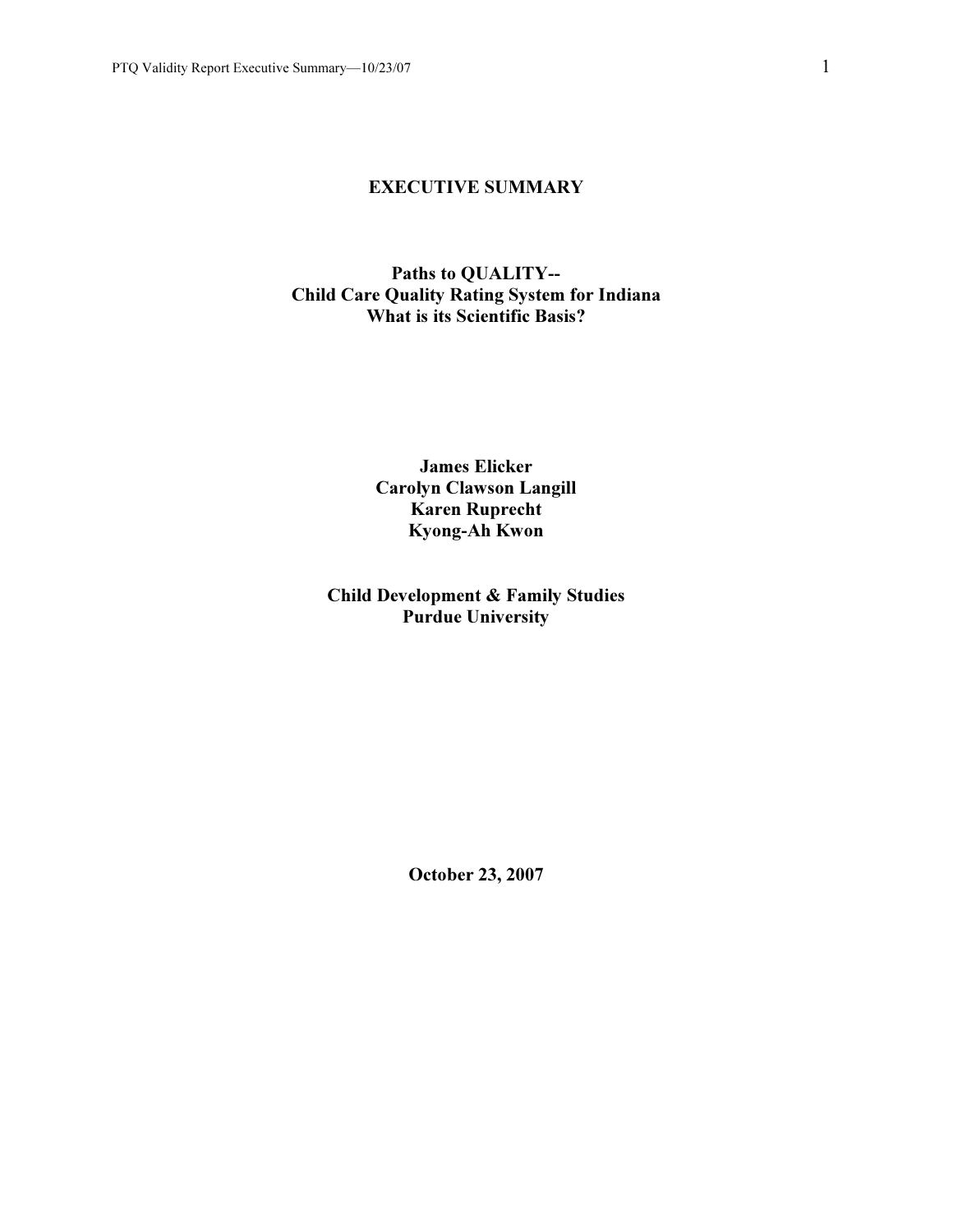#### Paths to QUALITY—A Child Care Quality Rating System for Indiana: What is its Scientific Basis?

#### Executive Summary

Paths to QUALITY is Indiana's new statewide child care quality rating system, scheduled to begin implementation in selected regions of the state in 2008 and then continue phased implementation through 2009. Child care quality rating systems are a relatively recent trend in the United States.

The main components of most state QRS programs are: 1) a set of quality standards that apply to home-based and center-based child care; 2) a process for objectively assessing child care quality and maintaining accountability; 3) a system of training and technical assistance to help child care providers improve quality; 4) incentives to encourage providers to reach higher levels of quality; and 5) public information to inform parents about what the QRS is and how to use it when they make child care decisions. As of January, 2007, 15 states had already implemented a QRS for child care, and several other states, including Indiana, were planning QRS programs.<sup>1</sup>

In 2007 Indiana's Bureau of Child Care, a division of the Family and Social Services Administration, contracted Purdue University to complete a scientific review of the quality standards contained in Paths to QUALITY, the proposed quality rating system. The overall goal of this review was to conduct an external evaluation of the scientific validity of the Paths to QUALITY standards.

#### The review focused on the following three questions:

- 1. What are the known results and effects of the two existing Indiana QRS pilot programs to date? (Fort Wayne and Evansville areas)
- 2. Will the proposed Indiana QRS levels and criteria result in increasing the quality of child care children receive? (What does existing research tell us?)
- 3. Will the Indiana QRS system improve developmental outcomes for children? (What does existing research tell us?)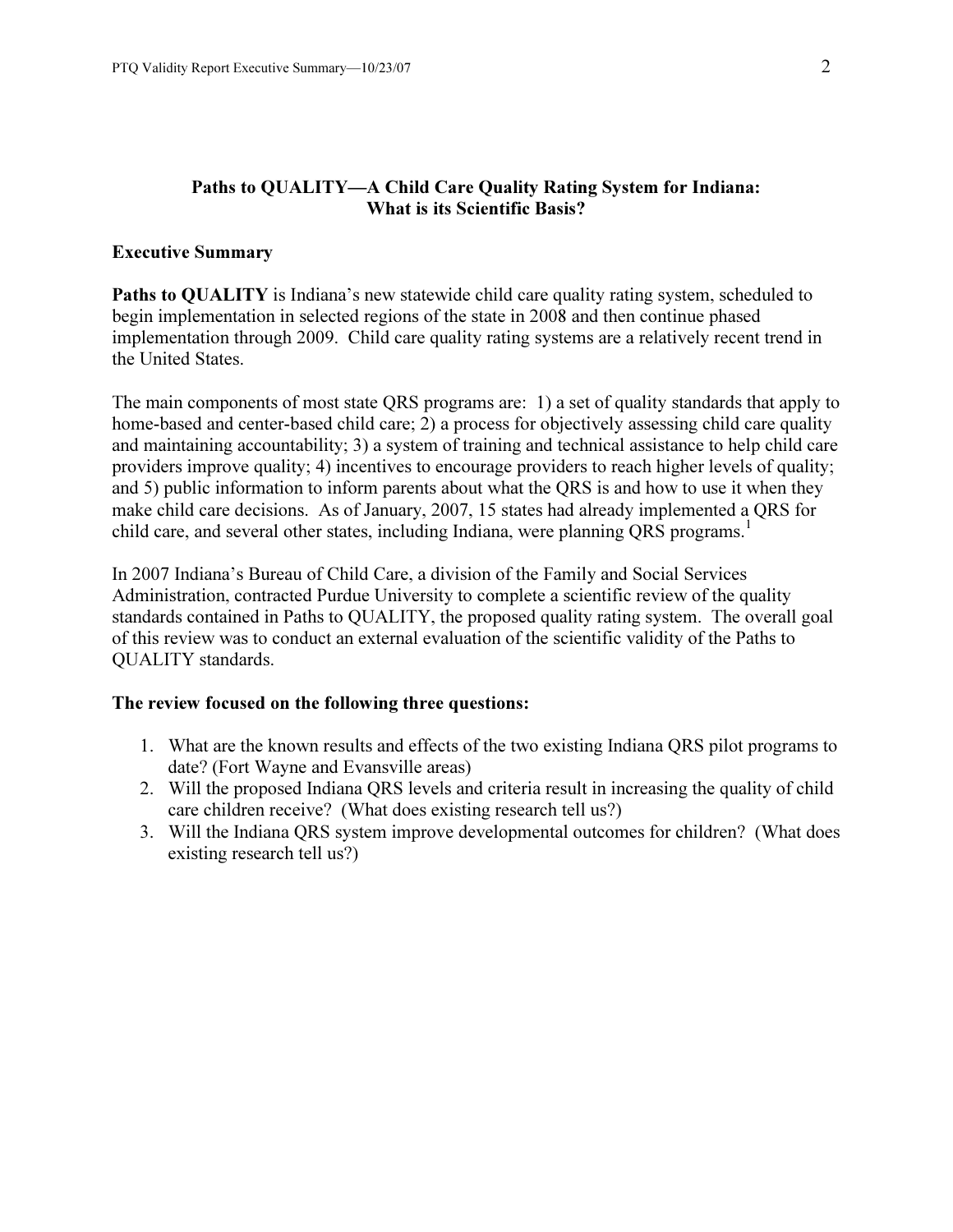#### Paths to QUALITY Levels and Criteria

Indiana Paths to QUALITY (PTQ) establishes four levels of quality that apply to licensed child care centers, licensed family child care homes, and registered child care ministries. Each level includes specific criteria that must be met in order for that level to be awarded. The quality levels are labeled:

Level 1 – Health and Safety Level 2 – Learning Environment Level 3 – Planned Curriculum Level 4 – National Accreditation

#### Paths to QUALITY History

#### Paths to QUALITY in Indiana

The Paths to QUALITY program was created by the Child Care and Early Education Partnership, a group of organizations working together in the Northeast Indiana "to develop awareness of and commitment to the importance of high quality early care and education for all children in the community."<sup>2</sup> During 1996 to 1999, Paths to QUALITY, a child care quality indicator system, was created as a strategy to identify high quality early care and education.

#### Goals of Paths to QUALITY

Paths to QUALITY is a voluntary system created to assist parents in identifying and selecting quality child care and recognize providers for ongoing efforts to achieve higher standards of quality that the minimum state licensing requirements. Providers who choose to join PTQ receive a verification visit, are assessed, and are placed on one of four levels. Providers receive yearly re-verification visits to determine if they have maintained their current level or achieved a higher level.

#### The goals of the Paths to QUALITY as originally conceived were:

- 1. raise the quality of child care and early education experiences for children,
- 2. give parents tools to help determine the best quality program for their children, and
- 3. support and recognize providers for quality care.

#### Implementation of Paths to QUALITY

In 2000, PTQ was implemented in Allen County in Northeast Indiana by the Early Childhood Alliance (ECA) Child Care Resource and Referral agency. In 2001, PTQ was implemented in the surrounding 5 counties of DeKalb, Whitley, Steuben, Noble, and LaGrange.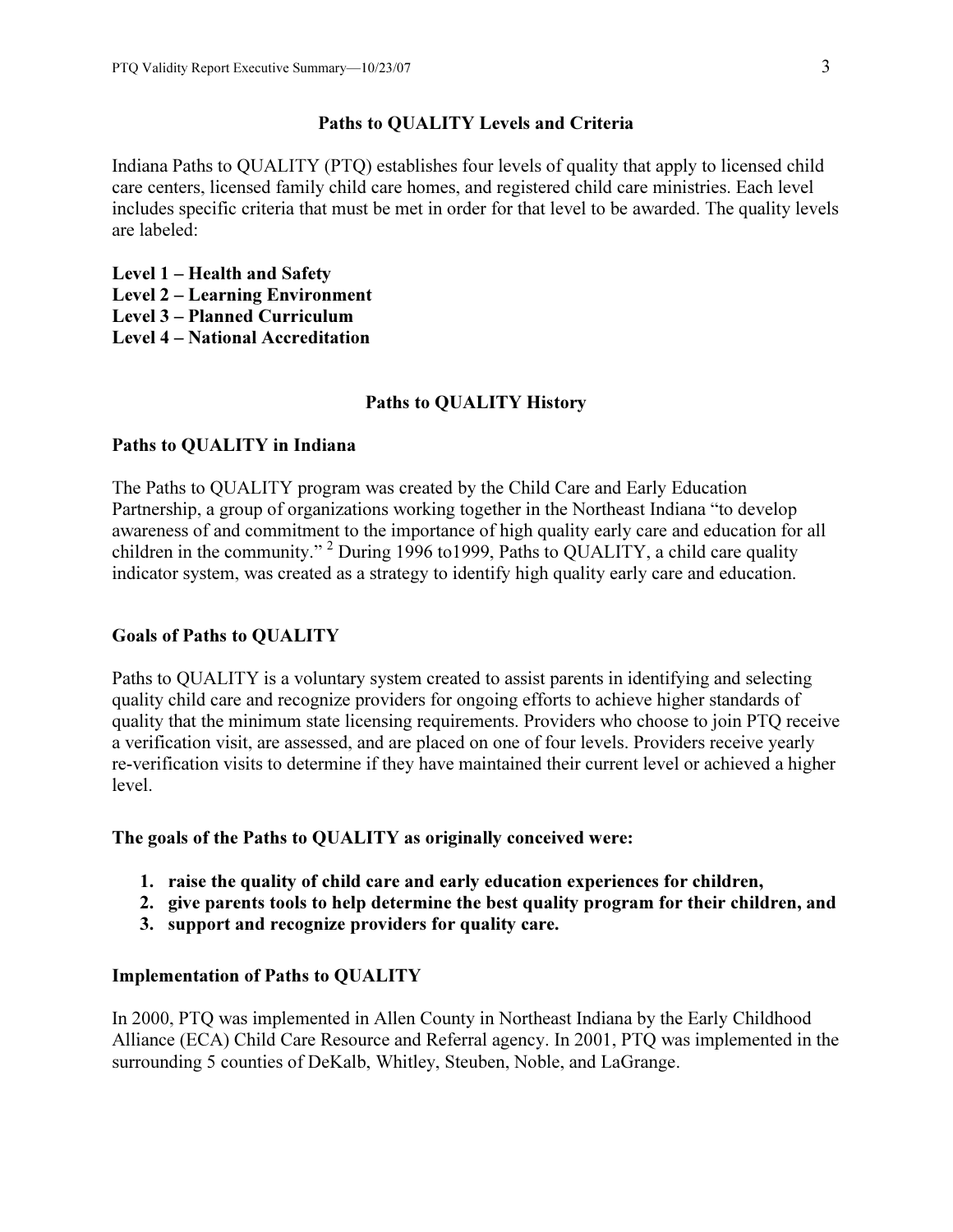In 2005, 4C of Southern Indiana implemented the PTQ program in the 11 county service area of Vanderburgh, Posey, Pike, Dubois, Warrick, Knox, Martin, Daviess, Spencer, Gibson, and Perry Counties.

#### Conclusions from PTQ pilot programs in Northeast and Southwest Indiana:

- The dramatic growth in participation rates and increases in levels by providers in both regions illustrate the success of the program.
- In both regions relationships between providers and child care resource & referral staff, in particular mentoring services and training opportunities, were reported to be critical to the success of the programs and advancement in PTQ levels.
- Barriers for providers to advance levels in PTQ included: completing voluntary certification participation, meeting education and training requirements of staff, providing accessible, appropriate learning materials, understanding and implementing a developmentally appropriate curriculum, providing parent/teacher conferences, and implementing various administrative changes (developing parent contracts, writing strategic plans, instituting parent surveys and evaluations).
- Increased participation in training and professional development events made the greatest difference in helping providers advance to higher levels.
- The pilot programs demonstrate that the PTQ system is understandable to child care providers and provide preliminary evidence that when providers reach higher levels, they are increasing the quality of care and education they provide for children, as assessed by objective and valid quality measures.
- The successes of PTQ pilot programs provide encouragement for the development of a statewide quality rating system using the PTQ levels.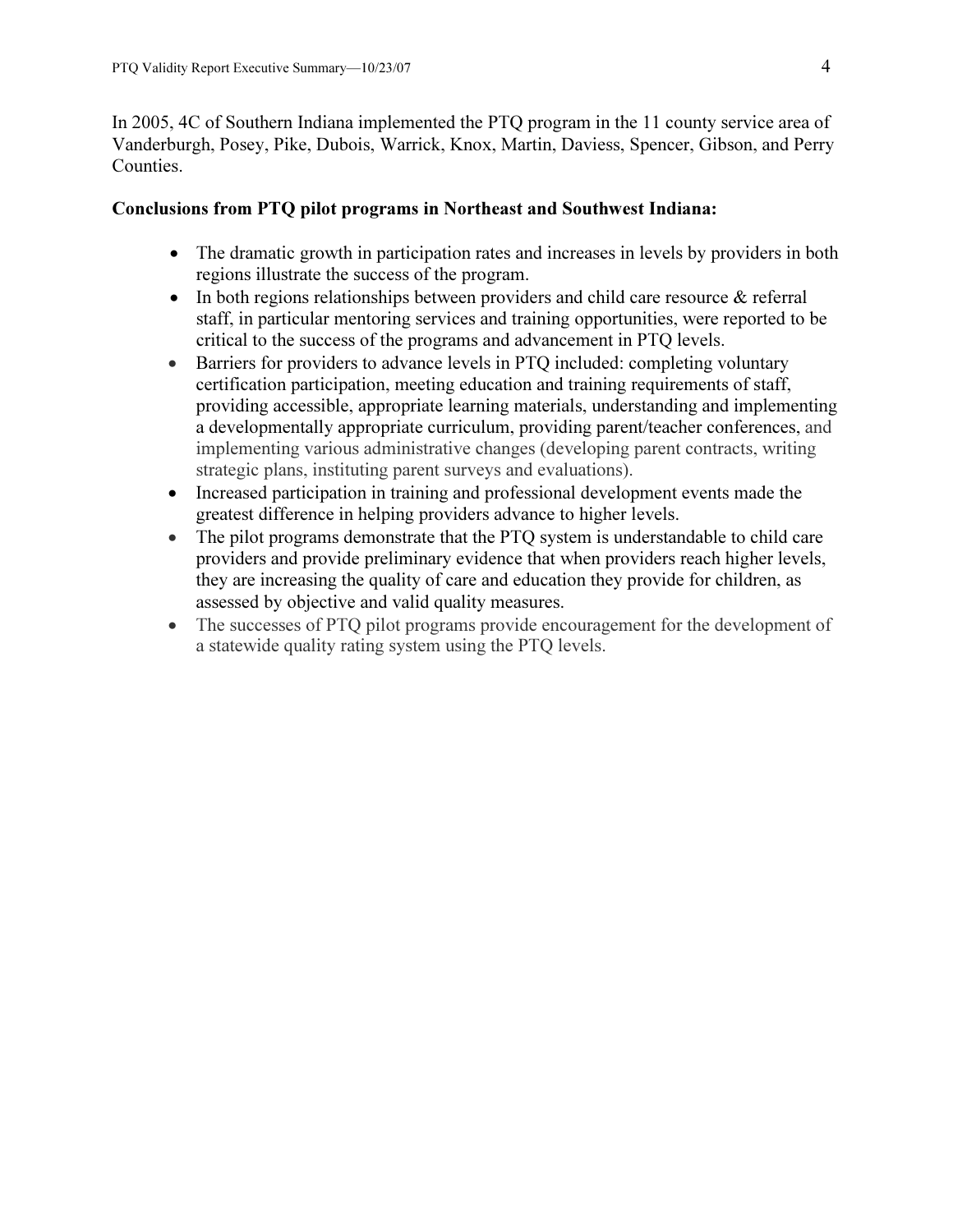## Key Quality Indicators Contained in the Paths to Quality Levels

After reviewing the Paths to QUALITY standards, the Purdue research team identified 10 "key quality indicators" within the standards: 1) Regulation, 2) Teacher education and specialized training, 3) Structural quality, 4) Process quality, 5) Assessment, 6) Provisions for children with special needs, 7) Program policies and procedures, 8) Director professional development, 9) Parent-teacher communication and involvement, and 10) Accreditation by NAEYC or other organizations.

We defined a "quality indicator" as something that:

- 1. is a concrete, observable, or otherwise documentable aspect of child care settings or practices;
- 2. has been identified as a "best practice" in national policies or professional position statements; and
- 3. has been evaluated specifically in the published scientific early education and child care literature.

Next, we identified the Paths to QUALITY levels and criteria that include each indicator and reviewed available evidence for the importance of each indicator and its relation to other measures of quality and its relationship to children's development and well-being.

## Conclusions: Validity of the PTQ Levels and Criteria

- A thorough review of 10 main quality indicators (including 12 additional sub-indicators) within the PTQ levels and standards revealed substantial scientific evidence for the validity of the PTQ quality criteria.
- 75% of the quality indicators we examined had "substantial evidence" for their validity.
- In addition, most of the PTQ quality indicators had significant evidence that they support children's development, learning, or well-being in child care.
- Overall, we found significant support for the validity the PTQ quality indicators in the child development and early education scientific literature.
- • In addition, most of the PTQ standards have the support of prominent early childhood education organizations, which have designated them as "best practices."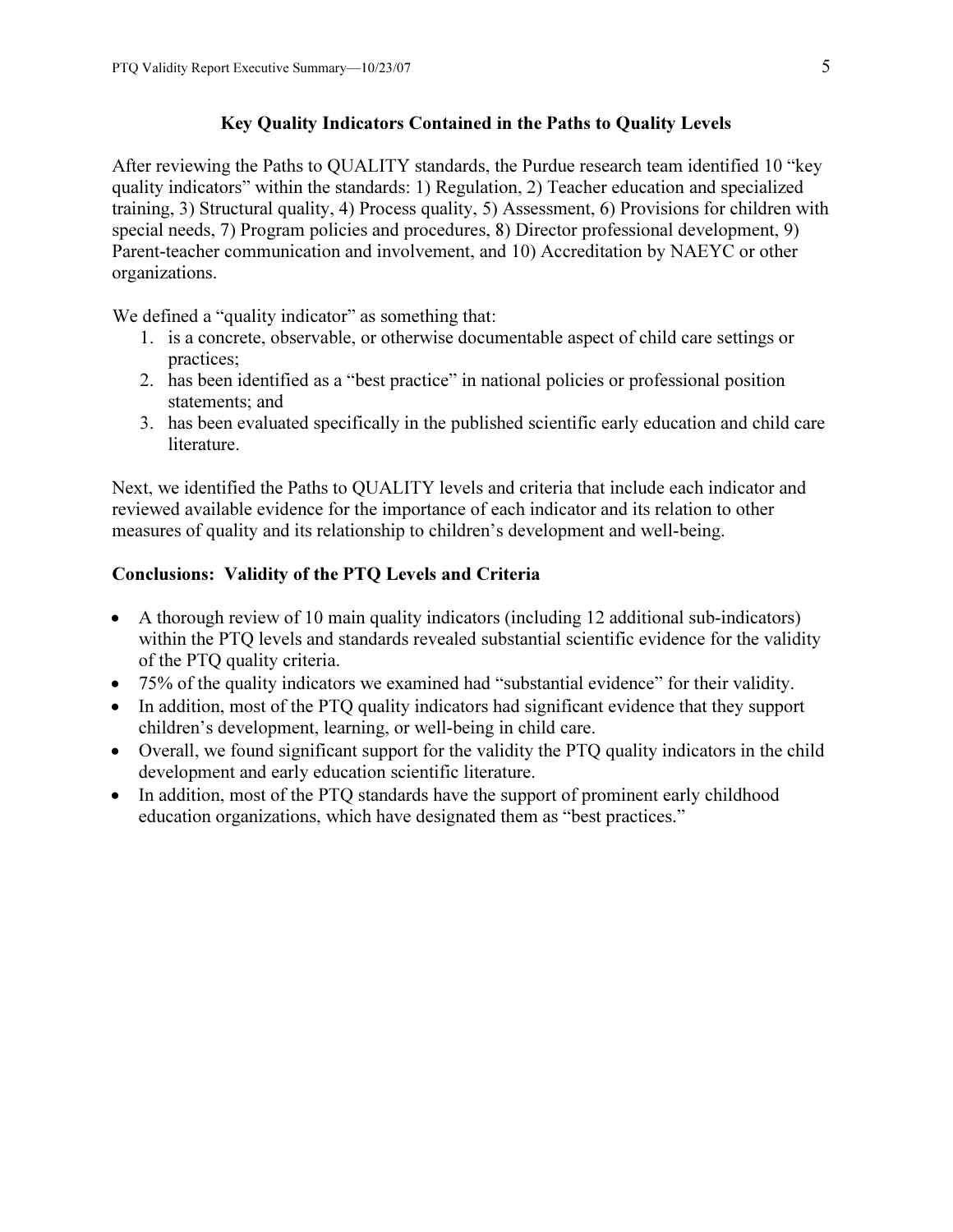#### General Conclusions

- $\bullet$  Based on our analysis of the PTQ program as developed in regional pilots and upon review of the evidence for the validity of the proposed PTQ quality standards, we conclude that, if implemented with diligence, care, and accountability, the PTQ program has the potential to increase the quality in child care centers, child care ministries, and child care homes in Indiana.
- Further, if implemented with care, the PTQ system has the potential to help child care providers increase their support of Indiana young children's learning, development, and wellbeing.

 1 National Child Care Information Center. (2007, April). Quality rating systems: Definition and statewide systems. Retrieved September 21, 2007 from www.nccic.org/pubs/qrs-defsystems.html. <sup>2</sup>

<sup>&</sup>lt;sup>2</sup> Child Care and Early Care Partnership Mission, 1996.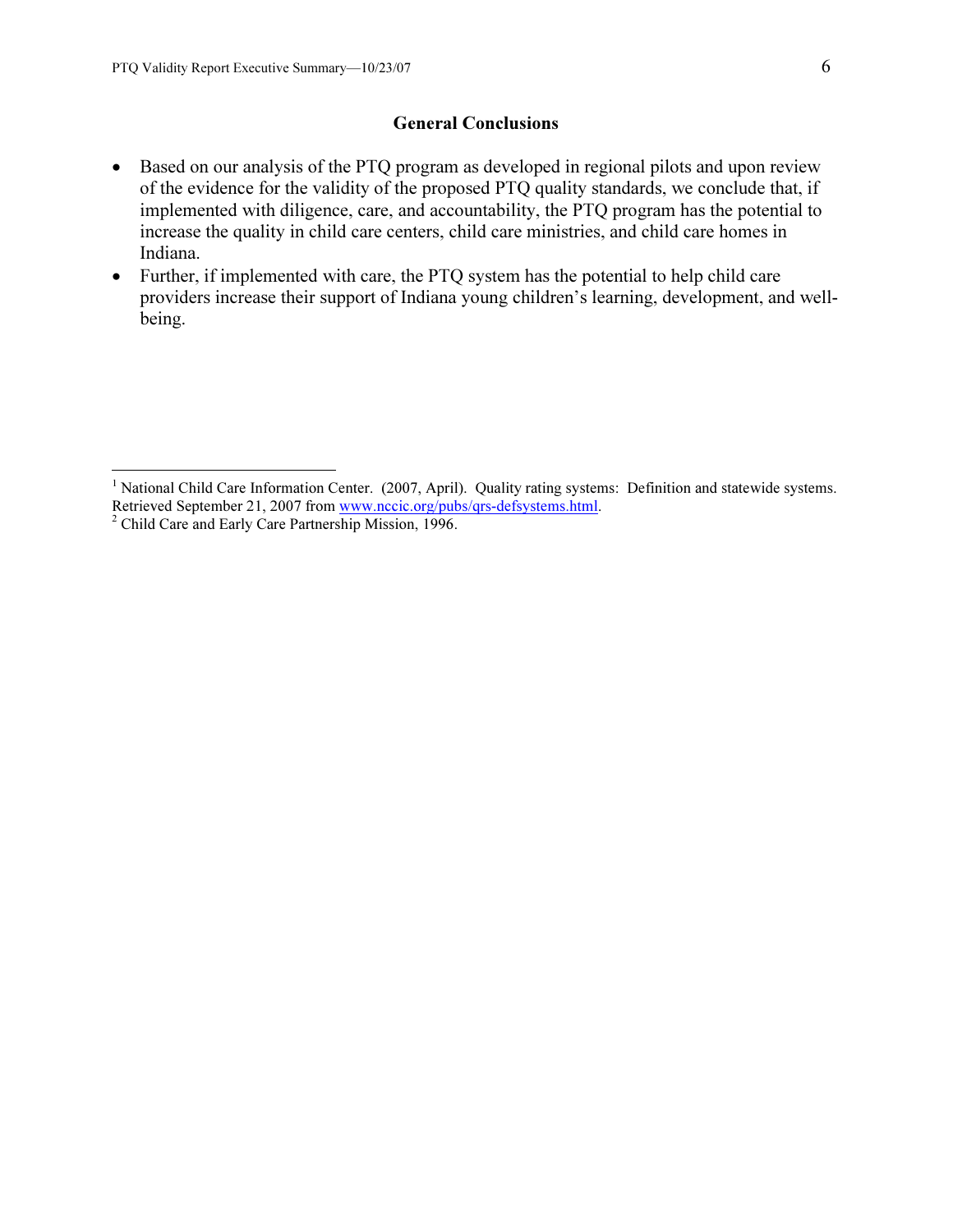#### Paths to QUALITY-- A Child Care Quality Rating System for Indiana What is its Scientific Basis?

James Elicker Carolyn Clawson Langill Karen Ruprecht Kyong-Ah Kwon

## Child Development & Family Studies Purdue University

October 23, 2007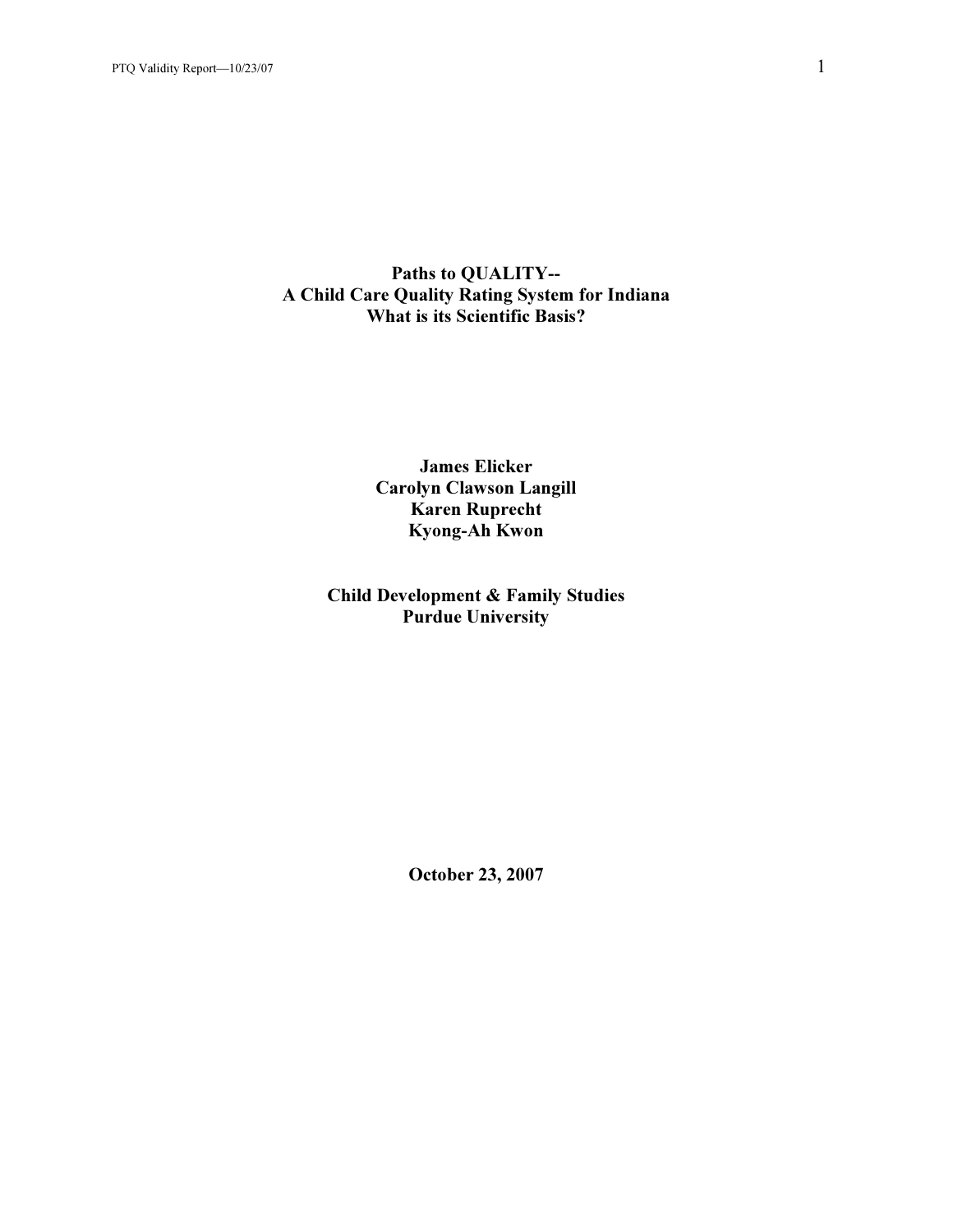#### Acknowledgments

The authors wish to thank the staff of the Early Childhood Alliance in Fort Wayne, Indiana, especially Madeleine Baker, Teresa Reidt, and Pam Leffers, for their assistance in the compilation of data describing the history and accomplishments of the first Paths to QUALITY pilot program in Indiana.

We also wish to acknowledge the many contributions of the staff of 4C of Southern Indiana, Inc., especially Erin Ramsey and Jennifer Gronotte. In addition to sharing data they collected over the first two years of the PTQ program, they collaborated with Purdue University in an external evaluation study funded by the Welborn Baptist Foundation, Inc.

Funding for this report was provided by contract with Purdue University from the Indiana Bureau of Child Care, a department of the Division of Family Resources, Indiana Family & Social Services Administration. The Indiana Paths to QUALITY program is directed by Michelle Thomas, State Child Care Administrator with the Bureau.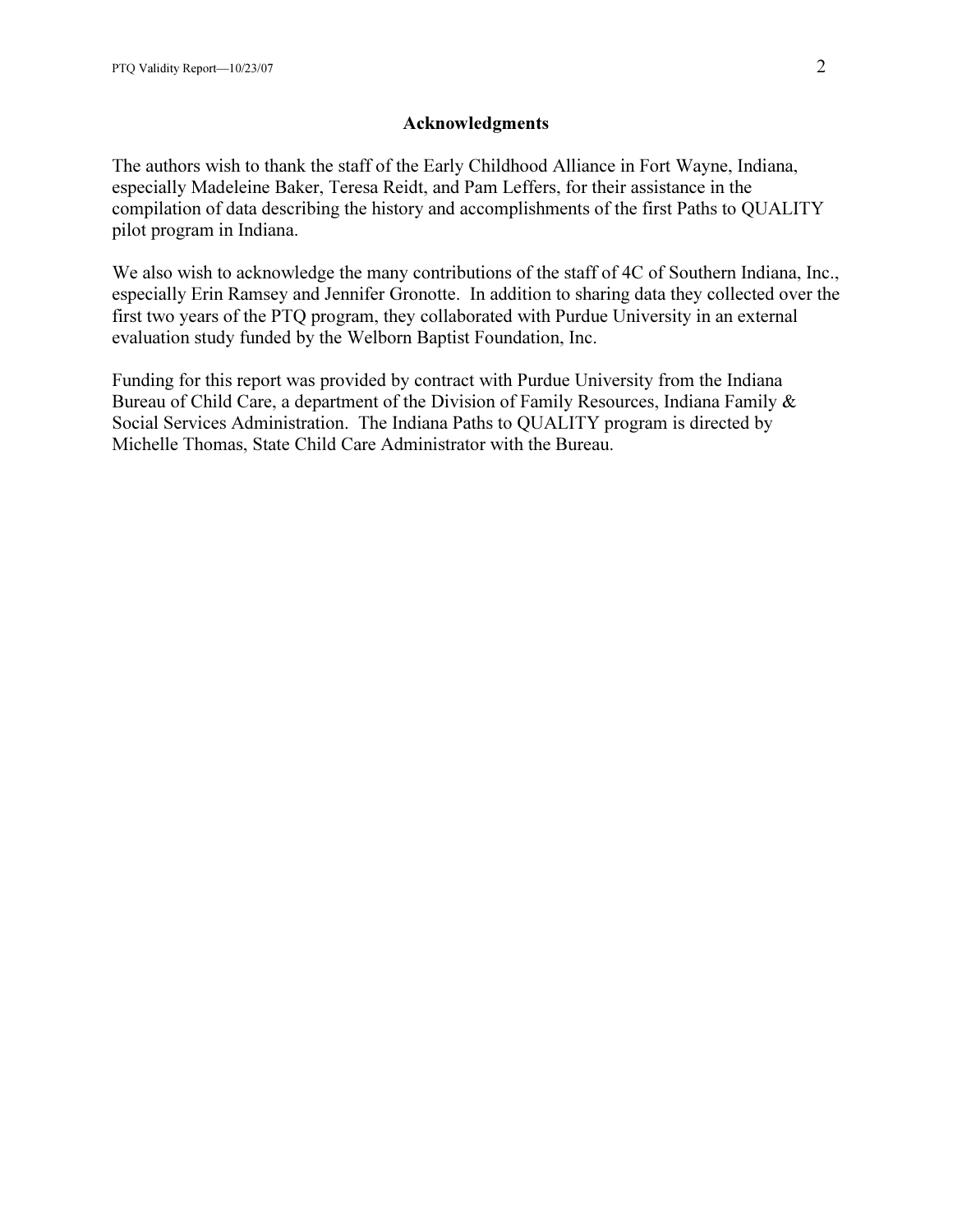## Table of Contents

| What Are the Key Quality Indicators in the Paths to QUALITY Levels?13 |  |
|-----------------------------------------------------------------------|--|
|                                                                       |  |
|                                                                       |  |
|                                                                       |  |
|                                                                       |  |
|                                                                       |  |
|                                                                       |  |
|                                                                       |  |
|                                                                       |  |
|                                                                       |  |
|                                                                       |  |
|                                                                       |  |
|                                                                       |  |
| Process Quality: Child-Initiated and Teacher-Directed Activities 33   |  |
|                                                                       |  |
| Process Quality: Developmentally- Appropriate Written Curriculum 37   |  |
|                                                                       |  |
|                                                                       |  |
|                                                                       |  |
|                                                                       |  |
|                                                                       |  |
|                                                                       |  |
|                                                                       |  |
|                                                                       |  |
|                                                                       |  |
|                                                                       |  |

## Appendix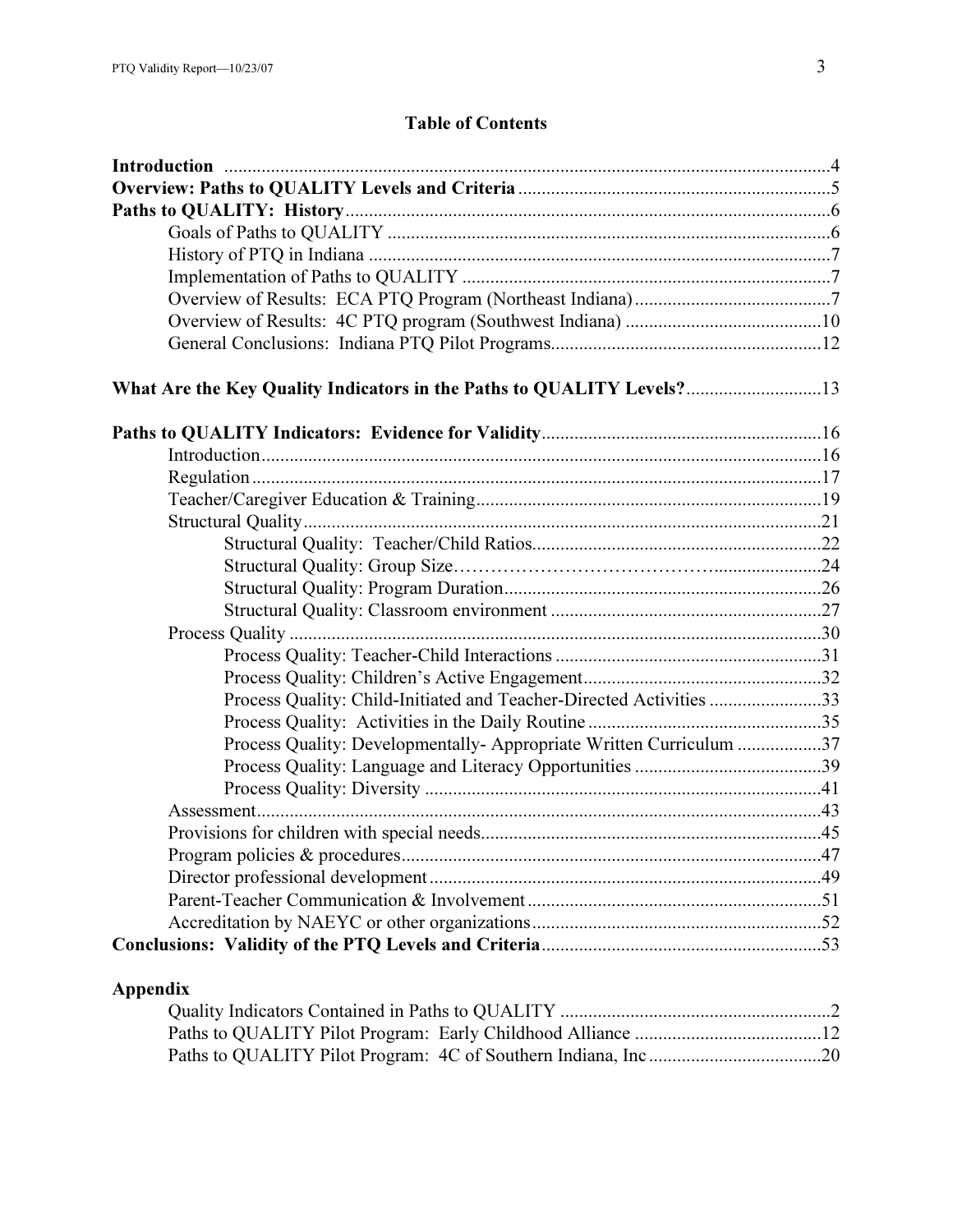#### Paths to QUALITY—A Child Care Quality Rating System for Indiana: What is its Scientific Basis?

#### Introduction

Paths to OUALITY is Indiana's new child care quality rating system, scheduled to begin implementation in selected regions of the state in 2008 and then continue phased implementation statewide through 2009. Statewide child care quality rating systems are a relatively recent trend in the United States. According to the National Child Care Information Center:

A Quality Rating System (QRS) is a systemic approach to assess, improve, and communicate the level of quality in early care and education programs. Similar to rating systems for restaurants and hotels, QRS award quality ratings to early care and education programs that meet a set of defined program standards. These systems provide an opportunity for States to (1) increase the quality of care and education for children; (2) increase parents' understanding and demand for higher quality care; and (3) increase professional development of child care providers. QRS can also be an effective strategy for aligning components of the early care and education system for increased accountability in improving quality of care.<sup>1</sup>

The main components of most QRS programs are: 1) a set of quality standards that apply to home-based and center-based child care; 2) a process for objectively assessing child care quality levels and maintaining accountability; 3) a system of training and technical assistance to help child care providers improve quality; 4) incentives to encourage providers to reach higher levels of quality; and 5) public information to inform parents about what the QRS is and how to use when they make child care decisions. As of January, 2007, 15 states had already implemented a QRS for child care, and several other states, including Indiana, were planning QRS programs.<sup>2</sup>

In 2007 Indiana's Bureau of Child Care, a division of the Family and Social Services Administration, contracted Purdue University to complete a scientific review of the quality standards contained in Paths to QUALITY, the planned quality rating system. The overall goal of this review was to conduct an external evaluation of the scientific validity of the Paths to QUALITY standards, as proposed. The review focused on the following three questions:

- 1. What are the known results and effects of the two Indiana QRS pilot programs to date? (Fort Wayne and Evansville areas)
- 2. Will the proposed Indiana QRS levels and criteria result in increasing the quality of child care children receive? (What does existing research tell us?)
- 3. Will the Indiana QRS system improve developmental outcomes for children? (What does existing research tell us?)

This report summarizes this review of scientific literature supporting the Paths to QUALITY standards. First, we present an overview of the four Paths to QUALITY levels, including the criteria child care providers must meet to attain each level. Second, we provide a summary of the original Paths to QUALITY program in the Fort Wayne area, and its subsequent replication in southwestern Indiana. We review the accomplishments and the documented impact of these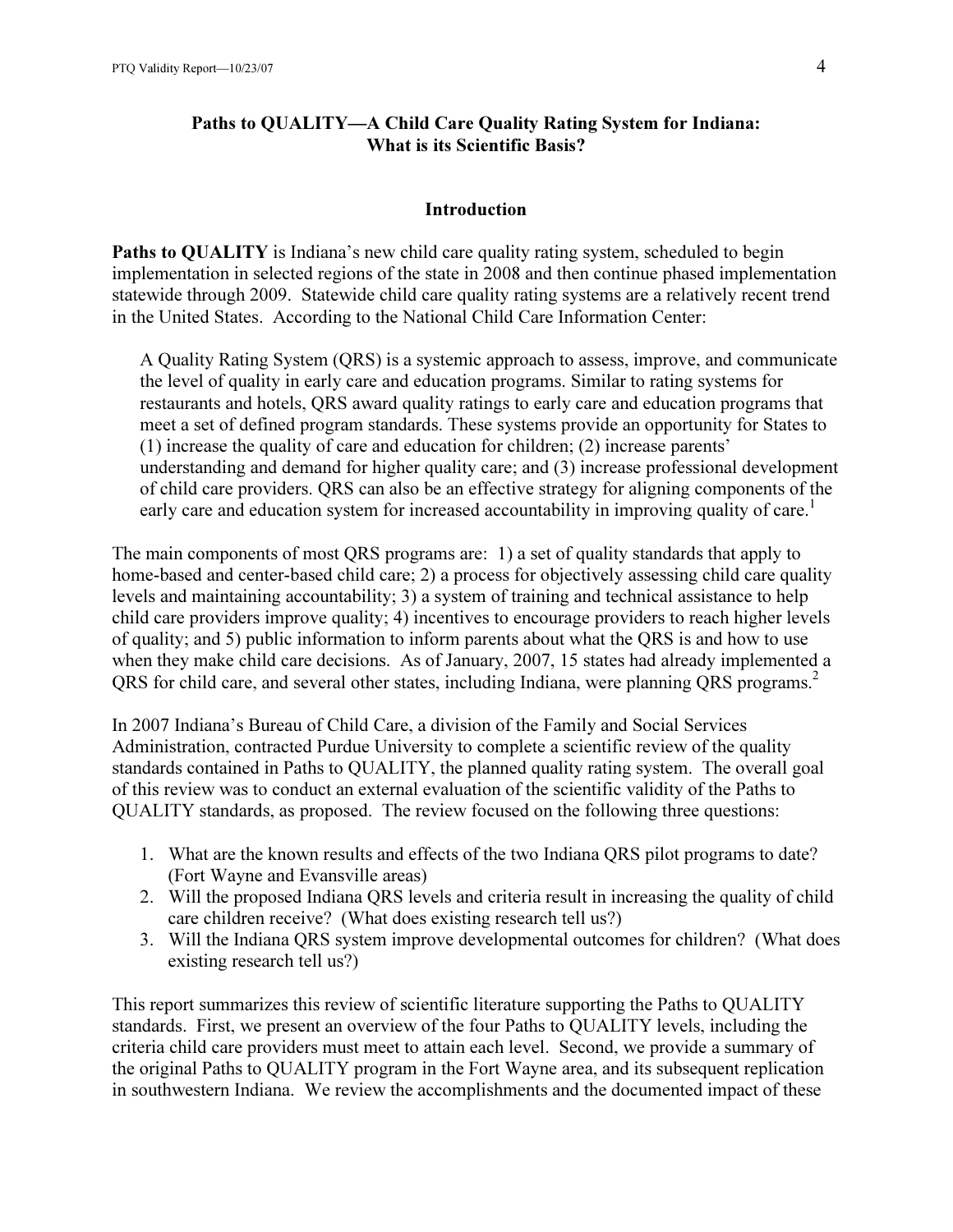pilot programs on child care quality in these regions of the state. Third, we summarize our detailed analysis of 10 important "quality indicators" that are contained in the new Paths to QUALITY standards. This analysis includes a definition of each quality indicator, a description of where it appears in Paths to QUALITY levels, and a review of the scientific literature pertaining to each quality indicator. Fourth, we draw conclusions about the overall scientific validity of the Paths to QUALITY standards, projecting the program's impact on Indiana's child care quality and the development of its young children.



#### Overview: Paths to QUALITY Levels and Criteria

Indiana Paths to QUALITY establishes four levels of quality that apply to licensed child care centers, licensed family child care homes, and registered child care ministries. Each level includes specific criteria that must be met in order for that level to be awarded. The quality levels, with a brief description of the criteria for each level, are:

#### Level 1 – Health and Safety

- Basic requirements for health and safety are met.
- Develop and implement basic health and safety policies and procedures.
- Staff members receive orientation within 30 days of being hired.

#### Level 2 – Learning Environment

- Provide an environment that is welcoming, nurturing, and safe for the physical, emotional, and social well-being of all children.
- Activities and materials reflect the age, interests, and abilities of all children.
- Provide for children's language and literacy skill development.
- Provide pertinent program information to families.
- Promote staff/assistant caregivers' development and training.
- Program has a written philosophy and goals for children.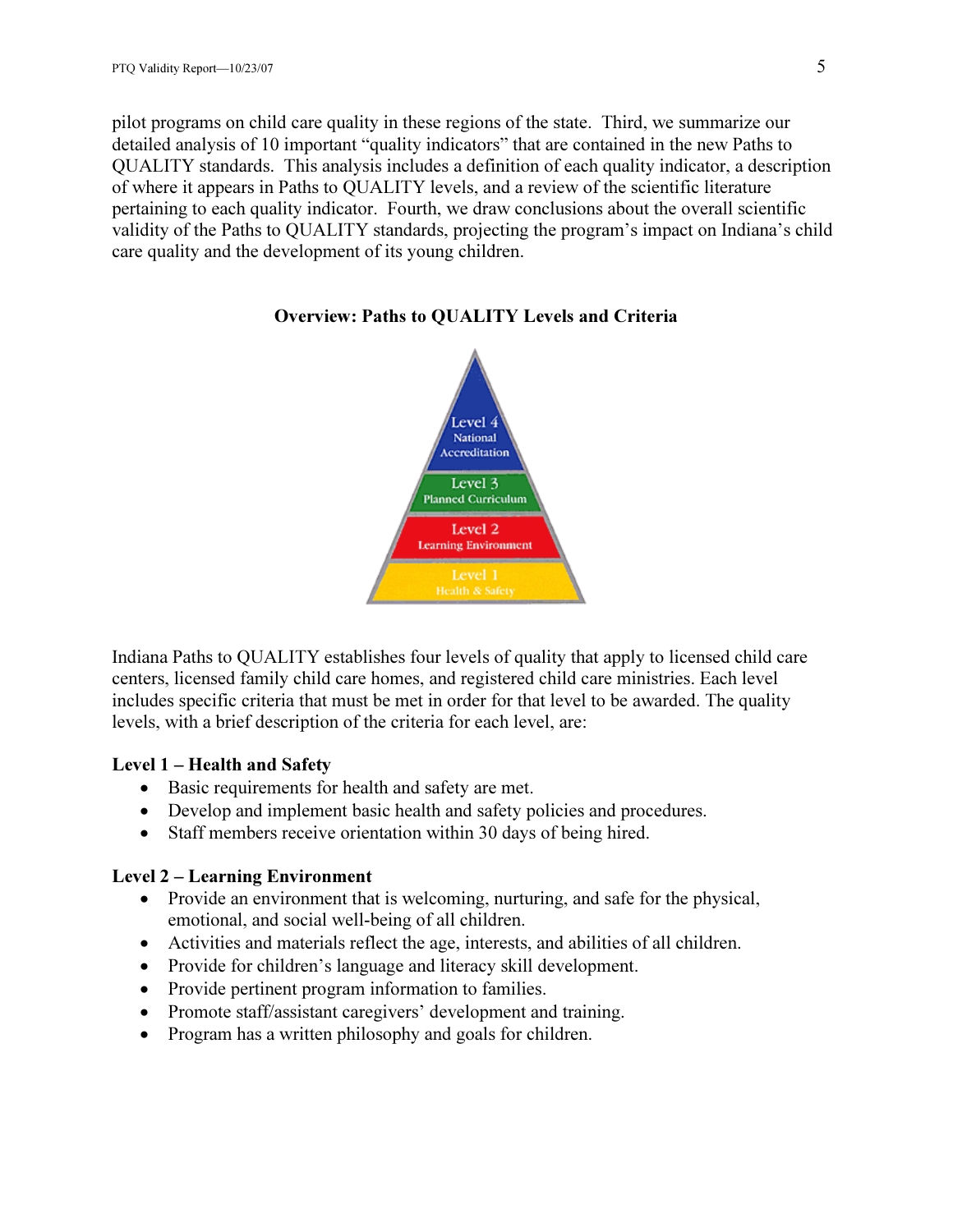## Level 3 – Planned Curriculum

- A written curriculum and planned program for children reflects developmentally appropriate practice.
- Program evaluation is completed annually by parents and staff.
- Actively engage in program evaluation and have an action plan for improvement
- Demonstrate professional growth of Director and staff or lead caregiver and assistants in excess of licensing requirements
- Facilitate family and staff input into the program.
- Program has been in operation for a minimum of one year or lead Caregiver has at least 12 months experience in a licensed or Bureau of Child Care nationally recognized accredited child care setting as a child care provider.

## Level 4 – National Accreditation

- Accreditation is achieved through the National Association for the Education of Young Children (NAEYC) or the National Association of Family Child Care (NAFCC).
- Professional development and involvement continues including mentoring other directors/providers.

## Paths to QUALITY: History

## Goals of Paths to QUALITY

Paths to QUALITY is a voluntary system created to assist parents in identifying and selecting quality child care and recognize providers for ongoing efforts to achieve higher standards of quality than the minimum state licensing requirements. Providers who choose to join PTQ receive a verification visit, are assessed, and are placed on one of four levels. Providers receive yearly re-verification visits to determine if they have maintained their current level or achieved a higher level.

## The goals of the Paths to QUALITY as originally conceived were:

- 1. to raise the quality of child care and early education experiences for children,
- 2. to give parents tools to help determine the best quality program for their children, and
- 3. to support and recognize providers for quality care.

Through these goals it was proposed that PTQ would also provide the following benefits: -

- Affirm and support the role of parents
- Provide opportunities for all children to develop optimally
- Develop well-trained, qualified child care and early education staff
- Provide experiences which help children succeed in school
- Make affordable, high quality child care available when and where families need it
- Encourage a more stable child care workforce through increased stature, professionalism, salaries and benefits
- Help children make a smooth transition to kindergarten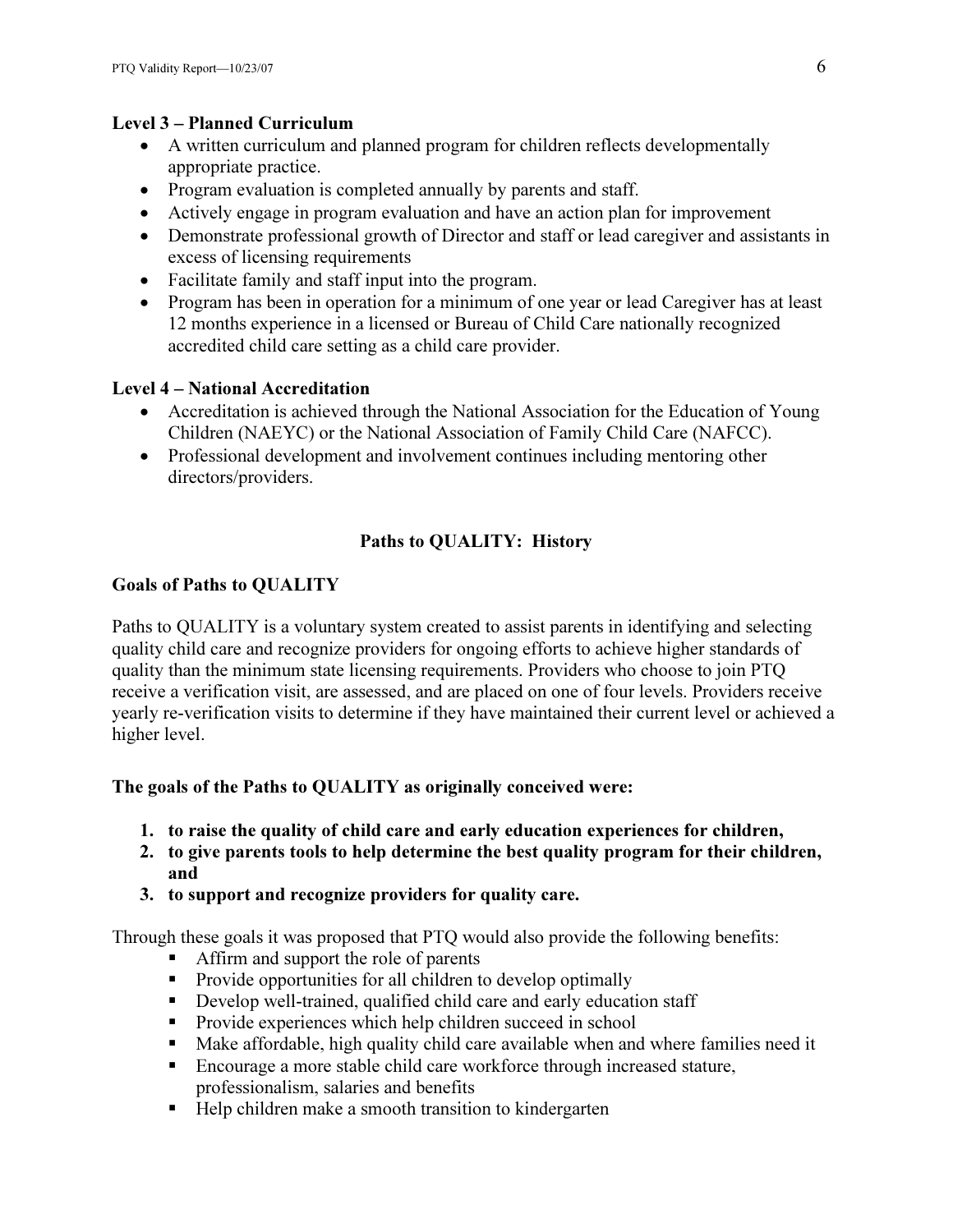#### History of PTQ in Indiana

The Paths to QUALITY program was created by the Child Care and Early Education Partnership, a group of organizations working together in the Fort Wayne area "to develop awareness of and commitment to the importance of high quality early care and education for all children in the community."<sup>3</sup> In 1996, the Partnership funded a community action plan titled Child Care & Early Education: Everyone's Business to address the child care and early education needs of Allen County. The partnership sought to develop a clear set of objectives for high quality child care and early education, identify the local assets for and barriers to achieving those objectives, and establish a plan to build on assets to overcome the barriers of and move the community toward high quality child care and early education. To develop awareness of and commitment to the importance of high quality early care and education, the standard for child care quality and support of quality early care and education were addressed in Northeast Indiana. During 1996 to1999, Paths to QUALITY, a child care quality rating system, was created as a strategy to identify high quality early care and education.

#### Implementation of Paths to QUALITY

In 2000, PTQ was implemented in Allen County in Northeast Indiana by the Early Childhood Alliance's (ECA) Child Care Resource and Referral agency. In 2001, PTQ was implemented in the surrounding 5 counties of DeKalb, Whitley, Steuben, Noble, and LaGrange.

In 2005, 4C of Southern Indiana, Inc. implemented the PTQ program in the 11 county service areas of Vanderburgh, Posey, Pike, Dubois, Warrick, Knox, Martin, Daviess, Spencer, Gibson, and Perry Counties.

#### Overview of Results: Early Childhood Alliance PTQ Program (Northeast Indiana)

The following summary of results is based on a review of annual reports provided by the Early Childhood Alliance. No external evaluation of the program has been conducted. Each of the 3 main goals of PTQ is addressed in this summary of PTQ outcomes. (For a more detailed summary report of the ECA Paths program and results, see Appendix 2, "Paths to QUALITY Pilot Program: Early Childhood Alliance.")

Table 1 highlights participation levels of each provider type within the Early Childhood Alliance program from 2001-2007. Participation levels increased steadily each year for each type of provider. Registered ministries experienced a slight decrease from 2006 to 2007. Part time preschool programs experienced small variations in participation rate through the six years, but averaged around 40%.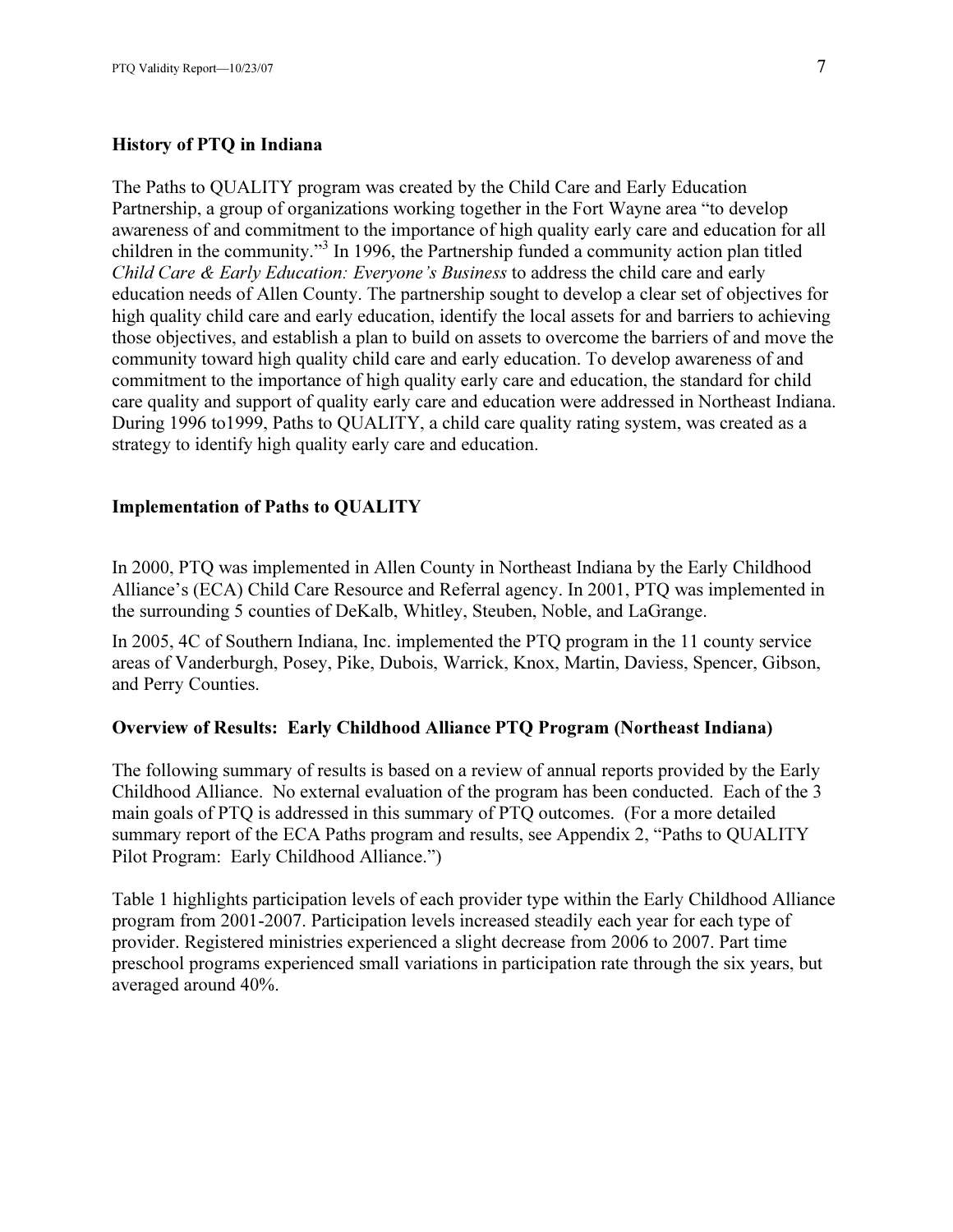|                              | 2001 | 2002 | 2003 | 2004 | 2005 | 2006 | 2007 |
|------------------------------|------|------|------|------|------|------|------|
| All providers registered     |      |      |      |      |      |      |      |
| with PTO                     | 28%  | 42%  | 47%  | 47%  | 52%  | 53%  | 60%  |
| <b>Licensed Centers</b>      | 75%  | 76%  | 82%  | 90%  | 88%  | 96%  | 96%  |
| <b>Family Homes</b>          | 23%  | 41%  | 46%  | 50%  | 54%  | 54%  | 64%  |
| <b>Registered Ministries</b> | 9%   | 12%  | 23%  | 23%  | 25%  | 35%  | 32%  |
| Part time programs           | 38%  | 40%  | 42%  | 34%  | 42%  | 38%  | 44%  |

Table 1. Participation rates for PTQ in Northeast Indiana (% of eligible providers)

## Goal #1: Raise the quality of child care and early experiences for children.

Table 2 presents data about how providers increased in levels once they entered the system:

- Sixty-seven percent of providers increased a minimum of one or more levels of quality.
- By July 2007, 92% (217) of providers on PTQ increased at least one level since they began the program.

Table 2. Programs and providers initial and current PTQ rating in Northeast Indiana

|         | <b>Initial Rating</b> | <b>Current Rating (July 2007)</b> |
|---------|-----------------------|-----------------------------------|
| Level 1 | $7\%$                 | 24%                               |
| Level 2 | 9%                    | 15%                               |
| Level 3 | 11%                   | 25%                               |
| Level 4 | 13%                   | 35%                               |

Some of the providers who were receiving mentoring provided by ECA received quality assessments using one of three measures of classroom quality – the Early Childhood Environment Rating Scale (ECERS), the Infant Toddler Environment Rating Scale (ITERS), or the Family Day Care Environment Rating Scale (FDCRS).

• In this small sample of PTQ programs and providers (34 providers), those who had earned higher PTQ levels exhibited higher levels of assessed quality:

Table 3. Average global (overall) quality for providers at each PTQ level in Northeast Indiana

| <b>PTQ</b> Level (# of providers) | <b>Global (Overall) Quality</b><br>Score $(1-7)$ | <b>Range of Quality Scores</b> |
|-----------------------------------|--------------------------------------------------|--------------------------------|
| Level 1 (15 providers)            | 3.8                                              | $2.4 - 4.9$                    |
| Level 2 (12 providers)            | 4.7                                              | $3.3 - 5.5$                    |
| Level 3 (7 providers)             |                                                  | $3.4 - 6.8$                    |
| Level 4 (2 providers)             |                                                  | $5.6 - 5.7$                    |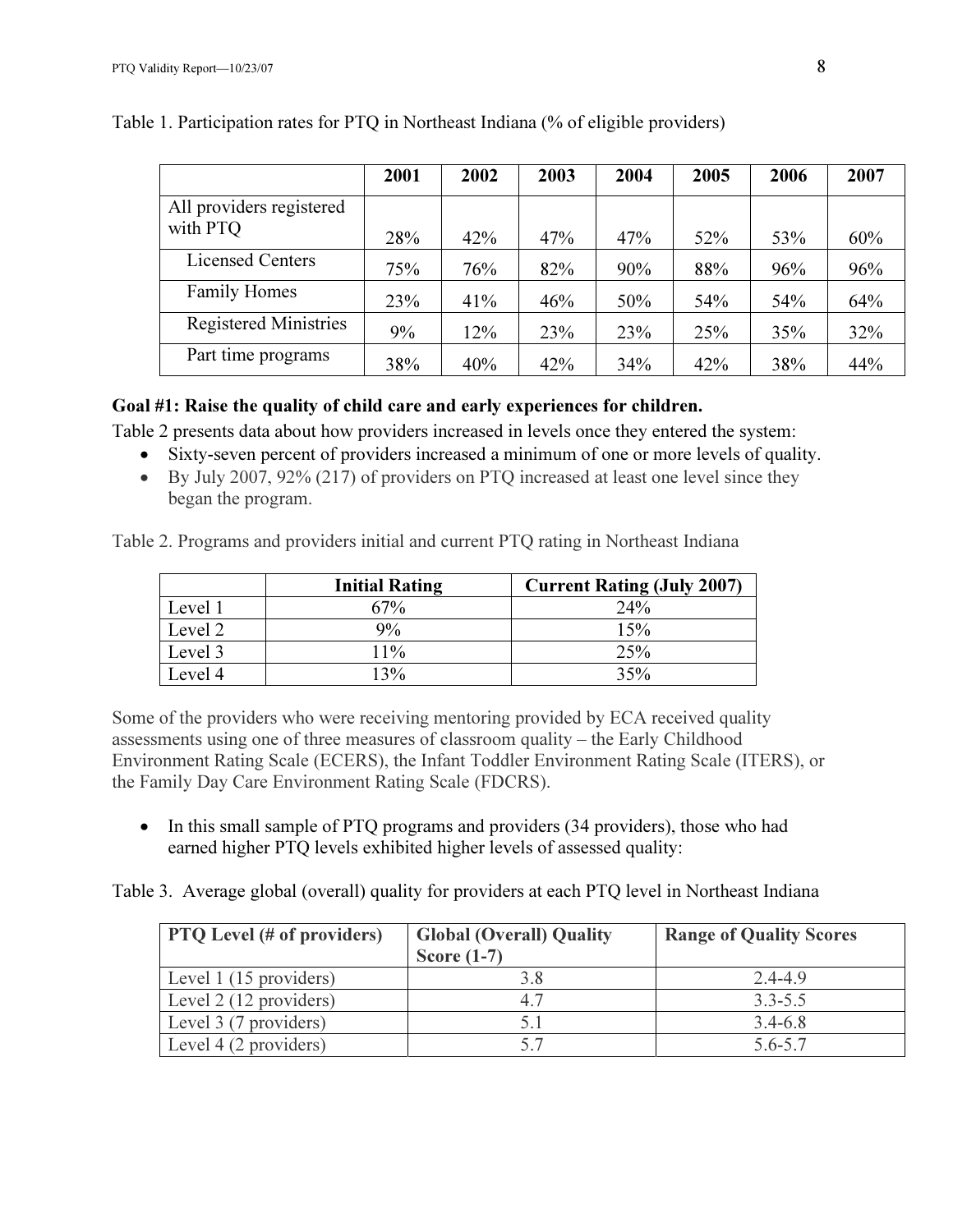## Goal #2: Give parents tools to help determine the best quality program for their children.

• Parents were educated about the PTQ program in the following ways: PTQ brochures, mass media campaigns, PTQ website, visibility at health, job, or diversity fairs, and through the Early Childhood Alliance Child Care Resource and Referral.

## Goal # 3: Support and recognize providers for quality care.

- Providers' professional organization membership and participation increased in Northeast Indiana, providing opportunities for providers to network and be recognized for their accomplishments in achieving higher levels of quality.
- Family child care home providers in Northeast Indiana created an organization called United Providers to continue networking and professional development opportunities and provide stability and professionalism for the participants.
- Incentives such as discounts at training programs and retreats, free resource library cards, delivery of materials from the Child Care Resource and Referral, discounts on books, and recognition in a list of Paths To QUALITY participants distributed to parents and businesses were utilized to encourage child care providers to participate and work toward higher levels of quality.

## Challenges for the PTQ program in Northeast Indiana

- Participation among family child care providers has required the greatest effort to increase and maintain.
- Offering incentives to providers to participate in PTQ had the greatest impact on increasing participation.
- Barriers of providers to advancing levels in PTQ included: development of policies, completing voluntary participation, meeting education and training requirements of staff, providing accessible appropriate learning materials especially in the area of language and literacy, providing parent/teacher conferences, understanding and implementing a developmentally appropriate curriculum, getting parents and advisory board involved in the program, and the commitment to achieve and maintain accreditation.
- High levels of turnover, changing or increasing regulations, and the cost of providing staff training were reported obstacles by early education programs in maintaining level status.
- The most common reason for attrition from PTO was due to programs closing. In particular, family child care providers stopped offering care.
- Mentoring of programs and providers and teacher education and training had the greatest impact on overcoming the barriers to level advancement.

## Conclusions from PTQ pilot program in Northeast Indiana

The growth in participation rates and dramatic increases in levels by providers illustrate one measure of success of the PTQ program. According to Early Childhood Alliance staff, it is important that a rating system of this nature is a voluntary, strength-based system, and based on relationship building. Relationships between providers and the child care resource referral staff- in particular mentoring services and training opportunities-- became critical to the success of the program. Increased participation in training and professional development events made the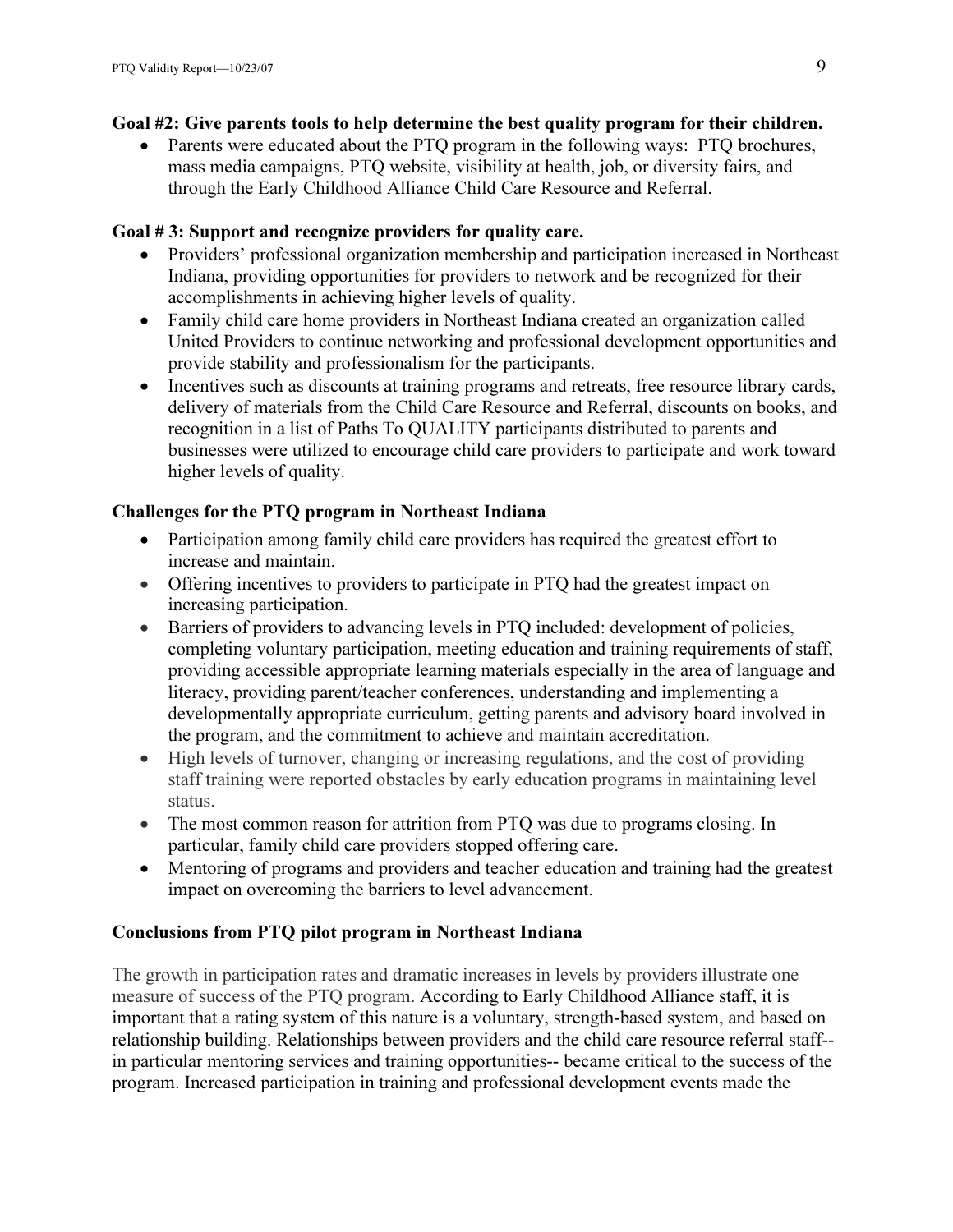greatest difference in helping providers advance to higher levels. ECA staff also suggested a strong sense of identity with the PTQ program is important for providers' sustained participation.

#### Overview of Results: 4C of Southern Indiana, Inc. Paths to QUAITY program

The following summary of results is based on a review of annual reports provided by 4C of Southern Indiana, Inc. and by an external evaluation study conducted by Purdue University the Purdue University Early Child Care Quality Initiative (ECCQI) evaluation study<sup>4</sup> and funded by the Welborn Baptist Foundation, Inc. Each of the 3 main goals of PTQ is addressed in this summary of PTQ outcomes. (For a more detailed summary report of the 4C of Southern Indiana, Inc. Paths program and results, see Appendix 3, "Paths to QUALITY Pilot Program: 4C of Southern Indiana, Inc.")

#### Goal #1: Raise the quality of child care and early experiences for children.

- Using informal "word of mouth" advertising techniques, 4C was able to recruit 177 programs registering for PTQ during the first 9 months the program was operational.
- There has been a small increase in the number of family home providers and licensed centers achieving national accreditation.
- The Purdue University ECCOI evaluation study found that the two most common kinds of changes programs and providers implemented since joining Paths to QUALITY were: 1) classroom changes, such as adding materials, room arrangements and curriculum changes, (66%) and 2) program administrative changes, such as parent contracts, documentation and lesson planning, introducing primary caregiving and continuity of care, writing strategic plans, instituting parent surveys and evaluations, joining professional organizations (49%).

Similar to the Northeast Indiana programs, the providers in the 4C region experienced growth in the number of programs enrolled in PTQ over the 2 ½ years of implementation (Table 4).

|                                       | 2005 | 2006       | 2007<br>(through<br><b>June 2007)</b> |
|---------------------------------------|------|------------|---------------------------------------|
| % of providers<br>registered with PTQ | 30%  | 42%        | 46%                                   |
| <b>Licensed Centers</b>               | 72%  | 89%        | 93%                                   |
| <b>Family Homes</b>                   | 20%  | <b>27%</b> | 31%                                   |
| <b>Registered Ministries</b>          | 57%  | 71%        | 75%                                   |
| Part time programs                    | 36%  | 64%        | 67%                                   |

Table 4. Participation rates of PTQ in Southwest Indiana (% of providers eligible)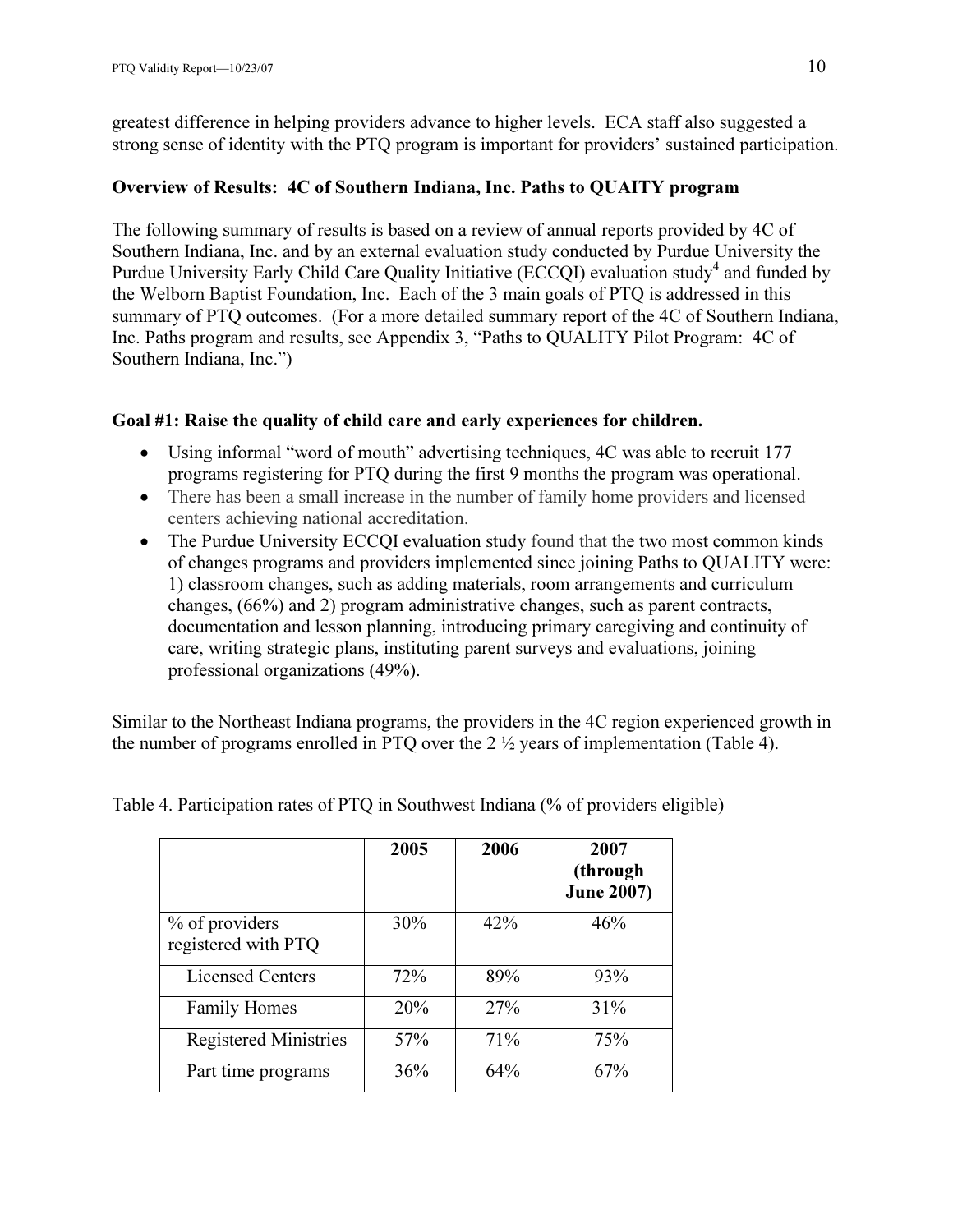Providers often increased their levels in PTQ. During the first year of implementation (2005), most of the providers entered at Level 1. However, within two years, more than half of the providers were able to increase their levels.

• Overall in 2006, 36% of the registered programs (54 programs) increased at least one level and 22% (40 programs) increased more than one level.

|         | <b>Initial Rating</b> | <b>Current Rating (July 2007)</b> |
|---------|-----------------------|-----------------------------------|
| Level 0 | 20%                   | 10%                               |
| Level 1 | 64%                   | 39%                               |
| Level 2 | 9%                    | 23%                               |
| Level 3 | 3%                    | 16%                               |
| Level 4 | 5%                    | 12%                               |

Table 5. 4C providers initial and current PTQ rating

Similar to the Northeast Indiana programs, a small sample of providers in the 4C region also participated in a mentoring program provided by 4C of Southern Indiana, Inc.. These programs were part of the Purdue University evaluation of the mentoring program.

• The Purdue University ECCOI study found that providers who had earned higher PTO levels did exhibit higher levels of assessed quality:

Table 6. Average global (overall) quality for providers at each Paths to QUALITY level. (n=47)

| <b>Paths to QUALITY Level</b><br>(# of classrooms observed) | <b>Average Global Quality</b><br>Score $(1-7)$ | Range of<br><b>Quality Scores</b> |
|-------------------------------------------------------------|------------------------------------------------|-----------------------------------|
| Level $0^*$ (3 classrooms/homes)                            | 3.19                                           | 2.78-3.49                         |
| Level 1 (28 classrooms/homes)                               | 4.45                                           | $3.41 - 5.26$                     |
| Level 2 (11 classrooms/homes)                               | 4.64                                           | $3.69 - 5.48$                     |
| Level $3*(5 \text{ classrooms/homes})$                      | 4.35                                           | 2.88-5.67                         |

\*Notes: Level 0 includes only 1 center-based provider, the rest were family child care homes. Level 3 includes only 2 center-based providers. Level 4 providers did not participate in the mentoring program, so quality data were not available.

#### Goal #2: Give parents tools to help determine the best quality program for their children

• Strategies similar to those used in Northeast Indiana (PTQ brochures, visibility at health, job, or diversity fairs, and through the 4C of Southern Indiana Child Care Resource and Referral) were utilized to inform parents about PTQ.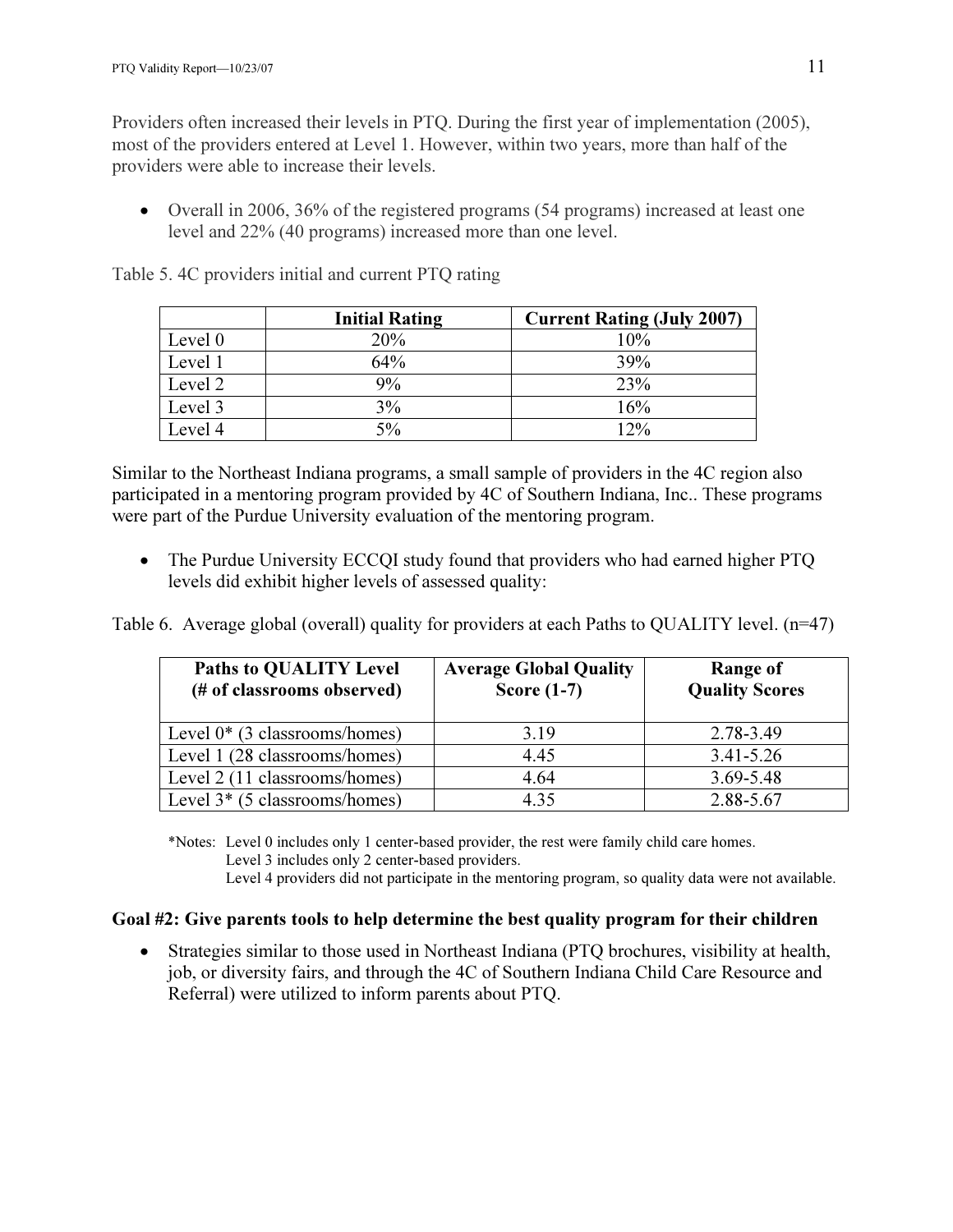## Goal #3: Support and recognize providers for quality care

- 4C of Southern Indiana, Inc. hosted annual Leadership Retreats for child care program directors and family child care providers, in response to providers' requests to meet and reflect upon different issues facing child care providers.
- Overall, evaluations of the first retreat were very positive, with 91% to 100% strongly agreeing or agreeing that by attending the sessions they had obtained the skills and knowledge necessary begin to bring about change.
- Ten months after the first retreat, while ratings were not as high as those collected immediately afterwards, many participants still thought the sessions had been useful.
- Incentives such as materials to improve quality, scholarships, special project grants, and recognition in a list of Paths To QUALITY participants distributed to parents and businesses were utilized to encourage child care providers to participate and work toward higher levels of quality.

## Challenges for the PTQ program in Southwest Indiana

- The main challenge during the first year of implementation was adequately handling the high level of interest in the program among child care providers. Staff members were cross trained to register programs so the demand could be met.
- Some programs in this region were unable to meet Level 1 criteria. A majority of these programs were registered ministries or part-time preschool programs. 4C staff designated these programs as "Level 0," remained committed and assisted them when possible in achieving a Level 1 status.
- Barriers to providers to advance levels in PTQ included: implementing classroom changes such as adding materials and room arrangements, implementing or adopting a curriculum and lesson planning, and implementing administrative changes (developing parent contracts, writing strategic plans, instituting parent surveys and evaluations), joining professional organizations, and providing opportunities for more staff training hours.
- The most common reasons given for attrition from PTQ was programs closing, having license revoked, or lack of interest in continuing with the program.
- Mentoring, funding for developmentally-appropriate materials, and access to additional training for the staff had the greatest impact on overcoming the barriers to PTQ level advancement.

## Conclusions from PTQ pilot program in Southwest Indiana

Information from the Purdue University ECCQI evaluation study and the annual reports of 4C of Southern Indiana, Inc. indicate that the PTQ system has been successful and accepted by many area child care providers. Because many providers enter Paths to QUALITY at Level 1 and then progress relatively quickly to Levels 2 and 3, it is important that child care provider training and support focus on nurturing environments for children, curriculum, staff and parents policies, planning, and program evaluation, which are Level 2 and Level 3 criteria. However, there was evidence that some providers may also need consistent support to maintain Level 1 health and safety standards, so it is important to continue to be vigilant about these issues, even when training with objectives focused on Level 2 or higher quality criteria.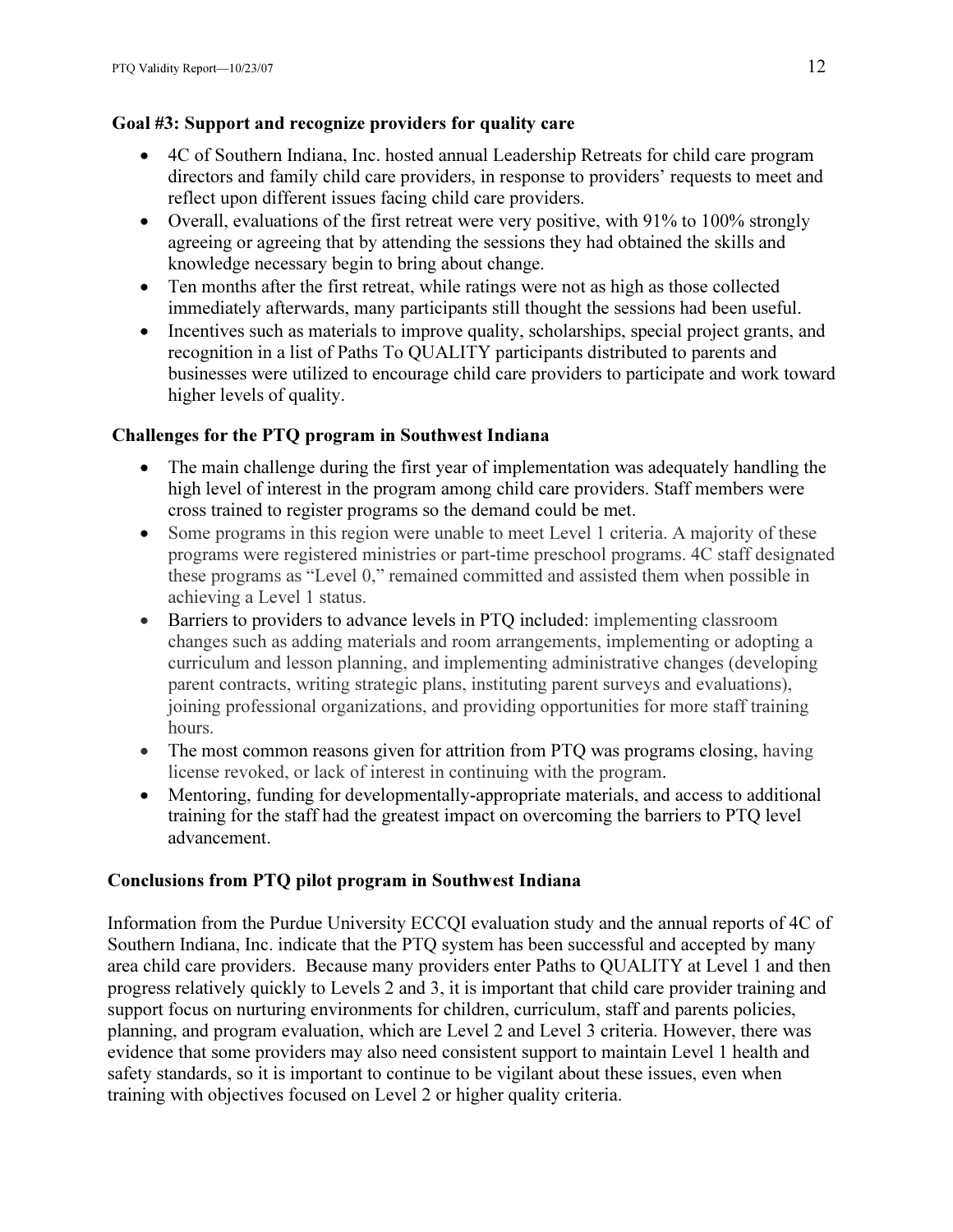#### General Conclusions: Indiana PTQ Pilot Programs

The growth in participation rates and increases in quality levels by providers illustrate the success of the PTQ program in both regions. Both pilot programs reported similar successes and challenges. Each found unique solutions to overcoming barriers of participation and advancement. However, in both regions relationships between providers and the child care resource & referral staff, in particular the mentoring services and training opportunities, were reported to be critical to the success of the programs. Increased participation in training and professional development events made the most difference in providers' advancement in quality levels. A strong sense of identity with the PTQ program for those providers participating was also deemed important. Participation rates are only one indicator of success. An even more important indicator of success was the quality level improvements that many participating providers and programs have made.

The successes of PTQ pilot programs in Northeast and Southwest Indiana provide encouragement for the development of a state wide quality rating system using the PTQ levels. Based on the experience of these two pilot regions, it is important that a rating system of this nature be a voluntary, strength-based system, and that it be based on relationship building. If Paths to QUALITY continues to be successful in attracting broad participation, it will be important for organizations that offer support and training to child care providers to coordinate efforts. Paths to QUALITY can become a primary vehicle for motivating child care providers to seek further education and to improve the quality of their services to children and families. If quality early care and education is a value held by the larger community, there is a need for all support organizations to coordinate efforts and invest resources in providers who are enrolled in Paths to QUALITY.

There were three limitations of the regional PTQ data and this report: 1) the report relied heavily on historical participation data collected by the PTQ sponsoring agencies; 2) there were relatively few quality assessments conducted by external observers, which limits conclusions we can draw about the relation between PTQ quality levels and other objective measures of quality; and 3) there were no data available to address the question of whether PTQ quality levels enhance children's development and learning. These limitations should be addressed in the evaluation of the statewide PTQ program.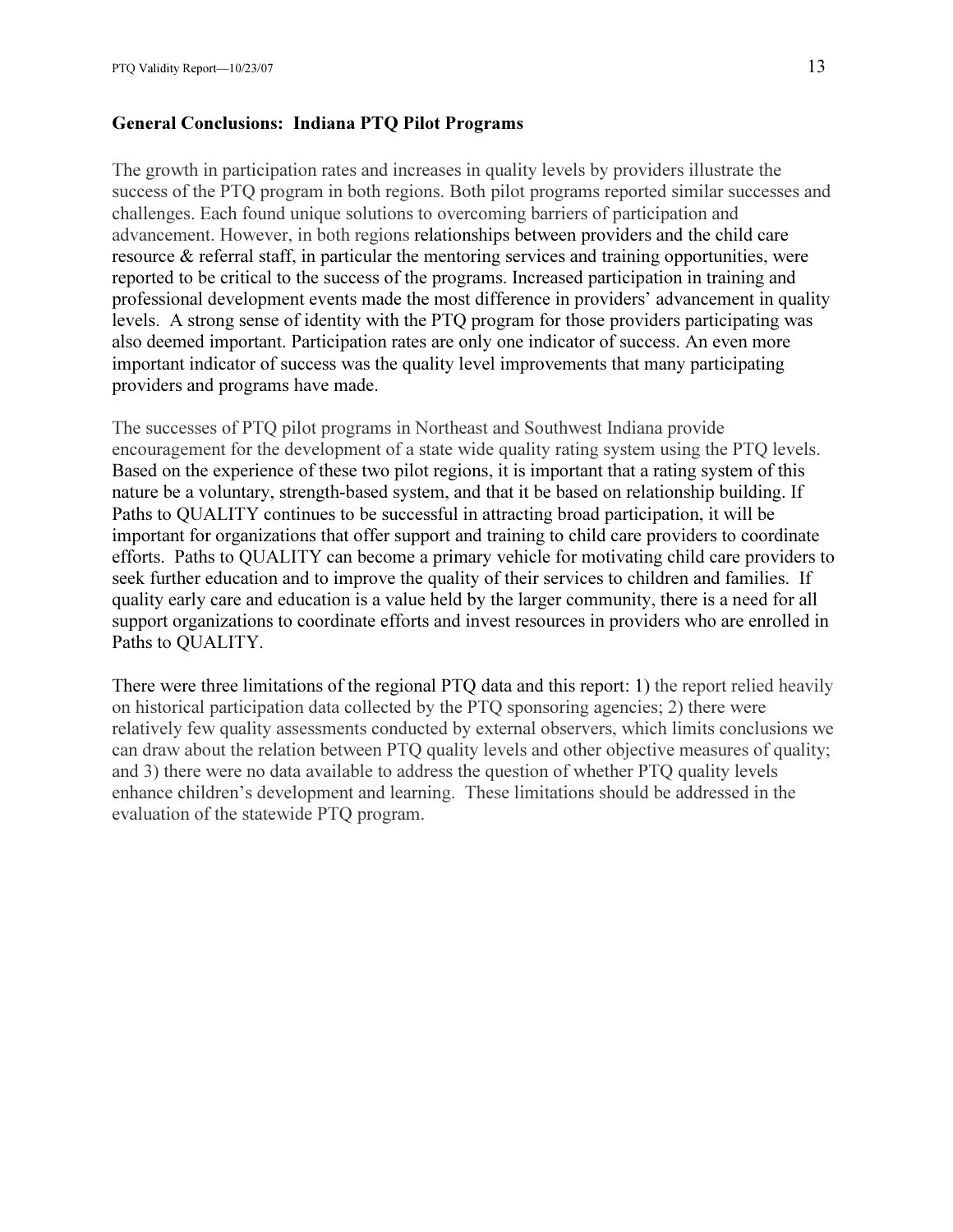#### What Are the Key Quality Indicators Contained in the Paths to QUALITY Levels?

In order to evaluate the scientific validity of the Paths to QUALITY standards, it was necessary to identify key quality indicators or variables that are contained in the proposed standards. We defined a "quality indicator" as something that:

- 1. is a concrete, observable, or otherwise documentable aspect of child care settings or practices;
- 2. has been identified as a "best practice" in national policies or professional position statements; and
- 3. has been evaluated specifically in the published scientific child care and early education literature.

This was a necessary step in searching the scientific literature for evidence that the PTQ standards are important aspects of care and education that contribute to children's development and learning. We found 10 important main quality indicators in the PTQ standards. For a detailed summary of the 10 indicators and where they are found in the PTQ levels and criteria, see Appendix 1., "Quality Indicators Contained in Paths to QUALITY."

#### 1) Regulation

Minimum standards for centers and family child care homes to legally care for children. In Indiana this requires centers and homes to have a state child care license or registration. Indiana also offers the Voluntary Certification Program for registered ministries. The voluntary program consists of a list of guidelines in Health, Safety, Food/Nutrition, Infant/Toddler care for registered ministries.

#### 2) Teacher education and specialized training

The level or amount of formal education as well as informal training and workshops through child care resource and referral offices, professional organizations, child care resource and referral agencies, related to child development issues, working with parents.

#### 3) Structural quality

The features of the child care setting that are easily observable and regulatable, such as teacher-child ratio, group size, and physical features of the classroom or family child care home.

#### 4) Process quality

The "process" aspects of the child care environment that reflect the child's everyday experience, including teacher-child interactions, children's engagement in activities, types of activities in the daily routine, the use of a developmentally appropriate curriculum, language and literacy opportunities, and respect for diversity and individual children and families.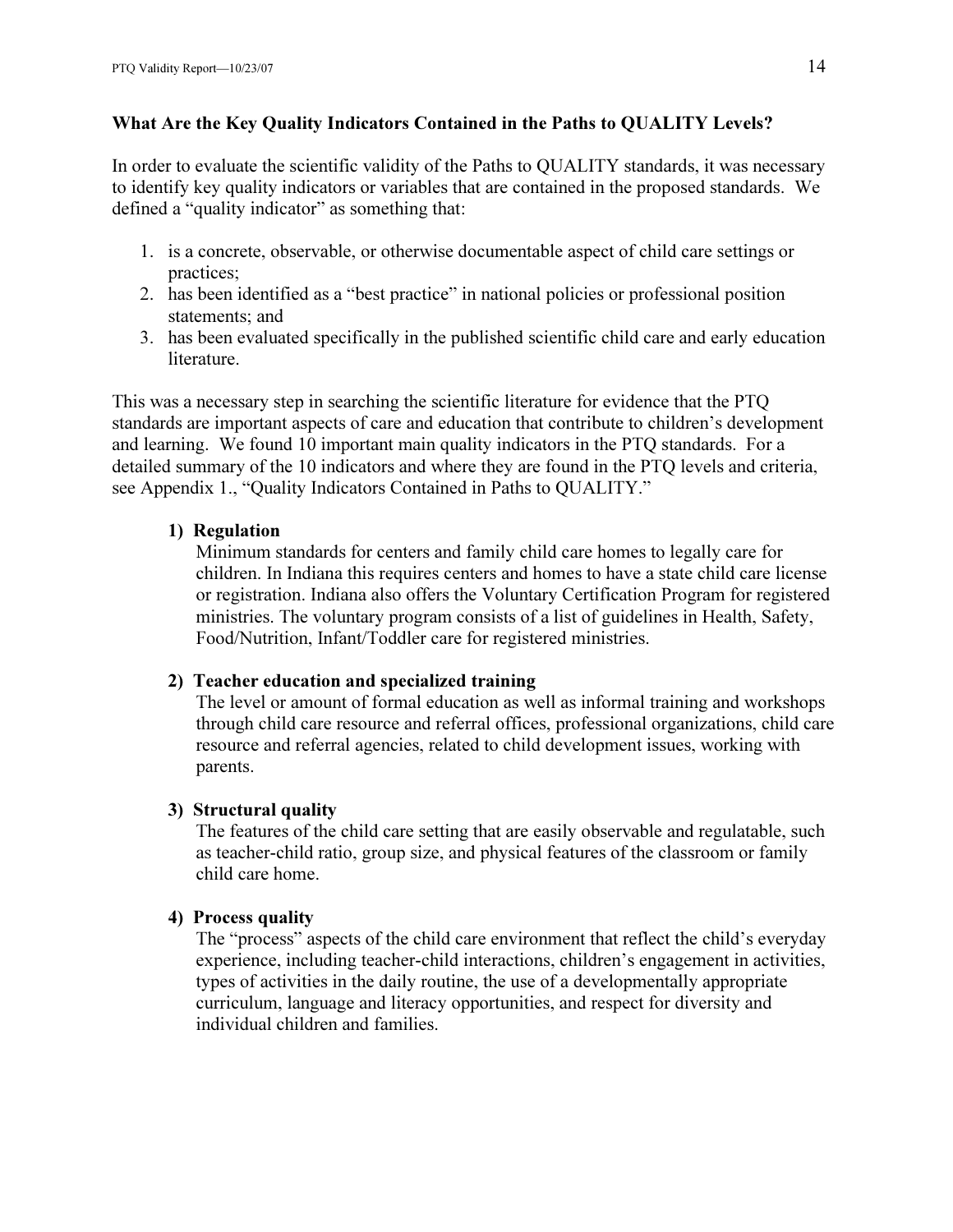#### 5) Assessment

Authentic or naturalistic assessment methods are used for both child and program assessment. Child assessment is a way of keeping track of each child's progress and also a way of individualizing teaching to meet each child's needs. Program assessment is focused on measuring program trends, quality, or effectiveness.

#### 6) Provisions for children with special needs

The American with Disabilities Act (ADA) and the Individuals with Disabilities Education Act (IDEA) ensure the civil and educational rights of people with disabilities. IDEA states that children with disabilities should be provided with accommodations to participate equally in all educational activities with their typically developing peers. Accommodations or adaptations in child care include changes in the physical environment, activities, and time.

#### 7) Program policies and procedures

Program management practices include adequate and timely staff orientation, written policies and procedures, accurate and updated records, an advisory board, annual program evaluation by families and staff, strategic planning for the program including short and long term goals, and teachers' paid planning time.

#### 8) Director professional development

The director or family child care lead caregiver maintains general skills through continuing education and training opportunities to keep current with changing practices in the child care profession. It can also include memberships in professional organizations and participation in networking and mentoring activities with other child care professionals.

#### 9) Parent-teacher communication and involvement

Parents and providers share information on a regular basis about the child and the program. All families are purposefully informed about and involved in program activities. Families have opportunities to participate in planning and evaluating curriculum and other activities for their child and the program.

#### 10) Accreditation by NAEYC or other organizations

A voluntary process by which a representative body provides quality criteria substantially beyond the mandatory requirements of the government (licensing or registration). The most common accreditation body for child care centers is the National Association for the Education of Young Children (NAEYC) and for family child care homes the National Association of Family Child Care (NAFCC).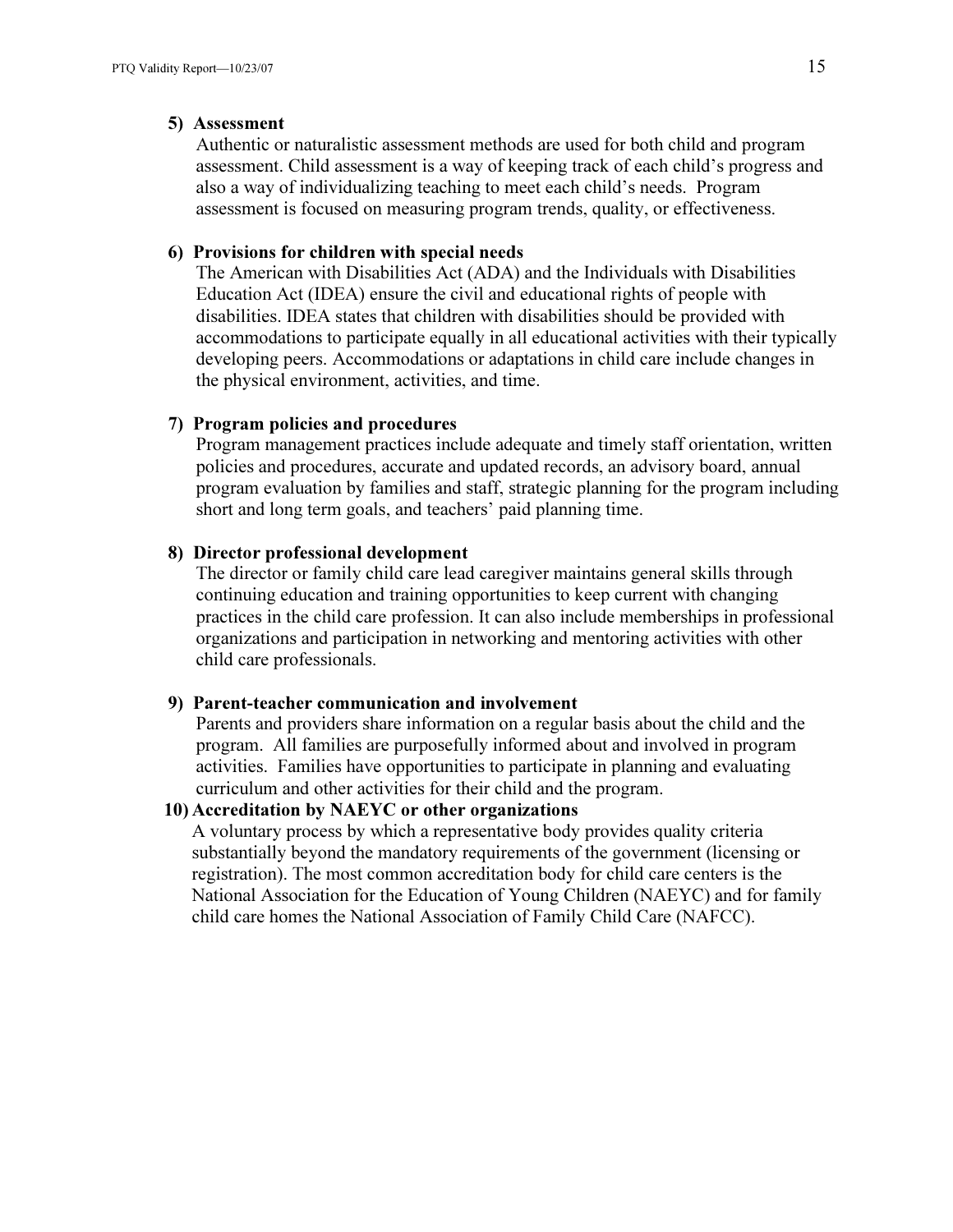## Paths to QUALITY Indicators: Evidence for Validity

## Introduction

This section contains a summary of our analytic review of the 10 main "quality indicators" listed above that provide a framework of standards for the Paths to QUALITY levels, as they are addressed in the child care and early education scientific and professional literature. For each quality indicator, we:

- Define the quality indicator; (What is it?)
- Identify Paths to QUALITY levels and criteria that include this indicator; (What does Paths to QUALITY require?)
- Review available evidence for the importance of this indicator and its relation to other measures of quality; (Is it important for child care quality?) and
- Review available evidence for the relation of this quality indicator to children's development and well-being. (Is it important for children's developmental outcomes?)

When evaluating the amount and quality of scientific evidence for each quality indicator, we use the following phrases:

- "There is some or limited evidence..."
	- $\sqrt{\phantom{a}}$  This means that there are at least one or two well-designed research studies that support this conclusion.
- "There is a moderate amount of evidence..."
	- $\sqrt{\phantom{a}}$  This means that there are 3 to 5 well-designed research studies that support this conclusion.
- "There is substantial evidence..."
	- $\sqrt{\phantom{a}}$  This means that this conclusion has been replicated more than 5 times in the research literature in well-designed studies.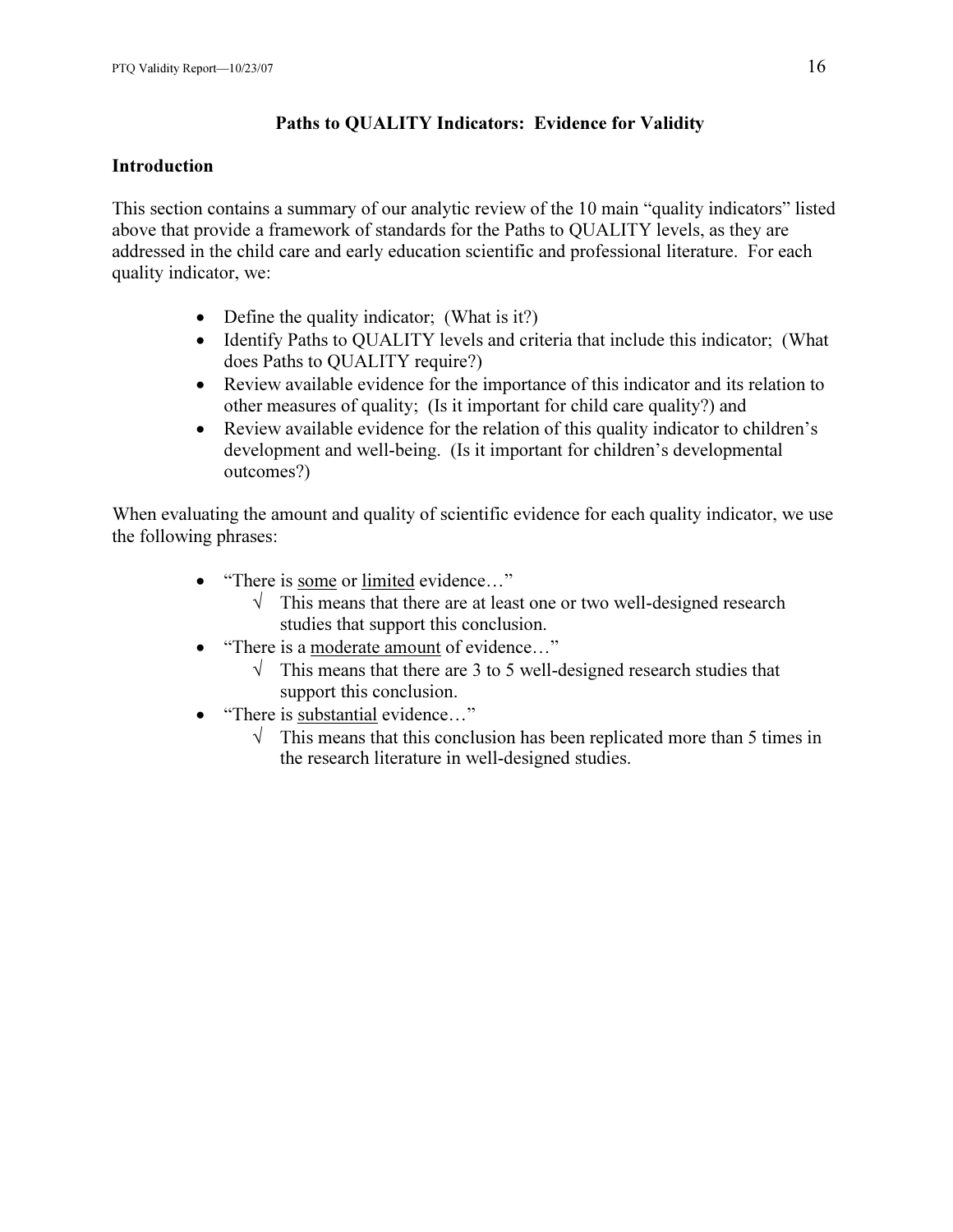## 1) Regulation

## What is "regulation"?

Regulation refers to state child care license regulations for family child care home and child care centers as well as state registry regulations for child care ministries. In Indiana, the Family and Social Services Administration (FSSA), Division of Family Resources (DFR), Bureau of Child Care is the governing body that issues child care provider licenses. Child care ministries are exempt from licensing, but must meet registered ministries regulations also governed by the FSSA. Child care licensing and registration provide basic standards for centers and family child care homes to legally care for children. Additionally, Indiana offers a Voluntary Certification Program for registered ministries. The voluntary program includes a list of guidelines in Health, Safety, Food/Nutrition, Infant/Toddler care for registered ministries.

## Regulation: What does Paths to QUALITY require?

#### Level 1:

- The license issued by Family and Social Services Administration (FSSA), the Division of Family Resources (DFR) is current and in good standing.
- The registration issued by the Family and Social Services Administration (FSSA), the Division of Family Resources (DFR) is current and in good standing.
- The ministry meets all CCDF provider eligibility standards.

#### Why is regulation important for child care quality?

#### Regulation, specifically licensing standards, is related to other measures of child care quality

There is a substantial amount of evidence supporting that child care regulation is related to other measures of child care quality.

- **Centers in states with stricter child care licensing regulations provide better caregiver**child ratios, employ caregivers with more education specific to early childhood, employ more experienced directors, and have fewer poor quality centers.<sup>567</sup>
- **Family child care homes that are more regulated provide higher quality child care than** less regulated providers.<sup>89</sup>
- **Family child care caregivers who are licensed provide higher quality care and are more** sensitive to the children in their care than those caregivers who are not licensed.<sup>10</sup>
- In an Indiana sample of all types of child care, licensed child care was consistently rated higher in quality than unlicensed care.<sup>11</sup>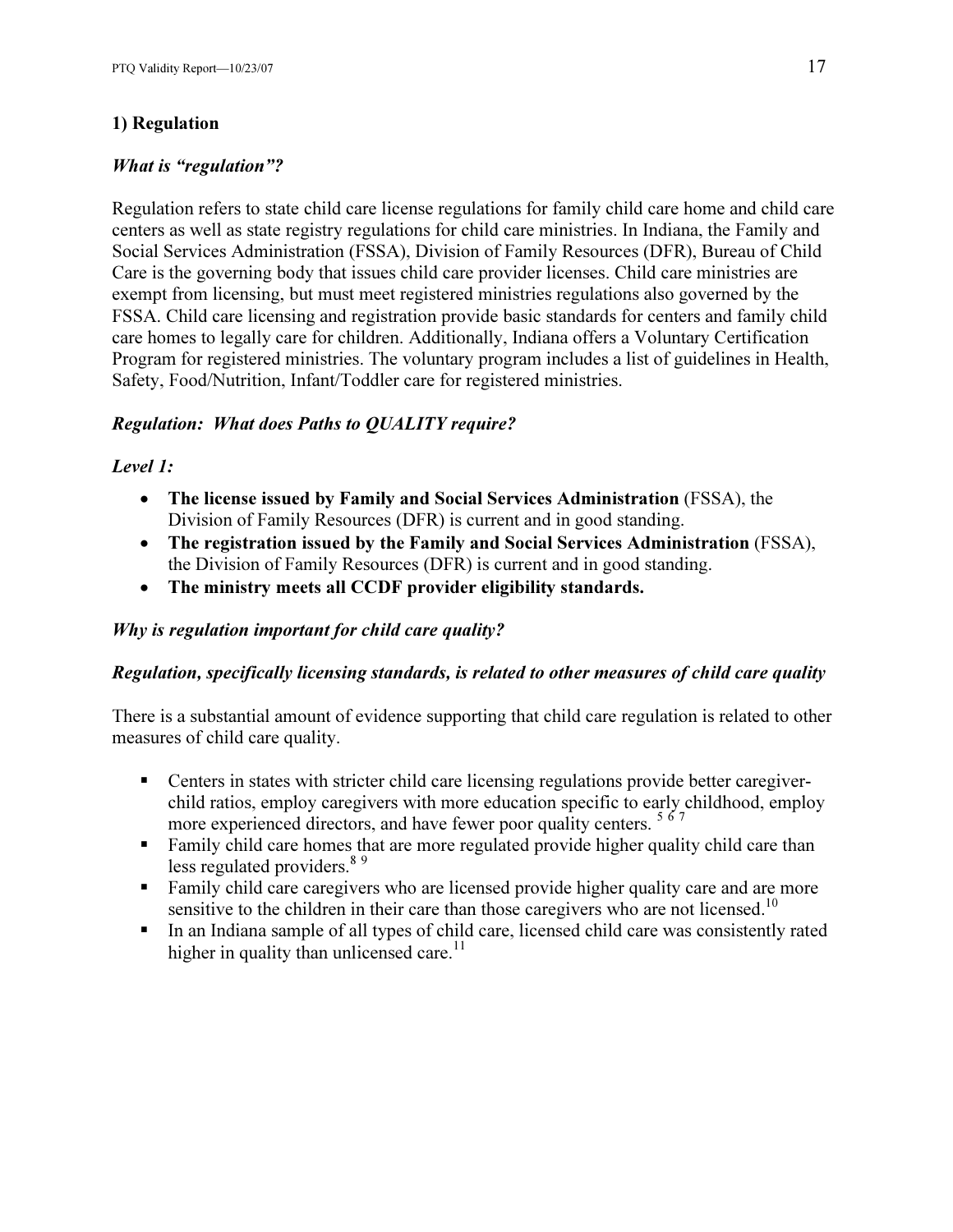## Regulation, specifically stringency of licensing standards is related to child development outcomes

There is a substantial amount of evidence that child care regulation is related to child outcomes.

- Children cared for in centers in states with more stringent regulations score higher on tests of school readiness, language comprehension, and social behavior.<sup>12 13</sup>
- As centers conform to stricter child care regulations, children's performance on developmental assessments increases.<sup>14</sup>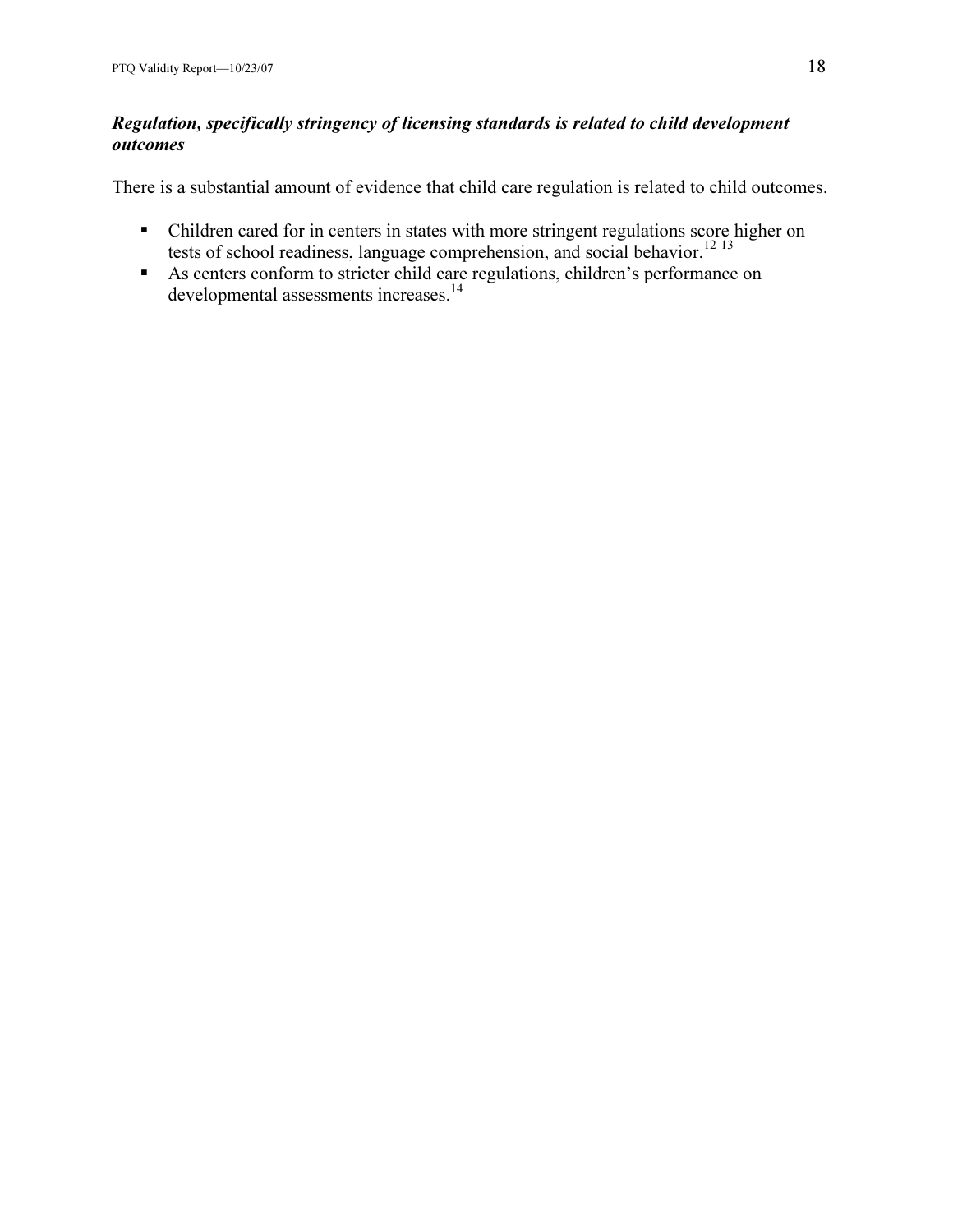## 2) Teacher/Caregiver Education & Training

## What is "teacher education and training"?

Teacher education and training refers to formal education as well as less formal non-credit training and workshops through child care resource and referral agencies, professional organizations, and child care resource and referral agencies. Education and training provide adults with knowledge and skills required to teach and care for children. The level of education and specialized training in early childhood education/child development and the hours of annual teacher training are related and are often included as one dimension of "structural" child care quality.<sup>15</sup> (We discuss other aspects of structural quality below, but devote this section to teacher education and training, because it is an especially important quality indicator.)

## Teacher education and training: What does Paths to QUALITY require?

## Level 2:

- 25% of teaching staff have either a Child Development Associate credential (CDA) or equivalent certificate, OR an early childhood degree or equivalent degree, OR have completed 45 clock hours of educational training leading to an Early Childhood/Child Development degree or CDA credential.
- Lead Caregiver will have a current CDA or equivalent certificate, OR an early childhood degree or equivalent degree OR have completed 45 clock hours of educational training in early childhood education within the past three years leading to a CDA or an early childhood/ child development degree.
- Staff/assistants are trained on the Foundations to the Indiana Academic Standards for Young Children Age Birth to Five.
- At least 50% of teaching staff/caregivers participate annually in a minimum of 15 clock hours of educational or in-service training focused on topics relevant to early childhood.

## Level 3:

- 50% of teaching staff have a CDA or equivalent certificate, an early childhood degree or equivalent degree, OR completed 60 clock hours of educational training leading to an early childhood/child development degree or CDA credential.
- Lead Caregiver will have a current CDA or equivalent certificate, OR and early childhood degree or equivalent degree; OR have completed 60 hours of educational training leading to an early childhood/child development degree or CDA credential within the past three years.
- At least 50% of teaching staff/caregivers participate annually in a minimum of 20 clock hours of educational or in-service training focused on topics relevant to early childhood.

## Level 4:

• Lead Caregiver has a current CDA or equivalent or ECE degree or an equivalent degree.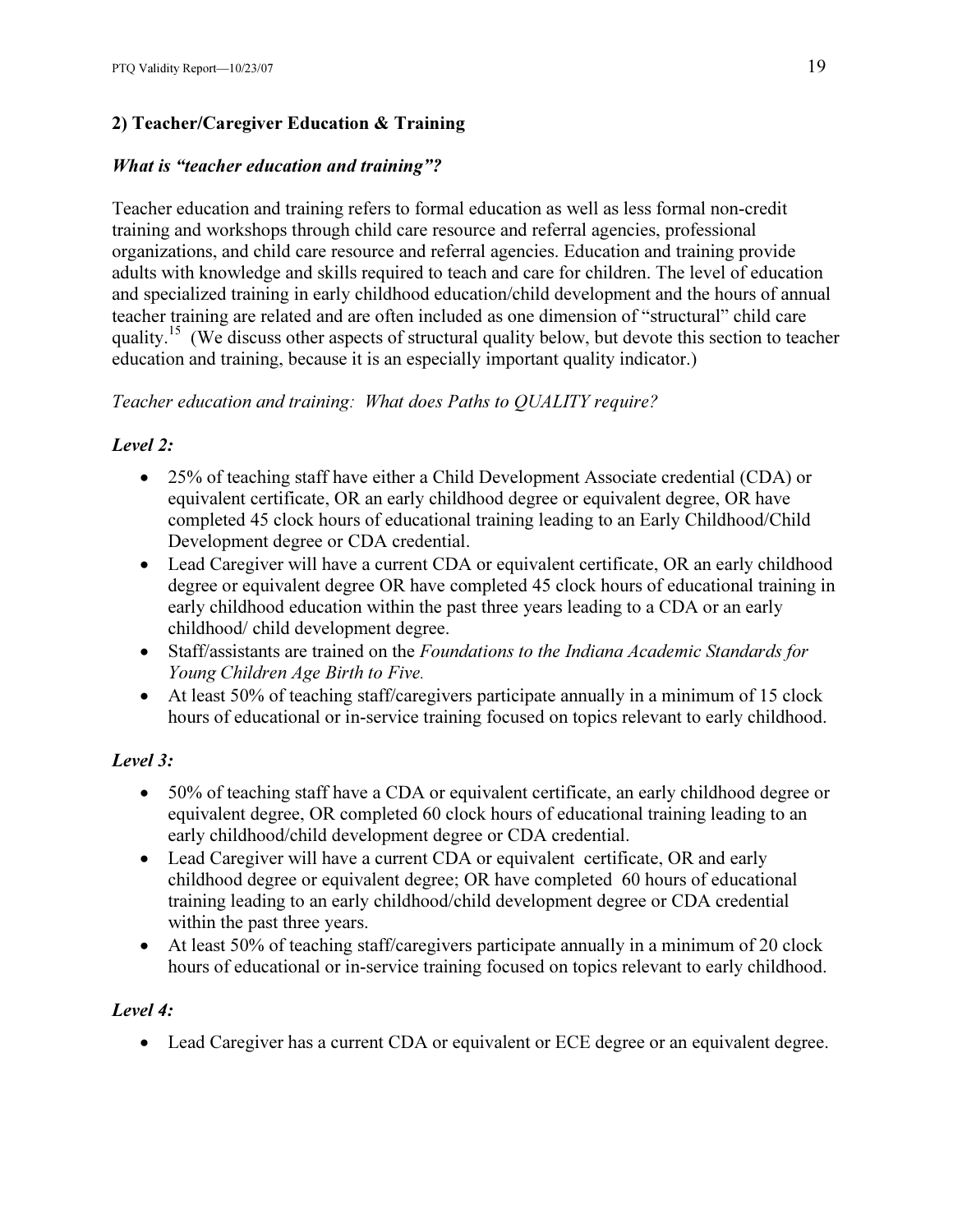## Why is teacher education and training important for child care quality?

#### Higher levels of teacher education and training are important contributors to high quality early childhood education programs. There is a substantial amount of evidence supporting that teacher education and training are related to other measures of child care quality.

- Family child care providers who have more years of formal education  $16$  and more training hours provide higher quality of care as measured by the Family Day Care Rating Scale —a widely used measure of global quality.<sup>17 18 19</sup>
- Family child care providers who have more years of formal education and have recent and higher levels of training provide richer learning environments and warmer and more sensitive care to children.  $2^{\circ}$
- Formal education (college degree) is a better predictor of high quality than training alone. Family child care providers without a college degree who reported attending workshops provided less sensitive and lower quality care than the caregiver with a college degree who did not report attending workshops.<sup>21</sup>
- Child care center providers who attended workshops or professional meetings were rated higher on global quality and caregiver sensitivity than those that did not attend such workshops.<sup>22</sup>
- A baccalaureate degree in early childhood education or related field has been found to be the best predictor of higher quality caregiver skills  $^{23}$
- Children whose teachers have at least a baccalaureate degree in early BA in early childhood education or a Child Development Associate credential, have more creative activities, higher frequencies of language play and positive management than children whose teachers have a high school education only.  $24$

## Higher levels of teacher education and training are related to better child development outcomes.

There is a substantial amount of evidence that teacher education and training are related to child outcomes.

- Children cared for by family child care providers who have more formal education and more training scored higher on tests of language and cognitive development.<sup>25</sup>
- Higher levels of teacher education are linked to children's better academic skills.<sup>26</sup>
- Children whose teachers had more years of education gained more in math skills over the pre-k year.  $27$
- Language scores among children in the preschool classes were significantly higher if their teacher had a college degree in early childhood and attended a training workshop in the community.<sup>28</sup>
- Baccalaureate level teachers with specialized training in early childhood education leads to better outcomes for young children  $29\frac{30\frac{31}{2}}{29\frac{30}{2}}$
- Infants and toddlers cared for my providers with specialized training in child development or early childhood education were rated higher in social-emotional competence by their parents. $^{32}$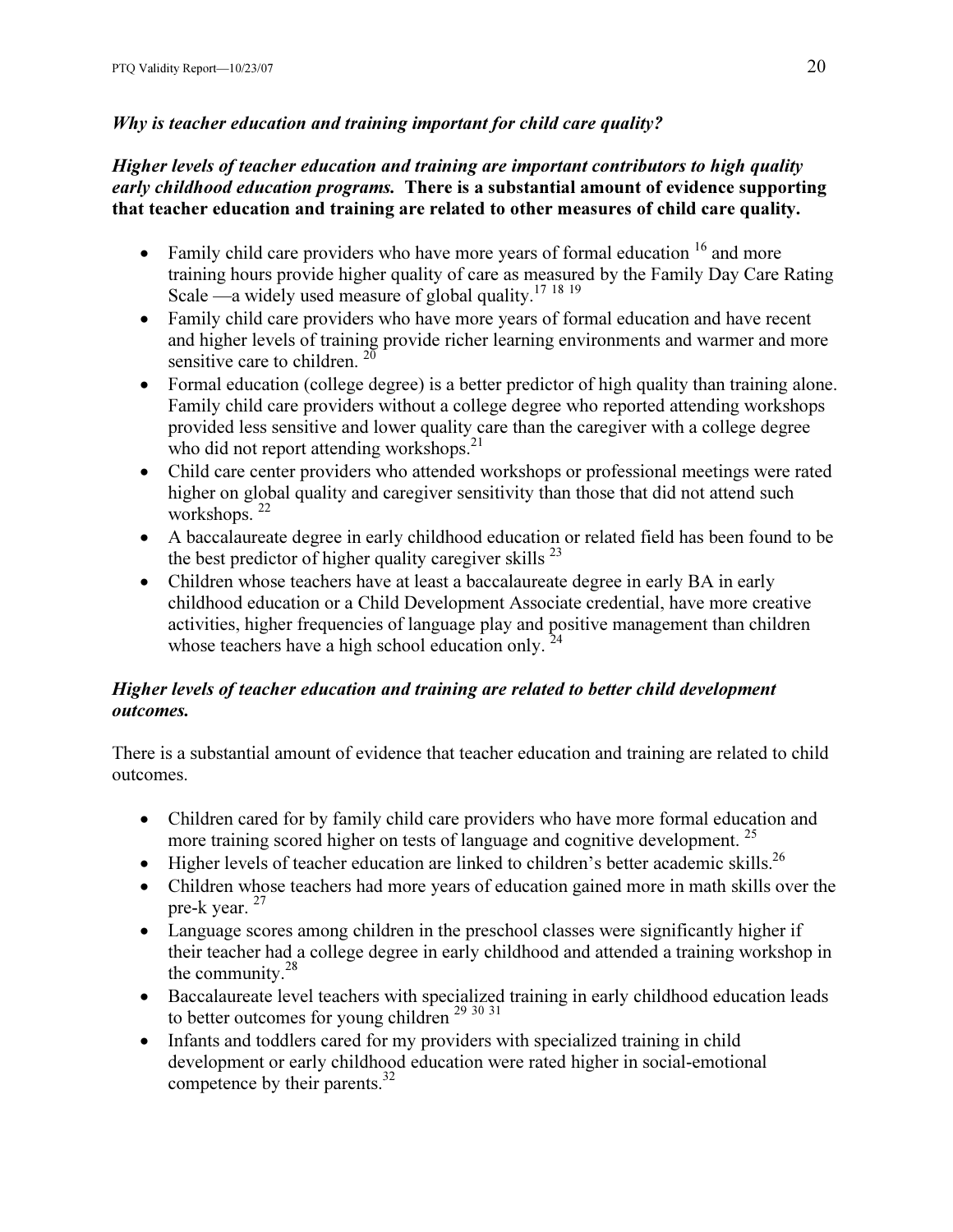## 3) Structural Quality

Structural quality refers to those aspects of the child care environment and practices that are easily observable or documented and thus are easy to check and regulate. We have already discussed one important aspect of structural quality: teacher education and training. This section covers other aspects of structural quality found in the PTQ quality levels: teacher/child ratio; group size; program duration; and classroom environment features.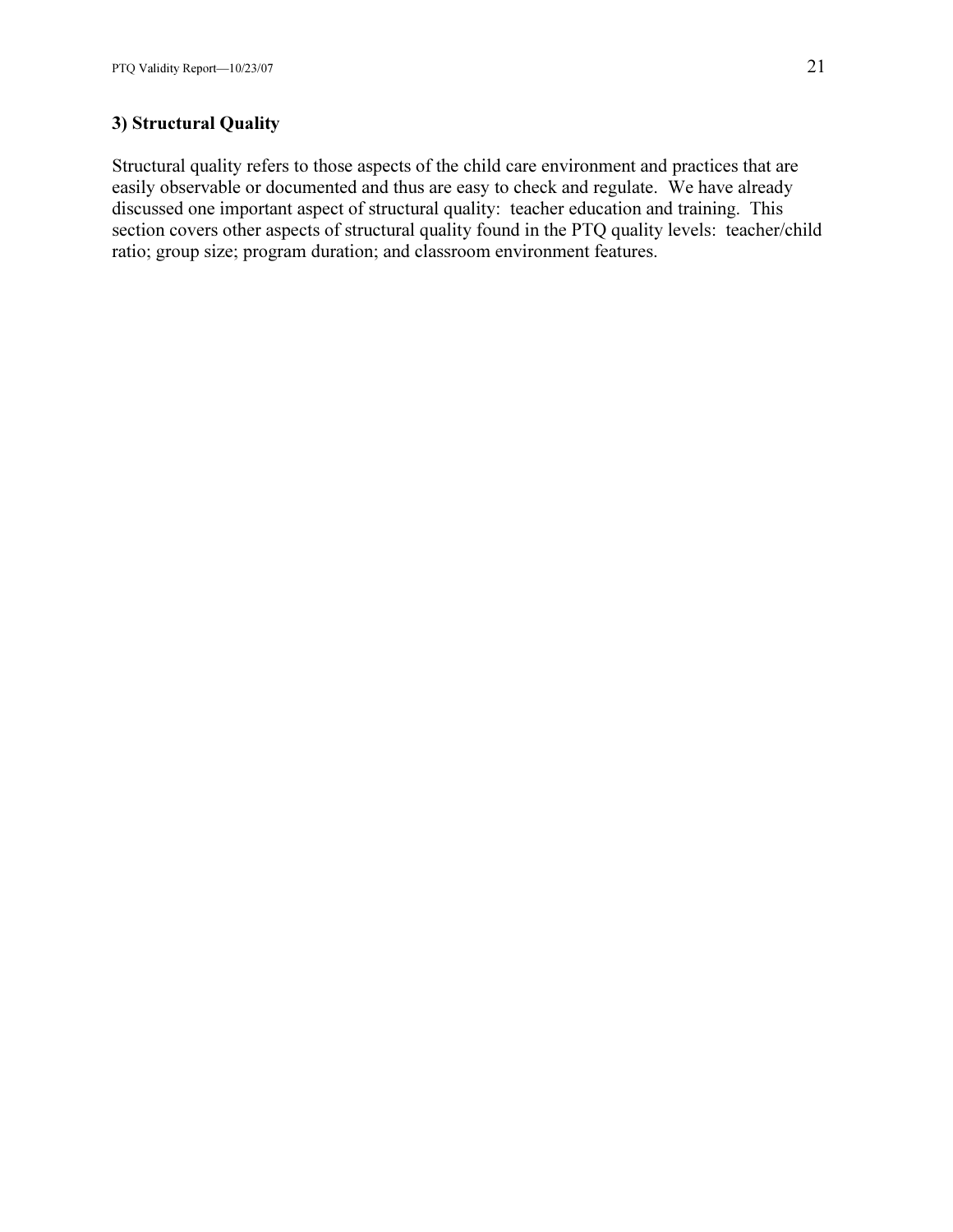## 3a) Structural Quality: Teacher/Child Ratios

## What are teacher/child ratios? What are licensing requirements?

Current Indiana rules require the following teacher/child ratios to meet licensing requirements for licensed child care centers:

- 1 adult for every 4 infants (birth-12 months)
- 1 adult for every 5 toddlers (1-2 year olds)
- 1 adult for every 5 two year olds
- 1 adult for every 10 three year olds
- 1 adult for every 12 four year olds
- 1 adult for every 15 five year olds

Family child care providers who operate small homes may care for 6 to 11 children, plus 3 school-aged children. The maximum number of infants/toddlers to one provider is six children under the age of 2, with 2 or more 16 month olds and walking.

In large family child care homes, providers may care for 13-16 children. The maximum number of children per one provider in large family homes is 4:1 for infants; 6:1 for birth–2-years, with 2 or more 16-month old and walking; 10:1 for birth–6-year olds, with no more than 3 under 16 months; and 12:1 for 3 year olds and older.

## What does Paths to QUALITY require?

• Level 1: Family child care homes and licensed child care centers have their license. Registered ministries must comply with the Voluntary Certification Program, which aligns their ratio requirements with licensed centers.

## Why are teacher/child ratios important?

There is a substantial amount of evidence supporting that teacher/child ratios are related to other measures of child care quality.

- The NICHD Early Child Care Study, the most comprehensive national study of children in child care to date, plus other studies show that caregiver/child ratio is one of the most important structural characteristic of center-based care, particularly for younger children.<sup>33 34</sup><sup>35</sup>
- One study of child care centers in three states found that, among several structural characteristics examined, teacher/child ratios were the only factor other than teacher wages that predicted the quality of preschool classrooms.<sup>36</sup>
- Caregivers with fewer children in their care are more sensitive, responsive, warm, nurturing, and encouraging toward the children; exhibit more positive and less negative affect; exert less negative control; and provide more varied and developmentally appropriate activities for the children than caregivers with more children in their care. $37$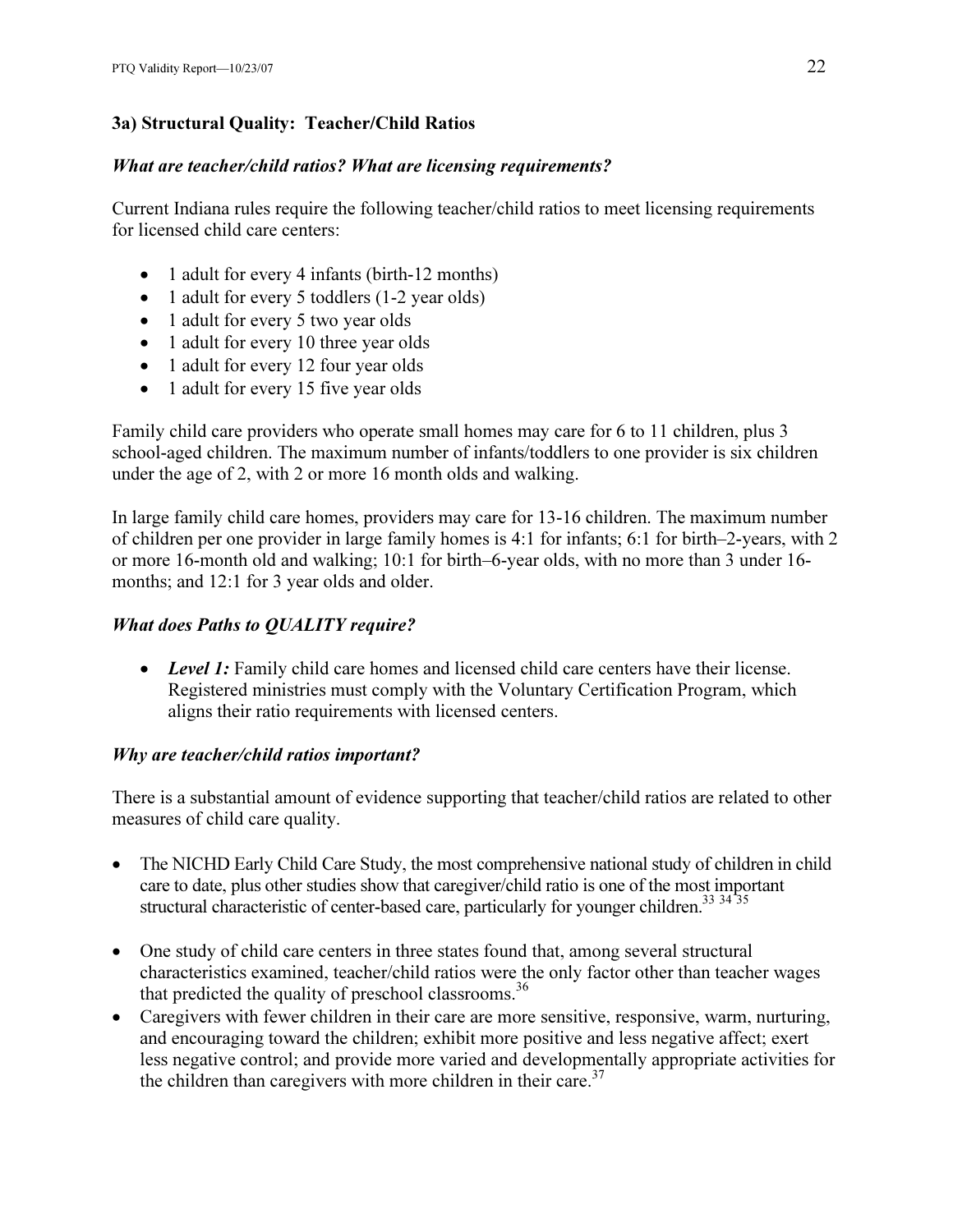• Lower teacher/child ratios allow caregivers to engage in more educational activities (e.g., teaching, promoting problem-solving) with children.<sup>38</sup>

#### Lower teacher/child ratios are associated with improved child development outcomes.

There is a substantial amount of evidence that teacher/child ratios are related to child outcomes.

- Lower teacher/child ratios are associated with less distress in toddlers, less apathy and distress in infants and greater social competence.<sup>39</sup>
- Lower teacher/child ratios are associated with more verbal communication between caregivers and children, which appears to foster language development in children.<sup>40</sup>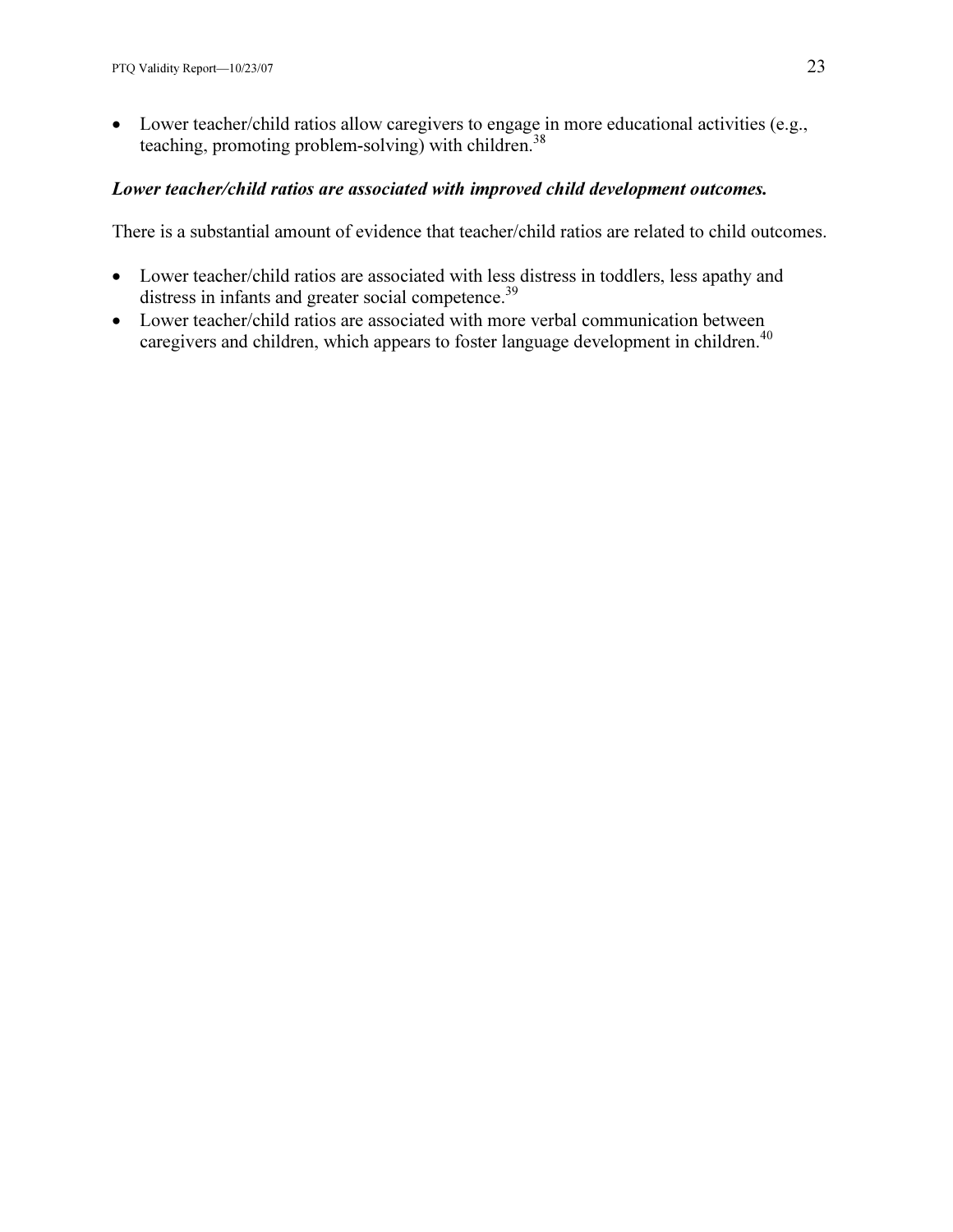## 3b) Structural Quality: Group Size

## What is group size and what are the recommended group sizes?

NAEYC defines group size as "the number of children assigned to a staff member or team of staff members occupying an individual classroom or well-defined space, with clear physical barriers that prevent intermingling of children within a larger room.<sup>"41</sup>

Indiana licensing standards set forth recommendations for group sizes for children in centerbased and family child care homes.

| Age                                      | <b>Staff/Child Ratio</b> | <b>Maximum Group Size</b> |
|------------------------------------------|--------------------------|---------------------------|
| $0 - 1 \frac{1}{2}$ year old             | 1:4                      | 8                         |
| $1\frac{1}{2}$ - 2 years old             | 1:4                      | 10                        |
| 2 years old (to 30 months)               | 1:5                      | 10                        |
| $2\frac{1}{2}$ years old (30 -36 months) | 1:5                      | 10                        |
| 3 years old                              | 1:10                     | 20                        |
| 4 years old                              | 1:12                     | 24                        |
| 5 years old                              | 1:15                     | 30                        |
| Kindergartners                           | 1:15                     | 30                        |
| 6 - 8 years old                          | 1:15                     | 30                        |
| 9-12 years old                           | 1:15                     | 30                        |

Table 7. Indiana Criteria for Ratios and Group Size<sup>42</sup>

## Group Size: What does Paths to QUALITY require?

Level 1: Family child care homes and licensed child care centers have their license. Registered ministries must comply with the Voluntary Certification Program, which aligns them with licensing requirements summarized in Table 7 above.

## Why is group size important for child care quality?

There is a substantial amount of evidence that group size is related to other measures of child care quality.

NAEYC confirms the importance of both group size and staff/child ratios, stating in its revised accreditation criteria that smaller group sizes and larger numbers of staff to children are related to positive outcomes for children.<sup>43</sup>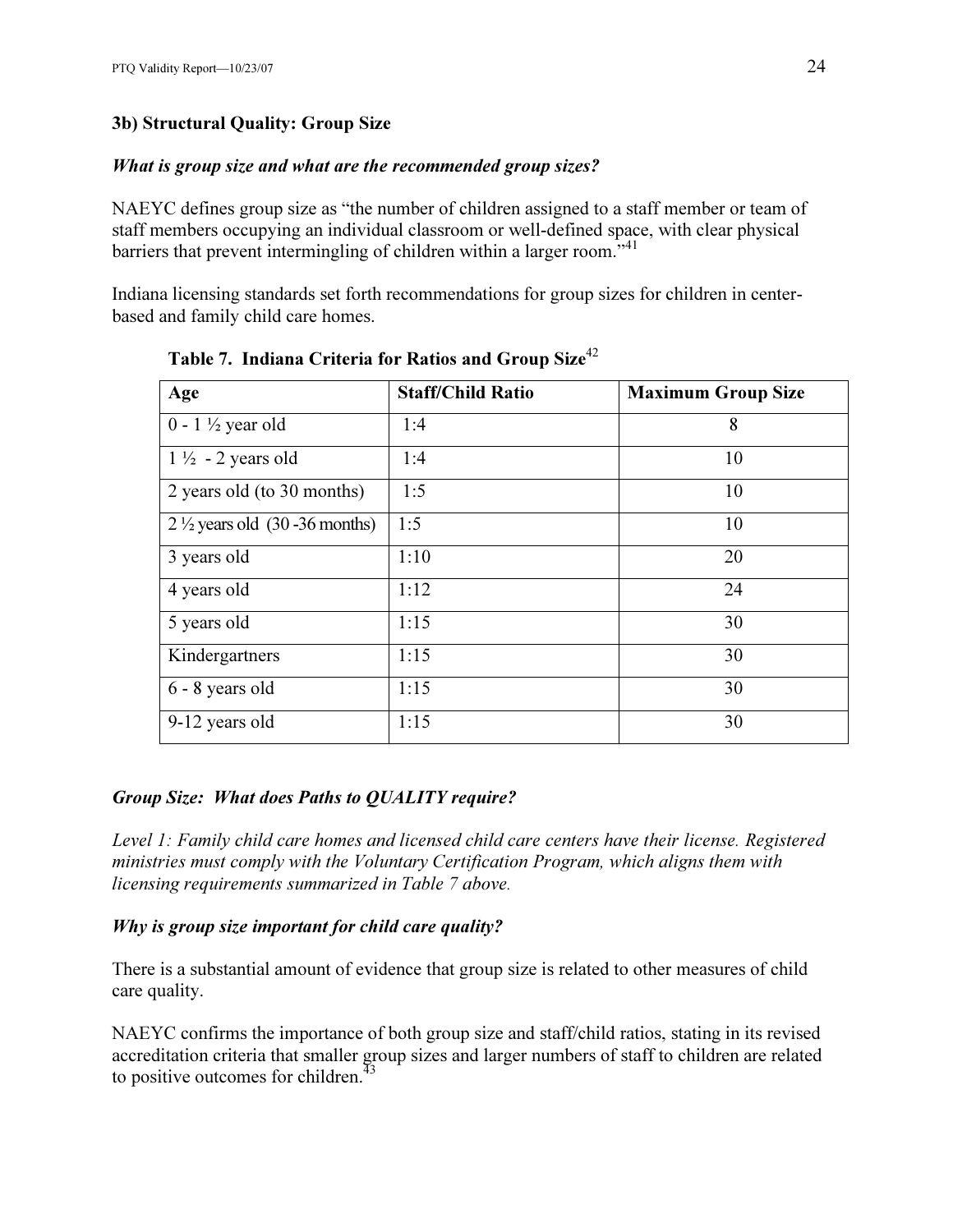• Research on child care classrooms indicates that when groups are smaller, teachers provide more stimulating, responsive, warm, and supportive interactions. They also provide more individualized attention, engage in more dialogues with children, spend less time managing children and more time in educational activities.  $44\frac{45}{2}$ 

#### Smaller group sizes are related to improved child development outcomes.

There is a substantial amount of evidence that group size is related to child outcomes.

- The increased interaction and communication made possible in smaller classes have been shown to affect children's outcomes. Children in smaller groups were more likely to participate in child-initiated activities are experiences. In addition, when there are fewer children in the room, teachers can more closely mediate children's social interaction.<sup>46</sup>
- In the National Day Care Staffing study, children in smaller classes had greater gains in receptive language, general knowledge, cooperative behavior, and verbal initiative, and showed less hostility and conflict in their interactions with others.<sup>47</sup>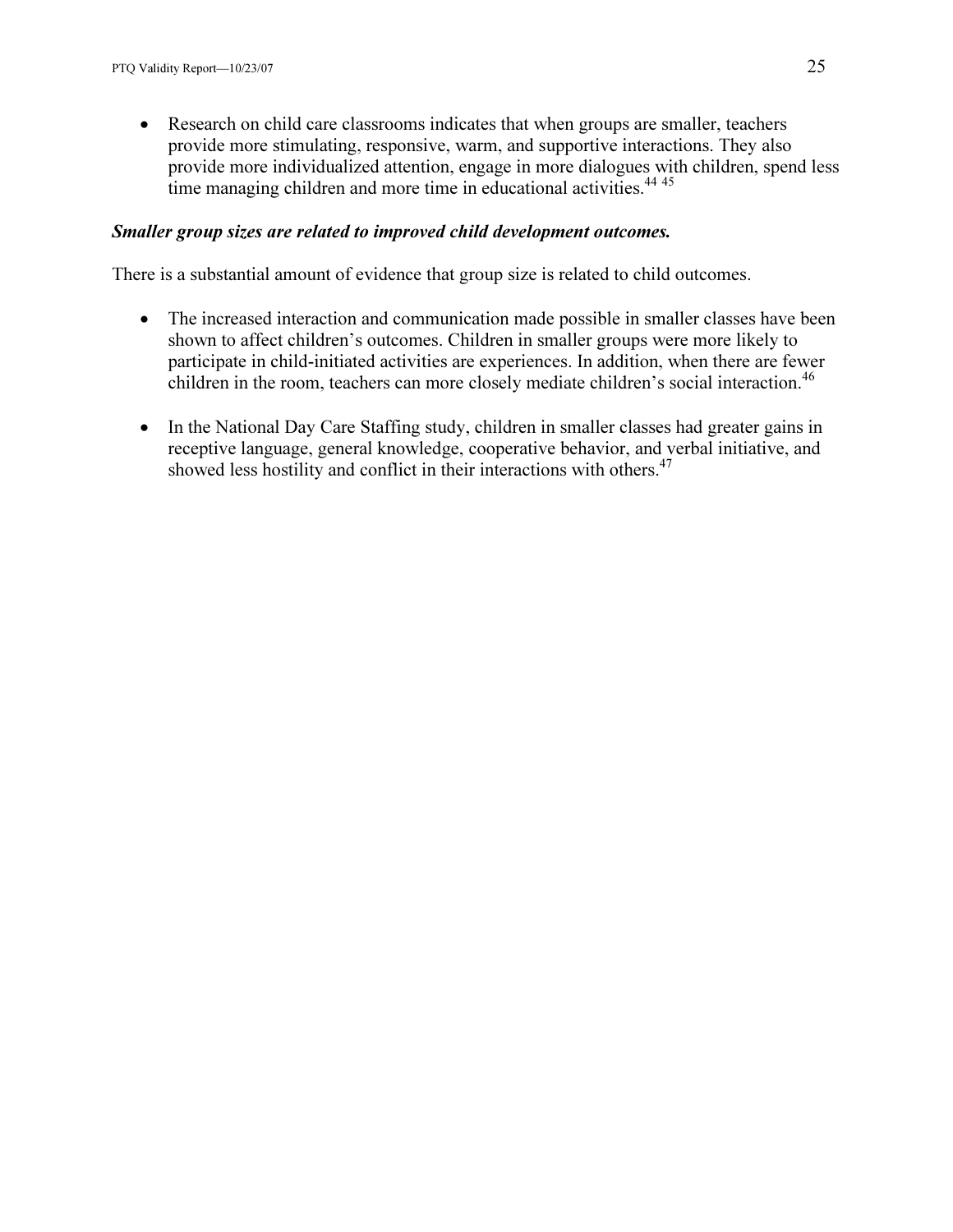## 3c) Structural Quality: Program Duration

## What is program duration?

Program duration refers to how long the site has been in operation. NAEYC guidelines require that licensed child care programs have been in operation for at least one year before a center can become eligible for the accreditation process.<sup>48</sup> NAFCC guidelines state that the provider must have at least 18 months experience as a family child care provider before the observation visit or 12 months experience if home visits are conducted monthly and intensive training is received.<sup>49</sup>

## Program Duration: What does Paths to QUALITY require?

## Level 3:

- Program has been in operation for a minimum of one year.
- Lead Caregiver has at least 12 months experience in a licensed or Bureau of Child Care nationally recognized accredited child care setting as a child care provider.

## Why is program duration important?

There is limited and conflicting evidence that program duration, at least as reflected by the child care provider's years of experience, is related to other measures of child care quality or child development outcomes.

- Some research has suggested that child care teachers with more experience are warmer and more responsive to young children.<sup>50 51</sup>
- However, other research did not replicate these findings and years of caregiver experience was not associated with more responsive care for young children.<sup>52 53</sup>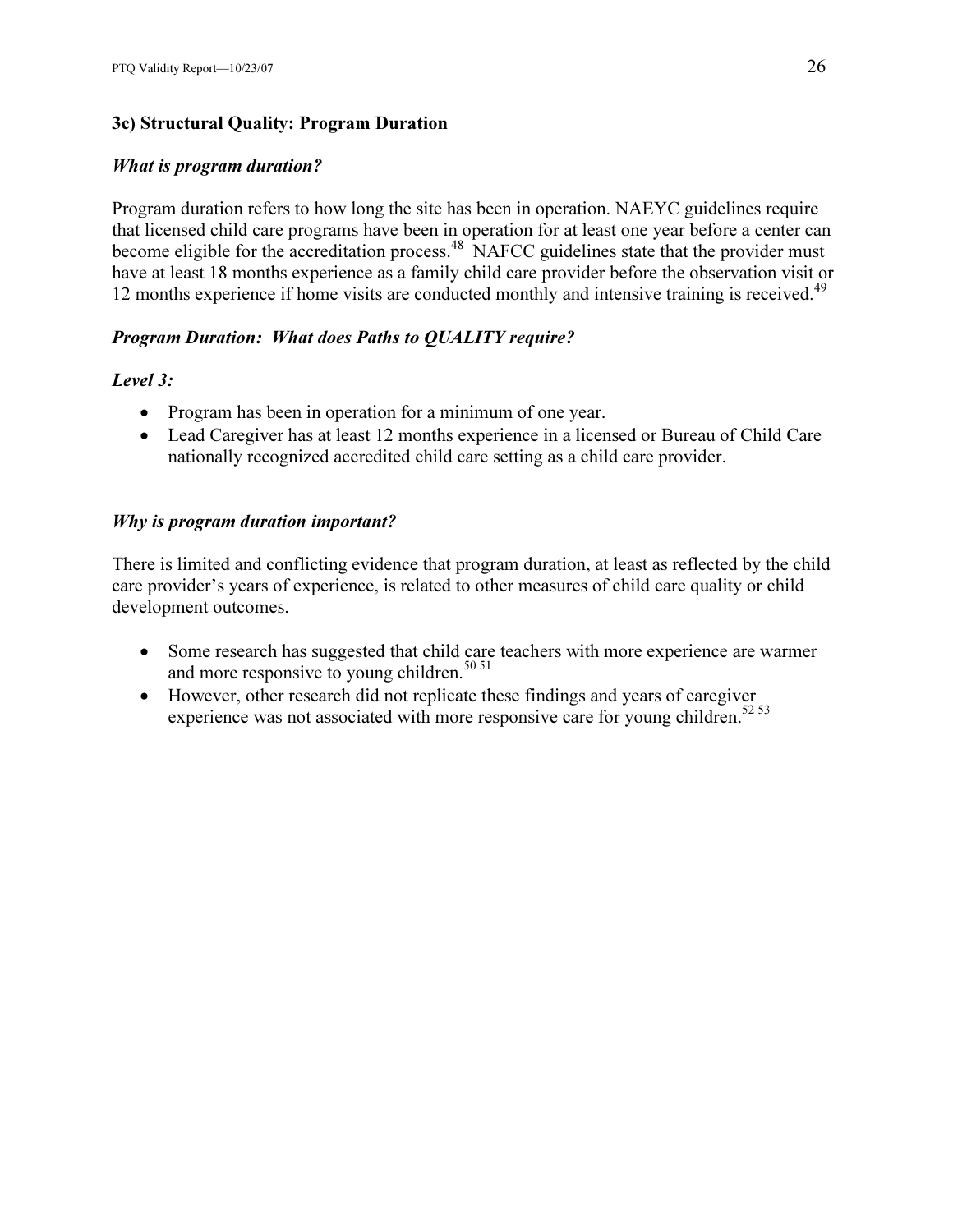## 3d) Structural Quality: Classroom environment

#### What are classroom environment features?

Classroom environment features refer to the space and materials that children have available and accessible to them throughout their day in child care.

#### Classroom Environment Features: What does Paths to QUALITY require?

Level 2: The classroom is arranged and utilizes plentiful materials and activities in order to provide various age- and developmentally-appropriate interest centers that invite children's exploration. Indicators include:

#### Reading:

• Books, soft washable seating/pillows for use while reading

#### Writing:

• Writing tools, paper, envelopes, typewriter, letters, numbers

#### Art:

- Drawing materials (crayons, markers, thick pencils, variety of paper, sizes and types, not coloring books or dittos/worksheets)
- Painting materials
- Tools (scissors, hole punch, tape), staplers for school-age children
- Three-dimensional materials (play dough, clay with tools)
- Collage materials (catalogs, magazines, paper scraps, fabric pieces, string, yarn, cotton balls, pipe cleaners, craft sticks)

#### Blocks:

• Different size/types of blocks and accessories such as small people, animals, vehicles, road signs, and materials to enhance building, sticks, stones, tape, string, craft sticks, interlocking blocks.

#### Dramatic Play:

• Dress-up clothes, such as work boots, high heels, a variety of hats, career gear/attire/uniforms, purses, billfolds and multi-cultural outfits. Other items would also include large pieces of fabric/scarves, child-size play furniture, dishes, pots, pans, dolls (multicultural dolls included), dollhouse or other play-sets, accessories for dolls, and "props" for different themes.

#### Math/Numbers:

• Small objects to count/sort/classify, measuring tools (scales, rulers), numbers/shapes, number games, puzzles and pattern blocks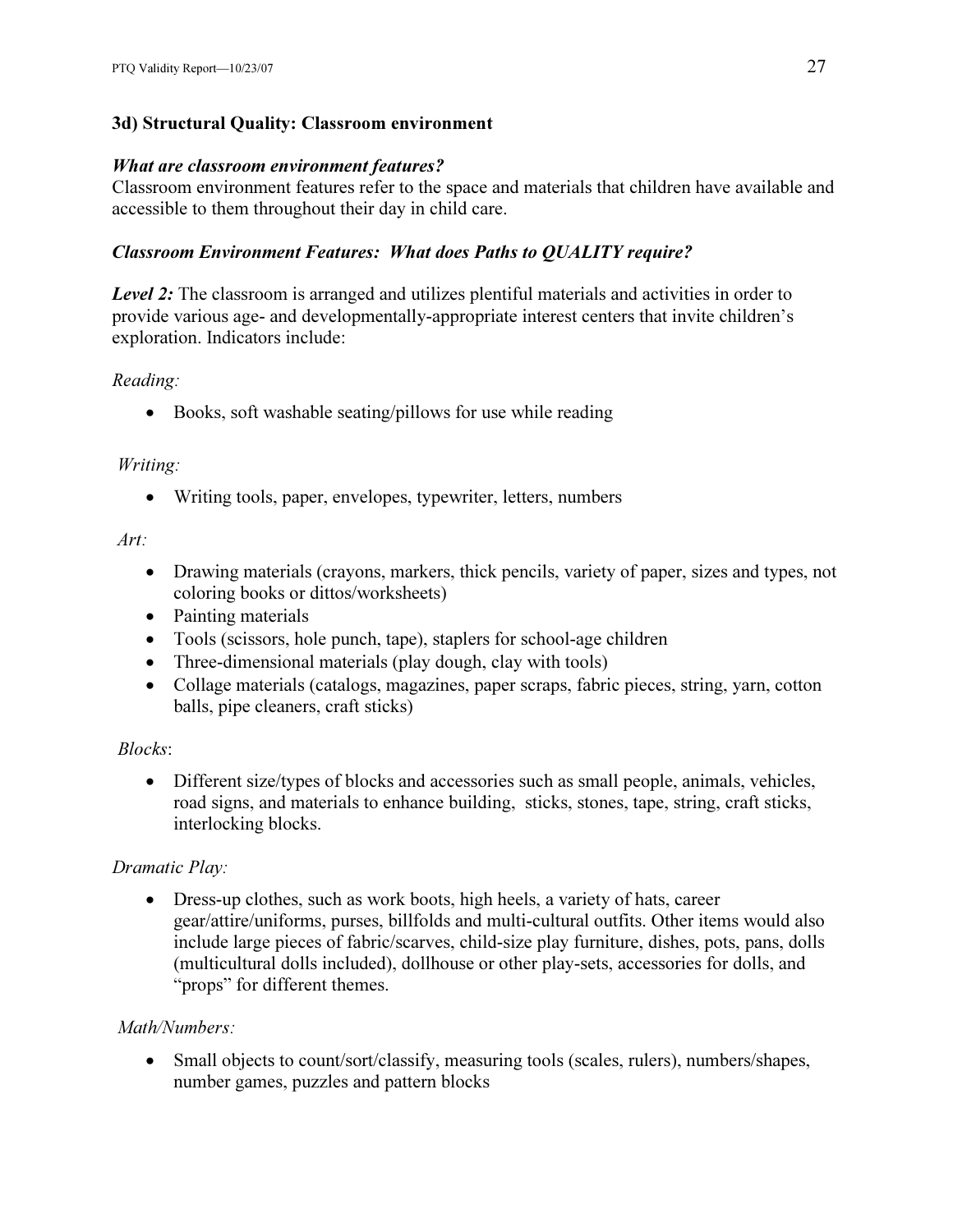#### Music and Movement:

• Audio equipment, variety of tapes/CDs, music boxes, musical toys, and instruments, dance props such as scarves/streamers.

#### Nature and Science:

• Collections of natural items (shells, rocks, flowers, bugs), living plants, pets to care for, science games, toys, magnets, magnifying glasses, cooking opportunities.

#### . Small Motor/Manipulative:

• Blocks, puzzles, crayons, pencils, scissors, interlocking blocks and other small building toys, pegboard and pegs, games, counting materials, sorting or classifying materials and containers.

#### Specific Infant/Toddler indicators include: -

- Open spaces for exploring and protected play.
- Infants and toddlers are provided a variety of outdoor play experiences.
- Soft, washable elements, such as cuddle toys, soft furniture or cushions.
- **Enough materials to avoid problems with children making the same toy choice and** waiting.
- **Materials are organized consistently on low, open shelves for independent use by** children.
- Materials are sturdy and in good condition.
- A variety of open-ended, washable toys, such as rattles, teethers/rings, balls, pop beads, nesting toys, containers, cuddle toys, push/pull toys are available.
- Low, stable furniture is available for children to pull themselves up.
- Furniture adapted for toddlers is available.

Toddler activities include building, pretending, experiencing art materials, enjoying stories and books, playing with toys, exploring sensory materials, having fun with music and movement.

## Why are classroom environment features important?

Features such as books, art materials, music materials, dramatic play, blocks, fine motor materials, sensory play, math/number, and nature and science activities are all important features of a quality child care environment that enhance children's learning. Classroom environments are important to provide various age- and developmentally-appropriate materials that invite children's exploration of their environment.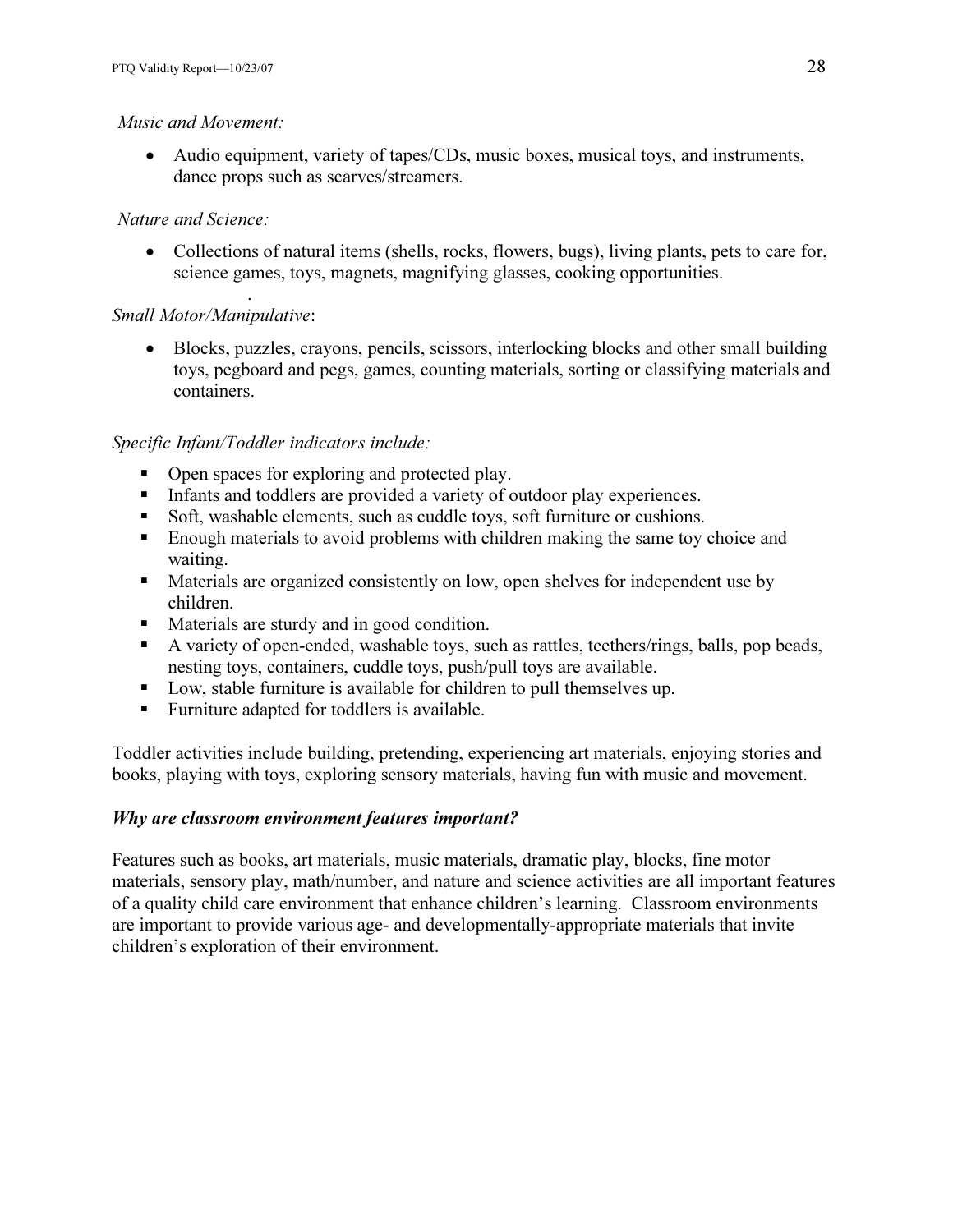### Classroom environment features have been identified as important dimensions of quality.<sup>54</sup> There is substantial evidence that these classroom environment features are central to child care quality.

- Classroom environmental features weigh heavily in the ECERS-R, ITERS-R, and FCCERS, which are the child care environmental rating scales used in research to measure overall child care quality in preschool centers, infant centers, and homes.
- Spacious child care centers appear to be associated with focused solitary play, while the presence of a variety of age-appropriate materials and the arrangement of the space to accommodate group size, seems to influence social problem-solving skills.<sup>55</sup>
- Some research has shown that more stimulating care is associated with centers and homes with better organized space and more varied materials.<sup>56</sup>
- The quality of the physical space and materials provided is believed to affect both the level of children's involvement and the quality of interactions between children and adults.<sup>57</sup>

# There is limited evidence that varied and appropriate classroom materials support children's development.

• Better cognitive and social skills have been observed in children whose centers were more orderly, had more varied and stimulating materials, and were organized into activity areas.<sup>58</sup>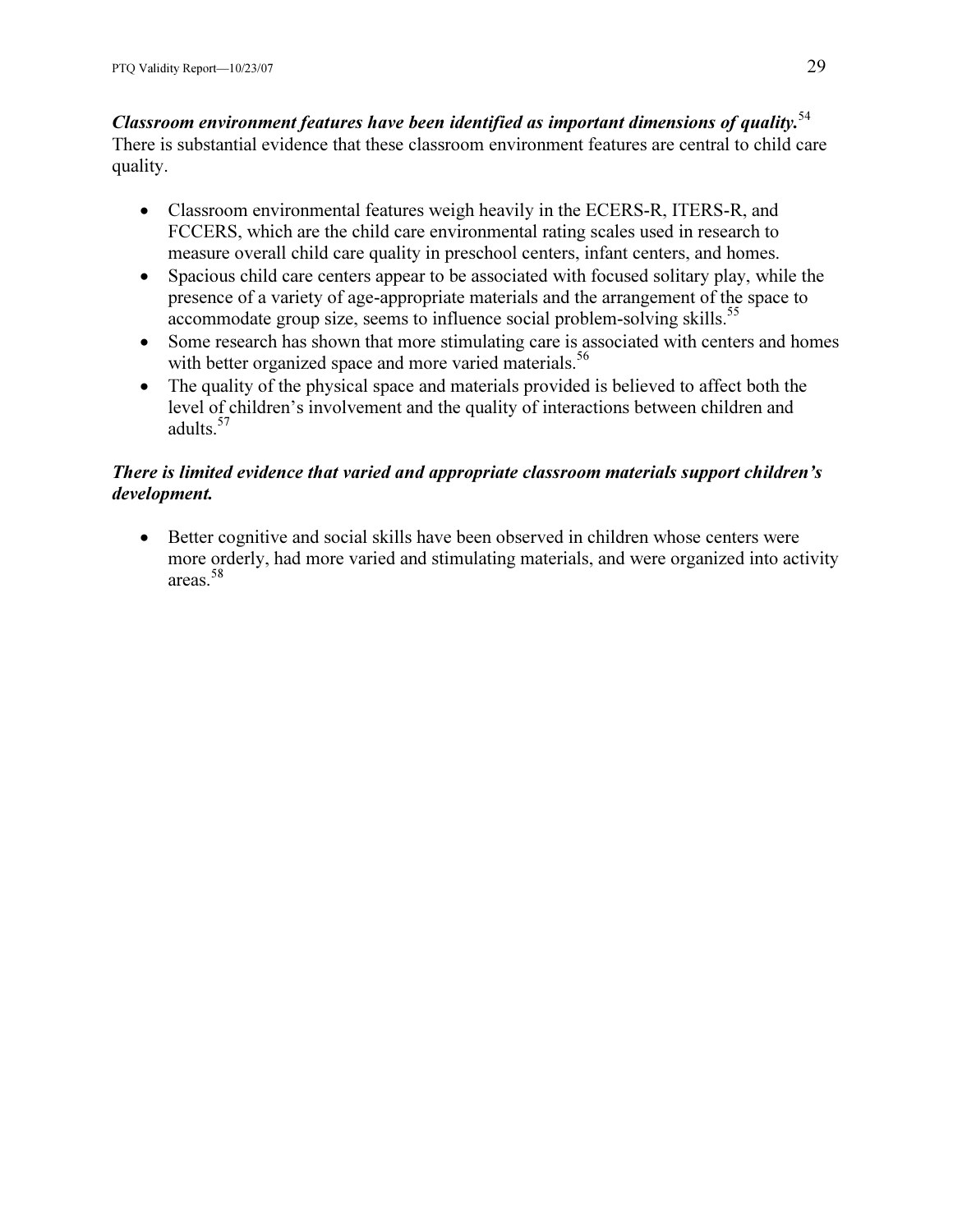# 4) Process Quality

"Process quality" refers to the child's direct everyday experiences in the child care setting. Relationships and interactions between children and teachers or caregivers, active engagement in daily activities, a variety of developmentally-appropriate activities in an organized curriculum, and attitudes toward diversity are all part of process quality.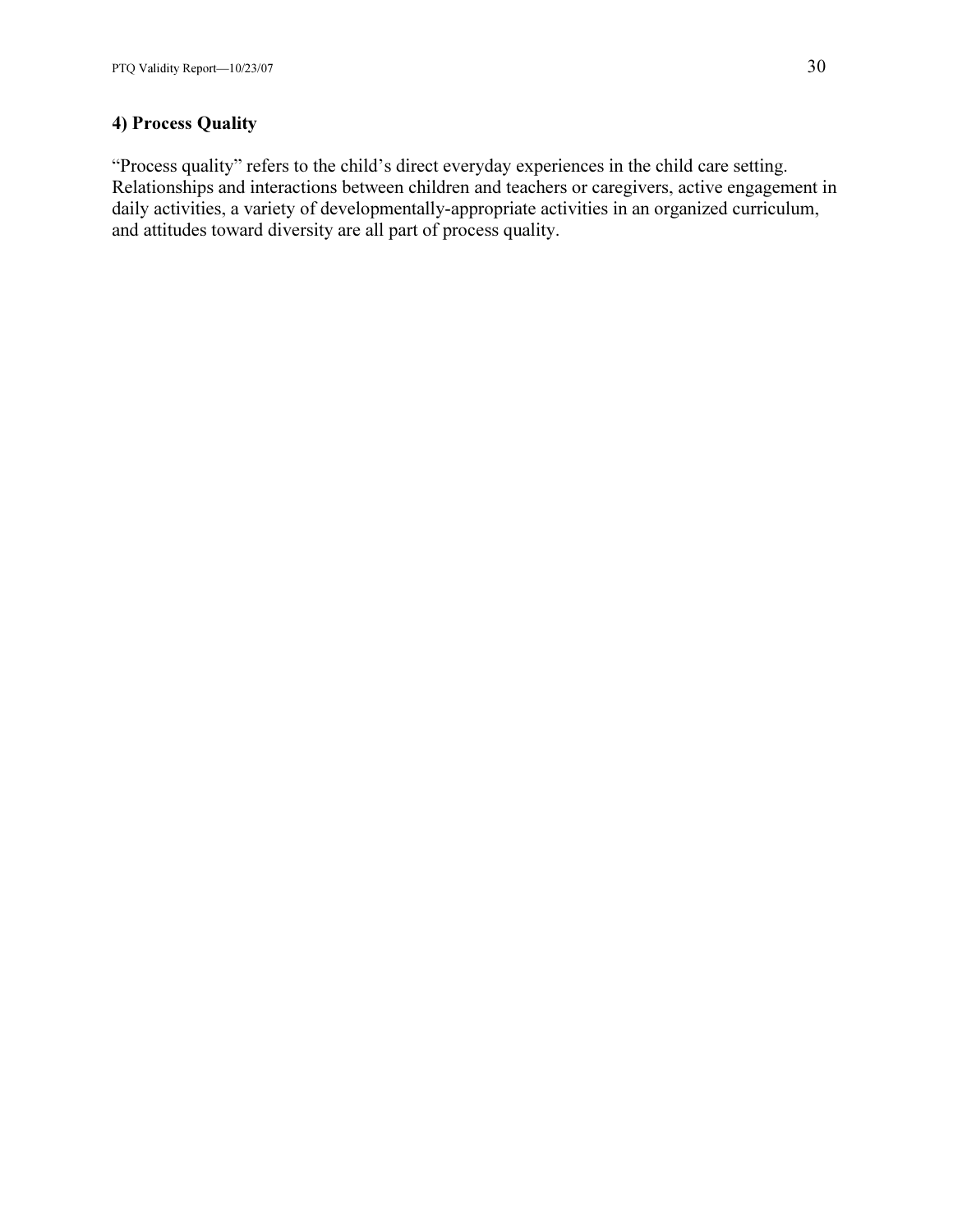# 4a) Process Quality: Teacher-Child Interactions

### What are teacher-child interactions?

Teacher-child interactions are at the heart of relationship-based care. Interactions occur during routine care, free play and group activities. The amount and type of interactions can impact young children's development, and teachers need to be actively involved and sensitive when interacting with young children.

# Teacher-Child Interactions: What does Paths to QUALITY require?

Level 2: Classroom environments are welcoming, nurturing and safe for children to have interactions and experiences that promote the physical, social and emotional well being of children. Indicators include:

### Why are teacher-child interactions important?

Relationships that young children develop with adults are crucial to early learning and development. Positive relationships formed through warm, sensitive, and responsive care help children feel valued and gain more from their learning experiences. Children need positive relationships so that they feel comfortable and learn how to cooperate with others.

The National Association for the Education of Young Children (NAEYC) suggests that teachers should "accept responsibility for actively supporting children's development" and that this active involvement should occur in the context of a solid understanding of children's individual needs and interests <sup>59</sup>

# There is substantial evidence that the quality of teacher- child interactions contributes to quality in early care and education settings.  $60$

- Researchers have demonstrated that sensitive, involved care is related to positive outcomes for both children and classrooms. Studies have shown that the amount and type of adult involvement is related to overall classroom quality.<sup>61</sup>
- Some researchers have found that teacher education (one quality indicator) is related to more responsive care in both center-based care and family child care providers.<sup>62</sup>

# There is substantial evidence that children with involved and responsive caregivers fare better on a wide variety of child development measures.

• Children with more involved and responsive caregivers are rated as more sociable and considerate by parents and teachers<sup>63</sup>, display more exploratory behaviors<sup>64</sup>, are more positive<sup>65</sup>, engage in more complex play<sup>66</sup>, are better adjusted<sup>67</sup> and have better peer relations.<sup>68</sup>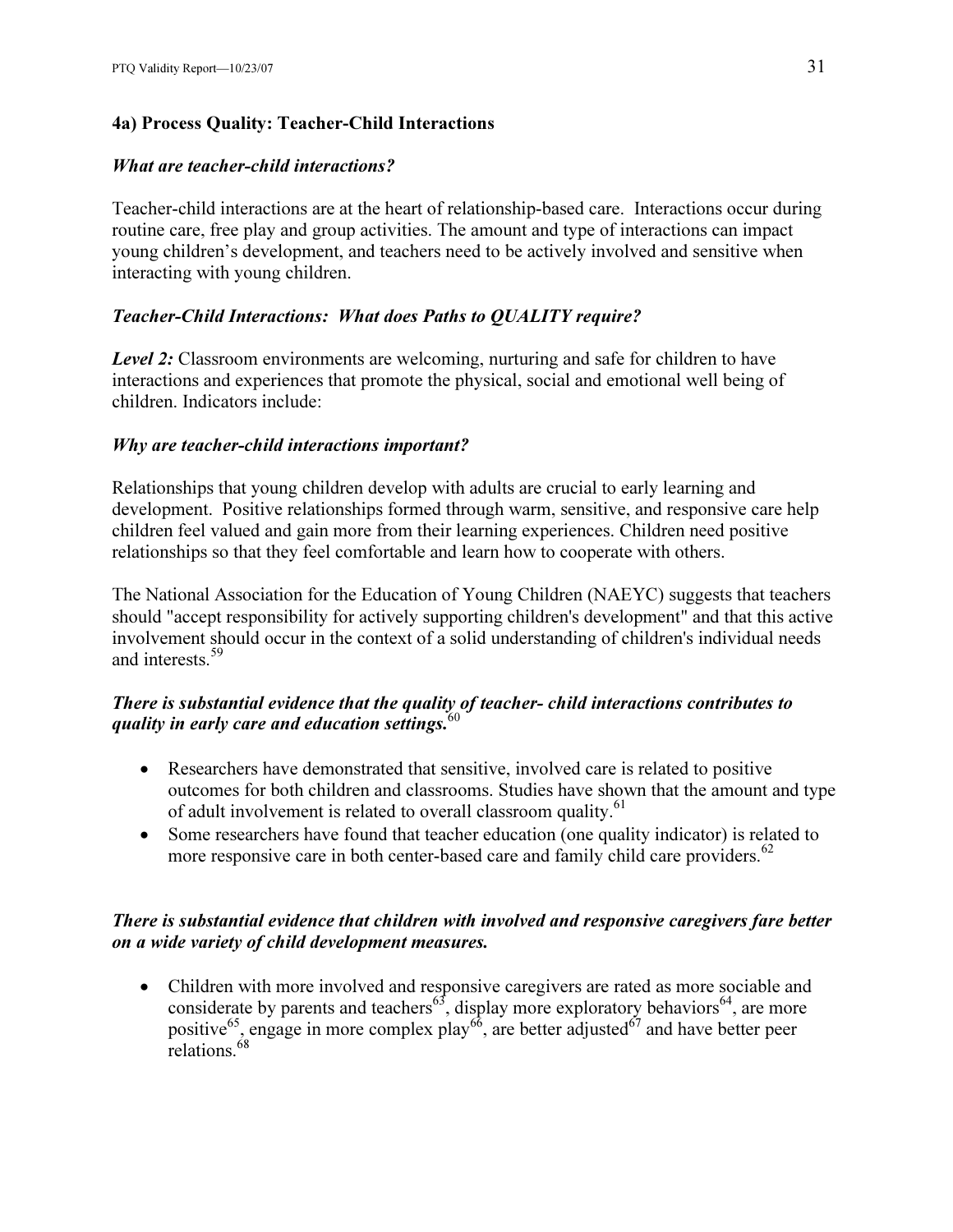### 4b) Process Quality: Children's Active Engagement

### What is active engagement?

Active engagement is providing opportunities for young children to freely choose their activities to explore their environments and interact with different peers. Children learn best when they are able to experience the world through a variety of learning materials and when the teacher expands their learning.

### Children's Active Engagement: What does Paths to QUALITY require?

**Level 3:** Children are actively engaged throughout the day in making choices of activities and materials.

### Why is active engagement important for child care quality?

During the preschool years and early primary grades, children learn best through active, engaged, meaningful experiences. Through these experiences, young children construct their own knowledge by interacting with their environments and others.<sup>69</sup>

### The National Association for the Education of Young Children confirms the importance of direct, first-hand, interactive experience in their position statement on developmentally appropriate practice in early childhood programs.<sup>70</sup>

- Children under age three learn about themselves and their world by experiencing the environment with all their senses — seeing, tasting, hearing, smelling, and feeling — and by moving around their environment as they develop the ability to crawl and walk.<sup>71</sup>
- Preschool children are active and social individuals who have lots of ideas they want to try out and share. Preschoolers benefit most when offered a variety of activity choices such as dramatic play, block building, art, table toys, sand and water, cooking, music and movement, and a rich selection of books.<sup>72</sup>

### There is a moderate amount of evidence that children who are encouraged to be active learners develop critical thinking skills and social competence.

- Findings from the Perry Preschool Study demonstrate that when an early childhood education program emphasizes choice and active learning rather than direct teaching and drills, children's acquisition of basic skills and their social competence are enhanced.<sup>73</sup>
- Graduates of the high-quality, active-learning preschool program, who are now in their late twenties, are significantly more likely to have completed a higher level of schooling, to be employed, to own their own home, and to be in stable relationships, and significantly less likely to have needed social services or to have been arrested, than their peers who attended academically and highly structured preschools.<sup>74</sup>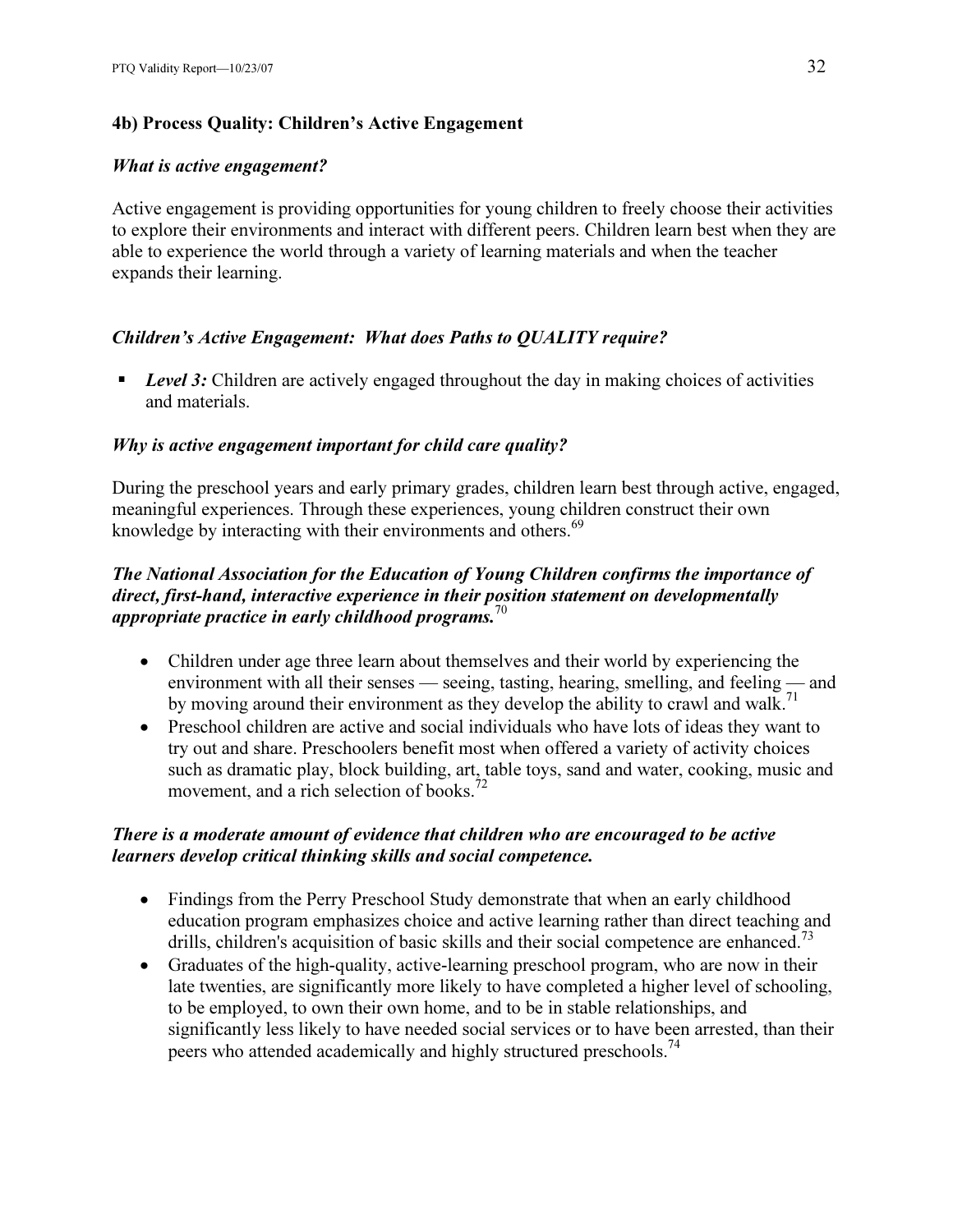# 4c) Process Quality: Child-Initiated and Teacher-Directed Activities

### What Are the Child-Initiated and Teacher-Directed Activities?

- Child-initiated activities are based on Piaget's theory of development and a belief that a child should learn through an active process involving exploring the environment. Children learn concepts and skills through self-directed actions facilitated by a teacher. Teachers facilitate learning by providing children with a wide variety of experiences and by encouraging children to choose and plan their own activities. Child-initiated activities are interesting and engaging, and the difficulty level is suitable for the child.
- Teacher-directed activities are pre-planned and sometimes scripted to assure consistency in implementation across teachers. Teachers decide what concepts and skills children need to acquire and deliver what was planned. This approach focuses primarily on academic instruction, often to practice specific skills used in reading, language, and math.

### Child-Initiated and Teacher-Directed Activities: What Does Path to QUALITY Require?

### Level 2:

• Daily schedule provides ample time for child-directed choices with activities and materials that are geared to the age, interests, and abilities of each child.

### Level 3:

• Children are actively engaged throughout the day in making choices of activities and materials.

# Why are Child-Initiated or Teacher-Directed Activities Important for Child Care Quality?

# There is limited evidence supporting that child-initiated activity is related to global measures of child care quality.

• At care-oriented centers (low quality), children spend more time in adult-directed group and non-play activities than children at the educationally-oriented child care centers (higher quality)<sup>75</sup>

### There is a substantial amount of evidence that child engagement in the child-initiated activities is related to more favorable child outcomes.

- Preschool children in child-initiated classrooms demonstrate greater mastery of basic skills that include verbal, math, social skills than children in programs in which academics are emphasized and skills are directly taught by teachers<sup>76</sup>. This trend is consistent across countries<sup>77</sup>.
- Children are more motivated toward tasks<sup>78</sup> and more likely to engage in challenging tasks when the tasks are child-initiated<sup>79</sup>.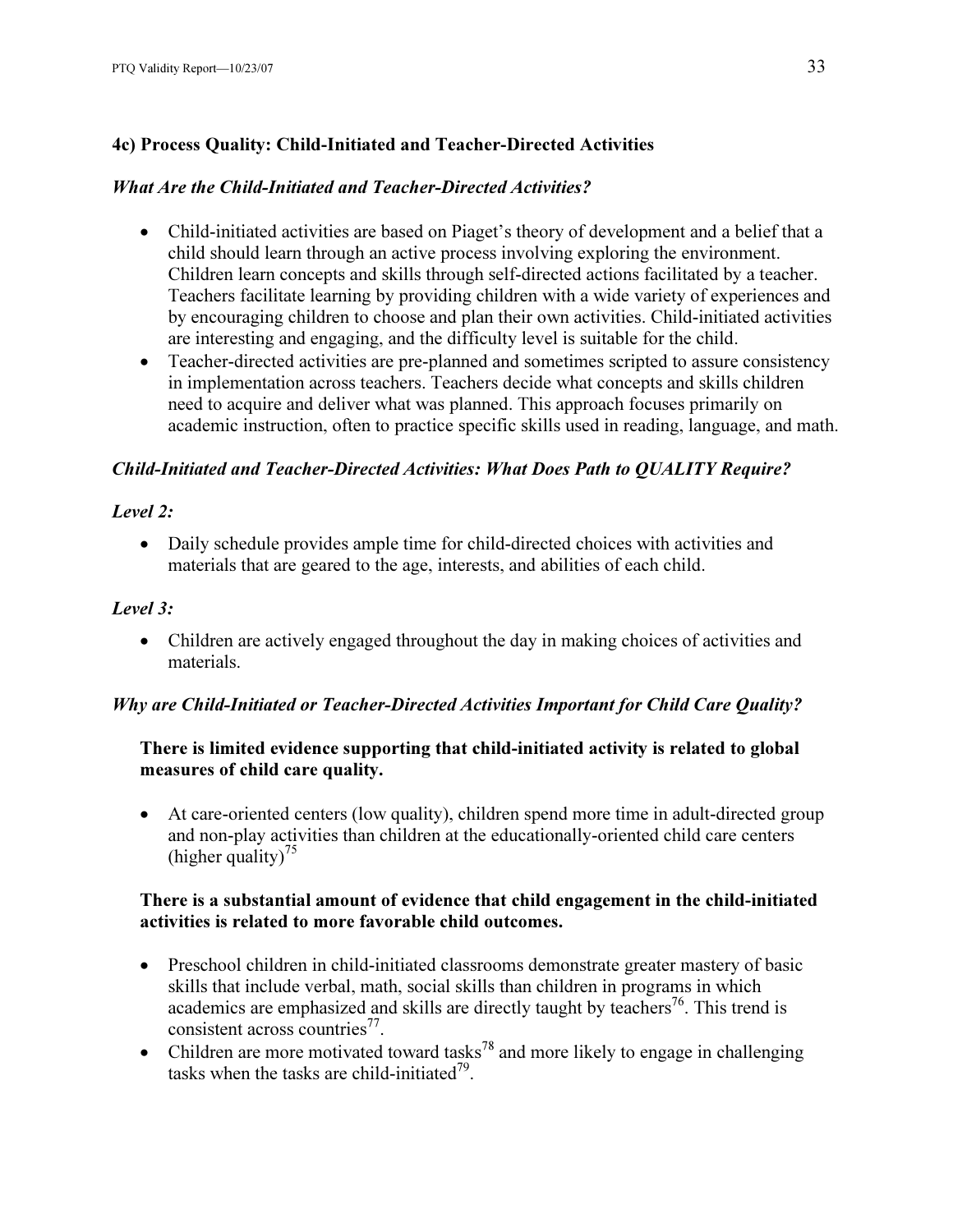• There is evidence that the teacher-directed instruction approach produces higher academic gains for children with disabilities $80$ . However, other researchers argue that this effect is temporary and should be weighed in light of evidence for possible negative consequences for social development.<sup>81</sup>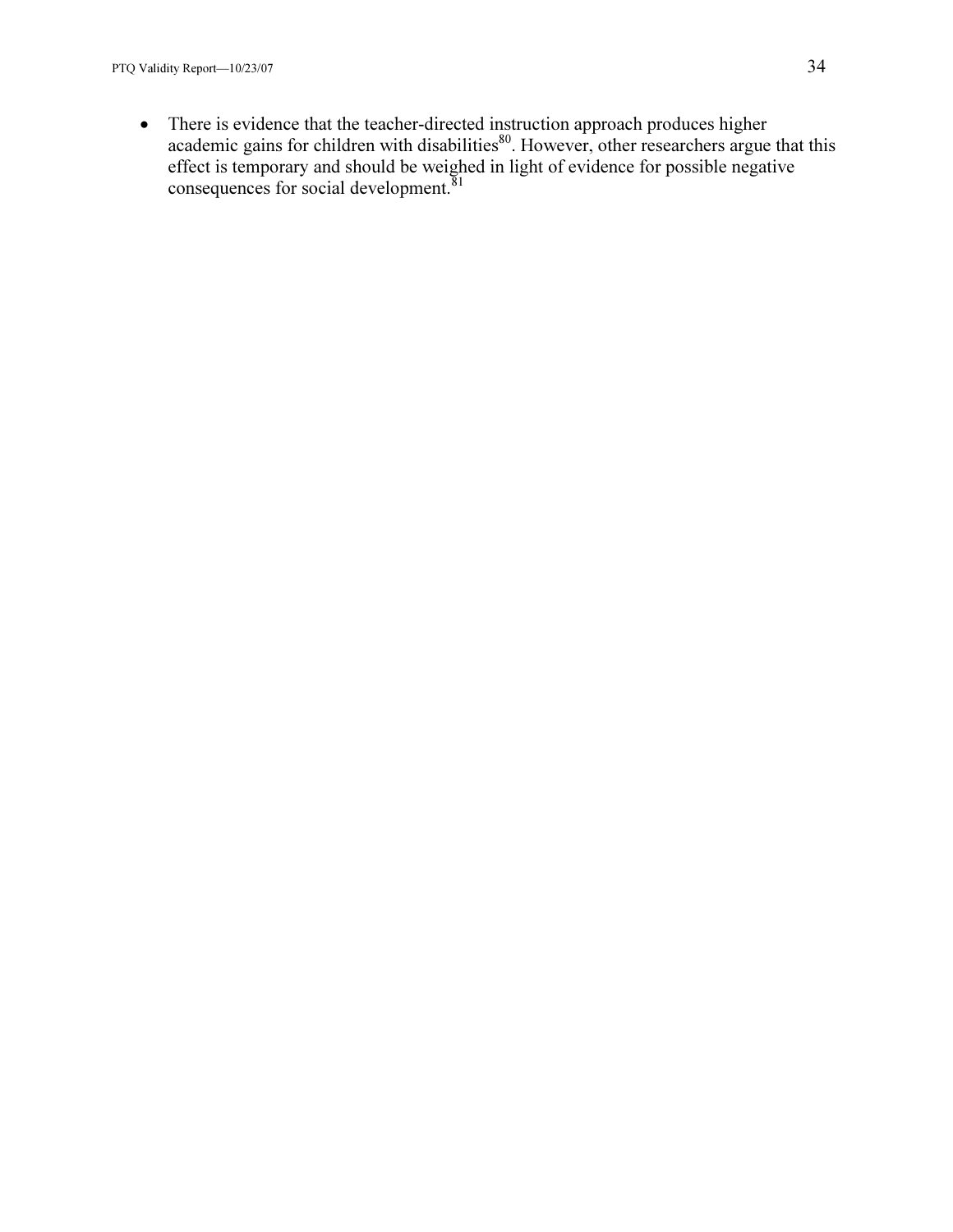# 4d) Process Quality: Activities in the Daily Routine

### What are the activities in the daily routine in child care?

The activities that may be found in the daily routine in child care include the followings<sup>82</sup>;

- Games (informal games, games with rules)
- Pretend (transformation of objects, people, events so that their meaning takes precedence over reality)
- Movement/gross motor activity (large muscle movement, purposeful movement and cruising)
- Manipulation (mastering and refining of manual skills that require coordination of the hand/arm and the senses)
- Puzzle/construction (use of materials with design constraints, large- and small-scale construction)
- Non-involvement (child stands around gazing with no interest in any activity or waiting for an adult or another child or roaming)
- Domestic activity (lunch and snack time activities, use of the bathroom, changing shoes, etc.)
- Observation (task-related and non-task-related observation),
- Art and music (singing songs, painting, cutting and pasting, dancing and movement, drawing, playing instrument)
- Language (reading, writing, story-telling, conversation with peers or teachers, alphabet or phonological game)
- Math activities (activities involving calculations, number symbols and number concepts).

# Activities in Daily Routine: What does Paths to QUALITY require?

# Level 2:

• Daily schedule provides ample time for child-directed choices with activities and materials that are geared to the age, interests, and abilities of each child.

# Level 3:

• Children's physical, cognitive, language, literacy, math, and creative development are supported.

# Why are activities in the daily routine important for child care quality?

# There is limited evidence that more and higher level activities in the daily routine are linked to better quality of child care.

• When children are in classrooms with lower teacher-child ratios (one quality indicator) the classrooms are also likely to be rated as good or very good in caregiving and activities. Children in classrooms with smaller group sizes (another quality indicator) are also more likely to be rated higher in involvement with activities.<sup>83</sup>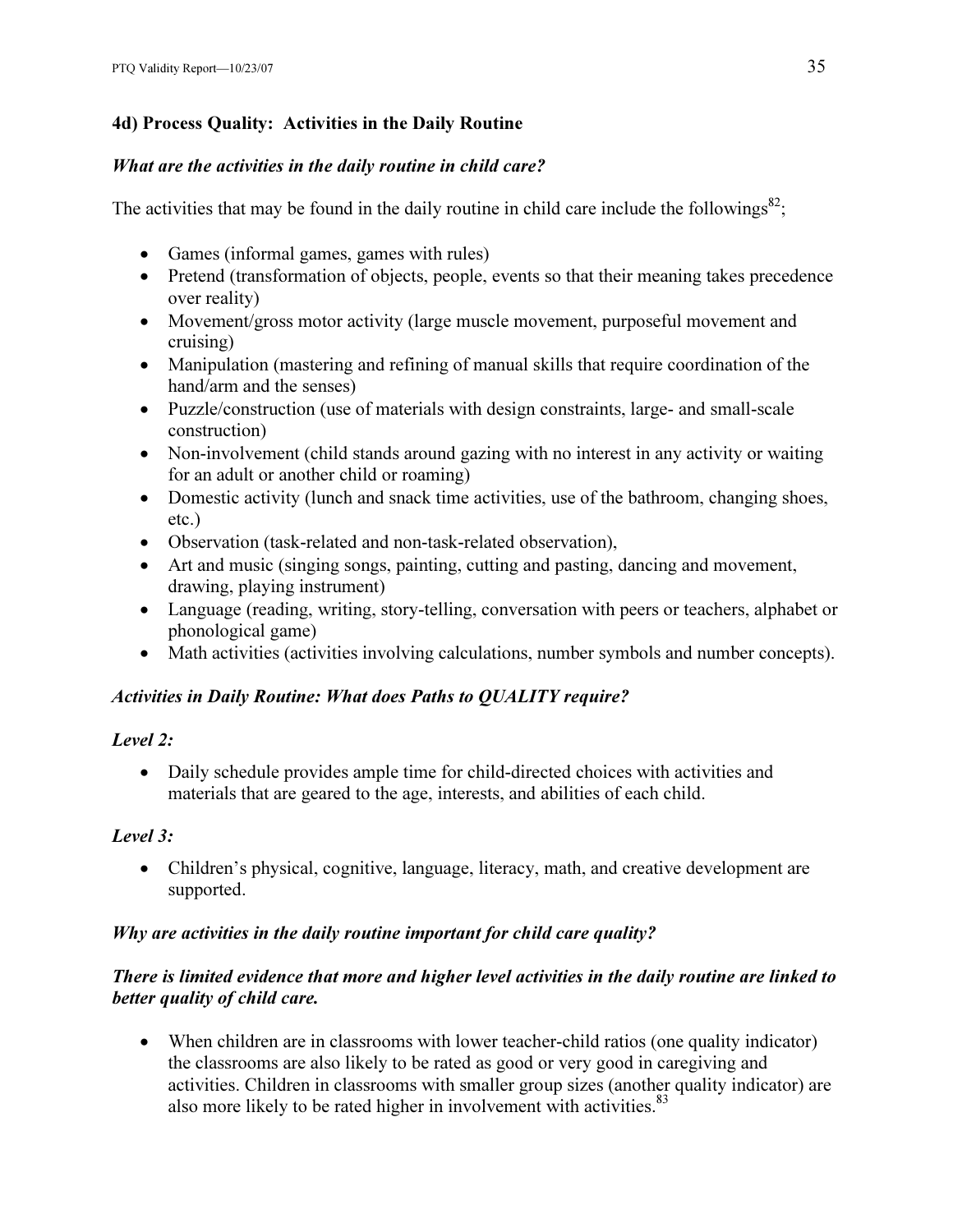• In child care centers obtaining high scores on global quality measures, children have been observed participating in more activities associated with early reading, emergent writing, and active listening. Children in centers rated lower in overall quality participated in more activities associated with physical and creative development.<sup>84</sup>

### There is substantial evidence that more and higher level activities in the daily routine are linked to better child development outcomes.

- Children in classrooms rated as good or very good in caregiving are more likely to be securely attached to teachers. Securely attached children are more competent with peers<sup>85</sup>
- Child language scores improve when the predominant type of activity in settings is free choice. Their cognitive performance improves as children spend less time in whole group activities led by the teacher, more time in small group activities, and the variety of equipment and materials available increases. These findings are consistent across 10  $countries<sup>86</sup>$
- There were significant differences in characteristics of children's speech during free choice activities, routine activities, and teacher-guided activities. Children spoke significantly more, used more complex utterance and clauses, and used their language more frequently in symbolic and regulatory ways during free-choice activities, as compared to routine and guided activities $87$ .
- Complex interactions with objects occur more often in dramatic play activities and, when a teacher was present, in art activities. Complex interactions with peers was rare in general, but was most likely when children were engaged in activities with one child or with a group of children. Complex teacher behavior was most probable when children were alone with a teacher and in dramatic play activities.<sup>88</sup>
- On the playground, children with or without disabilities are likely to engage in cooperative play only with other typically developing children during complex activities (e.g., playing with toys in the sand or talking). Children with or without special needs tend to engage in more cooperative play in inclusive groups during less complex or lowdemand activities, involving mostly gross motor skills (e.g., running)<sup>89</sup>.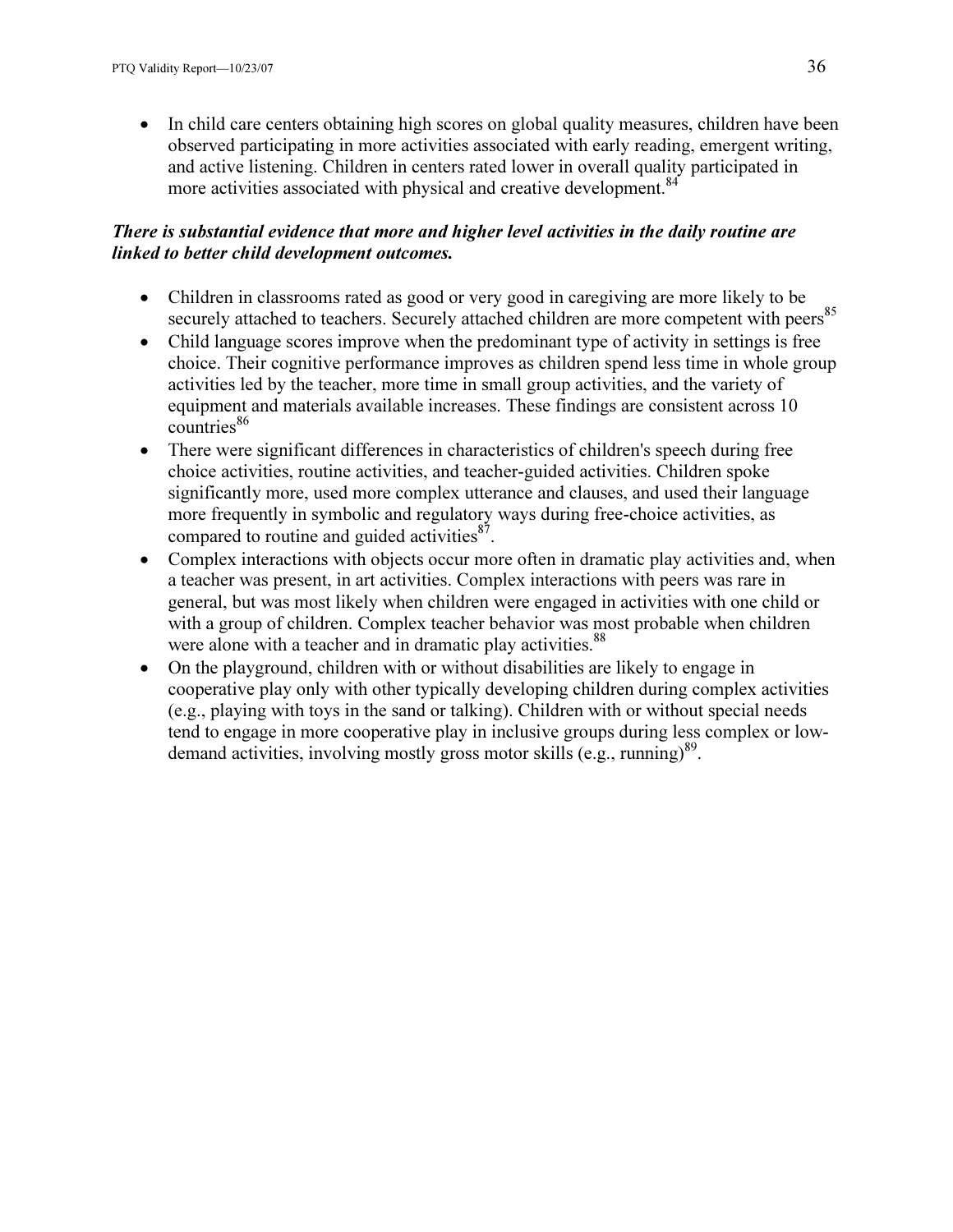# 4e) Process Quality: Developmentally- Appropriate Curriculum

# What is curriculum?

Curriculum contains goals, content, and instructional practices. An effective and developmentally-appropriate curriculum:

- addresses multiple areas of learning and development
- ensures that children are active and engaged
- has goals that are clear and shared by all teachers
- is evidence-based
- enables children to learn through investigation, play and focused-intentional teaching
- builds on prior learning and experiences
- is comprehensive
- $\bullet$  has demonstrated benefits for children.  $90$

# Curriculum: What does Paths to QUALITY require?

**Level 3:** A written curriculum reflects program philosophy and goals and is based on child development/appropriate practice. The program demonstrates a planned curriculum that provides for the various ages, ability levels, and developmental stages of the children.

# Why is curriculum important?

"Well- planned, evidence-based curriculum, implemented by qualified teachers who promote learning in appropriate ways, can contribute significantly to positive outcomes for all children."<sup>91</sup>

# Developmentally-appropriate curriculum is a hallmark of high quality early childhood

education. There is a substantial amount of evidence that developmentally appropriate curriculum is related to other measures of child care quality.

- A good, well-implemented early childhood curriculum provides developmentally appropriate support and cognitive challenges and, therefore is likely lead to positive outcomes.<sup>92</sup>
- Quality early childhood curriculums have a statement regarding the guiding philosophy, goals and objectives, provide guidance about how to arrange the learning environment, and include provisions for engaging parents. $93$

Developmentally-appropriate curriculum is associated with improved child development outcomes. There is a substantial amount of evidence that a developmentally appropriate curriculum is related to child outcomes.

• Researchers have found that young children with and without disabilities benefit more from the curriculum when they are engaged or involved. Particularly for younger children, firsthand learning—through physical, mental, and social activity—is key.<sup>94</sup>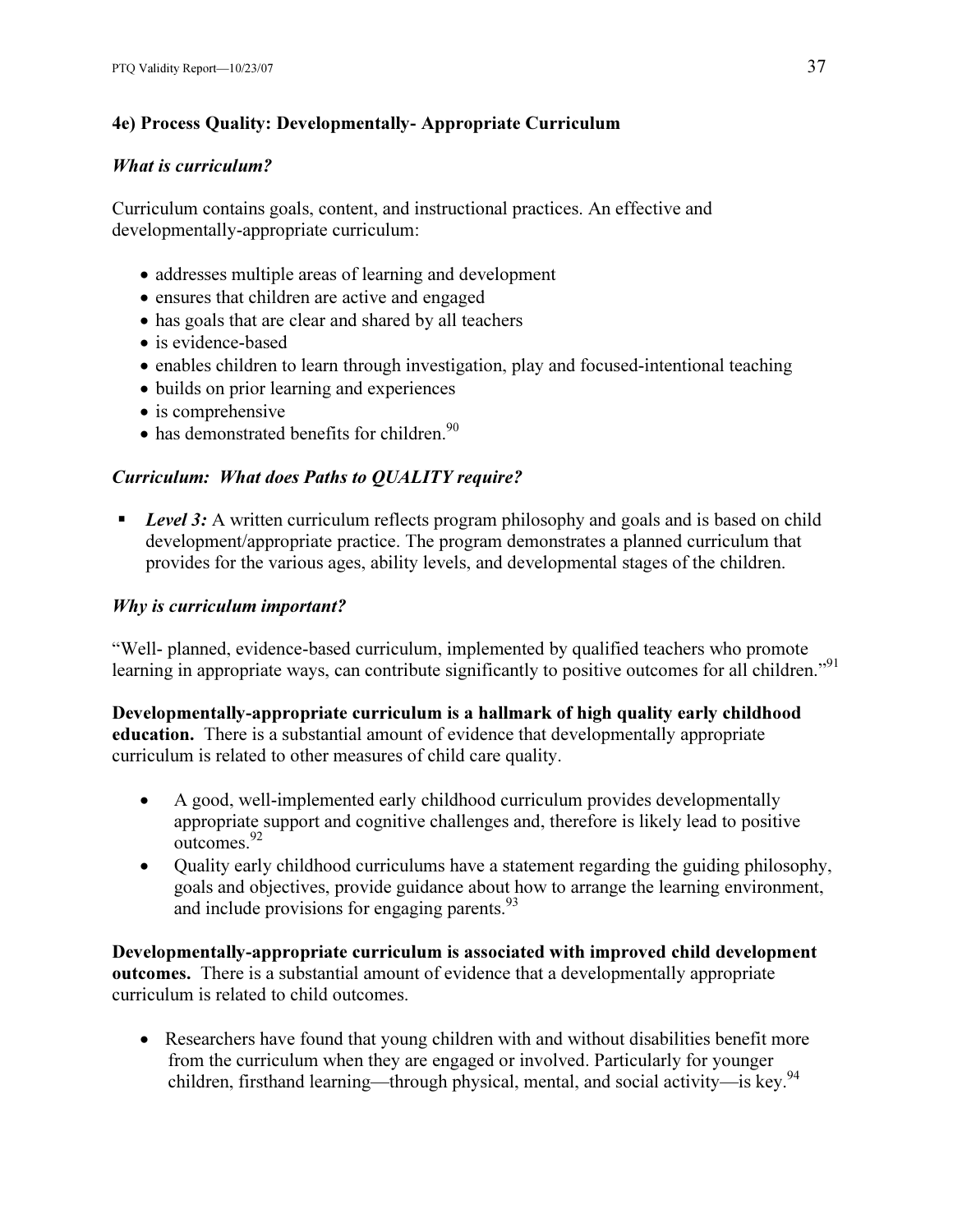• At every age from birth through age eight play can stimulate children's engagement, motivation, and lasting learning. Learning is facilitated when children can "choose from a variety of activities, decide what type of products they want to create, and engage in important conversations with friends".<sup>95 96</sup>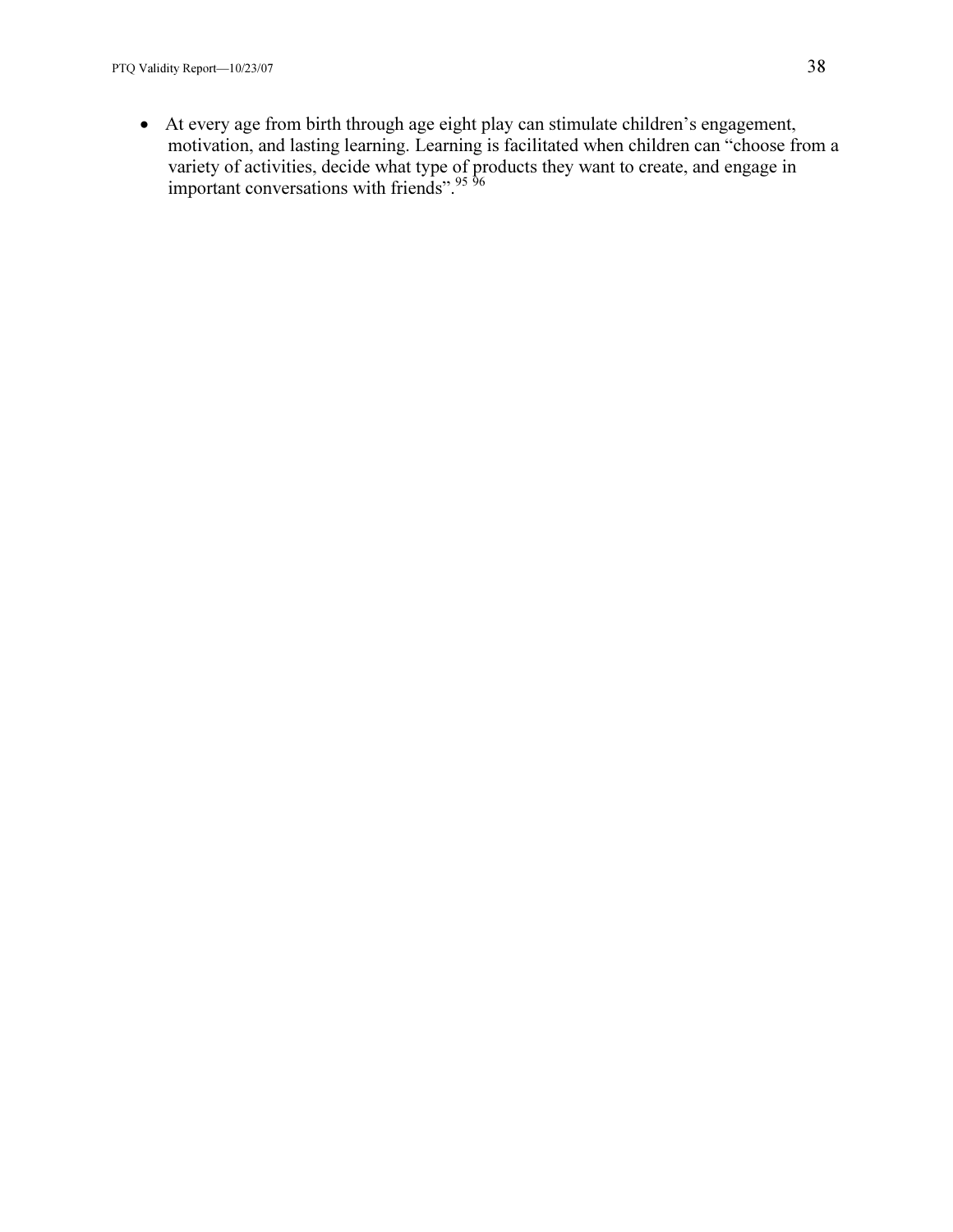# 4f) Process Quality: Language and Literacy Opportunities

# What are the language- and literacy-learning opportunities in child care?

To a great extent, the language used by teachers and children in classrooms determines what is learned and how learning takes place. The classroom is a unique context for learning and exerts a profound effect on children's development of language and literacy skills, particularly in the early years. Some have argued that children should have significant opportunities to integrate oral and written language in the classroom, because these experiences support and encourage the development of literacy.<sup>97</sup> Learning requires children's interaction and engagement in classroom activities -- engaged children are motivated to learn and have the best chance of achieving full competence across the broad spectrum of language and literacy skills.

# Language- and Literacy-Learning Opportunities: What does Paths to QUALITY require?

# Level 2:

- Daily schedule provides ample time for child-directed choices with activities and materials that are geared to the age, interests, and abilities of each child.
- Children are read to daily and encouraged to explore books and other print materials.

# Level 3:

• Children's physical, cognitive, language, literacy, math, and creative development are supported.

# Why are language-and literacy learning opportunities an important aspect of child care quality?

# There is a moderate amount of evidence that more and higher level language- and literacylearning opportunities are more common in higher quality of child care.

- Higher rates of teachers' pretend talk and "de-contextualized talk" (e.g., relating the topic to the child's past experiences) and higher ratings of richness of teacher talk are associated with higher ratings of teachers' sensitivity-responsiveness<sup>98</sup>.
- Links between some child care quality measures (teacher education level, pedagogical orientation, and activity settings) and the level of language stimulation teachers provide to children have been found. More educated teachers, teachers whose pedagogical orientations strongly support literacy or social development, and teachers who report spending more time in small group activities engage in more cognitively challenging conversations with children.<sup>9</sup>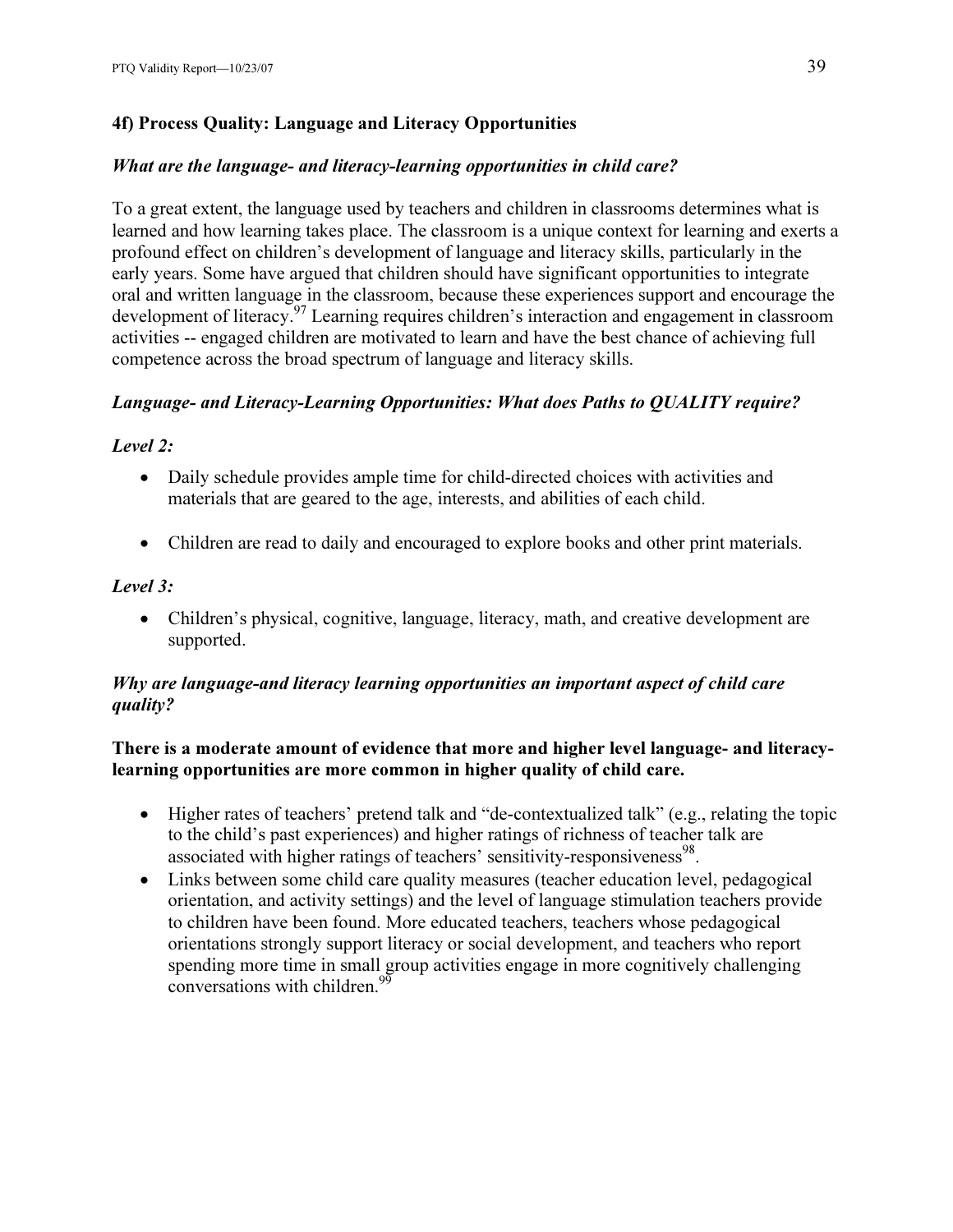### There is substantial evidence supporting that more and higher level language- and literacylearning opportunities in child care are linked to better child development.

- Teacher's questions and responses encourage literary talk. Teacher talk serves to set the climate for children's engaged listening, encourages children to engage with the text, and builds an environment that supports literacy development<sup>100</sup>.
- More time spent in emergent code-focused activities is associated with increased scores on alphabet and letter-word recognition by preschoolers. More time in meaning-focused activities (e.g., book reading) is related to increased scores on vocabulary<sup>101</sup>.
- Head Start teachers were trained to implement strategies about how to increase opportunities for language and vocabulary development in children during book reading and other classroom activities. Children in those teachers' classrooms performed significantly better than children in control classrooms on standardized vocabulary tests at the end of the year<sup>102</sup>.
- The amount of teachers' math-related talk is significantly related to increased mathematical knowledge in children over the preschool year.<sup>103</sup>
- Although previous research suggests that high-level teacher talk is related to high-level play with objects, the results in one study indicated that high-level teacher talk was related to lower levels of play with objects and not at all related to play with peers<sup>104</sup>.
- Many children from low-income families have limited access to opportunities to develop language and literacy skills. By the age of 3, children in poverty are already well behind their more affluent peers in their acquisition of vocabulary and oral language skills<sup>105</sup>. Classrooms serving low-income children often do not provide optimal support for language and literacy learning<sup>106</sup>. Limited access to reading materials and other literacy opportunities contributes to children from low-income families not being able to acquire the language and literacy skills needed for early school success<sup>107</sup>.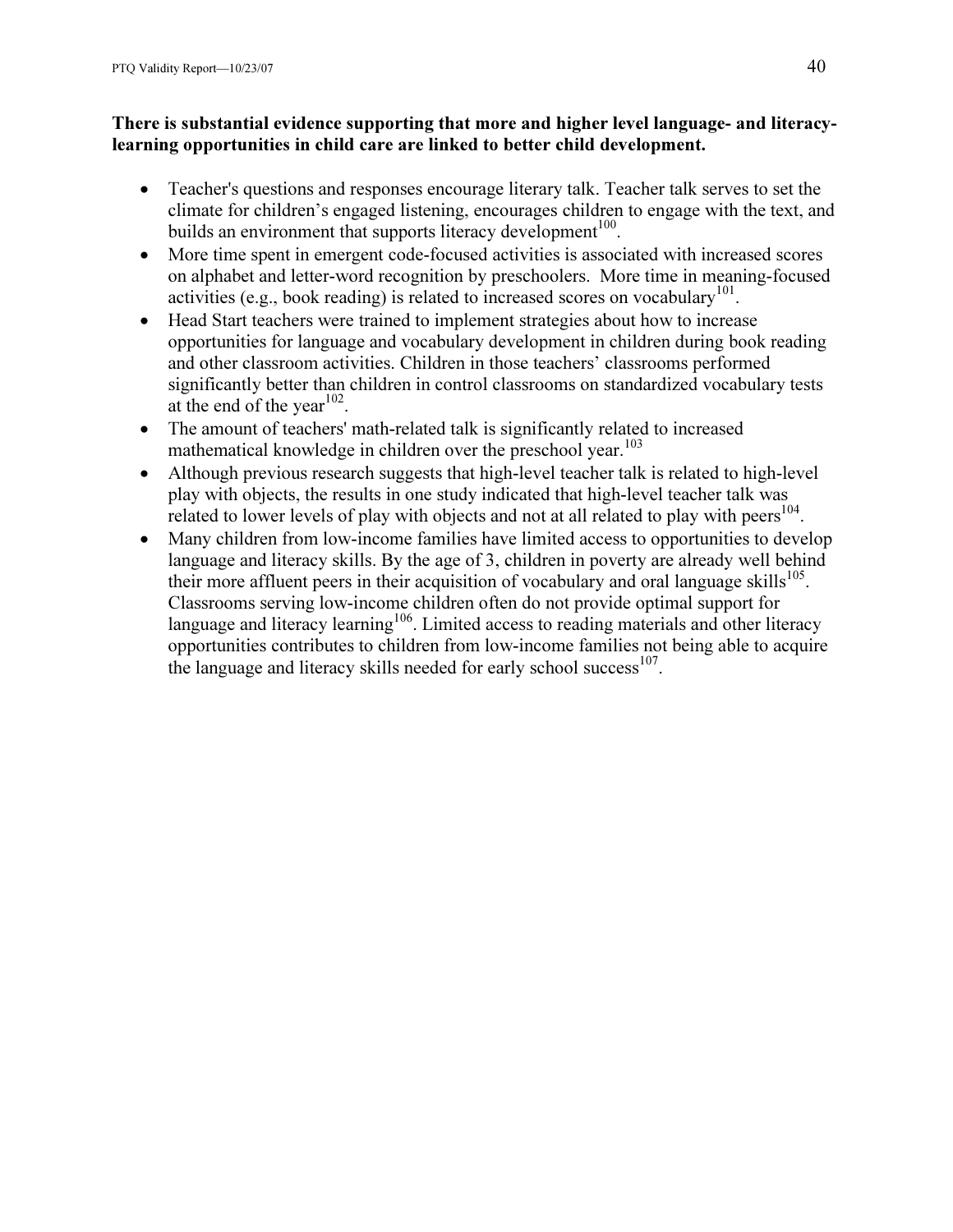# 4g) Process Quality: Diversity

# What is diversity?

Diversity refers to basic differences among human individuals and more particularly among those in diverse social-cultural groups. These differences may range from those commonly labeled biological (e.g., skin color), to those recognized as social (e.g., language, religion, socioeconomic status, etc.) $108$ .

Diversity has been measured in many different ways in the early childhood literature. Much child development and child care research on diversity has investigated whether standard measures of quality relate to child outcomes differently depending on the ethnicity of the child, the match between the child's and caregiver's ethnicity, and the match between parent's and caregiver's beliefs about child-rearing.<sup>109</sup>

### Diversity: What does Paths to QUALITY require?

### Level 2:

• Classroom environments are welcoming, nurturing and safe for children to have interactions and experiences that promote the physical, social and emotional well being of children.

### Level 3:

• The learning environment is developmentally and culturally appropriate and meets any special needs of the children.

### Why respect for diversity is important?

# There is substantial evidence that diversity is related to child development and child care quality.

- The quality of child care is more strongly associated with child outcomes for children of  $\cot^{-110}$  or children experiencing risk factors (e. g., low parental education, single parent, and poverty) than for middle-class white children<sup>111</sup>. One experimental early intervention study<sup>112</sup> found that high quality child care enhances cognitive development of children atrisk, and such effects continue to adulthood. This finding supports the general idea that quality child care quality is especially important when children experience discrepancies between care at home and at the child care setting.
- However, other studies failed to find evidence for these moderating effects when controlling for family or child characteristics such as family income and child gender $^{113}$ . Some others think that it will be even harmful to child development when children experience discontinuities between home and child care in child-rearing beliefs and  $practive$ <sup>114</sup>.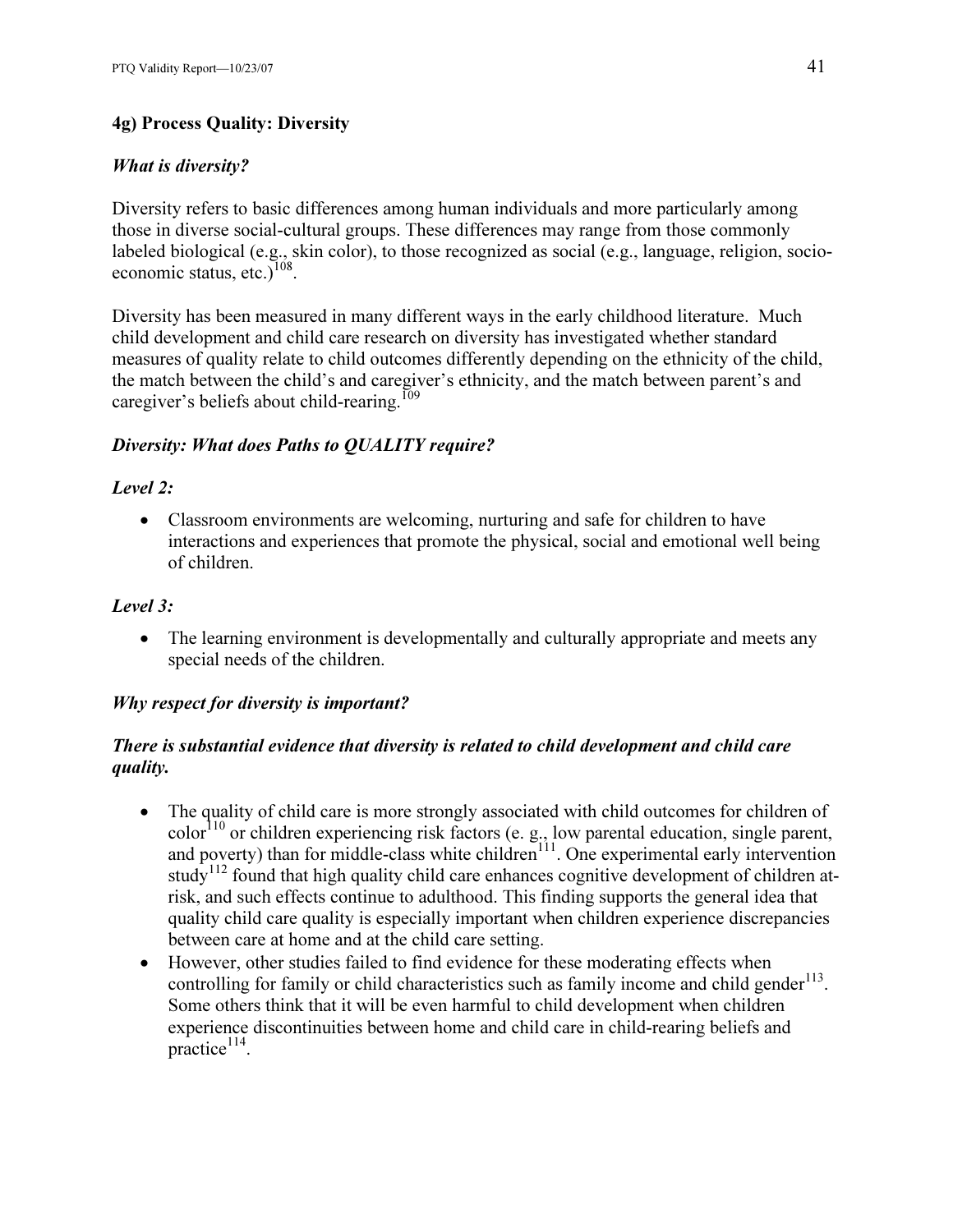• Other researchers found that at-risk children from diverse cultural backgrounds benefited from sensitive and stimulating caregiving measured by standard assessment tools, especially when child care quality was reflected in practice that is similar to the children's ethnic communities $^{115}$ .

### There is limited evidence that respect for diversity is related to child development.

• The findings of an evaluation of a pilot educational program using a variety of activities that intended to increasing children's awareness of and respect for diversity indicated that this program was found to increase the children's general awareness of and positive attitude toward diversity and their ability to recognize instances of exclusion<sup>116</sup>.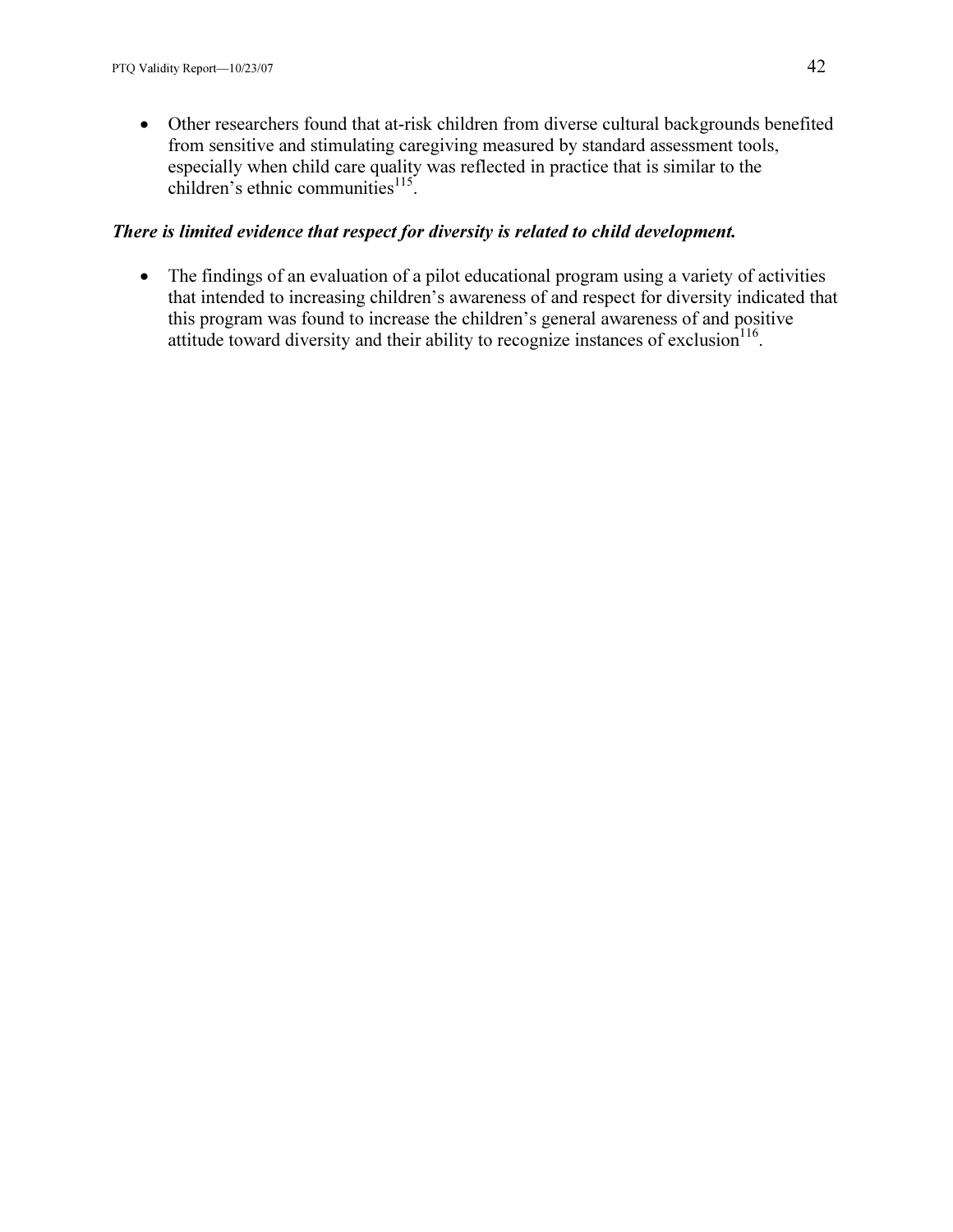### 5) Assessment

### What is "assessment?"

# Assessment is used in two important ways by early childhood educators $^{117}$ :

- Child assessment is a way of keeping track of each child's progress in an educational program and also a way of individualizing teaching to meet each child's needs. There are two primary reasons to do child assessment: to improve children's learning, or to identify children with special needs.<sup>118</sup>
- **Program assessment** is focused on measuring program trends, quality, or effectiveness. It used to determine whether a child care center or family child care home is providing the level of quality that is desired, or to determine whether the program is being effective at meeting it's goals and objectives. There are three types of program assessment:<sup>119</sup>

### Assessment: What does Paths to QUALITY require?

### Level 3:

- **Assessment** is appropriate to the curriculum and focuses on children's strengths. Assessment may include portfolios, conversations, anecdotal notes, and developmental notes.
- INCES.<br>**Program evaluation** is completed annually by families and staff.

### Level 4:

- Accreditation requires centers and homes to have a planned system of developmental screening, assessment of child development, and an annual plan for program evaluation.
- NAEYC center accreditation standards require that the "program is informed by ongoing systematic, formal, and informal assessment approaches to provide information on children's learning and development. These assessments occur within the context of reciprocal communications with families and with sensitivity to the cultural contexts in which children develop. Assessment results are used to benefit children by informing sound decisions about children, teaching, and program improvement."<sup>120</sup>

### Why is assessment important in child care?

### Developmentally-appropriate assessment is a hallmark of high quality early childhood education.

 The National Association for the Education of Young Children recommends that "ethical, appropriate, reliable assessment be a part of all early childhood programs."<sup>121</sup>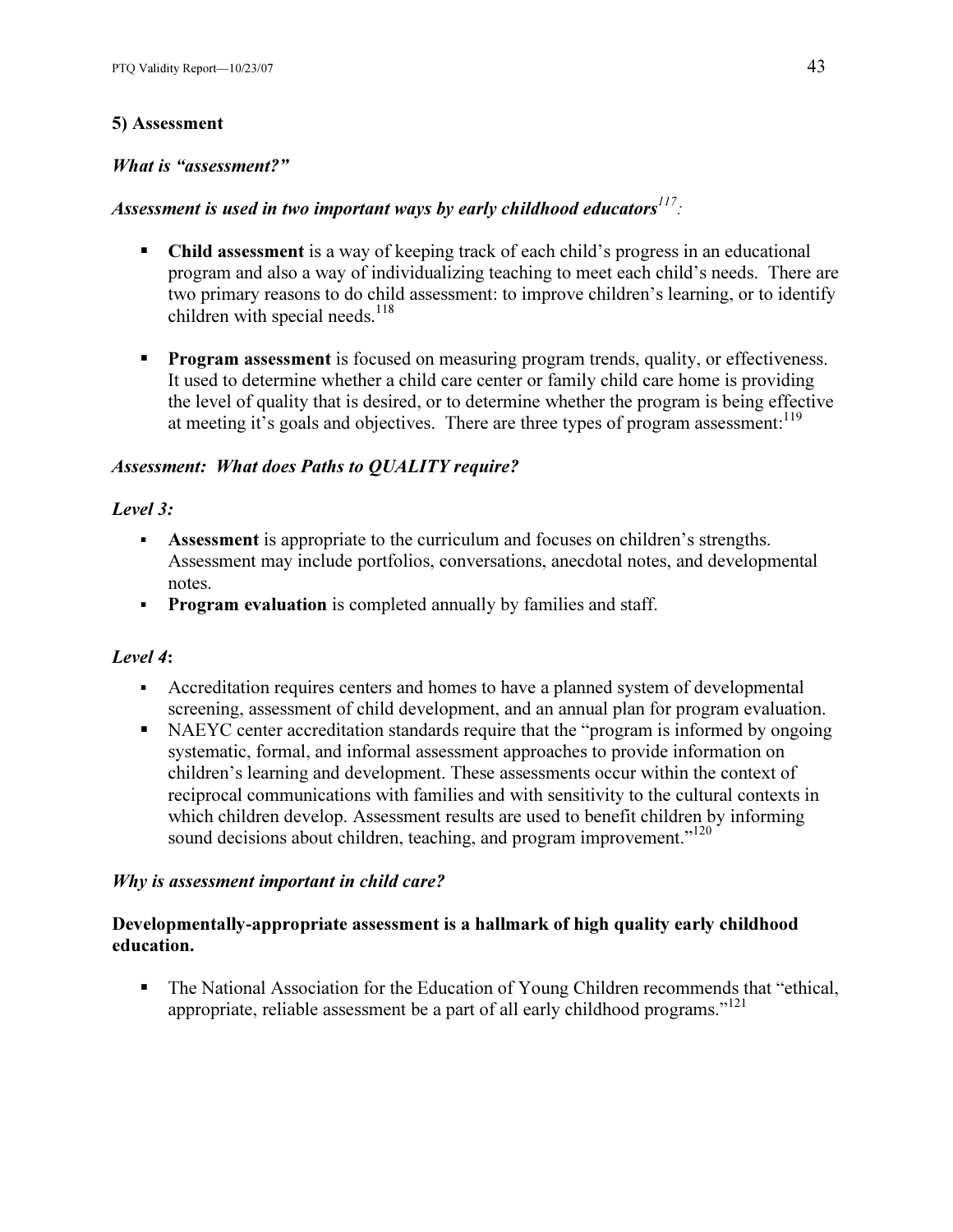High-quality programs are "informed by ongoing systematic, formal, and informal assessment approaches to provide information on children's learning and development. These assessments occur within the context of reciprocal communications with families and with sensitivity to the cultural contexts in which children develop."<sup>122</sup>

### There is moderate amount of evidence that developmentally-appropriate assessment is associated with improved child development outcomes.

- Authentic assessments involving observations of children's naturally-occurring activities, such at the Work Sampling System<sup>123</sup>, give teachers and parents an accurate picture of each child's progress developmentally and in relation to the objectives of the early childhood curriculum.
- "Research demonstrates that early identification and intervention for children with or at risk for disabilities can significantly affect outcomes."<sup>124</sup>
- "Children with disabilities benefit from in-depth and ongoing assessment, including playbased assessment, to ensure that their individual needs are being met."<sup>125</sup>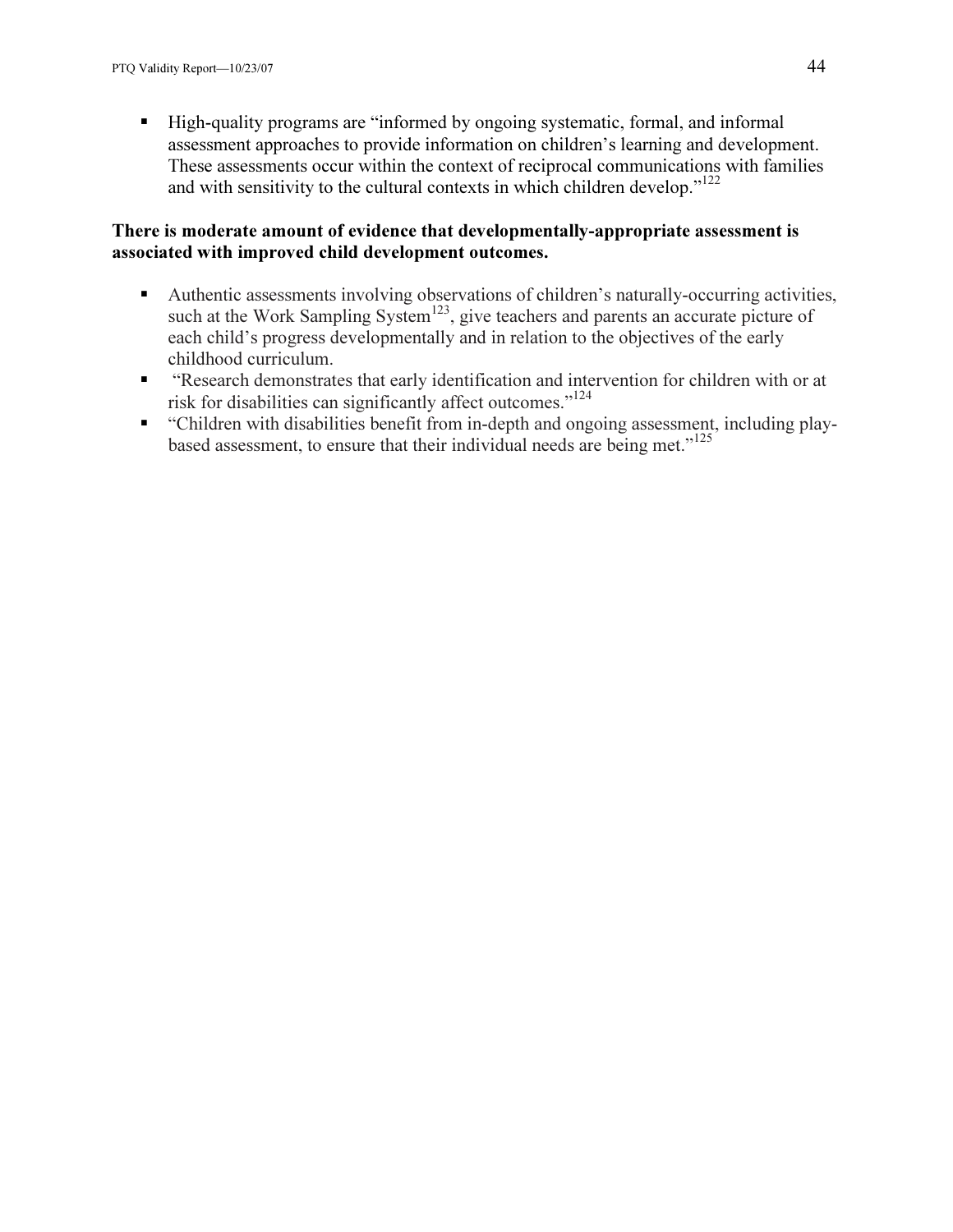# 6) Provisions for children with special needs

# What Are Plans and Accommodations for Children with Disabilities?

The American with Disabilities Act (ADA) and the Individuals with Disabilities Education Act (IDEA) ensure the civil and educational rights of people with disabilities. The ADA is a comprehensive civil law protecting individuals with disabilities from discrimination. It prohibits discrimination in public accommodations that include private programs, family child care homes, child care centers, and after-school programs for children.

IDEA states that children with disabilities should be provided with accommodations to participate equally in all educational activities with their typically developing peers. The accommodations or adaptations include changes in the physical environment, activities, and time.

### Plans and Accommodations for Children with Disabilities: What Does Path to QUALITY Require?

# Level 2:

• Classroom environments are welcoming, nurturing and safe for children to have interactions and experiences that promote the physical, social and emotional well being of children.

# Level 3:

• The learning environment is developmentally and culturally appropriate and meets any special needs of the children.

# Why Are Plans and Accommodations for Children with Disabilities Important?

# There is a moderate amount of evidence that plans and accommodations for children with disabilities are linked to child care quality.

- Six months after a training program designed to help family child care home providers work with children with disabilities, caregivers' attitudes toward children with disabilities, knowledge about programming for children, and utilization of physical space for enhancing child development improved.<sup>126</sup>
- Caregivers serving in inclusive child care rate themselves higher on most quality-related indicators than caregivers in non-inclusive settings. Observed quality was lower in inclusive family child care homes, but higher in inclusive center-based classrooms for preschoolers.<sup>127</sup>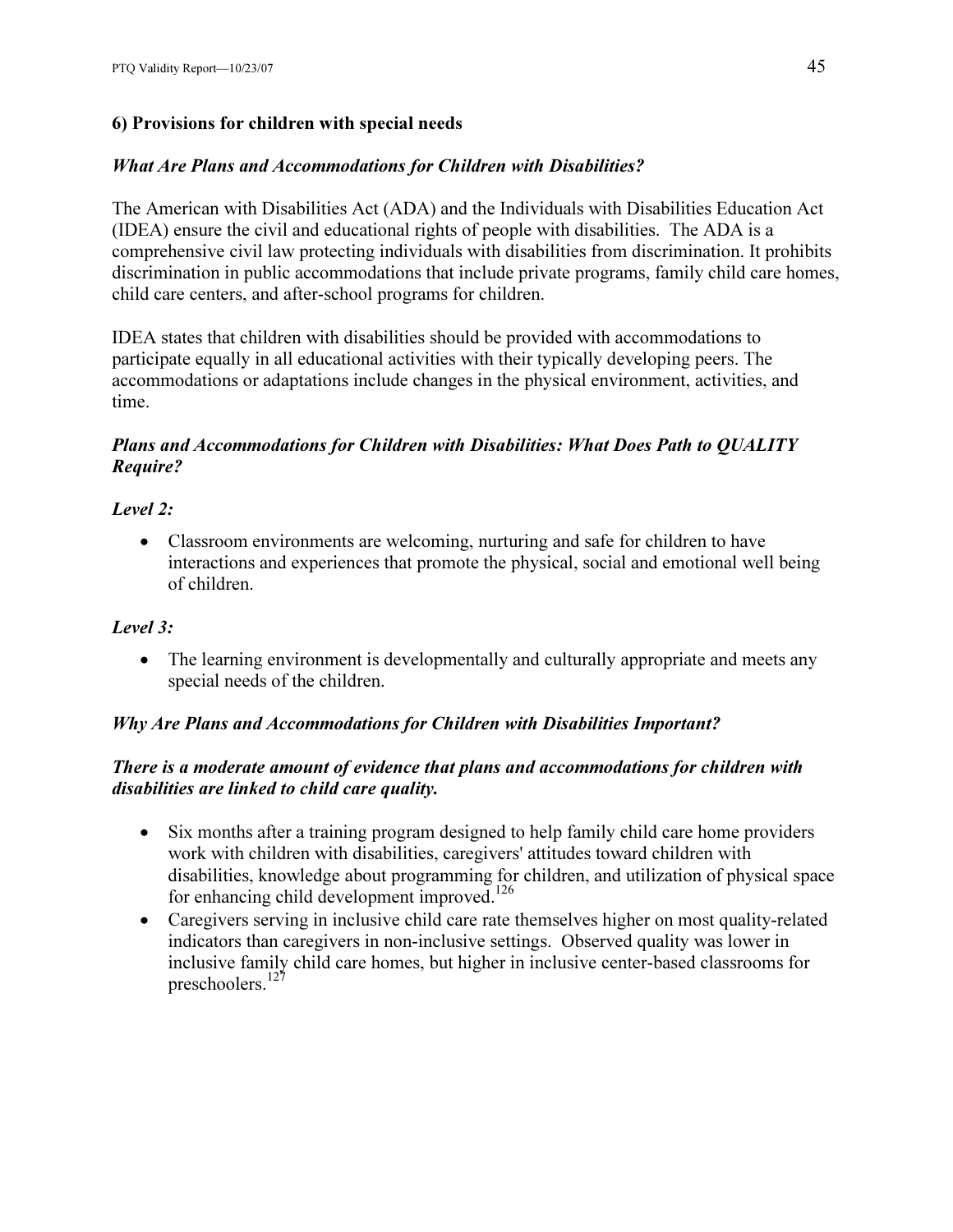# There is substantial evidence that plans and accommodations for children with disabilities are linked to child development.

- Children with disabilities benefit from participating in inclusive programs because they are provided with role models to facilitate learning of adaptive skills, such as feeding, dressing, and toileting, through observation and imitation<sup>128</sup>.
- Children with disabilities in inclusive programs have more opportunities to practice social interaction and develop friendships with typically developing peers, which helps them prepare to live in the community<sup>129</sup>.
- Both parents of children with disabilities and caregivers express concerns about children's behavioral differences in inclusive care. But they also envision the possibility of increased social opportunities in inclusive child care for children with disabilities.<sup>130</sup>
- Decreases in challenging behavior in children with developmental delays were observed during free choice times. Free choice time was also related to an increase in independent initiation for children who otherwise seldom initiated activities.<sup>131</sup>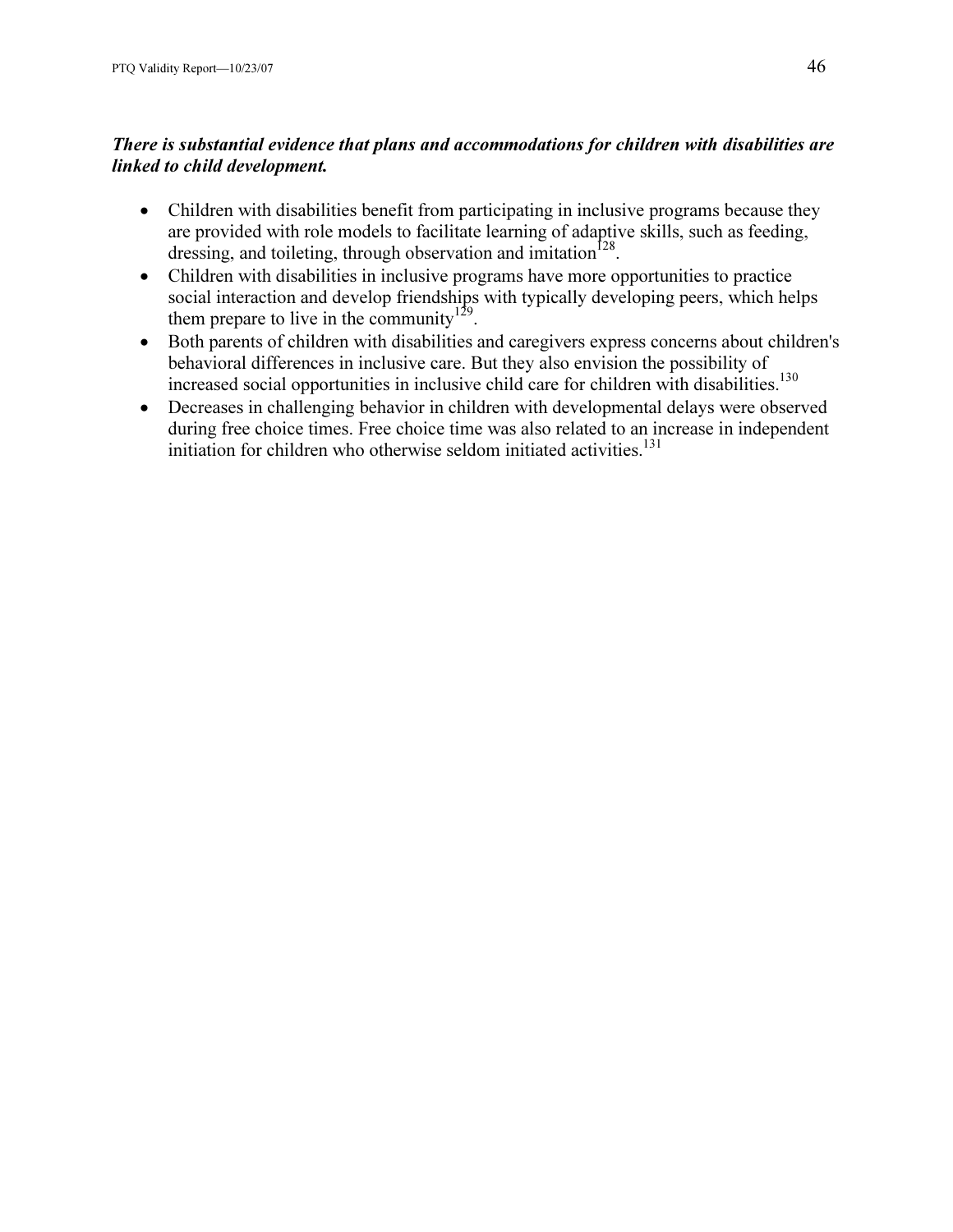# 7) Program policies & procedures

### What are "program policies and procedures"?

Child care program policies and procedures include a variety of program management practices that include adequate and timely staff orientation, written policies and procedures, accurate and updated records, an advisory board, annual program evaluation by families and staff, strategic planning including short and long term goals for the program and teachers paid planning time.

### Program policies and procedures: What does Paths to QUALITY require?

### Level 1:

• Staff members receive orientation within 30 days of being hired.

### Level 2:

- Written policies and a child care contract is established and implemented with families.
- An advisory board is in place to provide input and support to the director

# Level 3:

- Program evaluation is completed annually by families and staff.
- A strategic plan is completed and includes annual evaluation/ goal setting and long range planning/goal setting.

At a minimum, the Lead Teacher receives paid planning time.

# Why are program policies and procedures important?

### In general, program policies and procedures are critical to maintain high quality early childhood education.

No research has been conducted examining specific program policies and procedures and its relationship to other measures of child care quality. However, there some evidence that the implementation of program policies and procedures is related to other measures of quality. Researchers have concluded that:

- Quality policies and procedures must be in place at the program level to promote and maintain high quality interactions and learning environments at the classroom level.<sup>132 133</sup>
- Written policies and procedures are necessary for a program to set and achieve goals for the program as well as the children and families they serve and in turn provide high quality care.<sup>134</sup>
- NAEYC accredited centers tend to have better management and organizational policies and procedures in place.<sup>135</sup>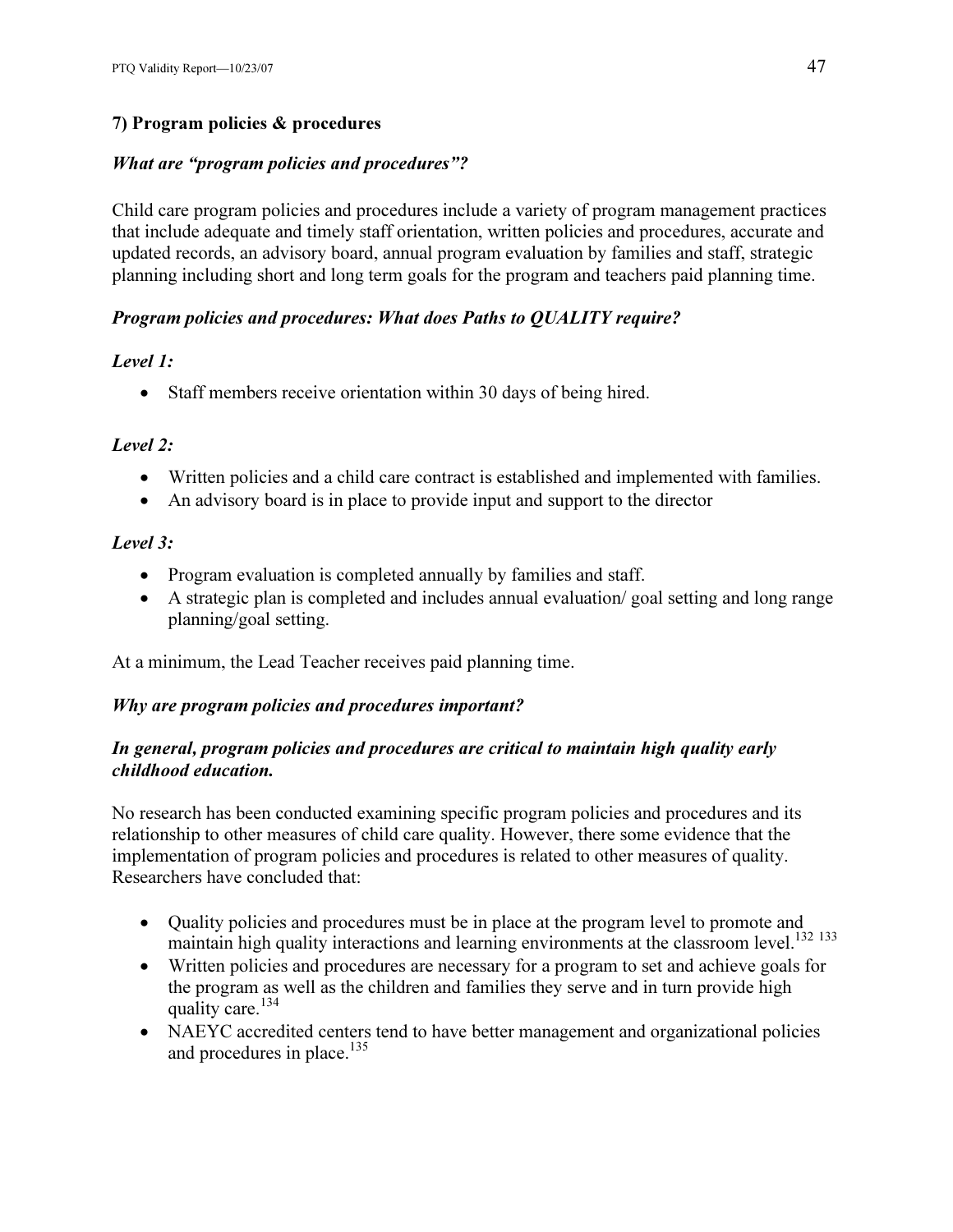• Improving director's administrative and organizational skills has a direct impact on policies and procedures and has a pronounced positive impact on teaching practices in the classroom (staff-child interactions, classroom curriculum, classroom arrangement, health and safety practices).  $^{136}$ 

# In general, program policies and procedures are necessary for high quality child development outcomes

No research has been conducted examining specific program policies and procedures and its relationship to child development outcomes. However, there some evidence that having program policies and procedures is related to child development outcomes. Researchers have concluded that:

• Program management practices in early childhood program are essential for high quality outcomes for children and families. $^{137}$   $^{138}$   $^{139}$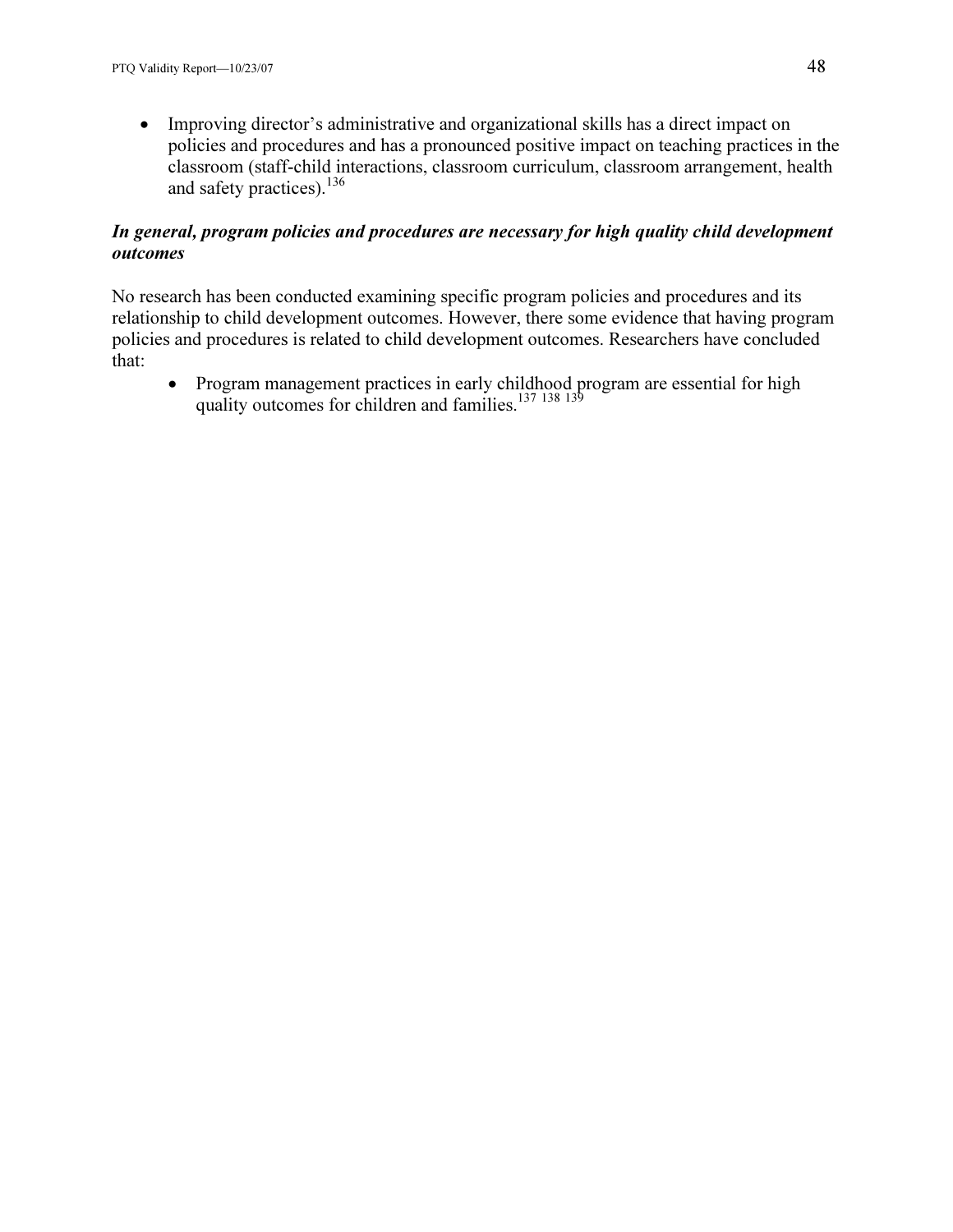# 8) Director professional development

# What is "director/family child care lead caregiver professional development"?

Professional development includes maintaining general skills through continuing education and training opportunities to keep current with changing practices in the child care profession. It can also include memberships in professional organizations and participation in networking and mentoring activities with other child care professionals.

# Director/family child care lead caregiver professional development: What does Paths to QUALITY require?

# Level 1:

- The director has completed a Child Development Associate credential (CDA) or early childhood degree or equivalent degree OR the director of the ministry agrees to obtain a minimum of a CDA within three years of beginning Paths to QUALITY and shows progression towards completion each year.
- The director of the ministry completes Safe Sleep Training.

# Level 2:

- Director/Lead Caregiver receives orientation and trains staff on the *Foundations to the* Indiana Academic Standards for Young Children Age Birth to Five.
- Director/lead caregiver is a member of a nationally recognized early childhood organization.

# Level 4:

• Director volunteers to informally mentor a program at a Level 1, 2, or 3.

# Why is director/family child care lead caregiver professional development important?

In general, director/family child care lead caregiver professional development is a hallmark of high quality early childhood education. There is substantial evidence that director/family child care lead caregiver professional development is related to other measures of child care quality:

- Advantages of being a member of an early childhood professional group include the opportunity to network with other providers who are also caring for children, better access to resources (newsletters, websites, and conferences).<sup>140</sup>
- Family child care providers who were affiliated with their local state family child care association or the National Association for the Education of Young Children (NAEYC) provided higher-quality care than nonaffiliated providers.<sup>141</sup>
- Family child care caregiver's professionalism, level of planning, and commitment to the child care field predicts higher-quality care.<sup>142</sup>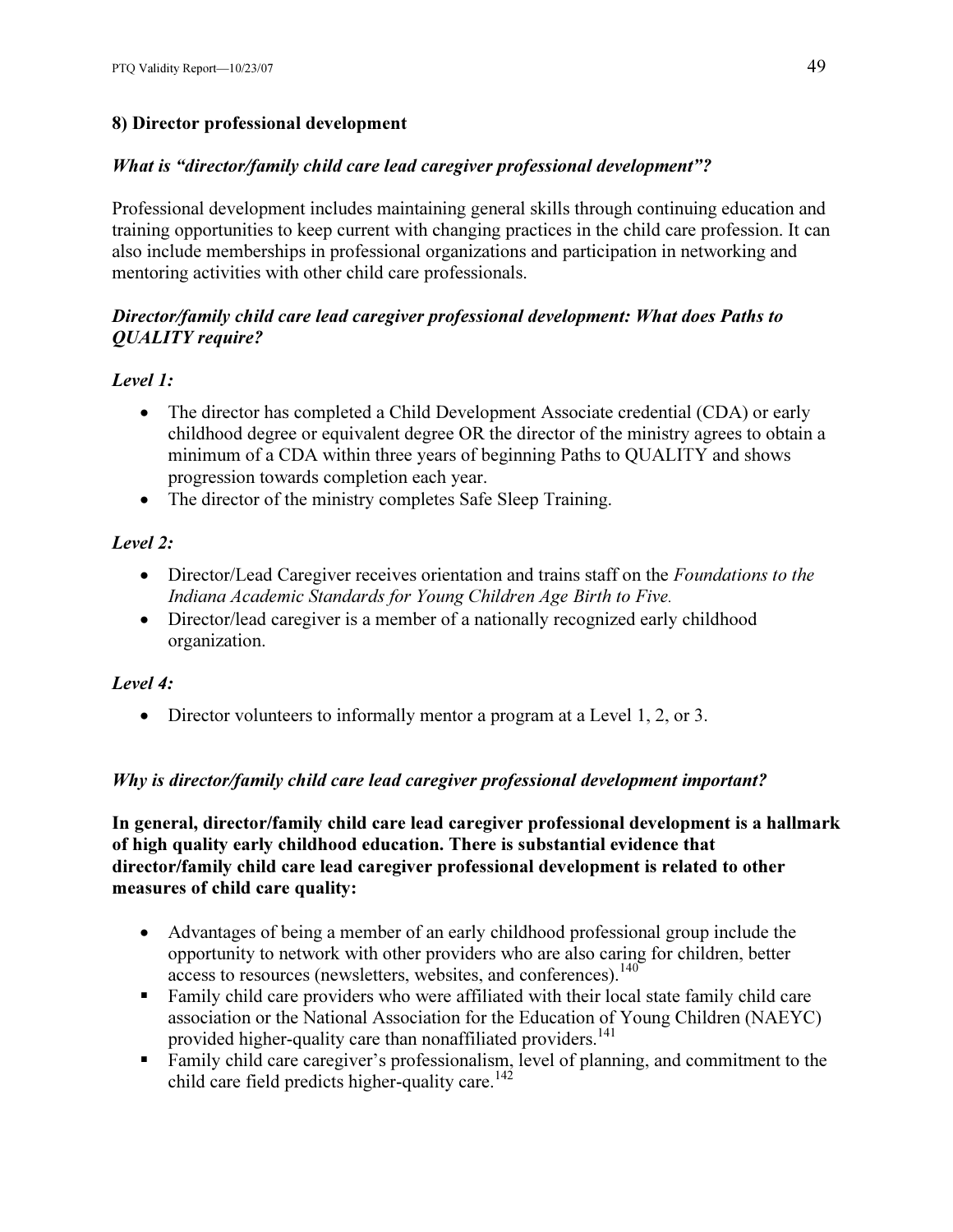- The performance of the program director, particularly as it relates to providing leadership in program functioning at the administration level and providing high quality supervision and feedback, predicts program quality<sup>143</sup>
- The director sets the tone and climate of concern that is the hallmark of a quality program.<sup>144</sup>
- Research examining mentoring has focused on caregivers rather than directors. Mentoring programs that have paired caregivers with experienced child care educators have been very effective in improving the overall quality of the classrooms as well as making caregivers more sensitive to infants' needs.<sup>145</sup>

### There is limited evidence that director professional development is related to child development outcomes.

• Child care directors who have more experience and education are more likely to appropriately monitor staff, which promotes children's health.<sup>146</sup>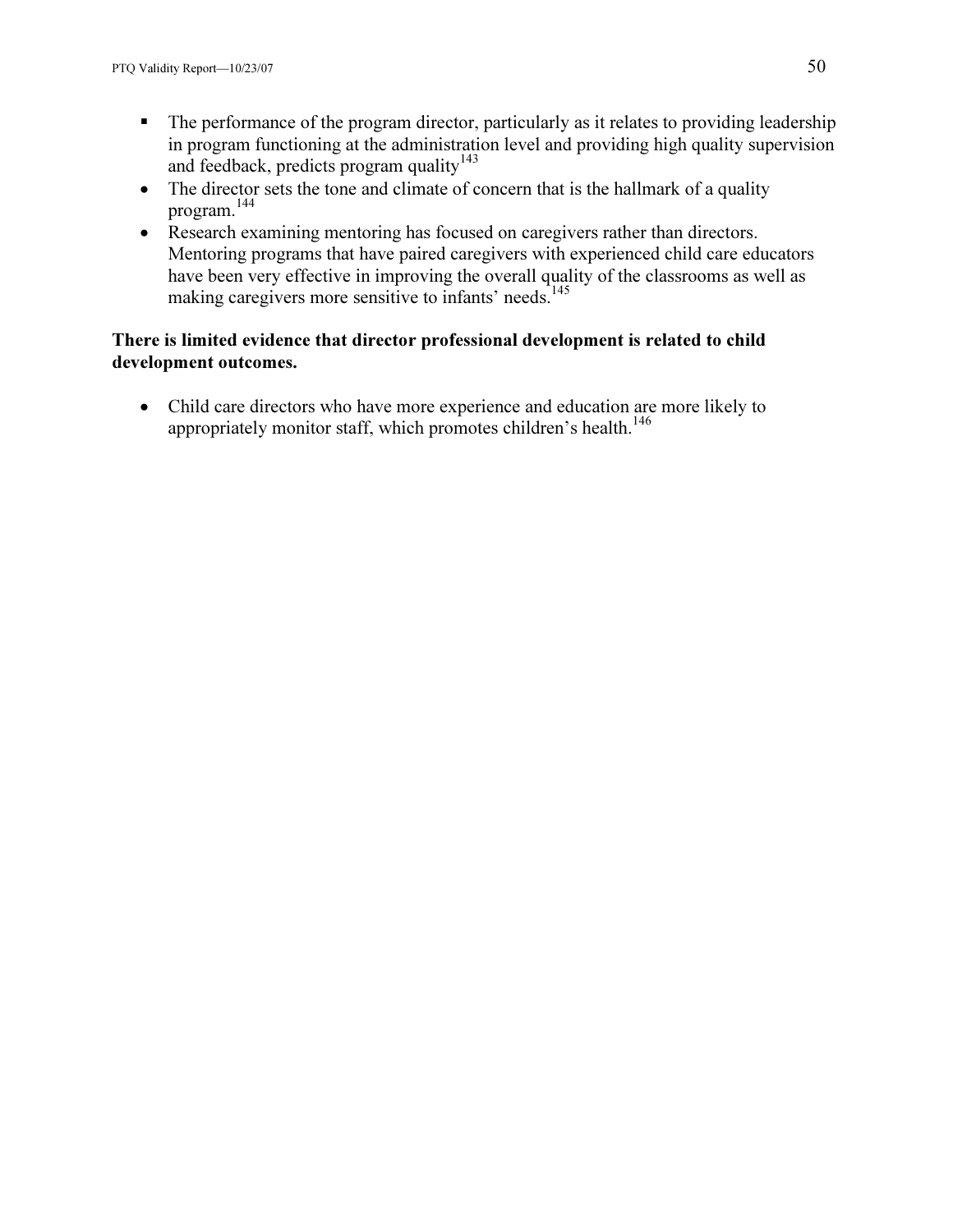### 9) Parent-teacher communication and involvement

Parents and providers share information daily and in scheduled conferences about the child and the program. All families are purposefully informed about and involved in program activities: Families have opportunities to participate in planning and evaluating curriculum and activities for their child and the program.

### Parent-teacher communication/involvement: What does Paths to QUALITY require?

# Level 2:

Provide pertinent program information to families

- A system is in place for communicating pertinent information to families, daily and at an annual family conference.
- Written policies and a child care contract is established and implemented with families.

# Level 3:

Facilitate family and staff/assistant input into the program:

- Program evaluation is done annually by families and staff.
- Families are made aware of the curriculum of the program through parent handbooks, newsletters, orientation, and/or family meetings.
- All children and their families have equal opportunities to participate in classroom and program activities.

# Why is parent involvement and provider-parent communication important?

### There is substantial evidence that parent involvement and parent-provider communication important for high quality early childhood education.

- Parent involvement at all levels of education is now considered not only desirable but essential to effective schooling.<sup>147 148 149</sup>
- The quality of parent-caregiver relationships in early care is associated with other quality indicators, including caregiver education level and sensitivity with the child.<sup>150</sup>

### There is substantial evidence that parent-involvement is related to child development outcomes.

• Parent involvement is linked to children's school readiness. Research shows that greater parent involvement in children's learning positively affects the child's school performance, including higher academic achievement.<sup>151</sup> <sup>152</sup> <sup>153</sup>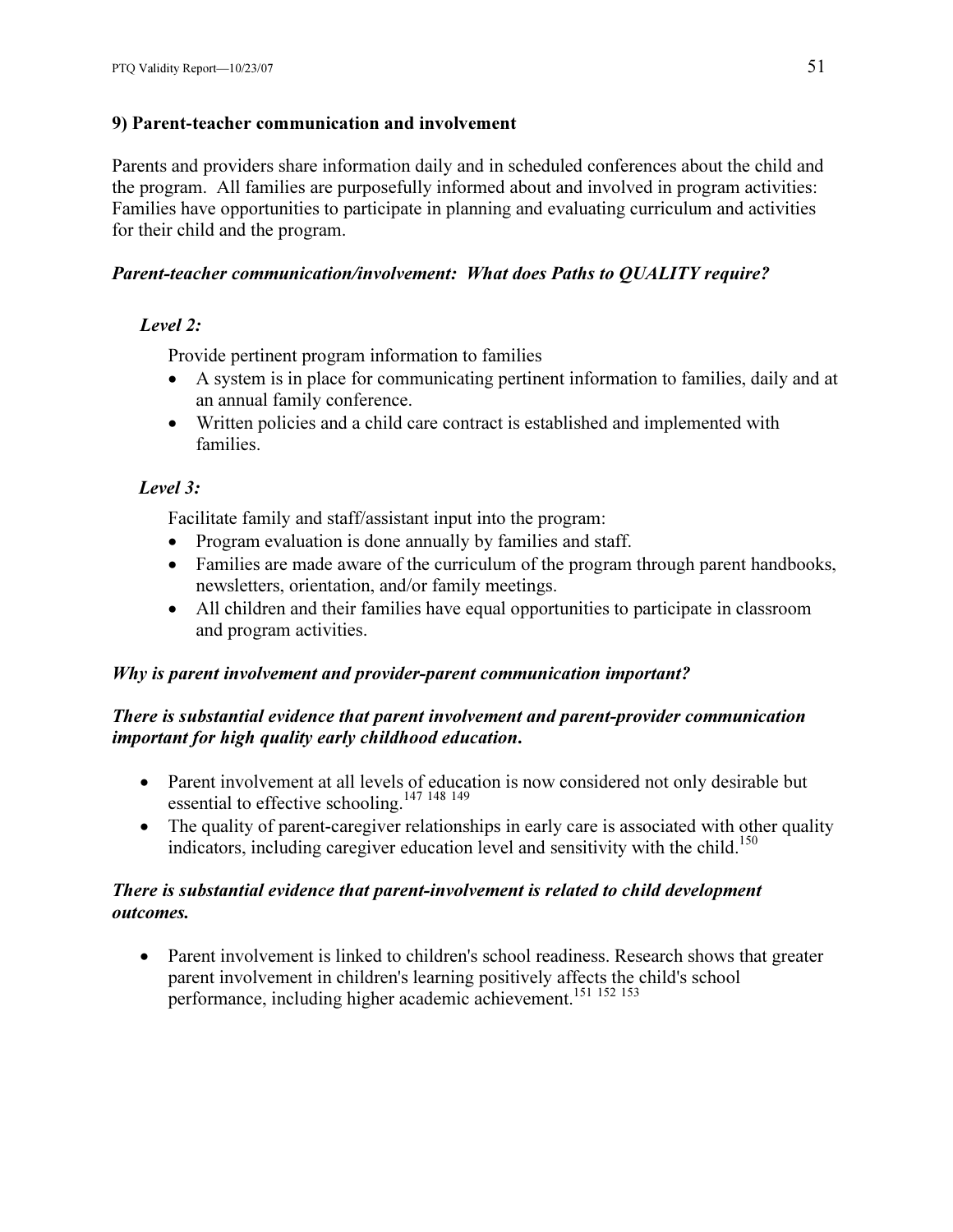# 10) Accreditation by NAEYC or other organizations

# What is "accreditation"?

Accreditation is a voluntary process by which a professional body provides quality criteria that are above the mandatory requirements of government-supervised licensing or registration. To achieve accreditation, early childhood education programs volunteer to be measured against rigorous national standards for education, health, and safety. Programs that participate and pass the voluntary process are given a certification of accreditation. The most common accreditation body for child care centers is from the National Association for the Education of Young Children (NAEYC), and for family child care homes the most common accreditation is from the National Association of Family Child Care (NAFCC).

# Accreditation: What does Paths to QUALITY require?

# Level 4:

• Accreditation by a nationally recognized accrediting body, approved by the State, has been achieved and maintained.

# Why is accreditation important?

# Accredited child care centers and family child care homes provide higher quality care.

There is a substantial amount of evidence supporting that national accreditation is related to other measures of child care quality.

- Accredited centers provide better staff-child ratios, employ staff with more education specific to early childhood, employ more experienced directors, and provide more developmentally appropriate activities for children than non-accredited centers.<sup>154 155</sup>
- **Accredited centers provide better than average quality of care as measured by the Early** Childhood Environmental Rating Scale—a widely used measure of quality.<sup>156</sup>
- **Accredited family child care caregivers provide higher quality care for children, have** higher education, participate in hours of training, and are more involved in professional affiliations than non-accredited caregivers <sup>157 158</sup><sup>159</sup>

# Research has indicated that accredited programs are benefit children's development.  $160 \ 161 \ 162$

There is a moderate amount of evidence that national accreditation is related to child outcomes.

• National accreditation standards are based on developmentally appropriate practices promoting better child development outcomes such as academic skills, creativity, and social emotional outcomes. $163 \times 164$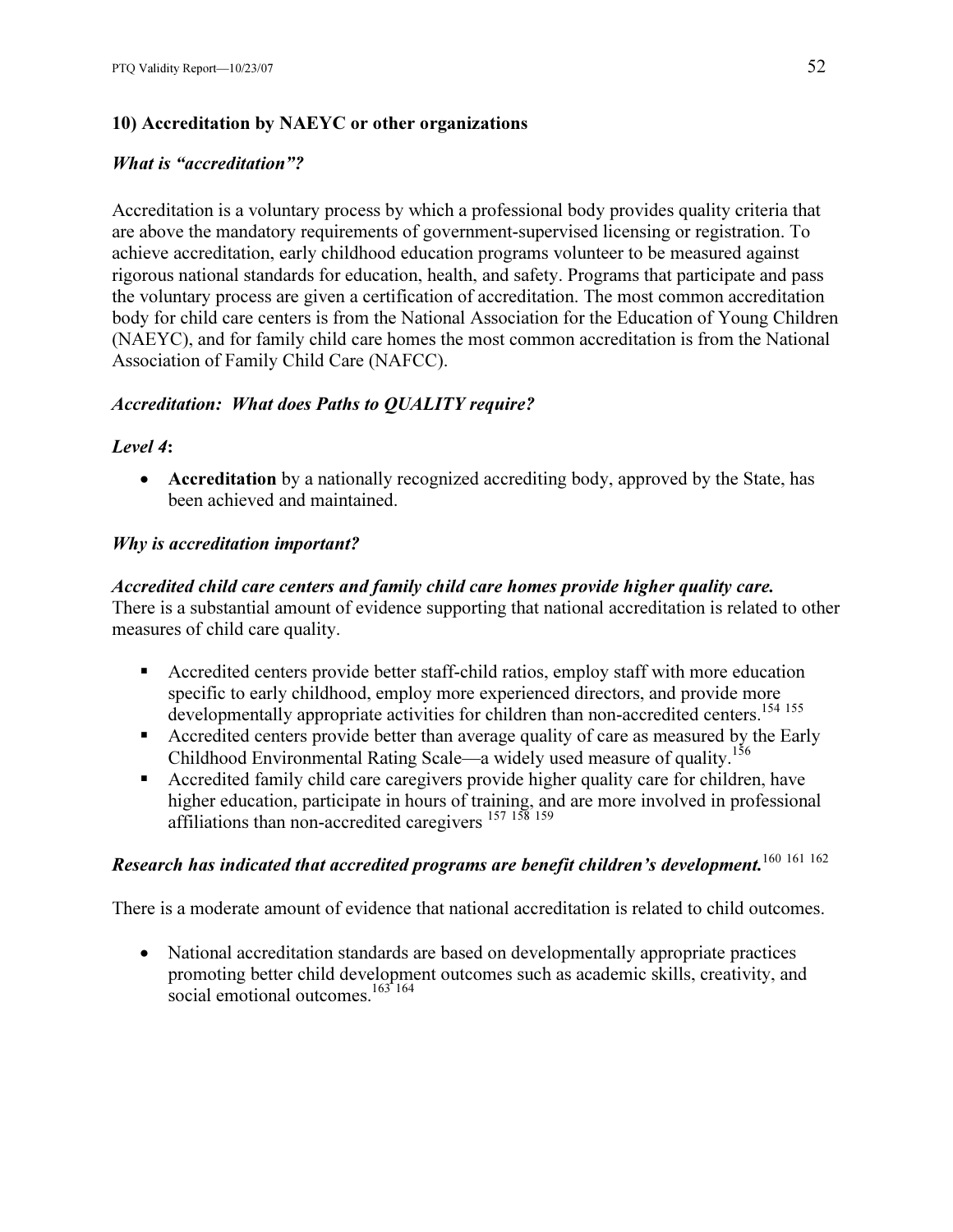### Conclusions: Validity of the PTQ Levels and Criteria

The pilot programs in northeast and southwest Indiana demonstrate that the PTQ system is understandable to child care providers and provide preliminary evidence that when providers reach higher levels, they are increasing the quality of care and education they provide. The pilot programs do not provide data that answer the question, "Do children in child care with higher PTQ levels develop or learn better?"

A thorough review of 10 main quality indicators (including 12 additional sub-indicators) within the PTQ levels and standards revealed substantial scientific evidence for the validity of the PTQ quality criteria. In most cases, PTQ key quality indicators were found to be significantly associated with established measures of child care quality - 75% of the quality indicators we examined had "substantial evidence" for their validity. In addition, most of the PTQ quality indicators had significant evidence that they support children's development. Overall, the PTQ quality indicators have significant support for validity in the child development and early education scientific literature. In addition, most of the PTQ standards have the support of prominent early childhood education organizations, which have designated them as "best practices."

Based on this analysis of the results of the PTQ program as developed in its regional pilots and based on existing evidence for the validity of proposed PTQ quality standards, we conclude that, if implemented with diligence, care, and accountability in Indiana, the PTQ program has the potential to increase quality in child care centers, child care ministries, and child care homes. Further, as child care providers work and learn to increase their PTQ levels, we expect that Indiana's young children will benefit through increased support for their learning, development, and everyday well-being.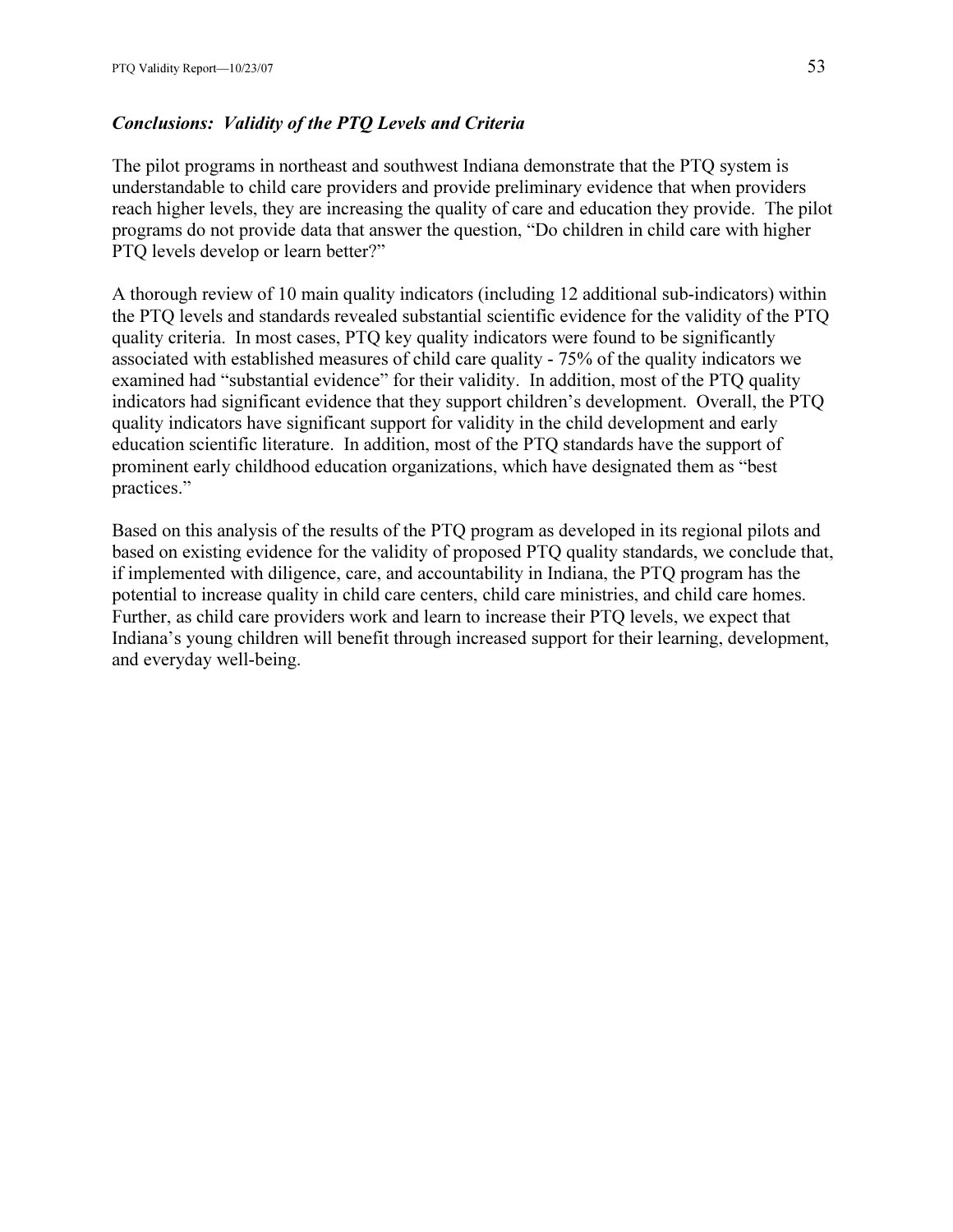### Endnotes

<sup>1</sup> National Child Care Information Center. (2007, April). Quality rating systems: Definition and statewide systems. Retrieved September 21, 2007 from www.nccic.org/pubs/qrs-defsystems.html. <sup>2</sup>

<u>.</u>

- 4 Elicker, J. & Ruprecht, K. (2007). Early Child Care Quality Initiative Final Evaluation Report, January to December, 2006. Unpublished technical report, Purdue University, West Lafayette, IN.
- <sup>5</sup> Cost, Quality, and Child Outcome Study Team (1995). Cost, quality, and child outcomes in child care centers: Technical report. Denver, CO: University of Colorado at Denver.
- <sup>6</sup> Gormley, W., Jr. (1998). Regulatory enforcement: Accommodation and conflict in four states. Public Administration Review, 58, 285-293.
- <sup>7</sup> Phillipsen, L, Burchinal, M. R., Howes, C., & Cryer, D. (1997). The prediction of process quality from structural features of child care. Early Childhood Research Quarterly, 12, 281-303.
- <sup>8</sup> Galinsky E., Howes, C., Kontos, S., & Shinn, M. (1994). The study of children in family child care and relative
- care. New York: Families and Work Institute.<br><sup>9</sup> Raikes, H. A., Raikes, H. H., & Wilcox, B. (2005). Regulation, subsidy receipt and provider characteristics: What predicts quality in child care homes? Early Childhood Research Quarterly, 20, 164-184.
- <sup>10</sup> Burchinal M., Howes, C., & Kontos, S. (2002). Structural predictors of child care quality in child care homes. Early Childhood Research Quarterly, 17, 87-105.
- $11$  Elicker, J., Clawson, C., Hong, S. Kim, T., Evangelou, D., & Kontos, S. J. (2005). Community Child Care Research Project Final Report. Child care for working poor families: Child development and parent employment outcomes. West Lafayette, IN: Purdue University.
- <sup>12</sup> Helburn, S., (Ed.) (1995, June). Cost, quality, and child outcomes in child care centers, technical report. Denver, CO: Department of Economics, University of Colorado at Denver.
- <sup>13</sup> Phillips, D. A., Howes, C., & Whitebook, M. (1992). The effects of regulation and auspice on child care quality. American Journal of Community Psychology, 20, 25-51.
- <sup>14</sup> Howes, C., Smith, E., & Galinsky, E. (1995). The Florida child care quality improvement study: Interim Report. New York, NY, Families and Work Institute.
- <sup>15</sup> Cost, Quality, and Child Outcome Study Team (1995). Cost, quality, and child outcomes in child

care centers: Technical report. Denver, CO: University of Colorado at Denver.

- <sup>16</sup> Raikes, H. A., Raikes, H. H., & Wilcox, B. (2005). Regulation, subsidy receipt and provider characteristics: What predicts quality in child care homes? Early Childhood Research Quarterly, 20, 164-184.
- <sup>17</sup> Raikes, H. A., Raikes, H. H., & Wilcox, B. (2005). Regulation, subsidy receipt and provider characteristics: What predicts quality in child care homes? Early Childhood Research Quarterly, 20, 164-184.
- <sup>18</sup> Bordin, J., Machida, S., Varnell, H. (2000). The relation of quality indicators to provider knowledge of child development in family child care homes. Child & Youth Care Forum, 29(5), 323-341.
- $19$  Burchinal, M., Howes, C., & Kontos, S. (2002). Structural predictors of child care quality in child care homes. Early Childhood Research Quarterly, 17, 87-105.
- <sup>20</sup> Clarke-Stewart, K. A., Vanell, D. L., Burchinal, M., O'Brien, M., & McCartney, K. (2002). Do regulable features of child-care homes affect children's development? Early Childhood Research Quarterly, 17, 52-86.
- <sup>21</sup> Burchinal, M., Howes, C., & Kontos, S. (2002). Structural predictors of child care quality in child care homes. Early Childhood Research Quarterly, 17, 87-105.
- <sup>22</sup> Burchinal, M., Cryer, D., Clifford, R. M. (2002). Caregiver training and classroom quality in child care centers.
- Applied Developmental Science, 6(1), 2-11.<br><sup>23</sup> Whitebook, M. (2003). Bachelor's degrees are best: Higher qualifications for pre-kindergarten teachers lead to better learning environments for children. Washington, DC: The Trust for Early Education.
- $24$  Howes, C. (1997). Children's experiences in center-based child care as a function of teacher
- background and adult-child ratio. Merrill-Palmer Quarterly, 43(3), 404-425.
- <sup>25</sup> Clarke-Stewart, K. A., Vanell, D. L., Burchinal, M., O'Brien, M., & McCartney, K. (2002). Do regulable features of child-care homes affect children's development? Early Childhood Research Quarterly, 17, 52-86.<br><sup>26</sup> National Institute of Child Health and Human Development, Early Child Care Research Network. (2002a). Child-
- care structure → Process→ Outcome: Direct and indirect effects of child-care quality on young children's development. Psychological Science, 13(3), 199–206.

 $^{\rm 2}$  Ibid.

<sup>&</sup>lt;sup>3</sup> Child Care and Early Care Partnership Mission, 1996.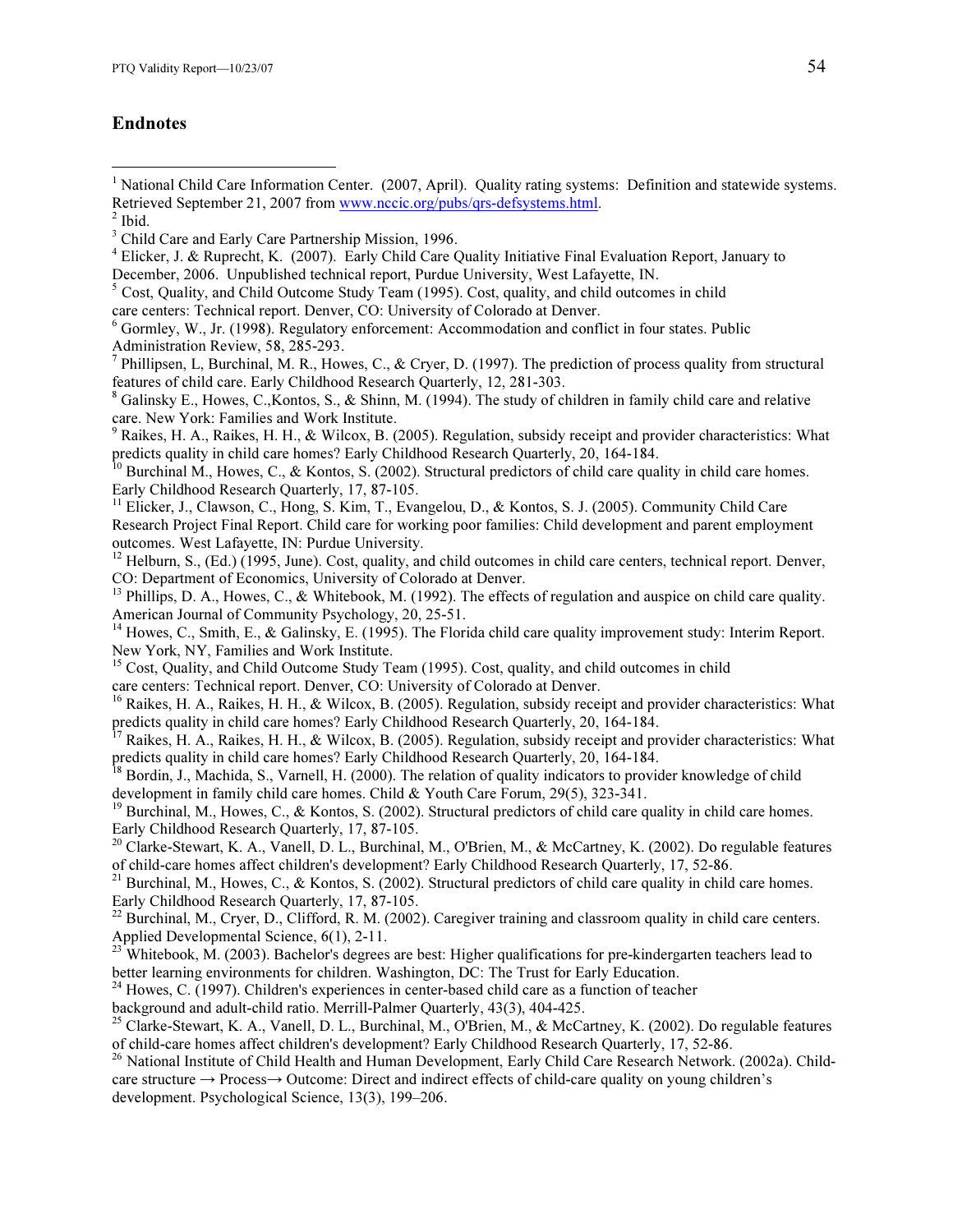<sup>27</sup> Early, D. M., Bryant, D. M., Pianta, R. C., Clifford, R. M., Burchinal, M. R., Ritchie, S., Howes, C., & Barbarin, O. (2006). Are teachers' education, major, and credentials related to classroom quality and children's academic gains in pre-kindergarten. Early Childhood Research Quarterly, 21, 174-195.

<sup>11</sup> Barnett, W.S. (2003a). Better teachers, better preschools: Student achievement linked to teacher qualifications. Preschool Policy Matters, 2. New Brunswick, NJ: NIEER.

<sup>30</sup> Bowman, B., Donovan, M.S. & Burns, S. (Eds.) (2001). Eager to learn: Educating our preschoolers. National Research Council, Committee on Early Childhood Pedagogy. Washington, DC: National Academy Press.

<sup>31</sup> Howes, C. & Brown, J.. (2000). Improving child care quality: A guide for Proposition 10 commissions. In N. Halfon, E. Shulman, M. Shannon, & M. Hochstein (Eds.), Building community systems for young children. Los Angeles: UCLA Center for Healthier Children, Families, and Communities.

<sup>32</sup> Elicker, J., Clawson, C., Hong, S. Kim, T., Evangelou, D., & Kontos, S. J. (2005). Community Child Care Research Project Final Report. Child care for working poor families: Child development and parent employment outcomes. West Lafayette, IN: Purdue University.

<sup>33</sup> National Institute of Child Health and Human Development Early Child Care Research Network (2000). Characteristics and quality of child care for toddlers and preschoolers. Applied Developmental Science, 4, 116-135. <sup>34</sup> deSchipper, E., Rieksen-Walraven, M., & Guerts, S. (2006). Effects of child-caregiver ratio on the interactions

between caregivers and children in child care centers: An experimental study. Child Development, 77, 861-864. <sup>35</sup> Howes, C. (1997). Children's experiences in center-based child care as a function of teacher background and

adult: child ratio. Merrill-Palmer Quarterly, 43, 404 – 425.

<sup>36</sup> Clarke-Stewart,K.A.Gruber,C.P.& Fitzgerald,L.M.(1994).Children at home and in day care. Hillsdale, NJ: Erlbaum.

<sup>37</sup> Ghazvini, A., & Mullis, R. L. (2002). Center-based care for young children: Examining predictors of quality. The Journal of Genetic Psychology, 163, 112 – 125.

<sup>38</sup> Palmerus, K., & Hagglund, S. (1991). The impact of children/caregiver ratio on activities and social interaction in six day care centre groups. Early Child Development and Care, 67, 29-38.

<sup>39</sup> Phillipsen, L.C., Burchinal, M.R., Howes, C.& Cryer, D.(1997). The prediction of process quality from structural features ofchild care.Early Childhood Research Quarterly,12,281–303.

<sup>40</sup> Palmerus, K. (1996). Child-caregiver ratios in day care center groups: Impact on verbal interactions. Early Child Development and Care,  $118, 45 - 57$ .

<sup>41</sup> NAEYC accreditation standards, pp. 45-66.

<sup>42</sup> Retrieved online at http://www.nccic.org/statedata/statepro/display.cfm?state=Indiana on September 13, 2007 <sup>43</sup> NAEYC accreditation standards.

<sup>44</sup> Vandell, D.L.& Wolfe, B. (2002).Child care quality: Does it matter and does it need to be improved? Institute for Research on Poverty, University of Wisconsin-Madison

<sup>45</sup> Phillipsen, L.C., Burchinal, M.R., Howes,C.& Cryer,D. (1997).The prediction of process quality from structural features of child care. Early Childhood Research Quarterly, 12, 281–303.

<sup>46</sup> Bowman, B.T., Donovan, M.S.,& Burns, M.S.(Eds.) (2000). Eager to learn: Educating our preschoolers. Washington, DC: National Academy Press.

<sup>47</sup> Ruopp, R.,Travers,J., Glantz,F.,&.Coelen,C.(1979).Children at the Center: Final Report of the National Day Care Study. Cambridge, MA: Abt Associates.<br><sup>48</sup> NAEYC Accreditation Standards. Online at: www.naeyc.org

 $49$  NAFCC Accreditation Standards. Online at: www.nafcc.org/accreditation/accredstandards

 $50$  Dunn, L. (1993). Proximal and distal features of day care quality and children's development. *Early Childhood* Research Quarterly, 8, 167-192.

<sup>51</sup> Kontos, S., & Fiene, R. (1987). Child care quality, compliance with regulations, and children's development: The Pennsylvania Study. In D.A. Phillips (Ed.), Quality in child care: What does research tell us? (pp. 57-80).

Washington, DC: National Association for the Education of Young Children.<br><sup>52</sup> Kontos, S. (1994). The ecology of family day care. *Early Childhood Research Quarterly, 9, 87-110*.

<sup>53</sup> NICHD Early Child Care Research Network (1996). Characteristics of infant child care: Factors contributing to positive caregiving. Early Childhood Research Quarterly, 11, 269-306.<br><sup>54</sup> Hayes, C.D., Palmer, J. L. & Zaslow, M. J. (1990). Who cares for America's children? Child care policy in the

1990s. Washington, D.C.: National Academy Press.

<sup>&</sup>lt;sup>28</sup> Burchinal, M., Cryer, D., Clifford, R. M. (2002). Caregiver training and classroom quality in child care centers. Applied Developmental Science,  $6(1)$ , 2-11.<br>
<sup>29</sup> Barnatt, W.S. (2000).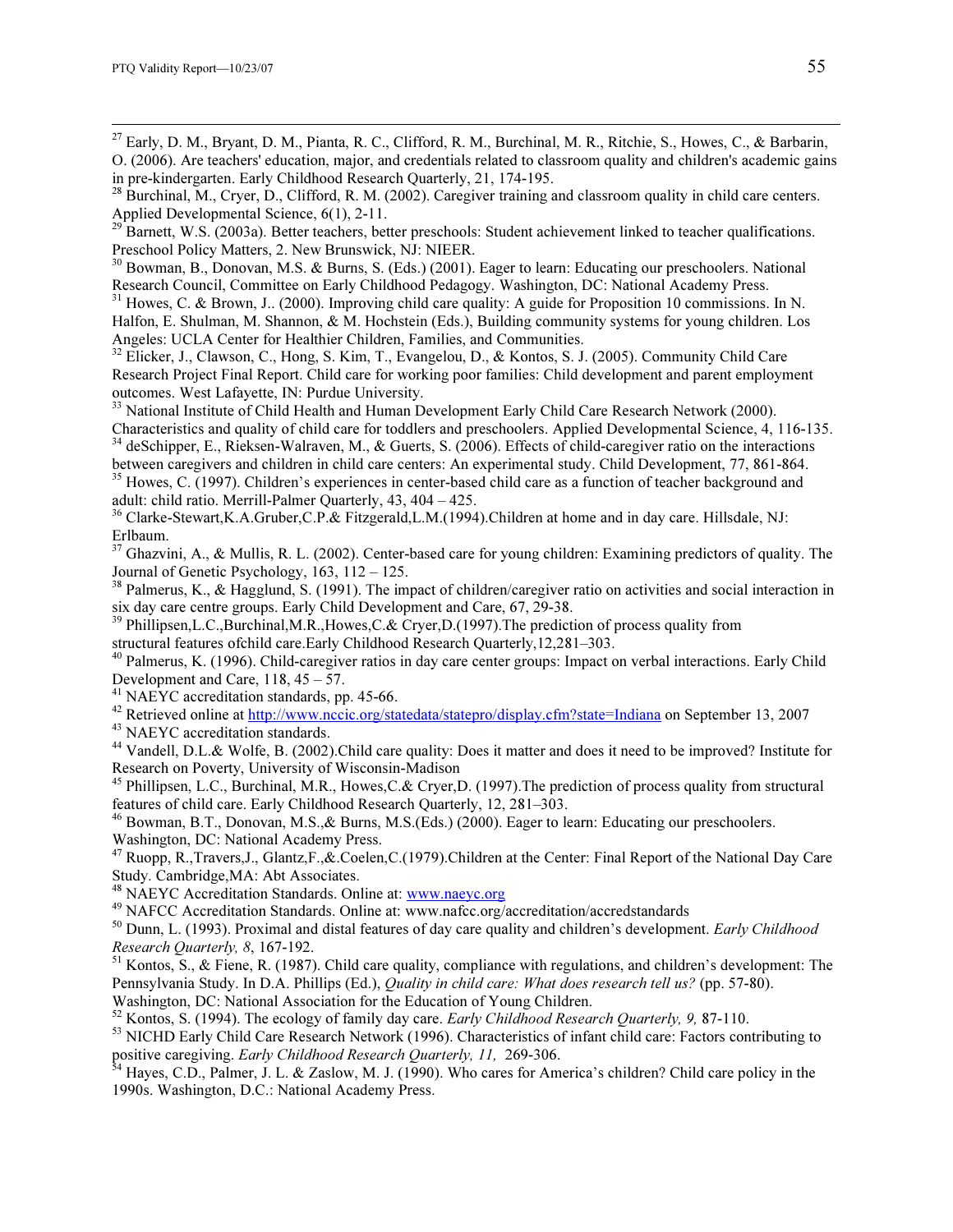<sup>55</sup> Colbert, J. (2002). Regulating dimensions of quality in early care and education: A review of the research. St. Paul, MN: National Association for Regulatory Administration.

<sup>58</sup> Clarke-Stewart, K.A., Vandall, D., Burchinal, M., O'Brien, M., & McCartney, K. (2002). Do regulatable features of child-care homes affect children's development? Early Childhood Research Quarterly, 17(1), 52-86.<br><sup>59</sup> Bredekamp, S., & Copple, C. (Eds.). (1997). Developmentally appropriate practice in early childhood programs

serving children from birth through age 8 (Rev. ed.). Washington, DC: National Association for the Education of Young Children.

<sup>60</sup> Bowman, B. T., Donovan, M. S., & Burns, M. S. (Eds.). (2001). Eager To Learn: Educating Our Preschoolers. Washington, DC: Committee on Early Childhood Pedagogy, National Research Council.

<sup>61</sup> Howes, C., Phillips, D., & Whitebrook, M. (1992). Thresholds of quality: Implications for the social development of children in center-based child care. Child Development, 63, 449-460.

 $62$  Kontos, S., Howes, C., Shinn, M., & Galinsky, E. (1995). Quality in family child care and relative care. New York: Teachers College Press.

<sup>63</sup> Phillips, D., McCartney, K., & Scarr, S. (1987). Child-care quality and children's social development. Developmental Psychology, 23, 537-543.

<sup>64</sup> Anderson, C. W., Nagel, R. J., Roberts, W. A., & Smith, J. W. (1981). Attachment to substitute caregivers as a function of centre quality and caregiver involvement. Child Development, 52, 53-61.

 $<sup>65</sup>$  Clarke-Stewart, K. A. (1987). In search of consistencies in child care research. In D. A. Phillips (Ed.), Quality in</sup> child care: What does research tell us? Washington, DC: National Association for the Education of Young Children. <sup>66</sup> Howes, C., & Matheson, C. C. (1992). Sequences in the development of competent play with peers: Social and

social pretend play. Developmental Psychology, 28, 961-974.

<sup>67</sup> Kontos, S.J. (1991). Child care quality, family background, and children's development. Early Childhood Research Quarterly, 6, 249-262.

<sup>68</sup> Howes, C., & Hamilton, C. E. (1992). Children's relationships with caregivers: Mothers and child care teachers. Child Development, 63, 859-866.

<sup>69</sup> J. Helm and G. Gronlund (2000). Linking Standards and Engaged Learning in the Early Years, Early Childhood Research and Practice, Volume 2, #1, Online: http://ecrp.uiuc.edu/v2n1/helm.html

<sup>70</sup> Bredekamp, Sue, & Copple, Carol (Eds.). (1997). Developmentally appropriate practice in early childhood programs serving children from birth through age 8. (Rev. ed.). Washington, DC: National Association for the Education of Young Children.

 $71$  Dodge, Diane Trister (1995). The importance of curriculum in achieving quality child day care programs. Child Welfare, 74, 1171-1188.

 $72$  Ibid.

<sup>73</sup> Schweinhart, L. J., Barnes, H. V., & Weikart, D. P. (1993). Significant benefits: The High/Scope Perry Preschool study through age 27. Ypsilanti, MI: High/Scope Press.

 $74$ Ibid

<sup>75</sup> Hadeed, J., & Sylva, K. (1999). Behavioral observations as predictors of children's social and cognitive progress in day care. Early Child Development and Care, 154, 13-30.

 $^{76}$  Marcon, R. A. (1999). Differential impact of preschool models on development and early learning of inner-city children: A three cohort study. Developmental Psychology, 35, 358-375

<sup>77</sup> Montie, J. E., Xiang, Z., & Schweinhart, L. J. (2006), Preschool experience in 10 countries: cognitive and language performance at age 7. Early Childhood Research Quarterly, 21, 313-331.

<sup>78</sup> Stipek, D., Feiler, R., Daniels, D., & Milburn, S. (1995). Effects of different instructional approaches on young children's achievement and motivation. Child Development, 66, 209-223.

 $79$  Hadeed, J., & Sylva, K. (1999). Behavioral observations as predictors of children's social and cognitive progress in day care. Early Child Development and Care, 154, 13-30.

 $80$  Gersten, R. (1985). Direct instruction with special education students: A review of evaluation research. Journal of Special Education, 19, 41-58.

<sup>56</sup> Moore, K., Manlove, J., Richter, K., Halle, T., Le Menestrel, S., Zaslow, M., Greene, A., Mariner, C., Romano, A., Bridges, L, & West, J. (1999). A birth cohort study: Conceptual and design considerations and rationale. (NCES Working Paper No. 999-01). Washington, D.C.: U.S. Department of Education. National Center for Education Statistics (NCES).

<sup>57</sup> Ibid.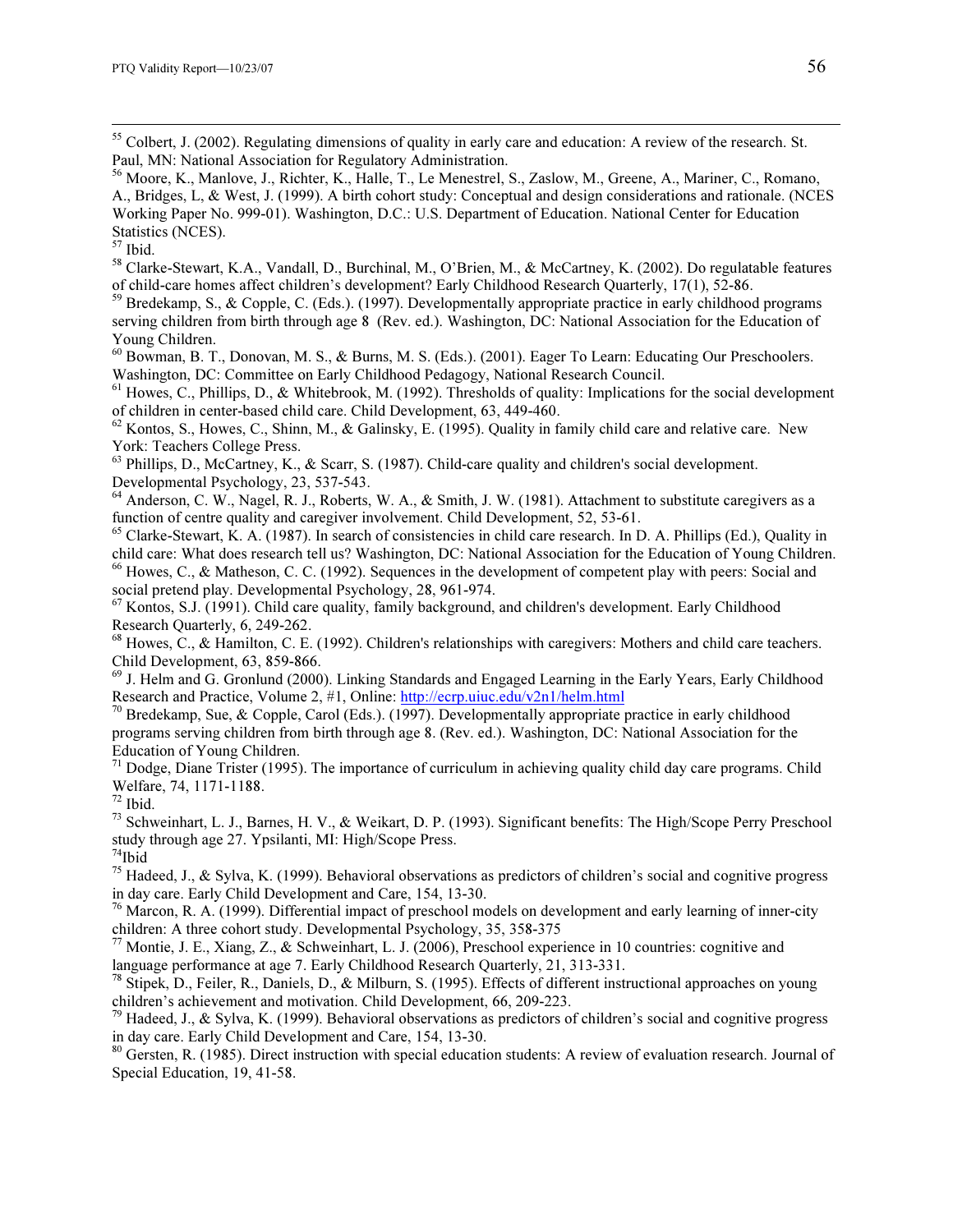<sup>81</sup> Devries, R., Reese-Learned, H., & Morgan, R. (1991). Sociomoral development in direct-intruction, eclectic, and constructivist kindergartens: A study of children's enacted interpersonal understanding. Early Childhood Research Quarterly, 6, 473-517.<br><sup>82</sup> Sylvia, K., Taggart, B., Siraj-Blatchford, I., Totsika, V., Ereky-Stevens, K., Gilden, R., & Bell, D. (2007).

Curricular quality and day-to-day learning activities in pre-school. International Journal of Early Years Education, 15, 49-65.<br><sup>83</sup> Howes, C., Phillips, D. A. Whitebrook, M. (1993). Thresholds of quality: Implications for the social development

of children in center-based child care, *Child Development*, 63, 449-460.<br><sup>84</sup> Montie, J. E., Xiang, Z., & Schweinhart, L. J. (2006). Preschool experience in 10 counties: Cognitive and language performance at age 7. *Early* 

<sup>85</sup> Fekonija, U., Umek, L. M., & Kranjc, S. (2005). Free play and other daily preschool activities as a context for child's language development. *Studia Psychologica*, 47, 103-118.

<sup>86</sup> Kontos, S. & Keyes, L. (1999). An ecobehavioral analysis of early childhood classrooms, *Early Childhood Research Quarterly, 14*, 35-50.

<sup>87</sup> Nabors, L., Willoughby, J., & Badawi, M. A. (1999). Relations between activities and cooperative playground interactions for preschool-age children with special needs, *Journal of the Multihandicapped Person*, 11, 33

<sup>88</sup> NAEYC position statement, Early Childhood Curriculum, Assessment, and Program Evaluation. Online: http://www.naeyc.org/about/positions.asp#where. <sup>89</sup> Ibid.

 $90$  Frede, E.C. 1998. Preschool program quality in programs for children in poverty. In Early care and education for children in poverty: Promises, programs, and long-term outcomes, eds. W.S. Barnett & S.S. Boocock. Buffalo, NY: State University of New York Press.

 $91$  Dodge, Diane Trister (1995). The importance of curriculum in achieving quality child day care programs. Child Welfare, 74, 1171-1188.

 $92$  Raspa, M.J., R.A. McWilliam, & S.M. Ridley. 2001. Child care quality and children's engagement. Early Education and Development, 12, 209–24.

 $93$  Espinosa, L. 2002. High quality preschool: Why we need it and what it looks like. NIEER Policy Briefs 1. Online: http://nieer.org/ resources/policybriefs/1.pdf.

<sup>94</sup> NAEYC Position Statement, Early Childhood Curriculum, Assessment, and Program Evaluation. Online: http://www.naeyc.org/about/positions.asp#where

<sup>95</sup> Dickinson, D.K., McCabe, A., Anastasopoulos, L., Peisner-Feinberg, E., S., & Poe, M. D. (2003). The comperehensive language approach to early literacy: the interrelationships among vocabulary, phonological

sensitivity, and print knowledge among preschool-aged children. Journal of Educational Psychology, 95, 465-481.<br><sup>96</sup> Gest, S. D., Holland-Coviello, R., Welsh, J. A., Eicher-Catt, D. L., & Gill, S. (2006). Language developm contexts in Head Start Classrooms: Distinctive patterns of teacher talk during free play, mealtime, and book reading. Early Education and Development, 17, 293-315.

 $97$  Smith, M. W., & Dickinson, D. K. (1994). Describing oral language opportunities and environments in Head Start and other preschool classrooms. Early Childhood Research Quarterly. 9, 345-366.

98 Hansen, C. C. (2004). Teacher talk: Promoting literacy development through response to story. Journal of Research in Childhood Education, 19, 115-129.

<sup>99</sup> Connor, C. M., Morrison, F. J., & Slominski, L. Preschool Instruction and Children's Emergent Literacy Growth. Journal of Educational Psychology. 98, 665-689.

<sup>100</sup> Wasik, B., Bond, E. & Hindman, A. (2006). The effects of a language and literacy intervention on Head Start children and teachers. Journal of Educational Psychology, 98, 63-74.

<sup>101</sup> Klibanoff, R. S., Levine, S. C., Huttenlocher, J., Vasilyeva, M., & Hedges, L.V., Preschool children's mathematical knowledge: The effect of teacher "math talk." Developmental Psychology. 42, 59-69.

<sup>102</sup> Wilcox-Herzog, A. & Kontos, S. (1998). The nature of teacher talk in early childhood classrooms and its relationship to children's play with objects and peers. Journal of Genetic Psychology, 159, 30-44.

<sup>103</sup> Hart, B., & Risley, T. R. (1995). Meaningful differences in the everyday experience of young American children. Baltimore: Brookes.

<sup>104</sup> NICHD Early Child Care Research Network (2000). The relation of child care to cognitive and language development. Child Development, 71, 960-980.

<sup>105</sup> Neuman, S. B., & Celano, D. (2001). Access to print in low-income and middle-income communities: An ecological study of four neighborhoods. Reading Research Quarterly, 36, 8–26.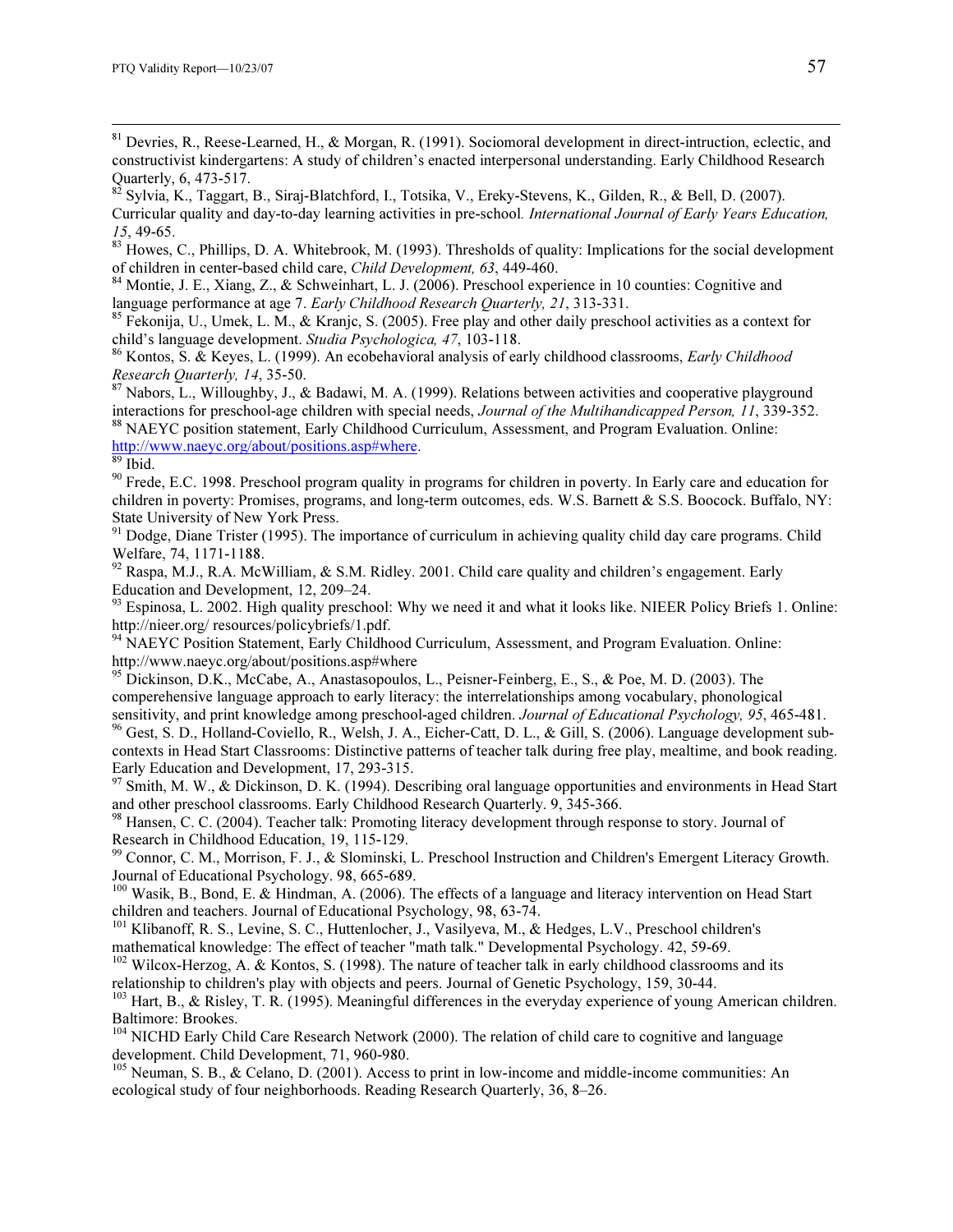<sup>106</sup> Bernhard, J. K. (1995). Child Development, cultural diversity, and the professional training of early childhood educators. Canadian Journal of Education, 20, 415-426.

 $107$  Burchinal, M. R. & Cryer, D. (2003). Diversity, child care quality, and developmental outcomes. Early Childhood Research Quarterly, 18, 401-426.

<sup>108</sup> Burchinal, M. R., Peisner-Feinberg, E., Bryant, D. M., & Clifford, R. (2000). Children's social and cognitive development and child care quality: Testing for differential associations related to poverty, gender, or ethnicity. Journal of Applied Developmental Sciences, 4, 149-165.

<sup>109</sup> Peisner-Feinberg, E. S., & Burchinal, M. R. (1997). Relations between preschool children, child care experiences, and concurrent development: The Cost, Quality, and Outcomes Study, Merrill-Palmer Quarterly, 43, 451-477.

<sup>110</sup> Campbell, F., & Ramey, C. T. (1994). Effects of early intervention on intellectual and academic achievement: A follow-up study of children from low-income families. Child Development, 65, 684-698.

<sup>111</sup> NICHD Early Child Care Research Network. (2000). The relation of child care to cognitive and language development. Child Development, 71, 958-978.

<sup>112</sup> Garcia-Coll, C., Crnic, K., Lamberty, G., Wasik, B. H., Jenkins, R., Garcia, H. V., & McAdoo, H. P. (1996). An integrative model for the study of developmental competencies in minority children. Child Development, 67, 1891- 1914.

<sup>113</sup> Wishard, A. G., Shivers, E. M., Howes, C., & Ritchie, S. (2003). Child care program and teacher practices: associations with quality and children's experiences. Early Childhood Research Quarterly, 18, 65-103.

 $114$  Connolly, P., & Hosken, K. (2006). The general and specific effects of educational programs aimed at promoting awareness of and respect for diversity among young children. International Journal of Early Years Education, 14, 107-126.

<sup>115</sup> NEGP (National Education Goals Panel). 1993. The national education goals report. Volume one: The national report. Washington, DC: U.S. Government Printing Office.

 $116$  Shepard, L., S.L. Kagan, & E. Wurtz. 1998. Principles and recommendations for early childhood assessments.

Washington, DC: National Education Goals Panel. Online: www.negp.gov/reports/prinrec.pdf.<br>
<sup>117</sup> Ibid.<br>
<sup>118</sup> NAEYC. (2007). Standard 4: NAEYC Accreditation Criteria for Assessment of Child Progress. Retrieved from<br>
www.na

 $\frac{119}{119}$  NAEYC. (2003). Early childhood curriculum, assessment, and program evaluation: Building an effective, accountable system in programs for children birth through age 8. Washington, DC: National Association for the Education of Young Children. (www.naeyc.org)

<sup>120</sup> Commission on NAEYC Early Childhood Program Standards and Accreditation Criteria, 2003, np<br><sup>121</sup> Meisels, S.J., Liaw,F., Dorfman, A. & Nelson, R.F. (1995). The Work Sampling System: Reliability and

validity of a performance assessment system for young children. Early Childhood Research Quarterly, 10, 277-296. <sup>122</sup> Shonkoff, J.P., & Meisels, S.J. (2000). Handbook of early childhood intervention, 2nd ed. New York: Cambridge University Press.<br><sup>123</sup> Ibid.

 $124$  Jones, S. N., & Meisels, S. J. Training family day care providers to work with special needs children. Topics in Early Childhood Special Education. 7, 1-12.

<sup>125</sup> Knoche, L., Peterson, C. A., Edwards, C. P., & Jeon, H. (2006). Child care for children with and without disabilities: The provider, observer, and parent perspectives. Early Childhood Research Quarterly. 21, 93-109.

<sup>126</sup> Wolery, M., & Wibers, J. (1994). Including Children with Special Needs in Early Childhood Programs. National Association for the Education of Young Children. Washington DC.

<sup>127</sup> Guralnick M. J. (2001). Early Childhood Inclusion: Focus on Change. Baltimore. MD: Paul H. Brooks Publishing.

<sup>128</sup> Recchia, S. L., & Lee, Y. (2004). At the Crossroads: Overcoming Concerns To Envision Possibilities for Toddlers in Inclusive Child Care. Journal of Research in Childhood Education. 19, 175-188.

<sup>129</sup> Cole, C. L., & Levinson, T. R. (2002). Effects of within-activity choices on the challenging behavior of children with severe developmental disabilities. Journal of Positive Behavior Interventions. 4, 29-37.

<sup>130</sup> Bloom, P., J. & Sheerer, M. (1992). The effect of leadership training on child care program quality. Early Childhood Research Quarterly, 7, 579-594.

<sup>131</sup> McCormick Tribune Center for Early Childhood Leadership, National-Louis University. Widening the lens: Looking at quality from a program administration perspective.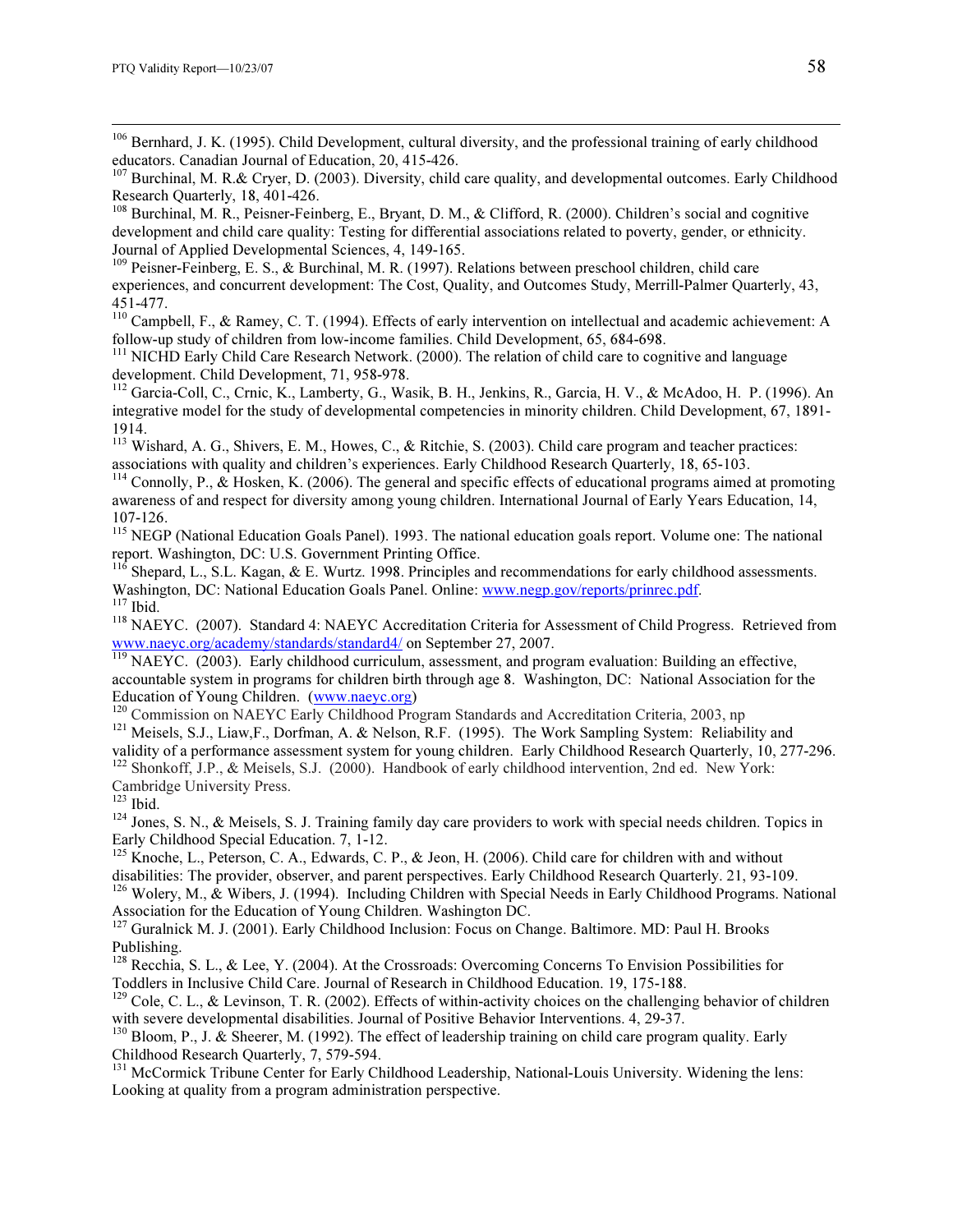<sup>132</sup> Bella, J., & Bloom, P. J. (2003). Zoom: The impact of early childhood leadership training on role perceptions, job performance, and career decisions. IL: National-Louis University, Center for Early Childhood Leadership.

<sup>133</sup> McCormick Tribune Center for Early Childhood Leadership, National-Louis University. Widening the lens: Looking at quality from a program administration perspective.

 $135$  Bloom, P., J. & Sheerer, M. (1992). The effect of leadership training on child care program quality. Early Childhood Research Quarterly, 7, 579-594.

<sup>136</sup> Cost, Quality, and Child Outcome Study Team (1995). Cost, quality, and child outcomes in child care centers: Technical report. Denver, CO: University of Colorado at Denver.

<sup>137</sup> Whitebook, M., & Sakai, L. (2004). When directors leave: The causes and consequences of center administrative changes. Exchange: The early Childhood Leader's Magazine, 160, 8-11.<br><sup>138</sup> NAEYC membership benefits. http://www.naeyc.org/membership/benefits.asp.

<sup>139</sup> DeBord, K. & Sawyer, J. (1996). The effects of training on the quality of family child care for those associated with and not associated with professional child care organizations. Child & Youth Care Forum, 25 (1), 7-15.

<sup>140</sup> Weaver, R. E. H. (2002)a. The roots of quality care: Strengths of master providers. Young Children 57, (1) 16-22.

<sup>141</sup> Cost, Quality, and Child Outcome Study Team (1995). Cost, quality, and child outcomes in child care centers: Technical report. Denver, CO: University of Colorado at Denver.

<sup>142</sup> Bloom, P., J. & Sheerer, M. (1992). The effect of leadership training on child care program quality. Early Childhood Research Quarterly, 7, 579-594.

<sup>143</sup> Fiene, R. (2002). Improving child care quality through an infant caregiver mentoring project. Child & Youth Care Forum, 31(2), 79-87.

<sup>144</sup> Fiene, R. (2002). 13 Indicators of Quality Child Care: Research Update. National Resource Center for Health and Safety in Child Care, University of Colorado.

<sup>145</sup> Comer, J. P., & Haynes, N. M. (1991). Parent involvement in schools: An ecological approach. The Elementary School Journal, 91(3), 271–277.

<sup>146</sup> Burchinal, M., Campbell, F., Bryant, D., Wasik, B. & Ramey, C. (1997). Early intervention and mediating processes in cognitive performance of children of low-income African American families. Child Development, 68, 935-954.

<sup>147</sup> Bredekamp, S., & Copple, C. (1997). Developmentally appropriate practice in early childhood programs. Washington, DC: National Association for the Education of Young Children.

<sup>148</sup> Elicker, James; Noppe, Illene C; Noppe, Lloyd D; Fornter-Wood, Cheryl. (1997). The parent-caregiver relationship scale: Rounding out the relationship system in infant child care. Early Education and Development, 8(1), 83-100.

 $149$  Burchinal, M., Campbell, F., Bryant, D., Wasik, B. & Ramey, C. (1997). Early intervention and mediating processes in cognitive performance of children of low-income African American families. Child Development, 68, 935-954.

<sup>150</sup> Daniels, S. (1995). Can pre-school education affect children's achievement in primary school? Oxford Review of Education, 21,163-177.

<sup>151</sup> Zellman, G. & Waterman, J. (1998). Understanding the impact of parent-school involvement on children's educational outcomes. The Journal of Educational Research, 91, 370-380.

<sup>152</sup> Griffith, J. (1996). Relation of parent involvement, empowerment, and school traits to student academic performance. Journal of Educational Research, 90, 33-41.

<sup>153</sup> Lin, Q. (2003). Research Digest: Parent involvement and early literacy. Harvard Family Research Project. Retrieved from www.gse.harvard.edu/hfrp/projects/fine/resources/digest/literacy.html, September 28, 2007.

<sup>154</sup> Apple, P. L. (2006). A developmental approach to early childhood program quality improvement: The relation between state regulation and NAEYC accreditation. Early Education and Development, 17(4), 535-552.

<sup>155</sup> Cost, Quality, and Child Outcome Study Team (1995). Cost, quality, and child outcomes in child care centers: Technical report. Denver, CO: University of Colorado at Denver.

<sup>156</sup> Zan, B.(2005). NAEYC accreditation and high quality preschool curriculum. Early Education & Development, 16(1), 85-102

<sup>157</sup> Campbell, N. D., Appelbaum, J. C. Martinson, K., & Martin, E. (2000). Be all the we can be: Lessons from the military for improving our nation's child care system. ERIC database ED441 582.

<sup>&</sup>lt;sup>134</sup> Bloom, P., J. & Sheerer, M. (1992). The effect of leadership training on child care program quality. Early Childhood Research Quarterly, 7, 579-594.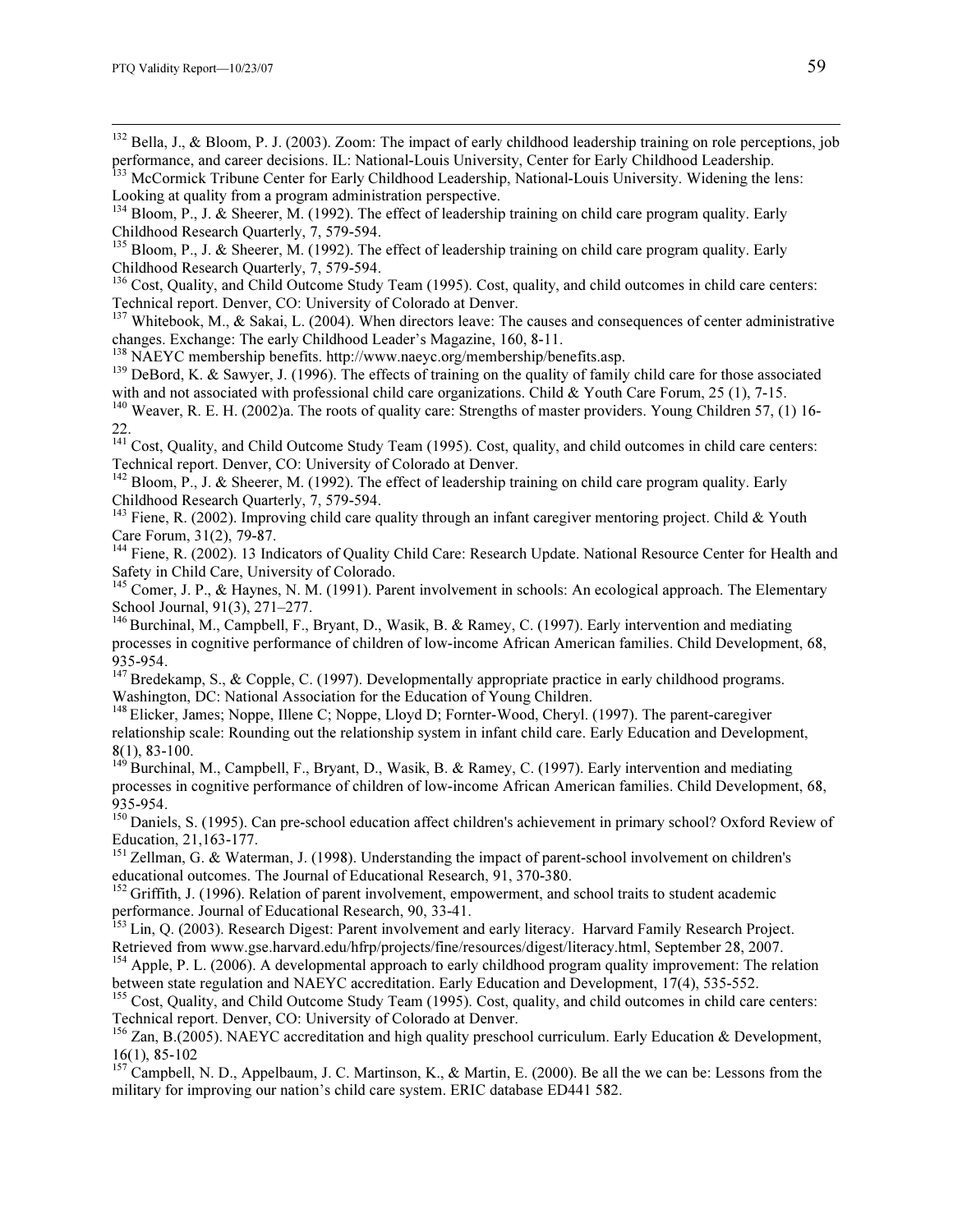<sup>158</sup> National Association for Education of Young Children. (2002). Tiered reimbursement systems: States with systems to pay higher reimbursement rates to programs that are accredited and/or meet other quality standards.

- www.naeyc.org/childrens\_champions/criticalissues/accred-reimburse/chart1.htm<br>
<sup>159</sup> Smith, A.P. & Endsley, R. C. (1996). Comparison of accredited and non-accredited family child care programs<br>
on program quality, provider
- <sup>160</sup> Bowman, B., Donovan, M. & Burns, M. (Eds.). (2001). *Eager to learn: Educating our preschoolers*. Washington, DC: National Academy Press.<br><sup>161</sup> Cryer, D. & Clifford, R. (Eds). (2003). Early childhood and care in the USA. Baltimore: Brookes.;
- 
- $162$  Lombardi, J. (2003). Time to care: Redesigning child care to promote education. Support families, and build communities. Philadelphia: Temple University Press.<br><sup>163</sup> Charlesworth, R., Hart, C., Burts, D., and DeWolf, M. (1993). The LSU studies: Building a research base for
- developmentally appropriate practice. Advances in Early Education and Day Care 5:3–28.<br><sup>164</sup> National Association for Education of Young Children. (2006). Developmentally appropriate practice in early
- childhood programs serving children from birth through age 8. A position statement of the National Association for the Education of Young Children. http://www.naeyc.org/about/positions/dap1.asp.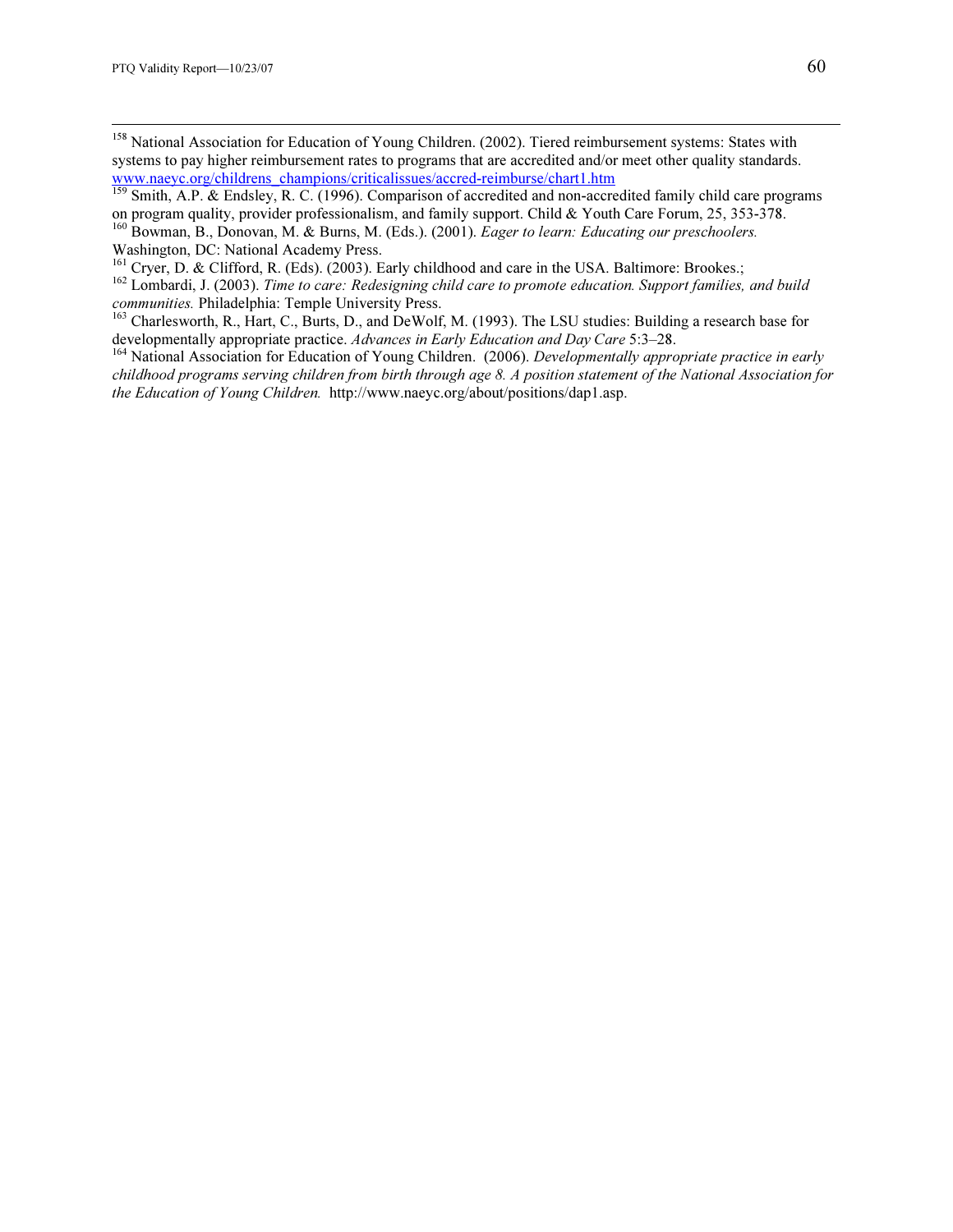# Appendix

- 1. Quality Indicators Contained in Paths to QUALITY
- 2. Paths to QUALITY Pilot Program: Early Childhood Alliance
- 3. Paths to QUALITY Pilot Program: 4C of Southern Indiana, Inc.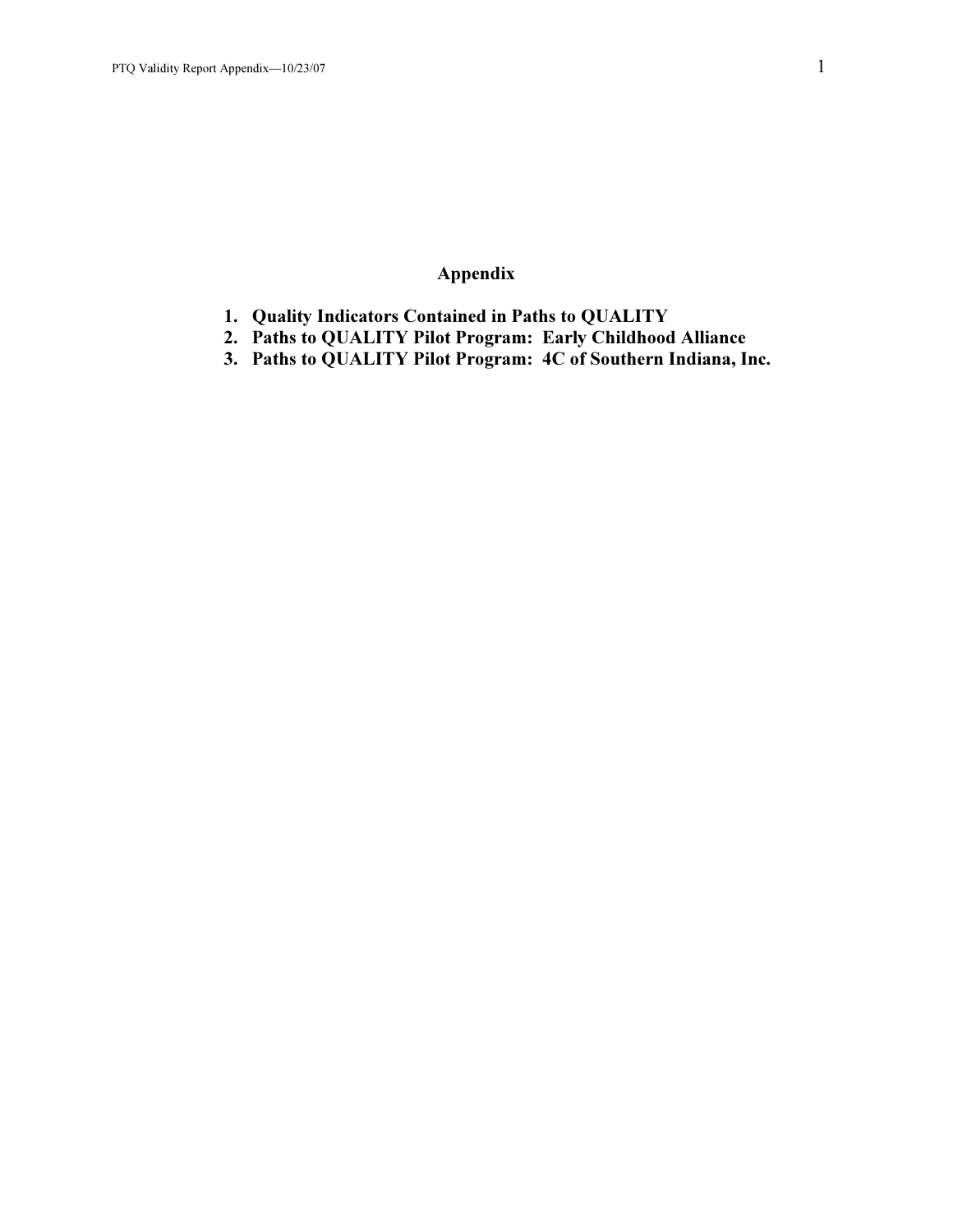| Indicators<br>Quality               | General PTO Criteria              | Specific PTQ Criteria                                                                                                                                                                                                                                                                                            | Criteria Number<br>PTQ Level &                |
|-------------------------------------|-----------------------------------|------------------------------------------------------------------------------------------------------------------------------------------------------------------------------------------------------------------------------------------------------------------------------------------------------------------|-----------------------------------------------|
|                                     | State child care license          | The license issued by Family and Social Services Administration (FSSA), the Division of Family<br>Resources (DFR), Bureau of Child Care is current and in good standing.                                                                                                                                         | Level 1.1 (centers &<br>homes)                |
| 1) Regulation                       |                                   | issued by the Family and Social Services Administration (FSSA), the Division of<br>Family Resources (DFR), Bureau of Child Care is current and in good standing.<br>The registration                                                                                                                             | Level 1.1 (ministries)                        |
|                                     | State child care<br>registration  | ets all CCDF provider eligibility standards.<br>The ministry me                                                                                                                                                                                                                                                  | Level 1.2 (ministries)                        |
|                                     |                                   | bets Voluntary Certification Program guidelines in all four categories. If a facility<br>does not serve infants and toddlers, the remaining three categories must be met.<br>The ministry me                                                                                                                     | Level 1.3 (ministries)                        |
|                                     |                                   | certificate, OR an early childhood degree or equivalent degree, OR have completed 45 clock hours of<br>educational training leading to an Early Childhood/Child Development degree or CDA credential.<br>staff have either a Child Development Associate credential (CDA) or equivalent<br>25% of teaching       | Level 2.6 (ministries)<br>Level 2.5 (centers) |
|                                     | Level of education/               | staff have either a CDA or equivalent certificate, an early childhood degree or<br>ee OR completed 60 clock hours of educational training leading to an early<br>development degree or CDA credential<br>50% of teaching<br>equivalent degre<br>childhood/child                                                  | Level 3.4 (centers &<br>ministries)           |
| education<br>Training<br>2) Teacher | Specialized training in<br>ECE/CD | Lead Caregiver will have a current CDA or equivalent certificate, OR an early childhood degree or<br>education within the past three years leading to a CDA or an early childhood/ child development<br>equivalent degree OR have completed 45 clock hours of educational training in early childhood<br>degree. | Level 2.5 (homes)                             |
|                                     |                                   | Lead Caregiver will have a current CDA or equivalent certificate, OR and early childhood degree or<br>equivalent degree; OR have completed 60 hours of educational training leading to an early<br>development degree or CDA credential within the past three years.<br>childhood/child                          | Level 3.3 (homes)                             |
|                                     |                                   | has a current CDA or equivalent or ECE degree or an equivalent degree.<br>Lead Caregiver                                                                                                                                                                                                                         | Level 4.2 (homes)                             |

# Appendix 1: Quality Indicators Contained in Paths to QUALITY Levels and Criteria Appendix 1: Quality Indicators Contained in Paths to QUALITY Levels and Criteria

PTQ Validity Report Appendix-10/23/07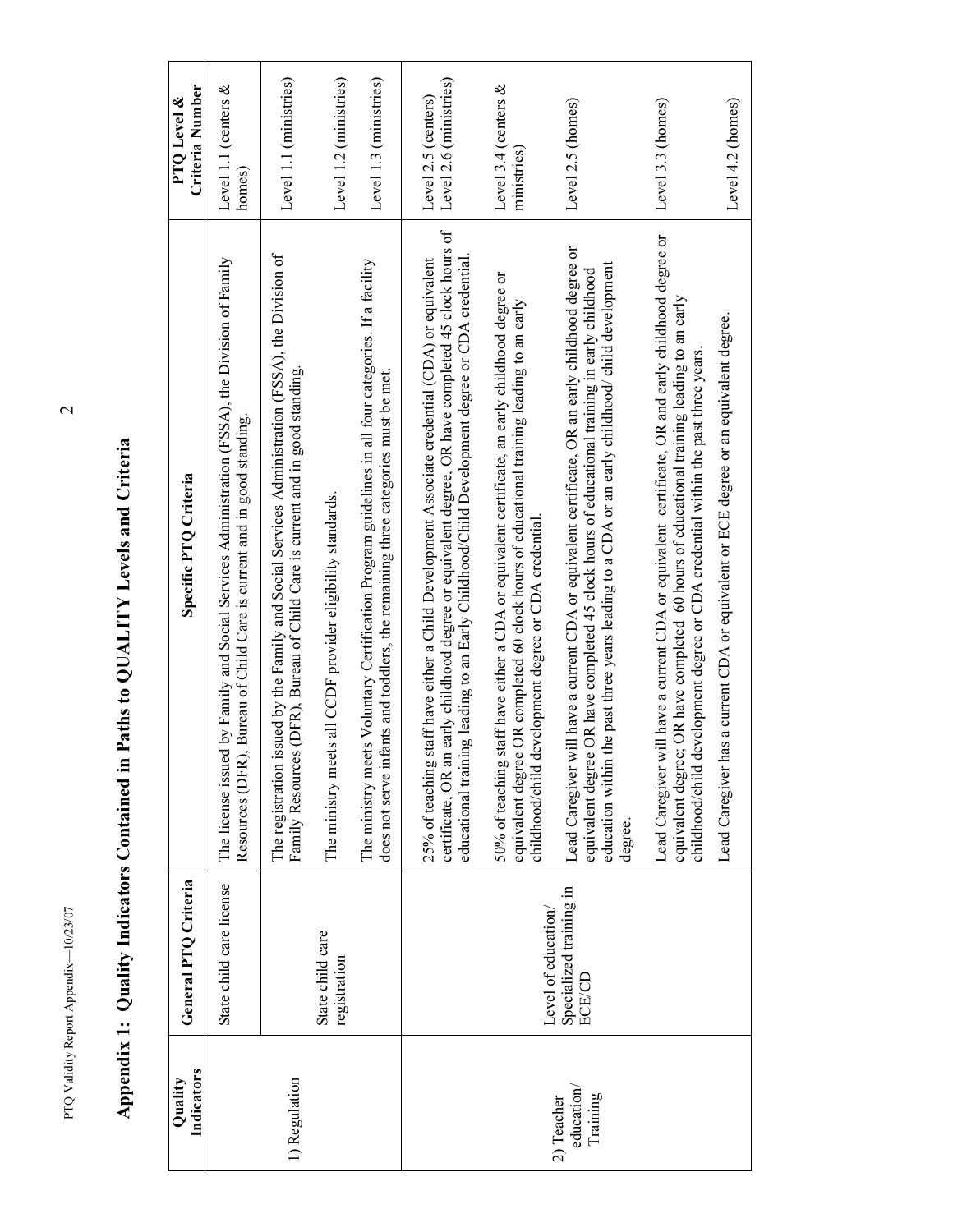|                          | Hours of teacher<br>training per year      | Staff/assistants are trained on the Foundations to the Indiana Academic Standards for Young<br>rth to Five.<br>Children Age Bir                                                                                                                                  | Level $2.2$ (all)                        |
|--------------------------|--------------------------------------------|------------------------------------------------------------------------------------------------------------------------------------------------------------------------------------------------------------------------------------------------------------------|------------------------------------------|
|                          |                                            | teaching staff/caregivers participate annually in a minimum of 15 clock hours of<br>educational or in-service training focused on topics relevant to early childhood.<br>At least 50% of 1                                                                       | Level 2.6 (centers $&$<br>homes)         |
|                          |                                            |                                                                                                                                                                                                                                                                  | Level 2.7 (ministries)                   |
|                          |                                            | eaching staff/caregivers participate annually in a minimum of 20 clock hours of<br>educational or in-service training focused on topics relevant to early childhood.<br>At least 50% of t                                                                        | Level 3.5 (centers $&$<br>ministries)    |
|                          |                                            |                                                                                                                                                                                                                                                                  | Level 3.4 (homes)                        |
| 3) Structural<br>quality | a. Teacher/child ratio                     | Voluntary Certification Program<br>State license and                                                                                                                                                                                                             | Level 1.1 (centers $&$<br>homes)         |
|                          | b. Group size                              | Voluntary Certification Program<br>State license and                                                                                                                                                                                                             | Level 1.1 (centers $\&$<br>homes)        |
|                          | (at least one year)<br>c. Program duration | Program has been in operation for a minimum of one year.                                                                                                                                                                                                         | Level 3.2 (centers)<br>Level 3.2 (homes) |
|                          |                                            | has at least 12 months experience in a licensed or Bureau of Child Care nationally<br>recognized accredited child care setting as a child care provider.<br>Lead Caregiver l                                                                                     |                                          |
|                          | environment<br>d. Classroom                | The classroom is arranged and utilizes plentiful materials and activities in order to provide various<br>age and developmentally appropriate interest centers that invite children's exploration. Indicators                                                     | Level 2.10b & 2.10c<br>(centers)         |
|                          | features (specified<br>quality features)   | include:                                                                                                                                                                                                                                                         | Level 2.12b & 2.12c<br>(ministries)      |
|                          |                                            | Reading:                                                                                                                                                                                                                                                         | Level $2.11b & 2.11c$                    |
|                          |                                            | Books, soft washable seating/pillows for use while reading                                                                                                                                                                                                       | (homes)                                  |
|                          |                                            | Writing tools, paper, envelopes, typewriter, letters, numbers<br>Writing:                                                                                                                                                                                        |                                          |
|                          |                                            | Drawing materials (crayons, markers, thick pencils, variety of paper, sizes and types, not coloring<br>books or dittos/worksheets)<br>Art:                                                                                                                       |                                          |
|                          |                                            | Collage materials (catalogs, magazines, paper scraps, fabric pieces, string, yarn, cotton balls, pipe<br>Tools (scissors, hole punch, tape), staplers for school-age children<br>Three-dimensional materials (play dough, clay with tools)<br>Painting materials |                                          |
|                          |                                            | cleaners, craft sticks)                                                                                                                                                                                                                                          |                                          |

PTQ Validity Report Appendix—10/23/07  $\,$ PTQ Validity Report Appendix-10/23/07

 $\mathfrak{S}$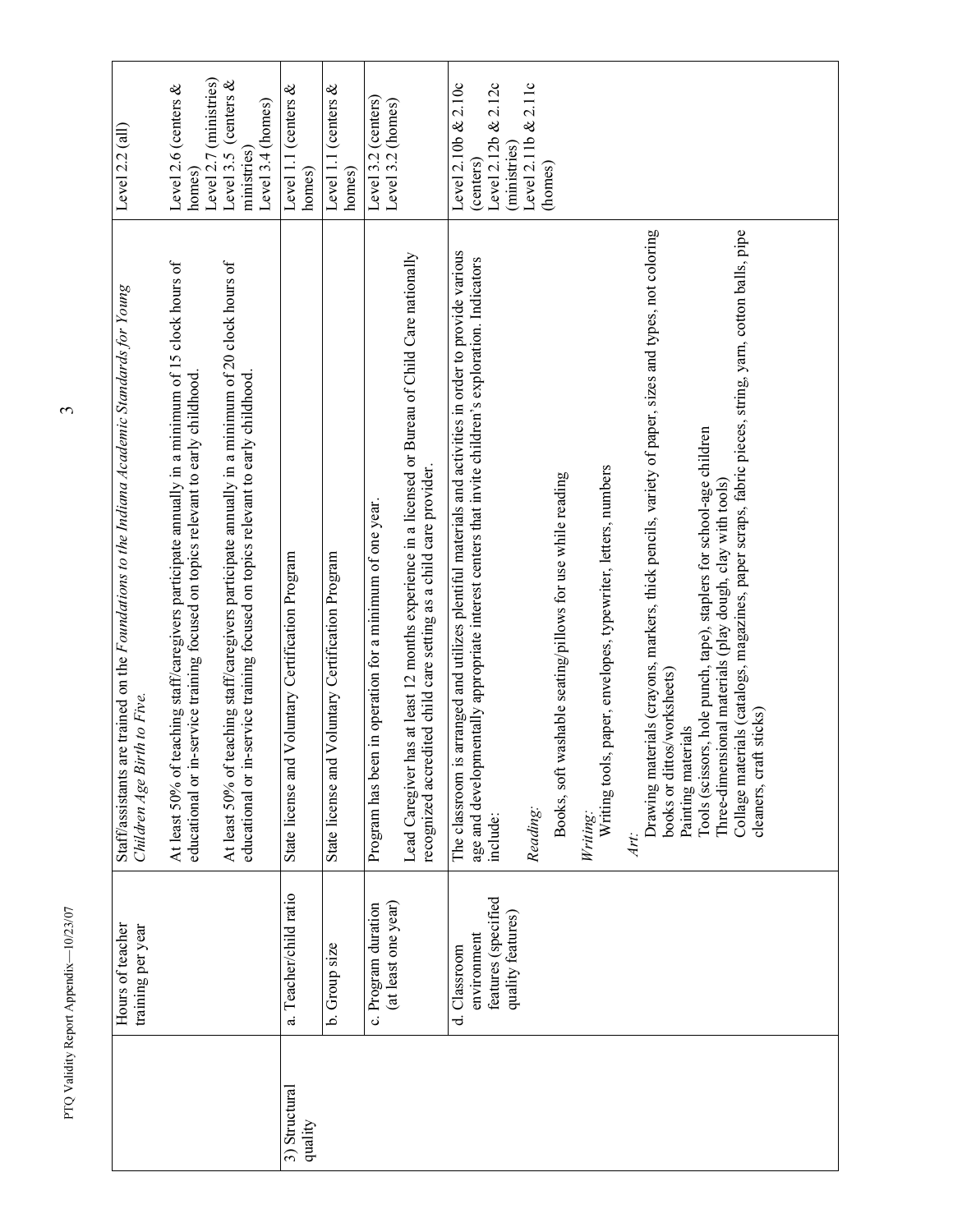| Level 2.10b & 2.10c<br>&2.12c<br>Level 2.12b<br>(ministries)<br>(centers)                                                                                                                                                  | Level $2.11b & 2.11c$<br>(homes)                                                                                                                                                                                                                                                                                                                                                                                      |                                                                                                                                                      |                                                                                                                                                     |                                                                                                                                                                                                  |                                                                                                                                                                                                                                                                                             |                                                                                                                                                                                                                                |                                             |                                                                                                                                                                                                                                                                                                                                                                                                        |
|----------------------------------------------------------------------------------------------------------------------------------------------------------------------------------------------------------------------------|-----------------------------------------------------------------------------------------------------------------------------------------------------------------------------------------------------------------------------------------------------------------------------------------------------------------------------------------------------------------------------------------------------------------------|------------------------------------------------------------------------------------------------------------------------------------------------------|-----------------------------------------------------------------------------------------------------------------------------------------------------|--------------------------------------------------------------------------------------------------------------------------------------------------------------------------------------------------|---------------------------------------------------------------------------------------------------------------------------------------------------------------------------------------------------------------------------------------------------------------------------------------------|--------------------------------------------------------------------------------------------------------------------------------------------------------------------------------------------------------------------------------|---------------------------------------------|--------------------------------------------------------------------------------------------------------------------------------------------------------------------------------------------------------------------------------------------------------------------------------------------------------------------------------------------------------------------------------------------------------|
| ize/types of blocks and accessories such as small people, animals, vehicles, road signs,<br>and materials to enhance building, sticks, stones, tape, string, craft sticks, interlocking blocks.<br>Different si<br>Blocks: | fabric/scarves, child-size play furniture, dishes, pots, pans, dolls (multicultural dolls included),<br>Dress-up clothes, such as work boots, high heels, a variety of hats, career gear/attire/uniforms,<br>purses, billfolds and multi-cultural outfits. Other items would also include large pieces of<br>dollhouse or other play-sets, accessories for dolls, and "props" for different themes.<br>Dramatic Play. | Small objects to count/sort/classify, measuring tools (scales, rulers), numbers/shapes, number<br>games, puzzles and pattern blocks<br>Math/Numbers: | Audio equipment, variety of tapes/CDs, music boxes, musical toys, and instruments, dance props<br>such as scarves/streamers.<br>Music and Movement: | Collections of natural items (shells, rocks, flowers, bugs), living plants, pets to care for, science<br>games, toys, magnets, magnifying glasses, cooking opportunities.<br>Nature and Science: | Water, play dough, sand, or similar material (such as corn meal, rice, beans, oatmeal), along with<br>kitchen utensils measuring containers, shovel, trough, buckets, small cars and trucks and, water-<br>play accessories for pouring, measuring, squeezing, and basting<br>Sensory Play: | pegboard and pegs, games, counting materials, sorting or classifying materials and containers.<br>Blocks, puzzles, crayons, pencils, scissors, interlocking blocks and other small building toys,<br>Small Motor/Manipulative: | Specific Infant/Toddler indicators include: | Enough materials to avoid problems with children making the same toy choice<br>Materials are organized consistently on low, open shelves for independent use<br>Soft, washable elements, such as cuddle toys, soft furniture or cushions.<br>Infants and toddlers are provided a variety of outdoor play experiences.<br>Open spaces for exploring and protected play.<br>and waiting.<br>by children. |
| environment features<br>features)-continued<br>(specified quality<br>d. Classroom                                                                                                                                          |                                                                                                                                                                                                                                                                                                                                                                                                                       |                                                                                                                                                      |                                                                                                                                                     |                                                                                                                                                                                                  |                                                                                                                                                                                                                                                                                             |                                                                                                                                                                                                                                |                                             |                                                                                                                                                                                                                                                                                                                                                                                                        |
|                                                                                                                                                                                                                            |                                                                                                                                                                                                                                                                                                                                                                                                                       |                                                                                                                                                      |                                                                                                                                                     |                                                                                                                                                                                                  |                                                                                                                                                                                                                                                                                             |                                                                                                                                                                                                                                |                                             |                                                                                                                                                                                                                                                                                                                                                                                                        |

 $\overline{\mathcal{A}}$ 

PTQ Validity Report Appendix—10/23/07 4 PTQ Validity Report Appendix-10/23/07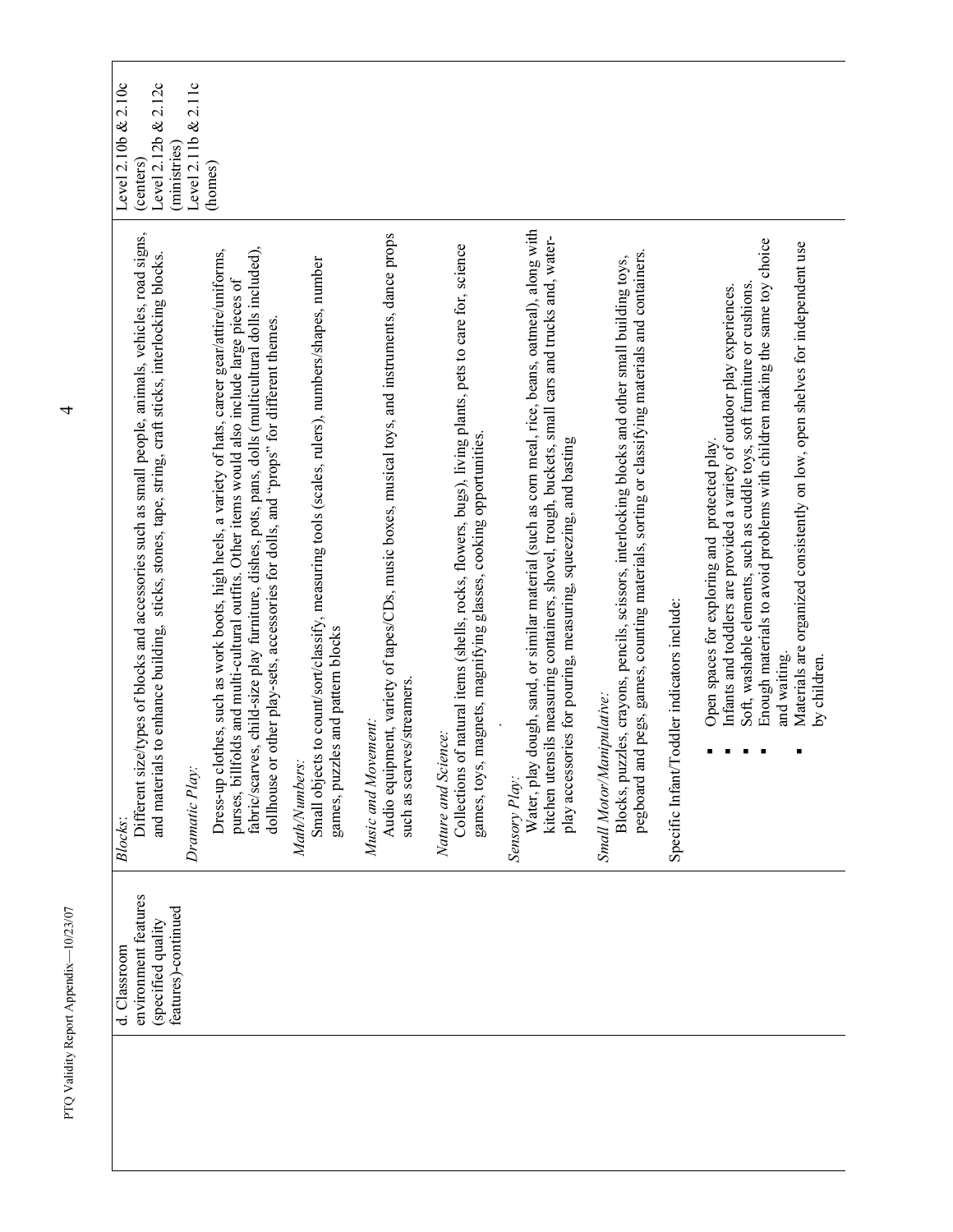| features)-continued<br>(specified quality                                                                                                                                                                                                                                                                                                                                                                                                                                                                                                                                                                                                                                                                                                                                                                                                                                                                                                                                                                                                                                                                                                                                                                                                                                                                                                                                                                                                                                                                                                                                                                                                                                                                                                                                                                                                                                                                                                                                                                                                                                                                                                                                                                                                                                                                                                                      |
|----------------------------------------------------------------------------------------------------------------------------------------------------------------------------------------------------------------------------------------------------------------------------------------------------------------------------------------------------------------------------------------------------------------------------------------------------------------------------------------------------------------------------------------------------------------------------------------------------------------------------------------------------------------------------------------------------------------------------------------------------------------------------------------------------------------------------------------------------------------------------------------------------------------------------------------------------------------------------------------------------------------------------------------------------------------------------------------------------------------------------------------------------------------------------------------------------------------------------------------------------------------------------------------------------------------------------------------------------------------------------------------------------------------------------------------------------------------------------------------------------------------------------------------------------------------------------------------------------------------------------------------------------------------------------------------------------------------------------------------------------------------------------------------------------------------------------------------------------------------------------------------------------------------------------------------------------------------------------------------------------------------------------------------------------------------------------------------------------------------------------------------------------------------------------------------------------------------------------------------------------------------------------------------------------------------------------------------------------------------|
| abilities, and cultures), such as books, pictures, photographs, music/songs, games, toys, dress-up<br>Teachers communicate with and listen to children (verbal and non-verbal messages) with lots of<br>isten to children share what happened, ask for ideas or solutions, and follow through).<br>yelling, criticizing, scolding, threatening, sarcasm, name calling, yanking, pinching, squeezing,<br>Each child feels safe, accepted, and protected and this is supported by guidelines that reinforce<br>s ideas, requests, and questions are acknowledged with a verbal response or physical<br>by the teacher, explaining the effect of the behavior, stating the desired behavior and<br>Destructive or disruptive behavior is addressed with children (face-to-face rather than from a<br>limits/consequences exist, the caregiver refrains from too many restrictions in the<br>Teachers refrain from negative verbal or physical responses to children at all times, such as<br>Classroom environments are welcoming, nurturing and safe for children to have interactions and<br>Each child's individuality and cultural background is valued and respected by the provider.<br>are resolved by/with children through a problem-solving approach (acknowledge<br>one-on-one attention throughout the day and usually at eye-level, including time when the<br>experiences that promote the physical, social and emotional well being of children. Indicators<br>A place for storage of personal belongings and possessions is labeled with child's name<br>Children's feelings are acknowledged with an accepting, non-critical verbal response or<br>Each child and his/her family are warmly acknowledged upon arrival and departure.<br>The environment includes representation of each child and family<br>environment and rarely uses "no", except in dangerous situations.<br>redirecting, or helping the child make alternate choices.<br>Children are under adult supervision at all times.<br>respect for people, feelings, ideas, and materials.<br>teacher is down on the floor with the children.<br>clothes/materials, and foods.<br>physical gesture.<br>or spanking.<br>Although<br>Children'<br>Conflicts<br>feelings,<br>distance)<br>gesture.<br>include:<br>interactions (specified<br>types of interaction)<br>a. Teacher-child |
|                                                                                                                                                                                                                                                                                                                                                                                                                                                                                                                                                                                                                                                                                                                                                                                                                                                                                                                                                                                                                                                                                                                                                                                                                                                                                                                                                                                                                                                                                                                                                                                                                                                                                                                                                                                                                                                                                                                                                                                                                                                                                                                                                                                                                                                                                                                                                                |
|                                                                                                                                                                                                                                                                                                                                                                                                                                                                                                                                                                                                                                                                                                                                                                                                                                                                                                                                                                                                                                                                                                                                                                                                                                                                                                                                                                                                                                                                                                                                                                                                                                                                                                                                                                                                                                                                                                                                                                                                                                                                                                                                                                                                                                                                                                                                                                |

 $\overline{6}$ 

Г

PTQ Validity Report Appendix—10/23/07  $5$ PTQ Validity Report Appendix-10/23/07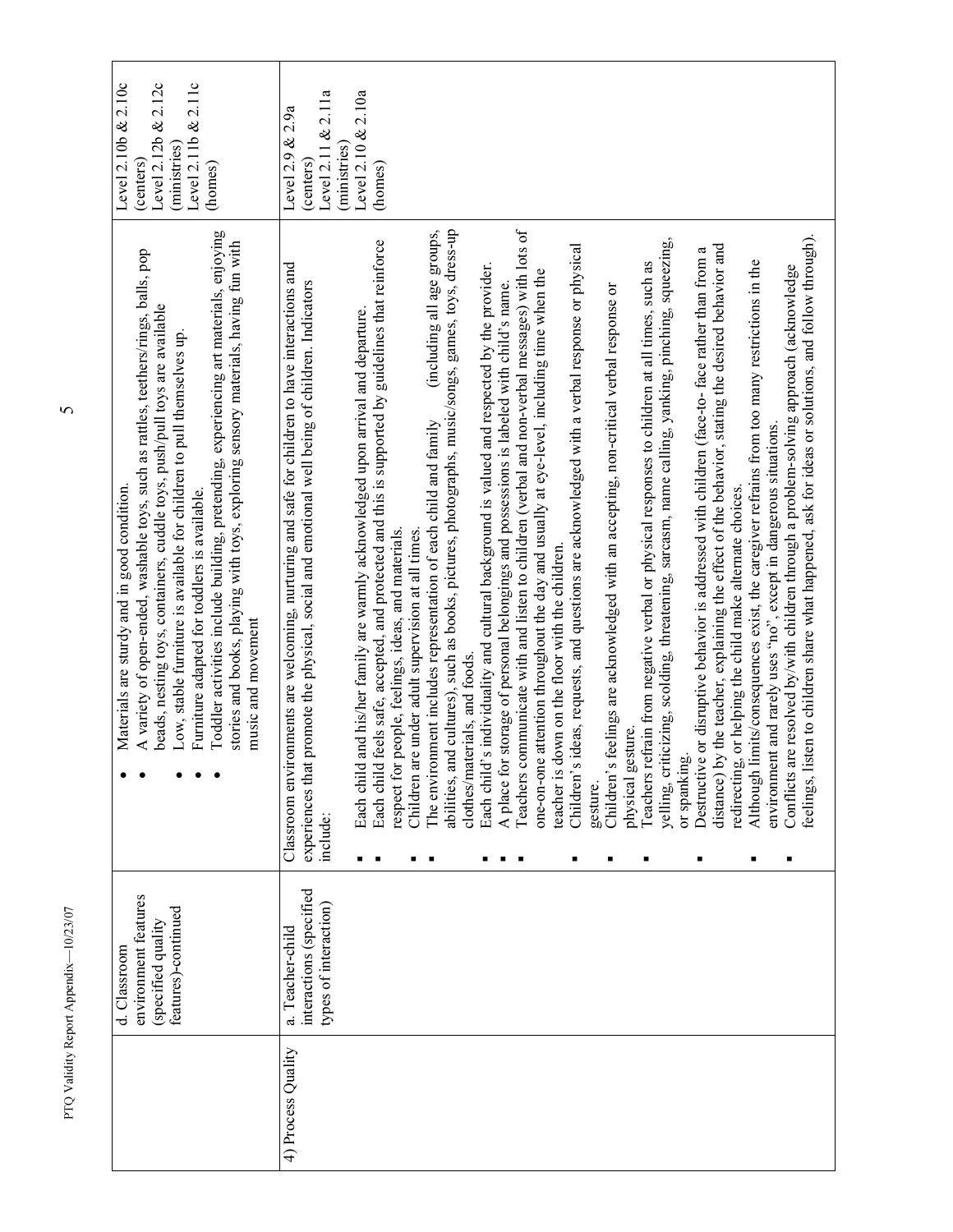| 4) Process Quality<br>-continued | interactions (specified<br>types of interaction)-<br>a. Teacher-child<br>continued | spontaneous laughter from happy, involved children and adults. when crying, and given one-to-<br>The classroom is generally characterized by varying sounds or comfortable conversation and<br>The teacher plays interactive games, and joins in children's play, expanding upon their ideas<br>one attention during feeding and diapering.  | Level 2.10 $& 2.10a$<br>&2.11a<br>Level 2.9 $& 2.9a$<br>(ministries)<br>Level 2.11<br>(centers) |
|----------------------------------|------------------------------------------------------------------------------------|----------------------------------------------------------------------------------------------------------------------------------------------------------------------------------------------------------------------------------------------------------------------------------------------------------------------------------------------|-------------------------------------------------------------------------------------------------|
|                                  |                                                                                    | Specific Infant/Toddler indicators include:                                                                                                                                                                                                                                                                                                  | (homes)                                                                                         |
|                                  |                                                                                    | Teachers engage in many one-to-one face-to-face interactions with infants/toddlers, including<br>Teachers acknowledge infant/toddler babblings with a verbal response, vocal imitation or<br>singing and playful interactions.<br>physical gesture.                                                                                          |                                                                                                 |
|                                  |                                                                                    | Teachers give toddlers simple words to use to express feelings. Verbal toddlers are then<br>Teachers engage in meaningful conversations with toddlers.<br>encouraged to use words in conflict situations.                                                                                                                                    |                                                                                                 |
|                                  | b. Children's active<br>engagement in<br>activities                                | Children are actively engaged throughout the day in making choices of activities and materials.<br><u>ώ</u><br>Indicators includ                                                                                                                                                                                                             | Level 3.11 (centers,<br>Level 3.9 (homes)<br>ministries)                                        |
|                                  |                                                                                    | Children should be given several free choice periods daily. Children's choice (individual or small<br>The teacher supports children's development through observation and gathering information that<br>occurs at least one third of the time and includes indoor and outdoor play.<br>is used to guide lesson planning.<br>group play)<br>٠ |                                                                                                 |
|                                  |                                                                                    | The teacher supports children's play by providing additional materials and experiences that<br>expand on children's interests and skills.                                                                                                                                                                                                    |                                                                                                 |
|                                  |                                                                                    | questions that require more than a "yes" or "no" response, such as "What would happen if?"<br>The teacher extends learning for children by talking about what they are doing and asking<br>"Can you tell me about?", "How could we get that to work?"                                                                                        |                                                                                                 |
|                                  |                                                                                    | The teacher finds ways to help children learn skills when they show an interest (zipping, tying,<br>writing name).<br>٠                                                                                                                                                                                                                      |                                                                                                 |
|                                  |                                                                                    | The teacher takes advantage of the many natural learning experiences associated with daily life<br>and makes those "teachable moments" opportunities for learning.<br>п                                                                                                                                                                      |                                                                                                 |
|                                  | c. Child-initiated<br>activity/teacher-<br>directed activity                       | Children's physical, cognitive, language, literacy, math, and creative development is supported.<br>نف<br>Indicators includ                                                                                                                                                                                                                  | Level 3.10 (centers,<br>Level 3.8 (homes)<br>ministries)                                        |
|                                  |                                                                                    | Many opportunities for communication (all ages), including sharing information, pointing out<br>logical relationships, and encouraging children's ability to reason, reading, and writing (for<br>toddler age and up) are provided throughout the day.                                                                                       |                                                                                                 |
|                                  |                                                                                    | children have many experiences and materials to encourage imagination and<br>Every day<br>creativity.                                                                                                                                                                                                                                        |                                                                                                 |

PTQ Validity Report Appendix—10/23/07 6 PTQ Validity Report Appendix-10/23/07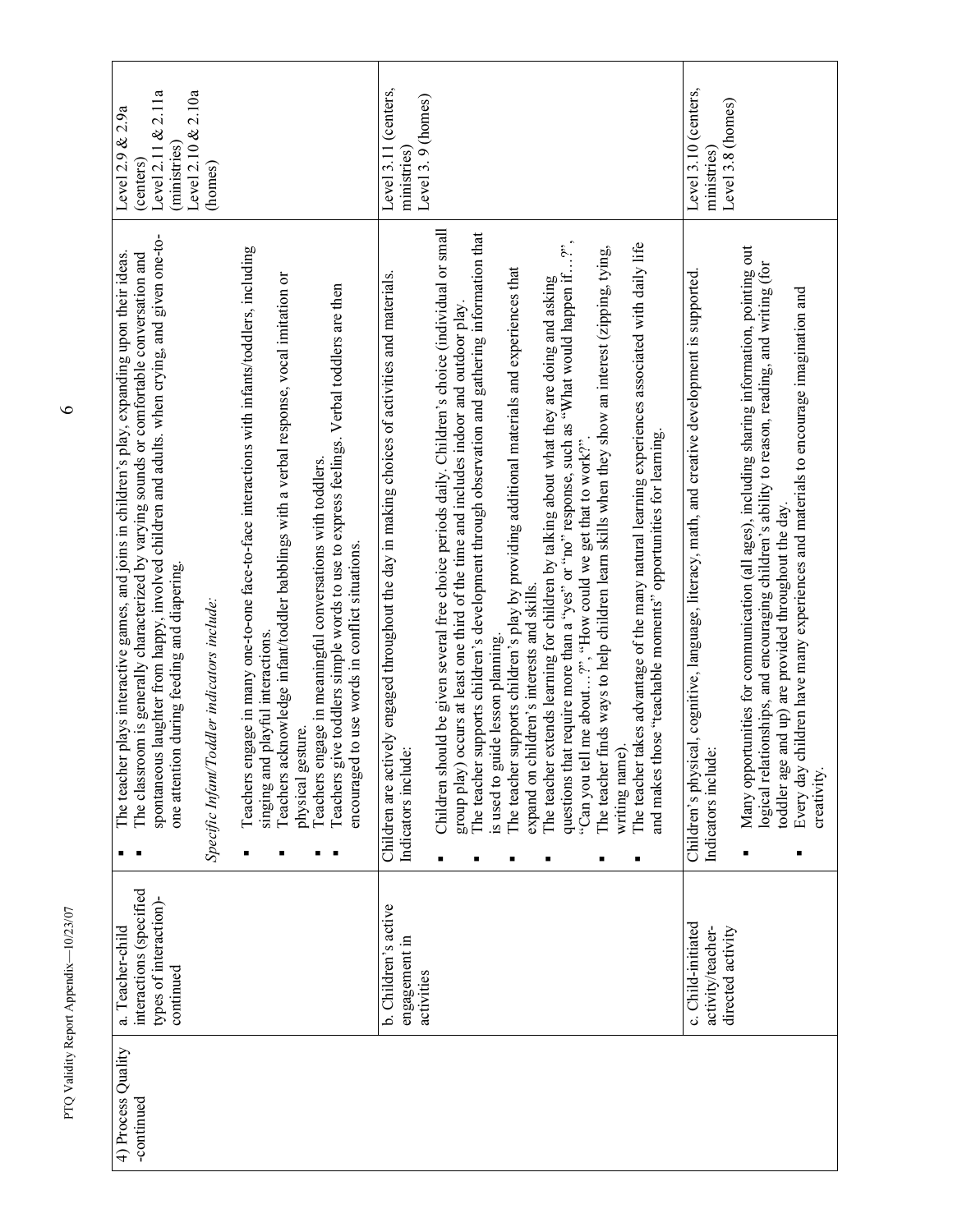| 4) Process Quality | c. Child-initiated       | thinking is stimulated through experimentation, exploration, and access to interesting<br>Children's | Level 3.10 (centers, |
|--------------------|--------------------------|------------------------------------------------------------------------------------------------------|----------------------|
| -continued         | /teacher-directed        | materials and adult support.                                                                         | ministries           |
|                    | activity-continued       | Displays of children's art are available at children's eye level and show that most art work is      | Level 3.8 (homes)    |
|                    |                          | exploratory and unique to each child.                                                                |                      |
|                    |                          | Teachers encourage language and literacy development through interactions, books, songs,             |                      |
|                    |                          | finger plays, puppet play, and writing/drawing opportunities.                                        |                      |
|                    |                          | Math experiences are a part of everyday activities and routines (use of numbers during meals,        |                      |
|                    |                          | setting a table, during transition times, using a timer to take turns, counting who is absent).      |                      |
|                    |                          | a<br>Music experiences include singing, creative movement, a variety of types of music, and          |                      |
|                    |                          | variety of musical and rhythmic instruments.                                                         |                      |
|                    |                          | Science exploration is part of daily activities (examples include, collections of natural objects,   |                      |
|                    |                          | living things to care for, cooking, and simple experiments).                                         |                      |
|                    |                          | The daily schedule provides a balance of activities including: quiet/active, individual/small        |                      |
|                    |                          | group/large group, child initiated/adult initiated. Infants and toddlers are not expected to         |                      |
|                    |                          | a large group.<br>function as                                                                        |                      |
|                    |                          | Large group activities are not excessive for any part of the daily routine.                          |                      |
|                    |                          | Children, especially infants/toddlers, have a variety of sensory-awakening experiences.              |                      |
|                    | d. Activities in daily   | Daily schedule provides ample time for child-directed choices with activities and materials that are | Level 2.10 $& 2.10a$ |
|                    | routine (specified types | geared to the age, interests, and abilities of each child. Indicators include:                       | (centers)            |
|                    | and amounts of           |                                                                                                      | Level 2.12 & 2.12a   |
|                    | activities)              | The daily schedule is consistent and predictable but relaxed and can be adapted for individual       | (ministries)         |
|                    |                          | children as needed.                                                                                  | Level 2.11 & 2.11a   |
|                    |                          | The classroom is arranged with areas for individual, small group, and large group activities         | (homes)              |
|                    |                          | Children are encouraged to choose the area in which they want to participate, and whether they       |                      |
|                    |                          | want to play alone, with one friend, or with several                                                 |                      |
|                    |                          | Routine tasks (such as labeling, sorting, classifying, folding clothes, counting while cleaning up   |                      |
|                    |                          | or setting the table) are viewed as learning opportunities.                                          |                      |
|                    |                          | Transitions are generally relaxed and allow time for play and completing activities. Idle sitting    |                      |
|                    |                          | and waiting time are avoided.                                                                        |                      |
|                    |                          | Children are encouraged to sample new<br>Meal time is relaxed, with no scolding or nagging.          |                      |
|                    |                          | foods but allowed to eat the foods of their choice.                                                  |                      |
|                    |                          |                                                                                                      |                      |
|                    |                          | Nap time is relaxed with alternative quiet activities available for the non-nappers. Individual      |                      |
|                    |                          | napping schedules are respected for infants/toddlers.                                                |                      |
|                    |                          | The teacher has a system for rotating toys and materials for variety so that unused toys are         |                      |
|                    |                          | later reintroduced<br>stored and                                                                     |                      |
|                    |                          | TV/VCR/DVD, if used, is primarily an educational experience. Caregiver discusses what is             |                      |
|                    |                          | viewed with children, and provides an alternative activity; OR TV/VCR/DVD is not used at all.        |                      |
|                    |                          |                                                                                                      |                      |
|                    |                          |                                                                                                      |                      |

PTQ Validity Report Appendix—10/23/07  $7\,$ PTQ Validity Report Appendix-10/23/07

 $\overline{r}$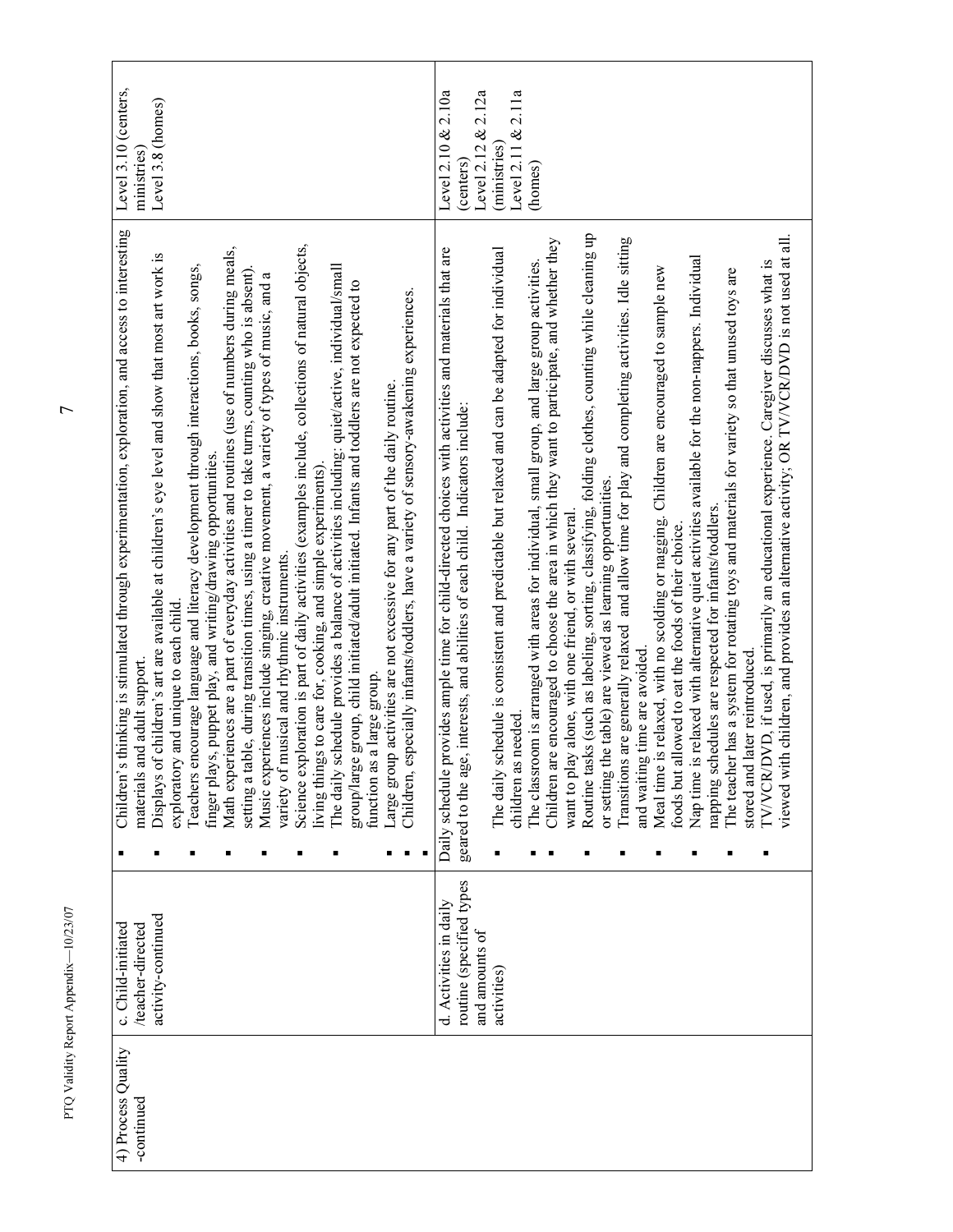| 4) Process Quality | f. Language and         | Preschoolers are provided language materials daily, in addition to books, such as puppets,                                                                                                  | Level 2.11 $& 2.11a$                |
|--------------------|-------------------------|---------------------------------------------------------------------------------------------------------------------------------------------------------------------------------------------|-------------------------------------|
| -continued         | literacy opportunities  | flannel boards, recorded stories, and picture card games.                                                                                                                                   | (centers)                           |
|                    |                         | preschoolers include a variety of imaginative, rhyming, and informational books.<br>Books for                                                                                               | 2.13a<br>ళ<br>Level 2.13            |
|                    |                         | Books for school-age children include a variety of reading levels and topics, such as adventures,<br>mysteries, and informational books and magazines.                                      | Level 2.12 & 2.12a<br>(ministries)  |
|                    |                         | Specific Infant/Toddler Indicators include:                                                                                                                                                 | (homes)                             |
|                    |                         | Books are durable, with simple pictures and short stories about everyday activities.                                                                                                        |                                     |
|                    |                         | Sturdy, simple books and pictures of real objects are accessible to toddlers each day to look at                                                                                            |                                     |
|                    |                         | on their own.                                                                                                                                                                               |                                     |
|                    |                         | Each infant/toddler is given opportunity daily for at least one language activity using books,                                                                                              |                                     |
|                    |                         | pictures, or puppets.                                                                                                                                                                       |                                     |
|                    |                         | e encouraged to scribble with crayons.<br>Toddlers ar                                                                                                                                       |                                     |
|                    |                         | Teachers respond to sounds/speech, including by imitating infants' vocalizations and engaging<br>toddlers in conversation.                                                                  |                                     |
|                    |                         |                                                                                                                                                                                             |                                     |
|                    |                         | Teachers talk about objects and events that infants and toddlers experience.<br>Teachers use books or read with children during quiet, individual lap time.                                 |                                     |
|                    | g. Emphasis on          | The environment includes representation of each child and family (including all age groups, abilities,                                                                                      | Level 2.9 (centers)                 |
|                    | diversity and respect   | and cultures), such as books, pictures, photographs, music/songs, games, toys, dress-up                                                                                                     | Level 2.11                          |
|                    | for individual children | clothes/materials, and foods.                                                                                                                                                               | (ministries)                        |
|                    | and families            | Each child's individuality and cultural background is valued and respected by the provider.                                                                                                 | Level 2.10 (homes)                  |
|                    |                         |                                                                                                                                                                                             |                                     |
|                    |                         | The learning environment is developmentally and culturally appropriate and meets any special needs                                                                                          | Level 3.12 (centers,<br>ministries) |
|                    |                         | ndicators include:<br>of the children.                                                                                                                                                      | Level 3.10 (homes)                  |
|                    |                         |                                                                                                                                                                                             |                                     |
|                    |                         | Children feel a sense of belonging in the classroom, by having a labeled space for their personal<br>items, and a personal sleeping area.                                                   |                                     |
|                    |                         | Children are taught to be considerate of each other's work and possessions.                                                                                                                 |                                     |
|                    |                         | Children are taught to understand and respect others. The teacher answers children's questions                                                                                              |                                     |
|                    |                         | about differences in a respectful and factual way.                                                                                                                                          |                                     |
|                    |                         | All children and their families have equal opportunities to participate in classroom and program                                                                                            |                                     |
|                    |                         | activities.                                                                                                                                                                                 |                                     |
|                    |                         | Space is arranged to provide children of different ages and abilities access to materials and an                                                                                            |                                     |
|                    |                         | opportunity to engage in play and projects without limitation or interference from one another.                                                                                             |                                     |
|                    |                         | A plan is in place for effectively working with children with special needs, including behavioral<br>needs and adaptation of materials and space.                                           |                                     |
|                    |                         |                                                                                                                                                                                             |                                     |
|                    |                         | The teacher includes children in age-appropriate self-help activities, such as dressing, picking up<br>toys, washing hands, folding clothes, serving food, and setting or cleaning up meals |                                     |

 $\infty$ 

PTQ Validity Report Appendix—10/23/07  $8\,$ PTQ Validity Report Appendix-10/23/07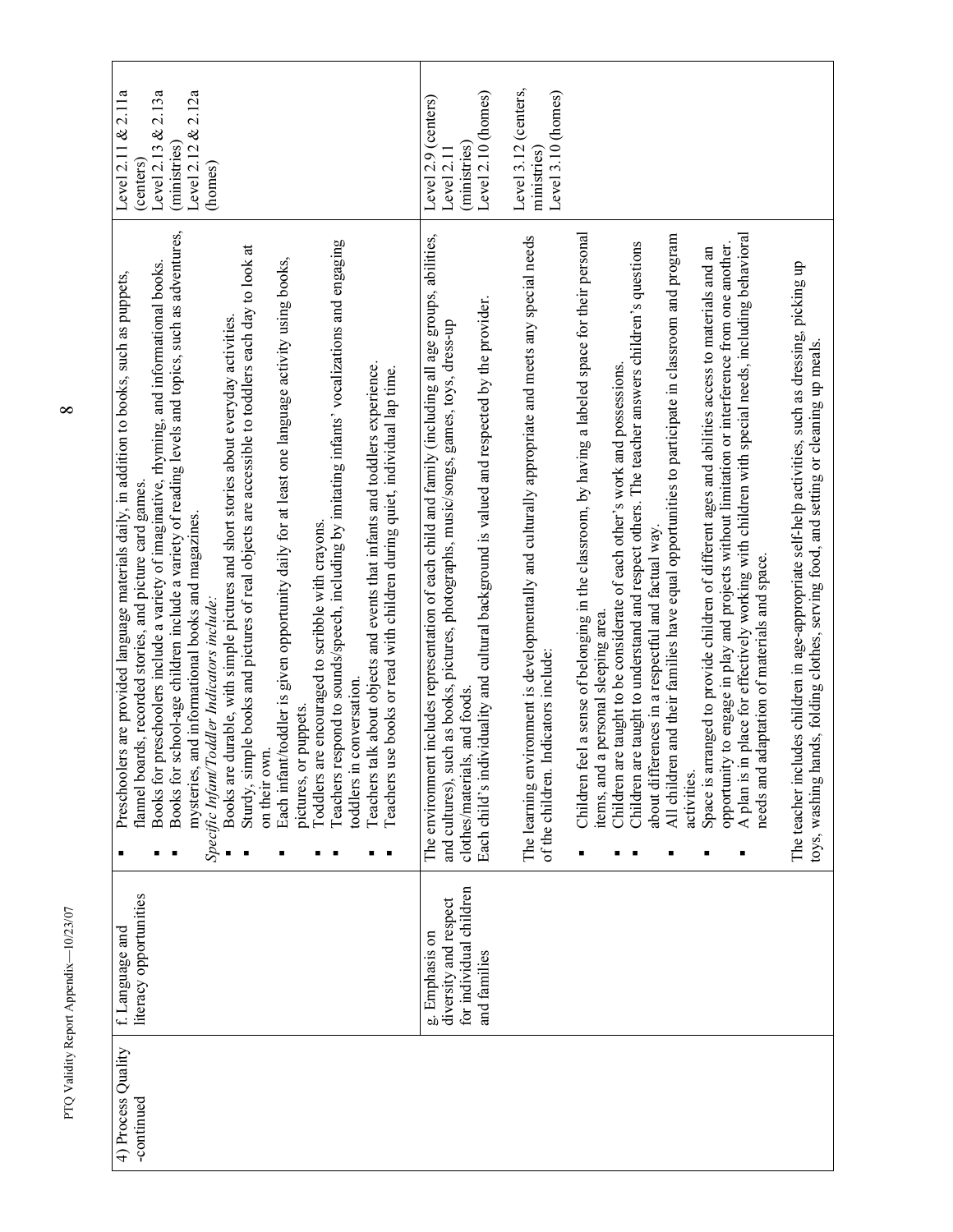| Level 3.9 (centers,<br>ministries)                                                                                                                                      | Level 3.12 (centers,<br>Level 3.10 (homes)<br>ministries)                                                                                         | Level 1.6 (ministries)                                          | Level 2.9 (homes)<br>(ministries)<br>Level 2.10                                                                                                                | Level 2.8 (homes)                                                                                                                                                                                                                                                                                                                                                                                                                                                                                                                                                                                                                                                                                                                                                                                                                                                                                                                                                                                                                                                                                                                                               |
|-------------------------------------------------------------------------------------------------------------------------------------------------------------------------|---------------------------------------------------------------------------------------------------------------------------------------------------|-----------------------------------------------------------------|----------------------------------------------------------------------------------------------------------------------------------------------------------------|-----------------------------------------------------------------------------------------------------------------------------------------------------------------------------------------------------------------------------------------------------------------------------------------------------------------------------------------------------------------------------------------------------------------------------------------------------------------------------------------------------------------------------------------------------------------------------------------------------------------------------------------------------------------------------------------------------------------------------------------------------------------------------------------------------------------------------------------------------------------------------------------------------------------------------------------------------------------------------------------------------------------------------------------------------------------------------------------------------------------------------------------------------------------|
| Assessment is appropriate to the curriculum and focuses on children's strengths. It may include<br>portfolios, conversations, anecdotal notes, and developmental notes. | A plan is in place for effectively working with children with special needs, including behavioral<br>needs and adaptation of materials and space. | Staff members receive orientation within 30 days of being hired | and a child care contract is established and implemented with families. The contract<br>should be signed by the parent and should contain:<br>Written policies | of enrollment and/or any time the provider initiates a change in any aspect of the plan. The purpose of<br>A written emergency plan is established and implemented. The plan is shared with parents at the time<br>plan is to be signed by the parent(s) to indicate their understanding and acceptance or the policies and<br>the written emergency plan is to make all emergency policies and procedures clear to parents. The<br>Child information including any special needs, fears or food preferences/allergies<br>Vacation policies regarding both facility and family vacations<br>Policy on parent conferences, visits and open door policy<br>procedures. The written plan will include: (child care homes)<br>Illness policies including reasons for exclusion<br>Information on transportation and field trips<br>Sick leave policies for children's illnesses<br>Persons authorized to pick up a child<br>Alternative care/substitute policies<br>Medication administration policy<br>Guidance and Discipline policy<br>Payment and fee schedule<br>Written emergency plan<br>Hours of care provided<br>Late pick up policy<br>Termination policy |
| naturalistic assessment<br>Use of authentic or<br>methods                                                                                                               | children with special<br>accommodations for<br>environmental<br>Plans and<br>needs                                                                | Orientation                                                     | Written policies and<br>Records kept and<br>procedures                                                                                                         | updated                                                                                                                                                                                                                                                                                                                                                                                                                                                                                                                                                                                                                                                                                                                                                                                                                                                                                                                                                                                                                                                                                                                                                         |
| 5) Assessment                                                                                                                                                           | 6) Children with<br>special needs                                                                                                                 | policies &<br>7) Program                                        | procedures                                                                                                                                                     |                                                                                                                                                                                                                                                                                                                                                                                                                                                                                                                                                                                                                                                                                                                                                                                                                                                                                                                                                                                                                                                                                                                                                                 |

 $\bullet$ 

PTQ Validity Report Appendix—10/23/07  $\,$ PTQ Validity Report Appendix-10/23/07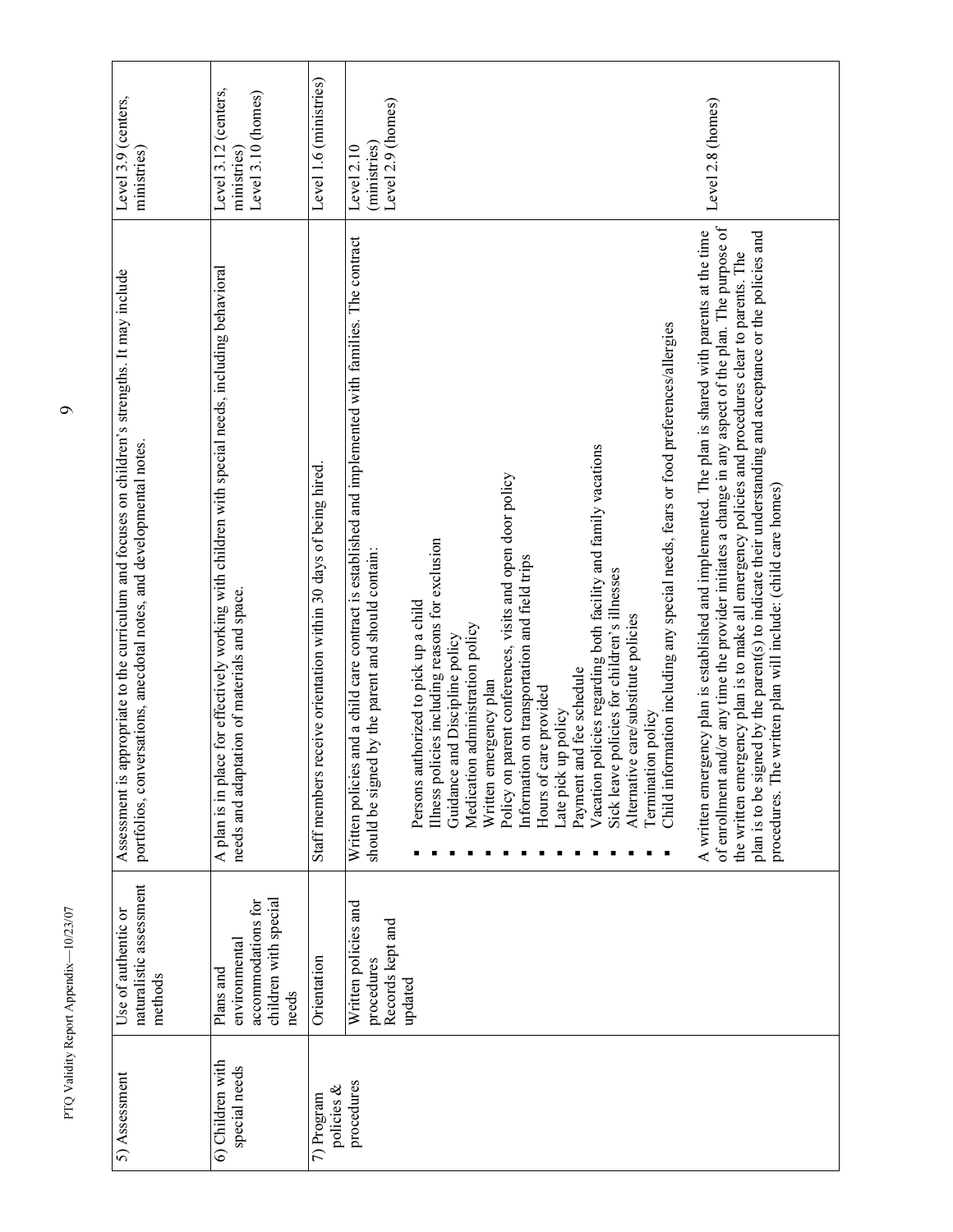| procedures- | Written policies and<br>procedures                                       | the household who may be contagious to others, or any emergency that prevents<br>The procedure for notifying parents in the event of the provider's illness, the illness of a<br>member of                                                                                                                    | Level 2.8 (homes)                             |
|-------------|--------------------------------------------------------------------------|---------------------------------------------------------------------------------------------------------------------------------------------------------------------------------------------------------------------------------------------------------------------------------------------------------------|-----------------------------------------------|
|             | updated-continued<br>Records kept and                                    | Any back-up plan for care that the provider will arrange in the event of an emergency<br>children from being cared for in the provider's home.                                                                                                                                                                |                                               |
|             |                                                                          | The need for the parent to have a back-up plan for care in place, in the event of their child's<br>illness or the provider's inability to care for children.<br>Exclusion policies pertaining to a child's health.                                                                                            |                                               |
|             |                                                                          | contacts and medical care authorization available in case parents can not be reached<br>Alternative                                                                                                                                                                                                           |                                               |
|             |                                                                          | A list, provided by the parent(s), of people authorized to pick up a child<br>of an emergency.<br>in the event                                                                                                                                                                                                |                                               |
|             |                                                                          | A plan for fire evacuation or any other type of evacuation.                                                                                                                                                                                                                                                   |                                               |
|             |                                                                          | A plan for safe shelter during a tornado warning or any other threatening weather emergency.                                                                                                                                                                                                                  |                                               |
|             | Center advisory board                                                    | An advisory board is in place to provide input and support to the director.                                                                                                                                                                                                                                   | Level 2.9 (ministries)<br>Level 2.8 (centers) |
|             | Annual program<br>evaluation                                             | on is completed annually by families and staff.<br>Program evaluati                                                                                                                                                                                                                                           | Level 3.6 (centers $&$<br>ministries)         |
|             |                                                                          |                                                                                                                                                                                                                                                                                                               | Level 3.5 (homes)                             |
|             | Strategic planning                                                       | is completed and includes annual evaluation/ goal setting and long range<br>planning/goal setting.<br>A strategic plan                                                                                                                                                                                        | Level 3.7 (centers &<br>ministries)           |
|             | Teachers paid planning<br>time                                           | he Lead Teacher receives paid planning time.<br>At a minimum, tl                                                                                                                                                                                                                                              | Level 3.3 (centers $&$<br>ministries)         |
|             | Director/lead caregiver<br>membership in<br>organization<br>professional | Director/lead caregiver is a member of a nationally recognized early childhood organization.                                                                                                                                                                                                                  | Level $2.3$ (all)                             |
|             | Director's/lead                                                          | Director/lead caregiver volunteers to informally mentor a program at a Level 1, 2, or 3.                                                                                                                                                                                                                      | Level 4.3 (centers $&$                        |
|             | caregiver's mentorship<br>of other programs                              |                                                                                                                                                                                                                                                                                                               | ministries) Level 4.4<br>(homes)              |
|             | Director/lead caregiver<br>education/training                            | within three years of beginning Paths to QUALITY and shows progression towards completion each<br>degree or equivalent degree OR the director of the ministry agrees to obtain a minimum of a CDA<br>completed a Child Development Associate credential (CDA) or early childhood<br>The director has<br>year. | Level 1.4 (ministries)                        |
|             |                                                                          | Director/Lead Caregiver receives orientation and trains staff on the Foundations to the Indiana<br>The director of the ministry completes Safe Sleep Training.<br>Academic Standards for Young Children Age Birth to Five.                                                                                    | Level 1.5 (ministries)<br>Level 2.2 (all)     |

 $\begin{array}{c} 10 \end{array}$ 

PTQ Validity Report Appendix—10/23/07 10 PTQ Validity Report Appendix-10/23/07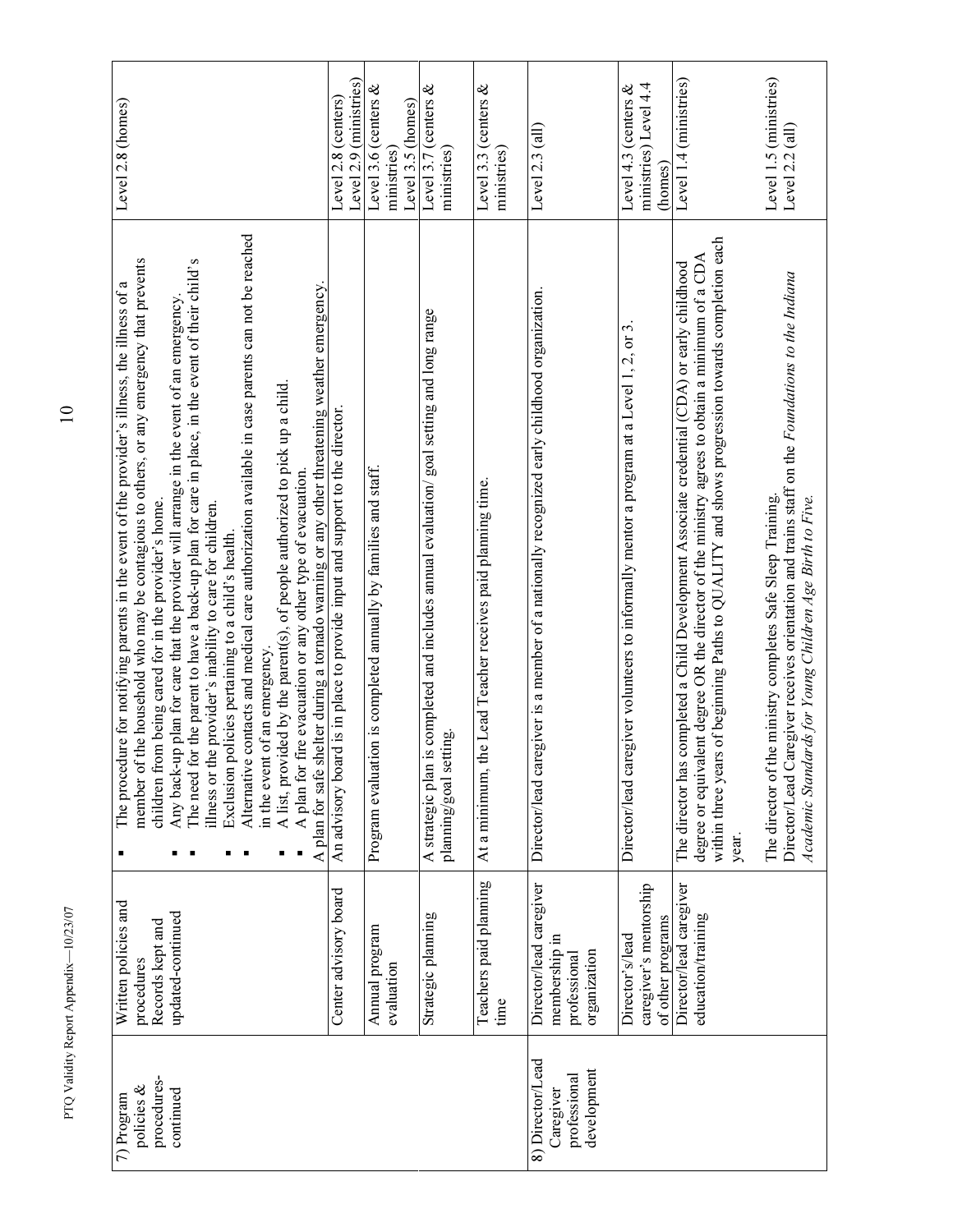| Level 2.8 (ministries)<br>Level 2.7 (centers.<br>homes)                                                                | Level $2.8$ (ministries)<br>Level 2.7 (centers.<br>homes)                                                              | Level 4.2 (centers)<br>Level 4.3 (homes)                                                                               |
|------------------------------------------------------------------------------------------------------------------------|------------------------------------------------------------------------------------------------------------------------|------------------------------------------------------------------------------------------------------------------------|
| A system is in place for communicating pertinent information to families, daily and in an annual<br>family conference. | A system is in place for communicating pertinent information to families, daily and in an annual<br>family conference. | Accreditation by a nationally recognized accrediting body, approved by the State, has been achieved<br>and maintained. |
| System for sharing<br>information with<br>parents                                                                      | Parent/teacher<br>conferences                                                                                          | NAEYC or other<br>Accreditation by<br>organizations                                                                    |
| communication<br><sup>3</sup> ) Parent-teacher                                                                         |                                                                                                                        | 10) Accreditation<br>by NAEYC or<br>organizations<br>other                                                             |

PTQ Validity Report Appendix-10/23/07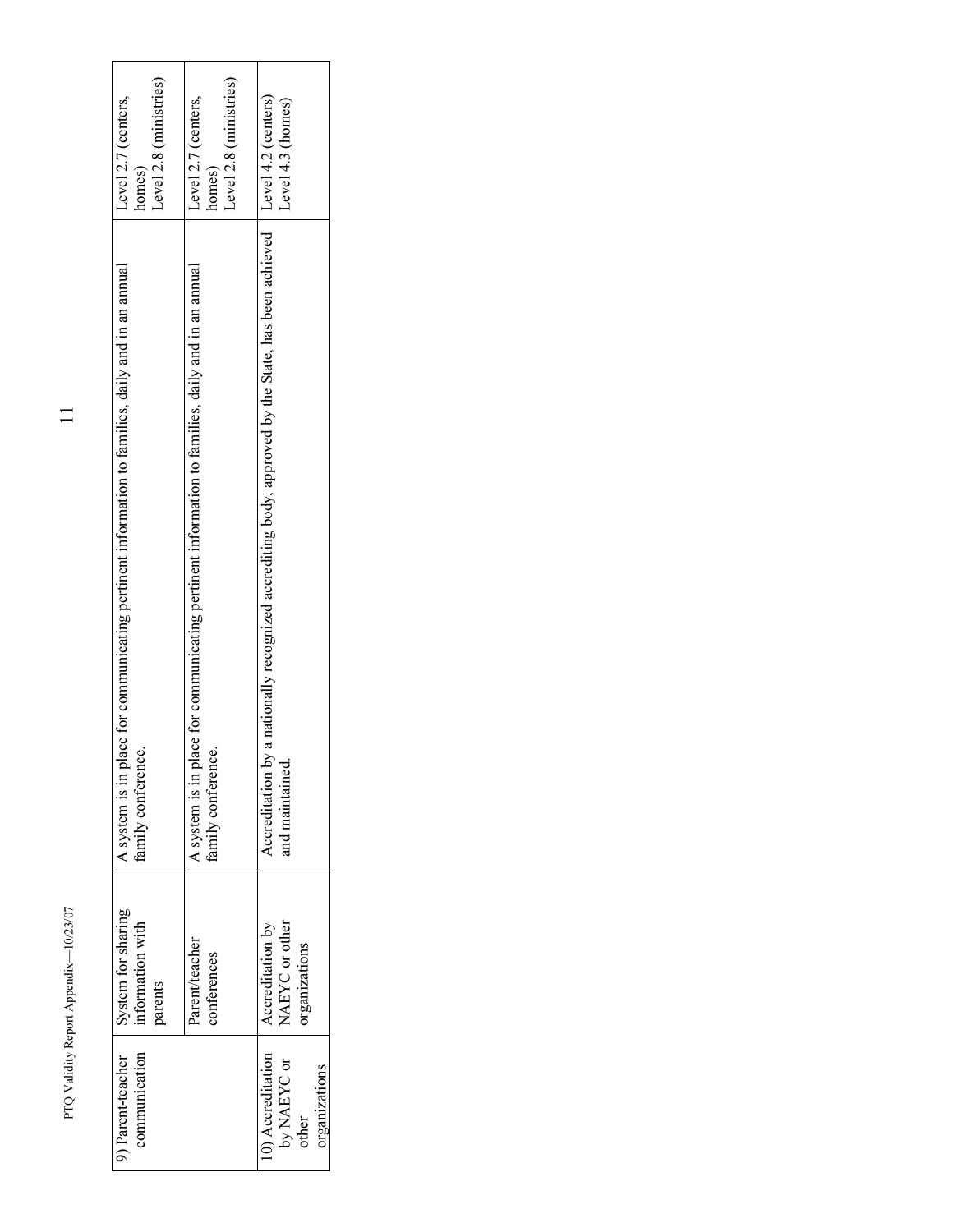## Appendix 2. Paths to QUALITY Pilot Program: Early Childhood Alliance

## Goals of Paths to QUALITY

Paths to QUALITY is a voluntary system created to assist parents in identifying and selecting quality child care and recognize providers for ongoing efforts to achieve higher standards of quality that the minimum state licensing requirements. Providers who choose to join PTQ receive a verification visit, are assessed, and are placed on one of four levels. Providers receive yearly re-verification visits to determine if they have maintained their current level or achieved a higher level.

The goals of the Paths to QUALITY as originally conceived were:

- 1. to raise the quality of child care and early education experiences for children,
- 2. to give parents tools to help determine the best quality program for their children, and
- 3. to support and recognize providers for quality care.

Through these goals it was proposed that PTQ would also provide the following benefits:

- Affirm and support the role of parents
- Provide opportunities for all children to develop optimally
- Develop well-trained, qualified child care and early education staff
- Provide experiences which help children succeed in school
- Make affordable, high quality child care available when and where families need it
- Encourage a more stable child care workforce through increased stature, professionalism, salaries and benefits
- Help children make a smooth transition to kindergarten

## History of PTQ in Indiana

The Paths to QUALITY program was created by the Child Care and Early Education Partnership, a group of organizations working together in the Fort Wayne area "to develop awareness of and commitment to the importance of high quality early care and education for all children in the community."  $\frac{1}{1}$  In 1996, the Partnership funded a community action plan titled Child Care & Early Education: Everyone's Business to address the child care and early education needs of Allen County. The partnership sought to develop a clear set of objectives for high quality child care and early education, identify the local assets for and barriers to achieving those objectives, and establish a plan to build on assets to overcome the barriers of and move the community toward high quality child care and early education. To develop awareness of and commitment to the importance of high quality early care and education, the standard for child care quality and support of quality early care and education were addressed in Northeast Indiana. During 1996 to1999, Paths to QUALITY, a child care quality indicator system, was created as a strategy to identify high quality early care and education.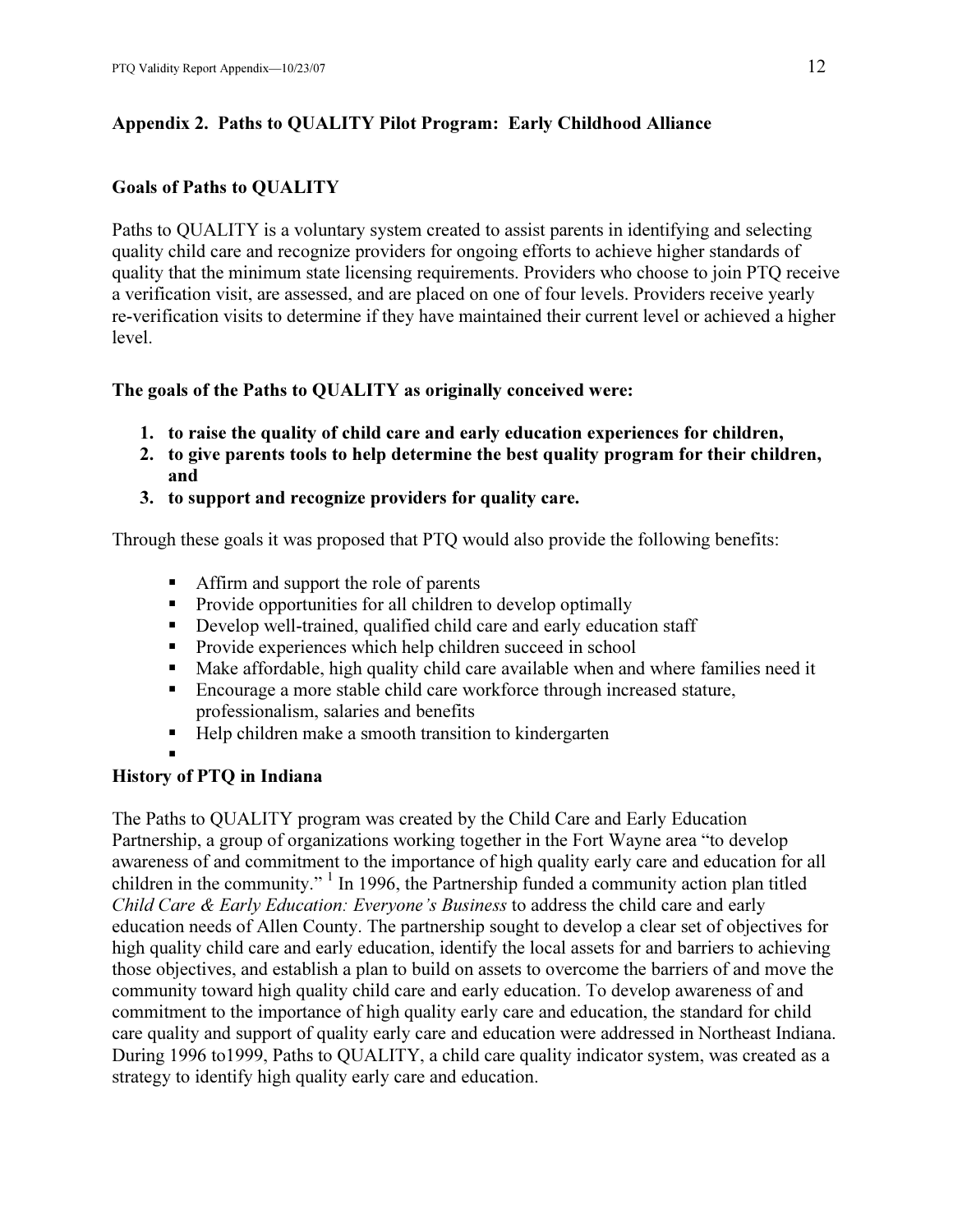Paths to QUALITY established four levels of quality, individually tailored for licensed child care centers, licensed and exempt family child care homes, registered child care ministries, and parttime early childhood (preschool) programs. Each level includes specific criteria that need to be met in order for that level to be awarded. The levels, with a brief description of criteria for each, are:

## Level 1 – Health and Safety

- Basic requirements for health and safety are met.
- Orientation addresses interactions with children, child development and learning.

## Level 2 – Learning Environment

- State requirements for child: staff ratios are maintained.
- Environments are safe and nurturing for children.
- Activities and materials reflect the age, interests, and abilities of all children.
- Written policies and procedures exist for parents and staff.

# Level 3 – Planned Curriculum

- A written curriculum and planned program for children reflects developmentally appropriate practice.
- Program evaluation is done annually by parents and staff.
- A strategic plan for program improvement/ accreditation readiness is completed.

# Level 4 – National Accreditation

- Accreditation is achieved through the National Association for the Education of Young Children (NAEYC) or the National Association of Family Child Care (NAFCC).
- Professional development and involvement continues.

# Implementation of the Paths to QUALITY program

In 2000, PTQ was implemented in Allen County in Northeast Indiana by the Early Childhood Alliance's (ECA) Child Care Resource and Referral agency. In 2001, PTQ was implemented in the surrounding 5 counties of DeKalb, Whitley, Steuben, Noble, and LaGrange.

In 2005, 4C of Southern Indiana, Inc. implemented the PTQ program in the 11 county service area of Vanderburgh, Posey, Pike, Dubois, Warrick, Knox, Martin, Daviess, Spencer, Gibson, and Perry Counties.

## PTQ pilot programs

## Overview of Results: Early Childhood Alliance PTQ Program (Northeast Indiana)

The following summary of results is based on a review of annual reports provided by the Early Childhood Alliance. No external evaluation of the program has been conducted. Each of the 3 main goals of PTQ are addressed in this summary of PTQ outcomes.

## Goal #1 Successes: Raise the quality of child care and early experiences for children

Participation rates, level advancements, and the relationship between PTQ levels and overall quality will be discussed.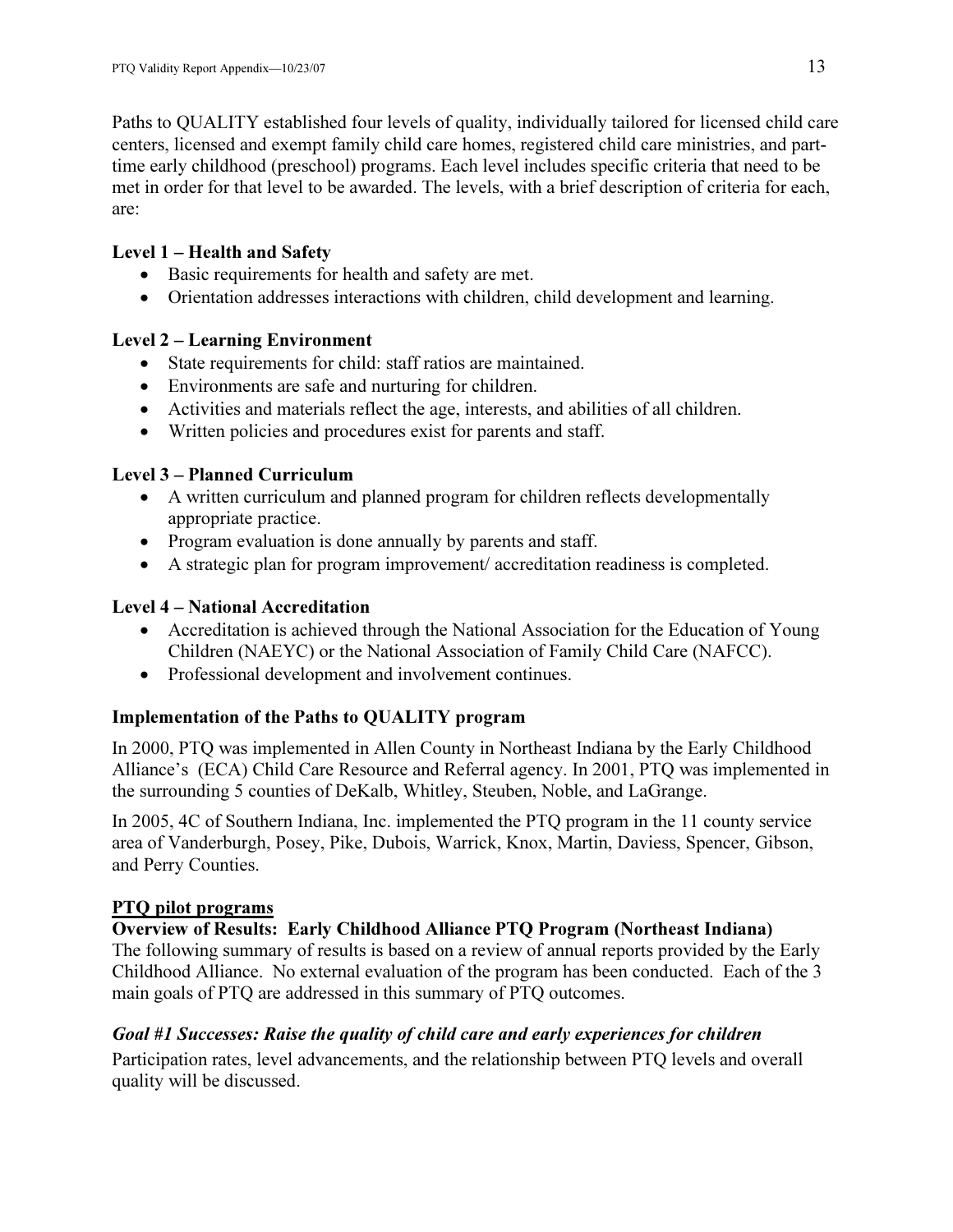### Participation rates

The PTQ program in Northeast Indiana has grown tremendously over the first seven years of implementation. At the end of 2001, after the first full year of implementation, 28% (150) providers were registered with PTQ. This varied by type of care with the largest participation rates among licensed child care centers (75%) and the lowest among registered ministries (9%) During the following year of implementation (2002), participation rates jumped to 42% (174) of all providers with the greatest growth in participation rates among family child care homes (41%). From January 2002, to July 2007, participation rates have grown steadily. In July 2007, 60% (237) of providers were participating in PTQ. See Table 1 for participation rates over the last 7 years if implementation.

| Table 1. Participation rates of PTQ in Northeast Indiana (percentage of all providers eligible to |  |
|---------------------------------------------------------------------------------------------------|--|
| enroll in $PTQ$ )                                                                                 |  |

|                              | 2001 | 2002 | 2003 | 2004 | 2005 | 2006 | 2007 |
|------------------------------|------|------|------|------|------|------|------|
| All providers registered     |      |      |      |      |      |      |      |
| with PTQ                     | 28%  | 42%  | 47%  | 47%  | 52%  | 53%  | 60%  |
| <b>Licensed Centers</b>      | 75%  | 76%  | 82%  | 90%  | 88%  | 96%  | 96%  |
| <b>Family Homes</b>          | 23%  | 41%  | 46%  | 50%  | 54%  | 54%  | 64%  |
| <b>Registered Ministries</b> | 9%   | 12%  | 23%  | 23%  | 25%  | 35%  | 32%  |
| Part time programs           | 38%  | 40%  | 42%  | 34%  | 42%  | 38%  | 44%  |

### Paths to QUALITY level advancements

Most providers entered the program at Level 1 (67%). The remaining entered at Level 2 (9%), Level 3 (11%), and Level 4 (13%). When those rates are compared to the current percentages on PTQ, there are striking differences. As of July 2007, 24% of providers are registered as a Level 1, 15% as Level 2, 25% as Level 3, and 35% as Level 4. After the first year of full implementation (2001), 43% (64) providers had increased a level. However, by the second year (2002), 73% had increased a level since they began the program. This rate has steadily increased. By July 2007, 92% (217) of providers on PTQ have increased at least one level since they began the program. Table 2 compares initial and current ratings of programs and provider participating on PTQ.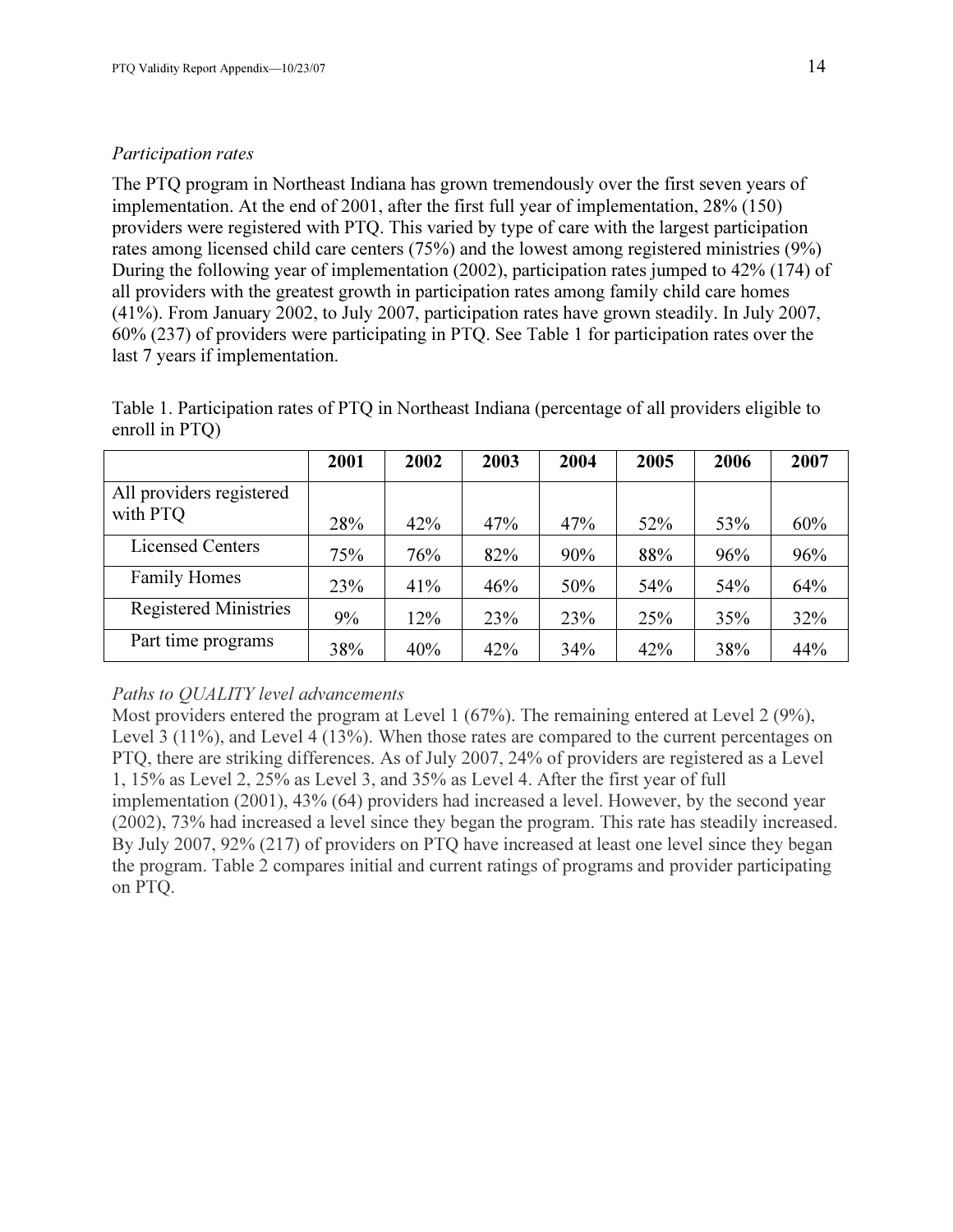|         | <b>Initial Rating</b> | <b>Current Rating (July 2007)</b> |
|---------|-----------------------|-----------------------------------|
| Level 1 | 67%                   | 24%                               |
| Level 2 | $9\%$                 | 15%                               |
| Level 3 | 11%                   | 25%                               |
| Level 4 | 13%                   | 35%                               |

Table 2. Programs and providers initial and current PTQ rating in Northeast Indiana.

# Decreases in levels

High levels of turnover, changing or increasing regulations, and the cost of providing staff training were obstacles for early education programs in maintaining level status. Data on the total number of programs that have decreased in levels over the course of the 7 years of implementation is not available; however, from January 2006 to July 2007, 21 programs and providers have moved down a level of PTQ, primarily due to lack of maintaining annual training hours. Of those 21 programs 2 refrained from going through the re-accreditation process. ECA continues to work with these programs to ensure they have the mentoring and training opportunities available that will help these programs return to and maintain previous levels of quality.

# Relationship between PTQ levels and child care quality

• During 2004-2006 some of the providers have also participated in a mentoring program provided by ECA. As part of this program, scores are available from one of three measures of classroom quality – the Early Childhood Environment Rating Scale (ECERS), the Infant Toddler Environment Rating Scale (ITERS), or the Family Day Care Environment Rating Scale (FDCRS). In a small sample of PTQ programs and providers (n=34), those who had earned higher PTQ levels exhibited higher levels of assessed quality. (See Table 3.)

. Providers who had earned higher PTQ levels did exhibit higher levels of assessed quality. Table 3 presents these data.

| 1,01010000001110101101            |                                                  |                                |
|-----------------------------------|--------------------------------------------------|--------------------------------|
| <b>PTQ</b> Level (# of providers) | <b>Global (Overall) Quality</b><br>Score $(1-7)$ | <b>Range of Quality Scores</b> |
| Level 1 (15 providers)            |                                                  | 2.4-4.9                        |
| Level 2 (12 providers)            | 4.7                                              | $3.3 - 5.5$                    |
| Level 3 (7 providers)             | 5.13                                             | $3.4 - 6.8$                    |
| Level 4 (2 providers)             |                                                  | 5.6-5.7                        |

Table 3. Average global (overall) quality for providers at each Paths to QUALITY level in Northeast Indiana.

## Goal #2 Successes: Give parents tools to help determine the best quality program for their children

Parent education was conducted through PTQ brochures, mass media campaigns, visibility at health, job, or diversity fairs, and through the ECA Child Care Resource and Referral. The brochures were displayed at doctors' offices, libraries, churches, Lamaze classes, healthy family visits, and other places that parents may frequent. Additionally, radio commercials were used to inform parents about PTQ and a PTQ website was established to offer parents information on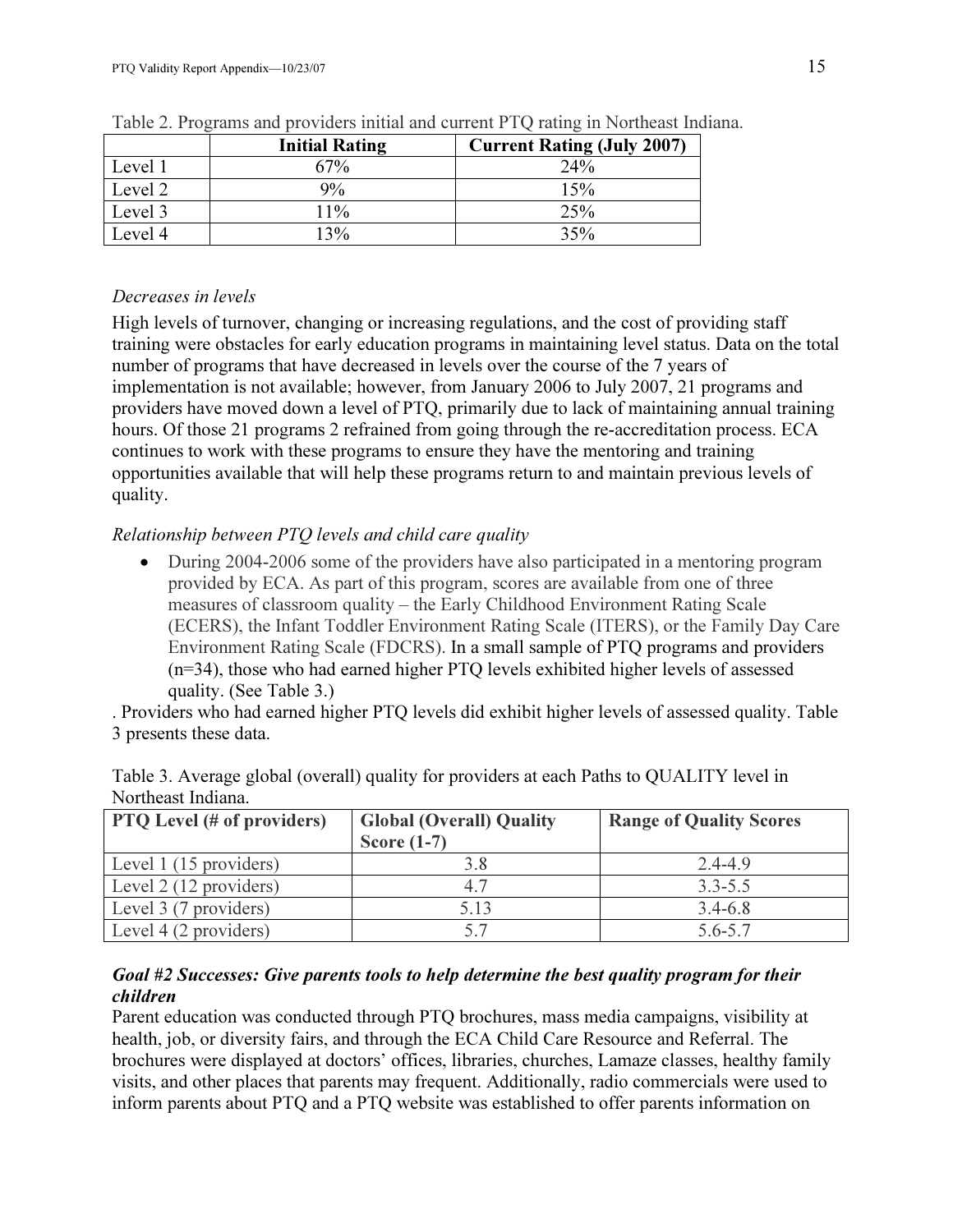how to select quality child care and provide information on the PTQ criteria. Parents who called the ECA Child Care Resource and Referral for assistance in finding child care were introduced to PTQ and given a Paths to QUALITY Information Tool for Parents brochure. This tool gave parents specific standards to look for when selecting child care. By educating parents, the expected outcomes are that parents will increase their expectations and require a higher level of quality from their child care providers, and parents will be empowered to make good decisions that will benefit their children. Data have not been collected to determine if parents have increased their expectations for child care.

#### Goal # 3 Successes: Support and recognize providers for quality care

To support and recognize providers for quality care and in turn, promote a stable child care workforce with increase stature, PTQ levels required providers to participate in a professional group or organization. Events such as "Provider's Night Out" for family child care home providers offered opportunities to network with other providers and be recognized for their accomplishments in achieving higher levels of quality. Consequently, family child care home providers in Northeast Indiana created an organization called United Providers to continue networking and professional development opportunities and provide stability and professionalism for the participants.

A variety of incentives were utilized to encourage child care providers to participate and work toward higher levels of quality. They included: discounts at training programs and retreats, free resource library cards and delivery of materials from the Child Care Resource and Referral, discounts on books, assistance in achieving national accreditation, and recognition in a list of Paths to QUALITY participants distributed to parents and businesses. In addition, providers received \$250 incentive for renewing National Accreditation.

#### Challenges of the PTQ program in Northeast Indiana

#### Recruitment challenges

Participation among family child care providers has required the greatest effort to increase and maintain. Efforts were made to follow up with those individuals who attended Orientation trainings, state required trainings for family child care providers interested in licensing. Initially, ECA sent out packets to all potential providers who attended the trainings immediately following the training. It was discovered that many providers lost or forgot about the program during the licensing process and consequently, did not register with PTQ. In 2006, ECA changed its process and waited at least 3 months before sending materials to providers attending this training coinciding with the time it would take a provider to complete the licensing process. This change in procedure did not increase family child care providers participation so in October 2006, ECA began a new process. Mentors visited licensed family child care providers, registered them with PTQ during the visit, and offered new providers a small incentive (developmentally appropriate materials valued at \$50) for registering at Level 1 of PTQ. When the providers discovered they were receiving the incentive, they were much more receptive to participating in PTQ. This resulted in an increase in Level 1 providers during the first 6 months of 2007 and an overall increase in participation (from 57% in October 2006 to 71% in July 2007). Consequently, percentages of those providers participating at Levels 2, 3, & 4 have dropped since October due to this increase in participation.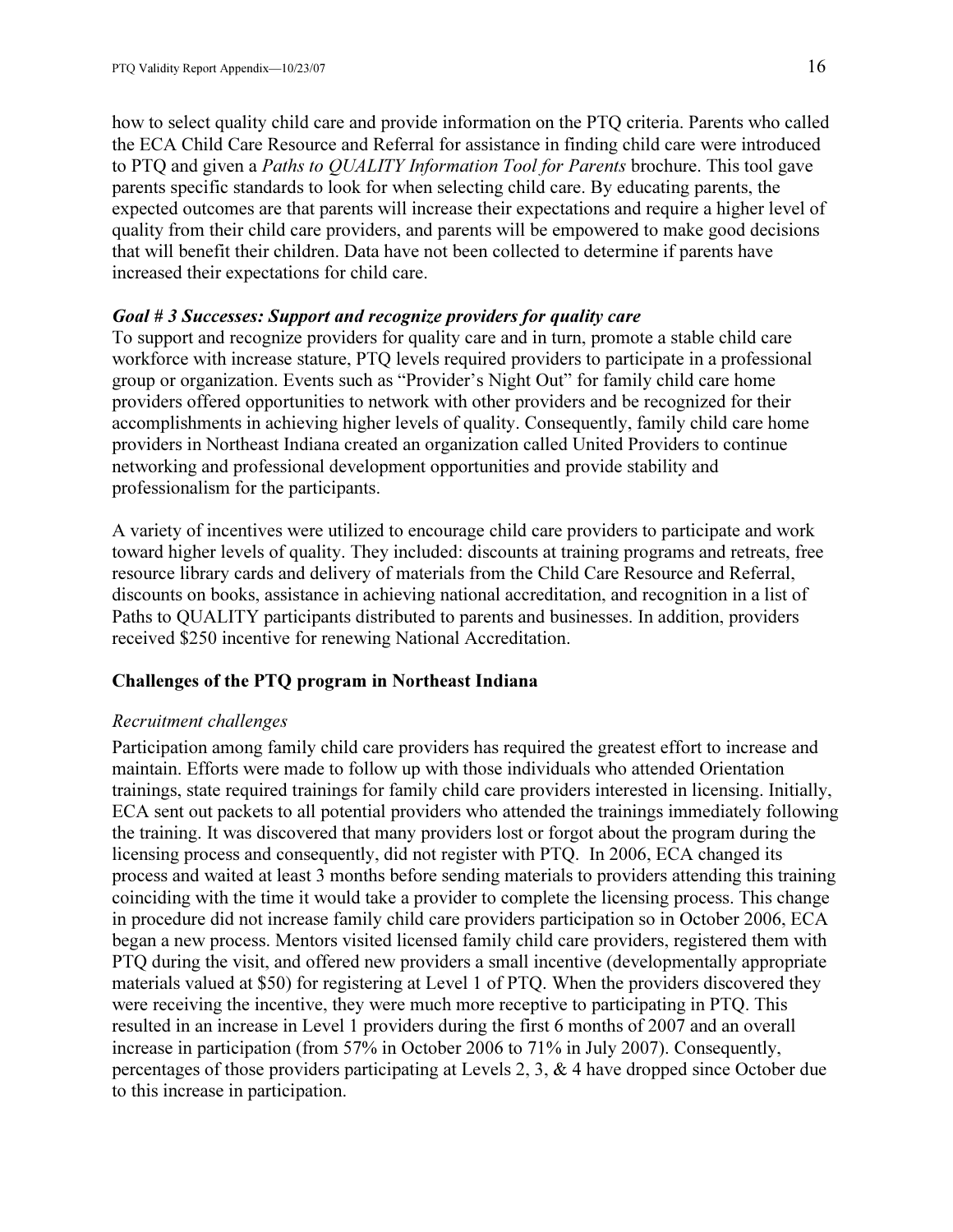#### Barriers of providers to enroll in program

Since Level 1 requirements for licensed family child care homes and license centers includes maintaining a valid license, once licensed programs were recruited in PTQ they were successful in registering in the program at least at Level 1 status. There were significant barriers, however, for license exempt programs to achieve Level 1 status. For registered ministries and part-time programs, those barriers included obtaining a physician's note of health for each staff, having a fenced-in play yard, implementing an orientation plan, and using positive discipline. To overcome these obstacles, ECA found that fundraising, the Child Development Associate credential (CDA) education for director and staff, and monthly mentoring visits were most helpful.

#### Barriers of providers to advance levels

Barriers for advancement on PTQ levels varied by level and type of care. Barriers for advancement to Level 2 (learning environment) included: maintaining adult/child ratios, development of policies, completing voluntary participation, meeting education and training requirements of staff, providing accessible appropriate learning materials especially in the area of language and literacy, and providing parent/teacher conferences. To overcome these barriers, mentoring of programs and providers, staff completion of CDAs as well as being able to implement what they learned in their CDA courses in their child care classroom made the biggest impact.

Barriers for advancement to Level 3 (planned curriculum) included: getting teaching staff involved in the PTQ process, meeting training requirements, joining a professional group, understanding and implementing a developmentally appropriate curriculum, and getting parents and advisory board involved in the program. Monthly on-site mentoring and continuing education had the biggest impact on advancing programs and providers to Level 3.

Barrier for advancement to Level 4 (national accreditation) included: training requirements and the commitment to achieve and maintain accreditation. Center based programs that were successful in reaching and maintaining national accreditation standards had enthusiastic directors who developed plans and worked with ECA to go through accreditation process in a thoughtful way. Support from the Indiana Accreditation Project of the Indiana Association for the Education of Young Children (IAEYC) was also very beneficial to these programs. Family child care providers who were successful in achieving and maintaining national accreditation benefited from training and mentoring from ECA and become informal mentors of other providers. Recognition from PTQ and incentives provided additional motivation to family home providers to achieve and maintain national accreditation standards.

#### Attrition Challenges

Even though participation rates have increased each year, there were still programs and providers who did not continue with the PTQ program. The most common reason for attrition was due to programs closing. In particular, family child care providers stopped offering care. During 2005, an implemented change in state regulations requiring licensed family child care home providers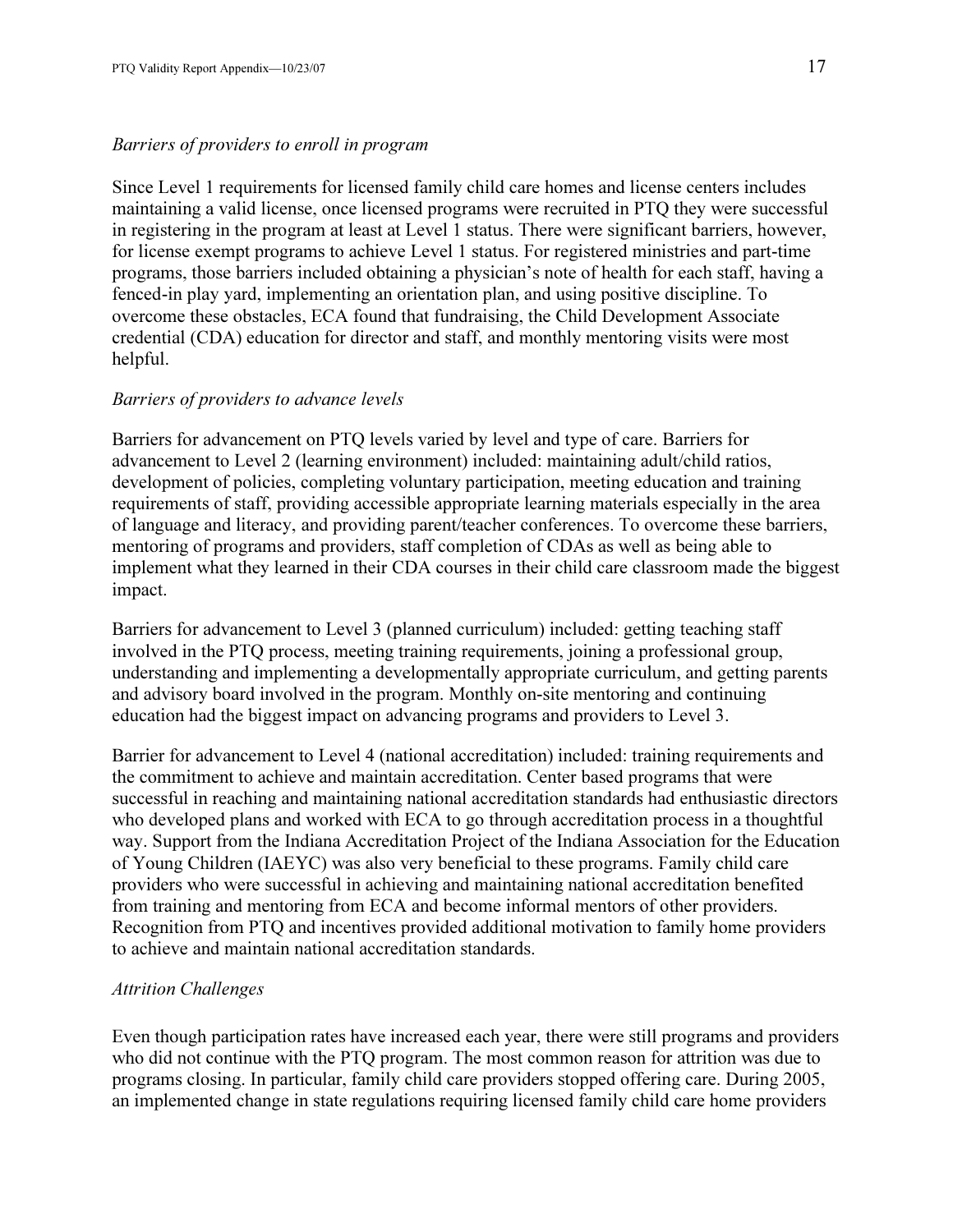to receive their CDA within three years of providing care resulted in a decrease in licensed homes in Northeast Indiana as well as a loss of those participating in PTQ. There were also a number of programs and providers that were not committed to adhering to the standards necessary to ensure the integrity of the PTQ program and others which ECA were unable to schedule re-verification visits. When a provider or program still in operation did not meet the standards of PTQ, ECA continued to communicate and work with them and leave an open door for their later participation. Attrition rates varied from 4 to 9%.

#### What are the lessons learned?

During the implementation of the PTQ program in Northeast Indiana, some important lessons were learned. ECA concluded that it is important that a rating system of this nature is a voluntary, strength-based system, and based on relationship building. Relationships between providers and the child care resource referral staff became critical to the success of the program. Mentoring services and training opportunities became crucial to the success of PTQ.

Increased participation in training and professional development events made the most difference in providers advancement in levels as well as a strong sense of identity with the PTQ program for those providers participating. It became important to encourage existing providers and programs on PTQ to continue with training required at the higher levels of the system and provide training that was motivating to participants on every level.

#### Conclusions from PTQ pilot program in Northeast Indiana

The growth in participation rates and dramatic increases in levels by providers illustrates the success of the program. It is important that a rating system of this nature is a voluntary, strengthbased system, and based on relationship building. Relationships between providers and the child care resource referral staff in particular mentoring services and training opportunities became critical to the success of the program. Increased participation in training and professional development events made the most difference in providers advancement in levels as well as a strong sense of identity with the PTQ program for those providers participating.

ECA has proposed that providers, parents, businesses, the community as a whole as benefited from PTQ in the following ways:

Providers and programs in Northeast Indiana experienced the following benefits:

- Manageable, attainable steps outlined to assist with quality improvements
- The power to decide what level they want to participate at
- It was a voluntary, not regulatory program
- Assistance to achieve higher levels of quality, whether the program was regulated or not
- Incentives for quality improvements
- Recognition for offering quality child care (decals, annual dinner, certificates, name in newspaper or on list of providers given to businesses)
- Opportunities to network with other providers
- Enhanced professionalism and increased respect in the community
- Marketing tool
- Mentoring support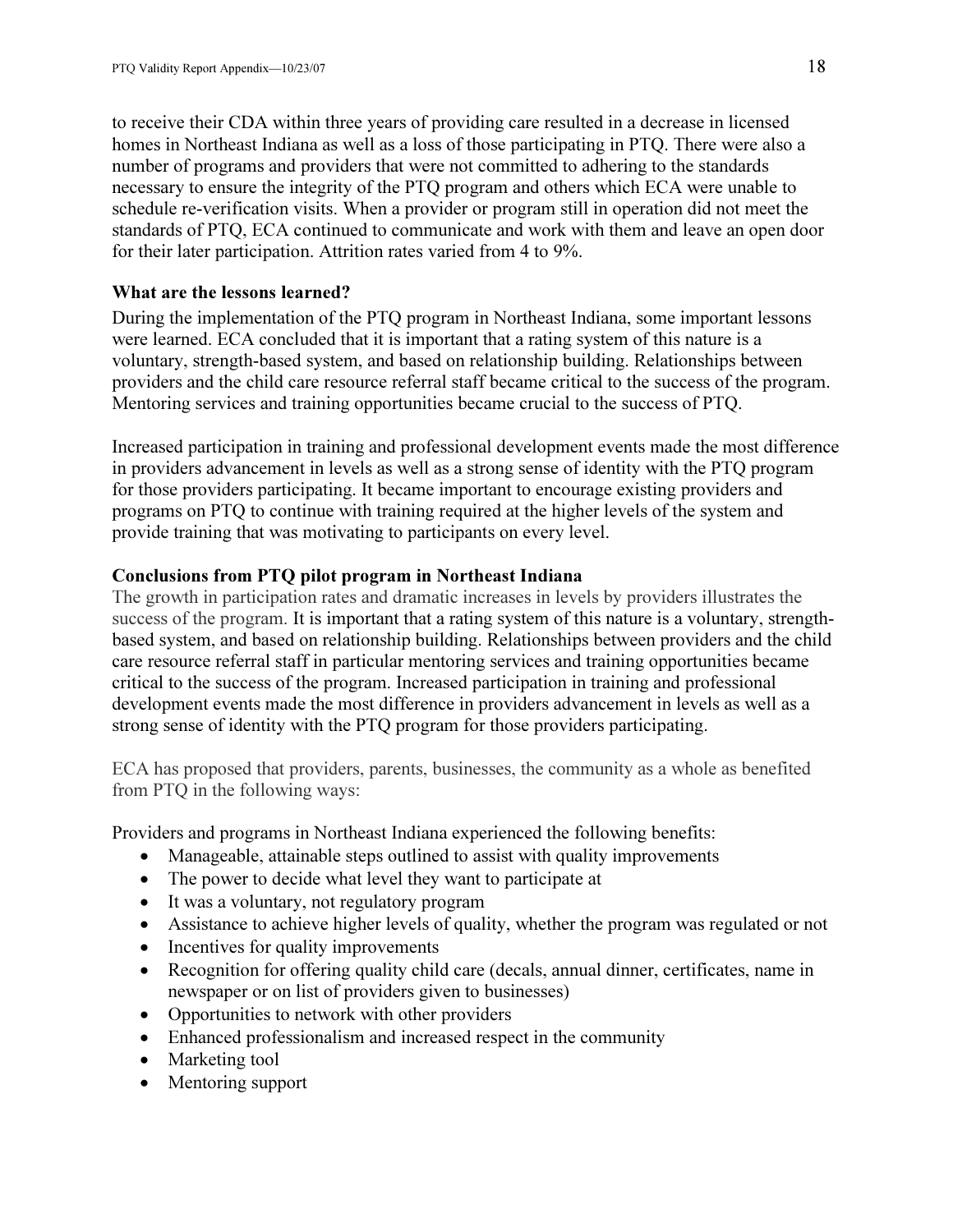Parents in Northeast Indiana experienced the following benefits:

- Questions to ask so they can select quality child care
- Understanding of the child care options available
- Provider professionalism and contracts which lend to increased reliability, dependability and clear expectations regarding policy and procedures

Businesses in Northeast Indiana experienced the following benefits:

- Enhanced recruitment a quality early education system can help attract and retain young working families
- Decreased provider turnover and reliable child care leading to decreases in absenteeism and productivity issues
- A tangible tool to help employees find quality child care

The community and state of Indiana experienced the following benefits:

- Accountability to funders, providing measurable outcomes of increased quality
- Awareness and commitment to quality early care and education
- A tool used to market the community as an attractive place to live and work

## Limitations of data of PTQ in Northeast Indiana

The success of PTQ pilot program in Northeast Indiana gives much encouragement in the development of a state wide quality rating system using PTQ levels. Data from the pilot program suggest that participation and quality of child care have increased over the seven years of the program's implementation. There were three basic limitations of the data and this report: a) the report relied heavily on historical data that were collected a variety of ways, b) there were very few quality scores for those providers in PTQ which limits the conclusions we can make about the relationship between quality and PTQ levels, and c) there is no data available on PTQ levels and its relationship to children's development and learning.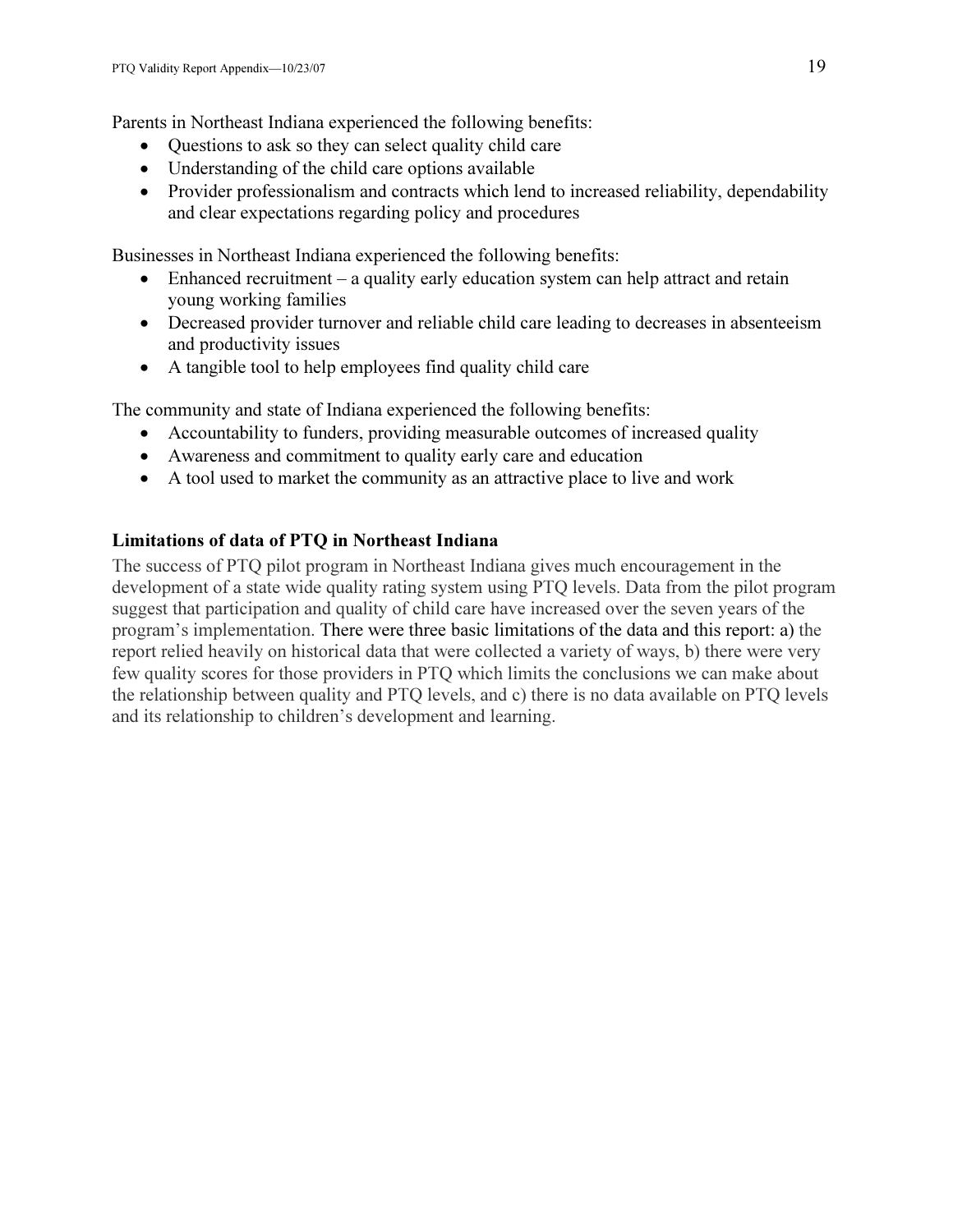### Appendix 3. Paths to QUALITY Pilot Program: 4C of Southern Indiana, Inc.

### Overview of Results: 4C of Southern Indiana, Inc. Paths to QUAITY program

The following summary of results is based on a review of annual reports provided by 4C of Southern Indiana, Inc. and by an external evaluation study conducted by Purdue University and funded by the Welborn Baptist Foundation [Purdue University Early Child Care Quality Initiative (ECCQI)]<sup>2</sup>... Each of the 3 main goals of PTQ are addressed in this summary of PTQ outcomes.

### Goal #1: Raise the quality of child care and early experiences for children

Participation rates, level advancements, and the relationship between PTQ levels and overall quality will be discussed.

### Participation rates

Similar to the Northeast Indiana programs, the providers in the 4C region also experienced growth in the number of programs enrolled in PTQ in the two and half years of implementation (Table 4). One of the successes of the 4C of Southern Indiana, Inc. PTQ program was the successful recruitment of programs and providers. Instead of launching an expensive public awareness campaign, 4C staff distributed the information to the provider community in the following ways:

- Presentations at the 4C Early Childhood Conference,
- Two informational sessions hosted by 4C, with 55 providers in attendance,
- Monthly newsletter that reached  $250$  providers, and
- Various community presentations, including at the local Step Ahead councils and public and private school committees,

These presentations and "word of mouth" advertising resulted in (30% of 177) programs registering for PTQ in the first 9 months the program was operational. The 4C PTQ program has continued to grow in 2006 and 2007, but at a slower pace. The following table highlights the number of programs that are enrolled in PTQ through July 2007: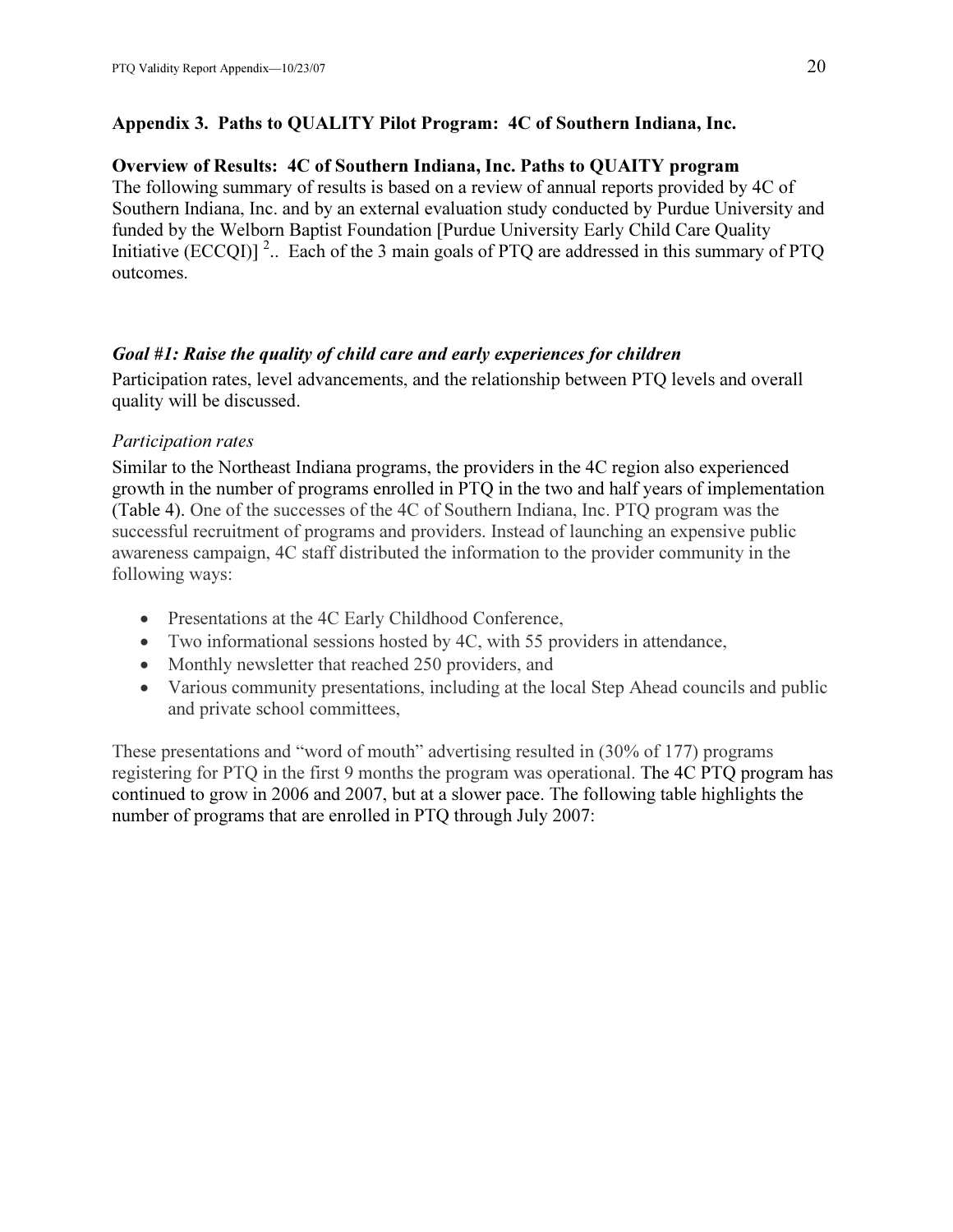|                                       | 2005 | 2006 | 2007<br>(through<br><b>June 2007)</b> |
|---------------------------------------|------|------|---------------------------------------|
| % of providers<br>registered with PTQ | 30%  | 42%  | 46%                                   |
| <b>Licensed Centers</b>               | 72%  | 89%  | 93%                                   |
| Family Child Care<br>Homes            | 20%  | 27%  | 31%                                   |
| <b>Registered Ministries</b>          | 57%  | 71%  | 75%                                   |
| Part time programs                    | 36%  | 64%  | 67%                                   |

Table 4. Provider participation in PTQ in Southwest Indiana (percentage of all providers eligible to enroll in PTQ)

## NOTE: Figures include programs that registered, but did not meet Level 1 criteria

During 2006, Purdue University conducted an external review of the 4C pilot program entitled Early Child Care Quality Initiative (ECCQI) evaluation. One aspect of the evaluation focused on examining why providers enrolled in PTQ. Telephone interviews were conducted with 41 providers who had been registered with Paths to QUALITY for at least six months. Of the 41 providers who participated in the survey—

- 33% were licensed child care center directors
- 52% were family child care providers
- 12% were registered child care ministry directors
- 2% were part-time preschool program directors

A majority of providers (56%) indicated that they joined PTQ because they wanted to improve the quality of their child care business. The reasons given were fairly evenly split – 15% indicated they joined because of the financial incentives that PTQ offered, 12% joined because they wanted the recognition that they were a quality child care provider, and 12% joined because they believed that parents would feel it was important once they learned more about PTQ. A small group of providers, 5%, stated they joined in order to receive assistance with attaining national accreditation.

All of the providers indicated that they learned about Paths to QUALITY from 4C, either through a letter of invitation to join PTQ, a meeting or training session, or through their 4C mentor. No providers reported that they learned about PTQ from other providers. However as the program continues to grow, communication will likely come also from providers who have joined and successfully moved up levels.

## Paths to QUALITY level participation and advancements

During the first year of implementation (2005), most of the providers entered at Level 1. There were a small percentage of providers that were interested in PTQ, but upon the initial visit, it was found that they were not eligible for Level 1. Overall in 2006, 36% of the registered programs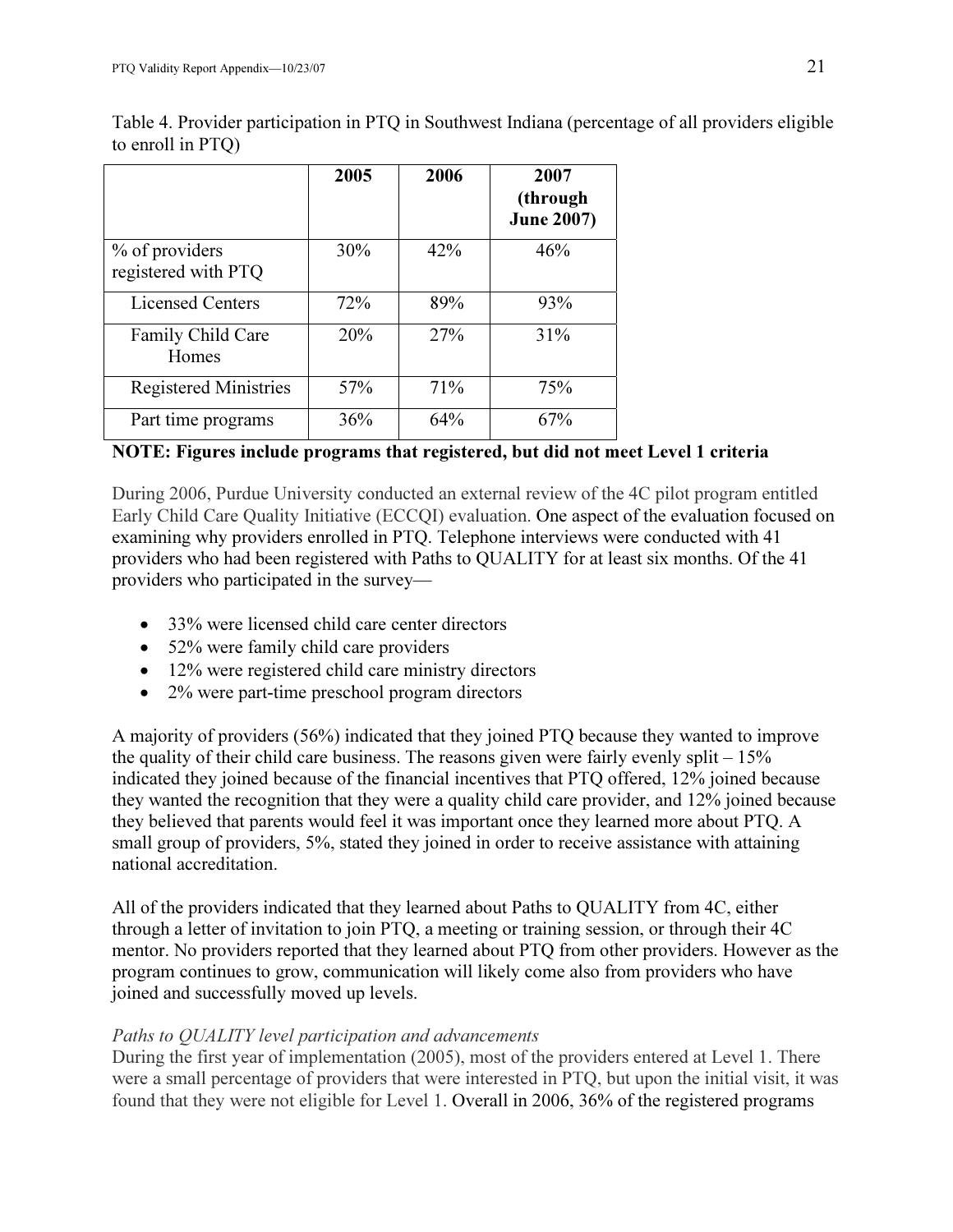(54 programs) increased at least one level and 22% (40 programs) increased more than one level. Following is the breakdown by provider on their initial levels and then their subsequent levels (See Table 5)

|         | <b>Initial Rating</b><br><b>Current Rating (July 2007)</b> |        |
|---------|------------------------------------------------------------|--------|
| Level 0 | 20%                                                        | 10%    |
|         |                                                            |        |
| Level 1 | 64%                                                        | 39%    |
| Level 2 | 9%                                                         | 23%    |
| Level 3 | 3%                                                         | 16%    |
| Level 4 | 5%                                                         | $12\%$ |

Table 5. 4C Providers initial and current PTQ rating

During 2006, there was an increase of family child care providers and licensed child care centers moving from Level 1 to Level 2 or 3. Both types of providers saw a small increase in the number of providers achieving national accreditation. Registered ministries and part-time programs had the largest proportion of providers that initially could not meet Level 1 requirements. In 2006, the proportion of providers that could not meet Level 1 did decrease, but there were still a higher number of providers in these two categories that were still unable to meet Level 1 criteria. The increases for registered ministries and part-time programs were found in moving programs from Level 0 to Level 1 and from Level 1 to Level 2. During 2006, one registered ministry achieved Level 3 rating, and no part time programs had achieved a Level 3 rating, but one part-time program had achieved a Level 4 rating. However, by July 2007, eight part-time programs had achieved a Level 3 rating, and two registered ministries had achieved a Level 3 rating.

In response to the number of programs that that had met Level 1 criteria and were now looking to move to Level 2, 4C increased its efforts to offer training around increasing the quality of the learning environment by adding materials and activities.

The Purdue University ECCQI evaluation asked providers about their initial, current, and expected ratings in the PTQ program. At least once per year, or at the request of the child care provider, 4C verifies that the provider has either maintained or changed their Paths level. Table 6 details the findings.

|         | ັ<br>Initial Rating | <b>Current Rating</b><br>During Interview<br>(Summer, 2006) | Expected Rating at<br>next visit |
|---------|---------------------|-------------------------------------------------------------|----------------------------------|
| Level 1 | 67%                 | 26%                                                         | 5%                               |
| Level 2 | 19%                 | 33%                                                         | 26%                              |
| Level 3 | $5\%$               | 29%                                                         | 33%                              |
| Level 4 | 7%                  | 12%                                                         | 36%                              |

Table 6. Interviewed Providers' PTQ ratings.

The findings indicate that in the previous six months, 25 of the providers interviewed had moved up levels. Of the 25 providers who have moved up levels, 15 moved up one level, and 10 moved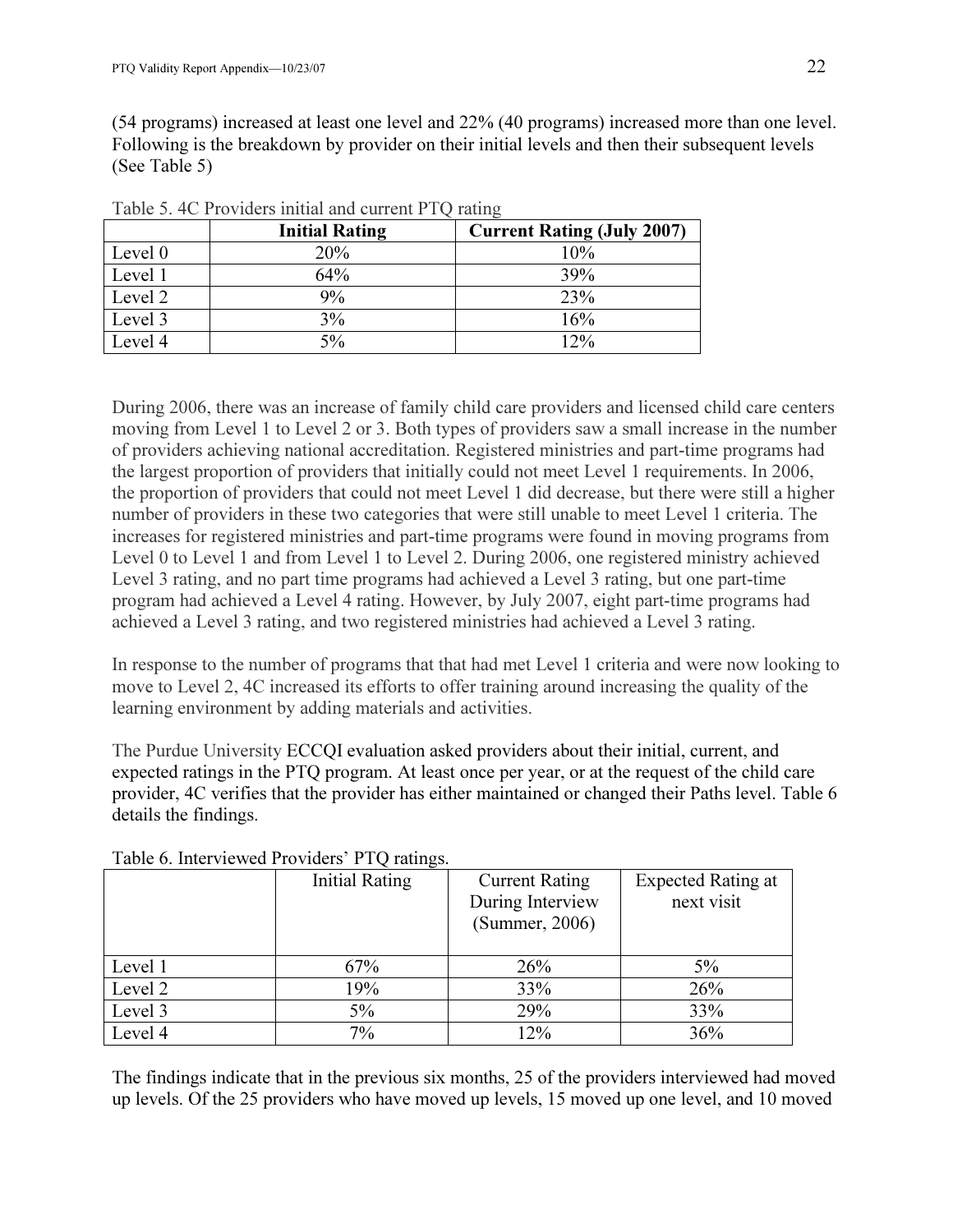up two levels. The remaining 16 providers maintained current levels from their initial to current rating. A majority of the providers had advanced above Level 1 within the past 6 months. At the time when providers enrolled in PTQ, 67% were at a Level 1, compared to 26% at the time the interviews were conducted. At the initial rating period, only 12% of providers were at Level 3 or 4, but at the time of the interviews, 41% had attained a Level 3 or higher.

Part of the Purdue University ECCQI evaluation focused on 25 providers who had advanced in PTQ levels. Providers were asked to describe the kinds of changes they had implemented since initially joining Paths to QUALITY. The two most common changes reported were classroom changes such as adding materials, room arrangements and curriculum changes, (66%) and program administrative changes such as parent contracts, documentation and lesson planning, introducing primary caregiving and continuity of care, writing strategic plans, instituting parent surveys and evaluations, joining professional organizations (49%), followed by staff development changes such as providing opportunities for more staff training hours (19%). The most frequently cited classroom changes made were implementing a curriculum and changing the room arrangements. The most common program administrative changes mentioned were instituting parent surveys.

#### Decreases in levels

Since the 4C of Southern Indiana, Inc. PTQ program is still in the early stages of implementation, data about decreases in levels is not available at the time of this report.

## Relationship between PTQ levels and child care quality

The Purdue University ECCQI evaluation also examined the relationship between PTQ levels and child care quality. Using valid and objective measures of quality [the Early Childhood Environment Rating Scale (ECERS-R), the Infant Toddler Environment Rating Scale (ITERS-R) and the Family Day Care Environmental Rating Scale (FDCRS], it was found that providers who had earned higher PTQ levels did in fact exhibit higher levels of assessed quality. This was especially true in the transitions from Level 0 to Level 1, and Level 1 to Level 2. While some providers at Level 3 had the highest quality levels, the average quality levels at Level 3 were comparable to for the Level 2 providers we observed. (See Table 7.)

Table 7. Average global (overall) quality for MAP providers at each Paths to QUALITY level.  $(n=47)$ 

| <b>Paths to QUALITY Level</b><br>(# of classrooms observed) | <b>Global (Overall)</b><br><b>Quality Score (1-7)</b> | Range of<br><b>Quality Scores</b> |
|-------------------------------------------------------------|-------------------------------------------------------|-----------------------------------|
| Level $0$ (3 classrooms)                                    | 3.19                                                  | 2.78-3.49                         |
| Level 1 (28 classrooms)                                     | 4.45                                                  | $3.41 - 5.26$                     |
| Level 2 (11 classrooms)                                     | 4.64                                                  | 3.69-5.48                         |
| Level 3 (5 classrooms)                                      | 4.35                                                  | 2.88-5.67                         |

\*Note: Level 0 represents only 1 center-based provider; the rest were family child care homes. Level 3 represents only 2 center-based providers

Level 4 providers do not participate in MAP, so quality data were not available.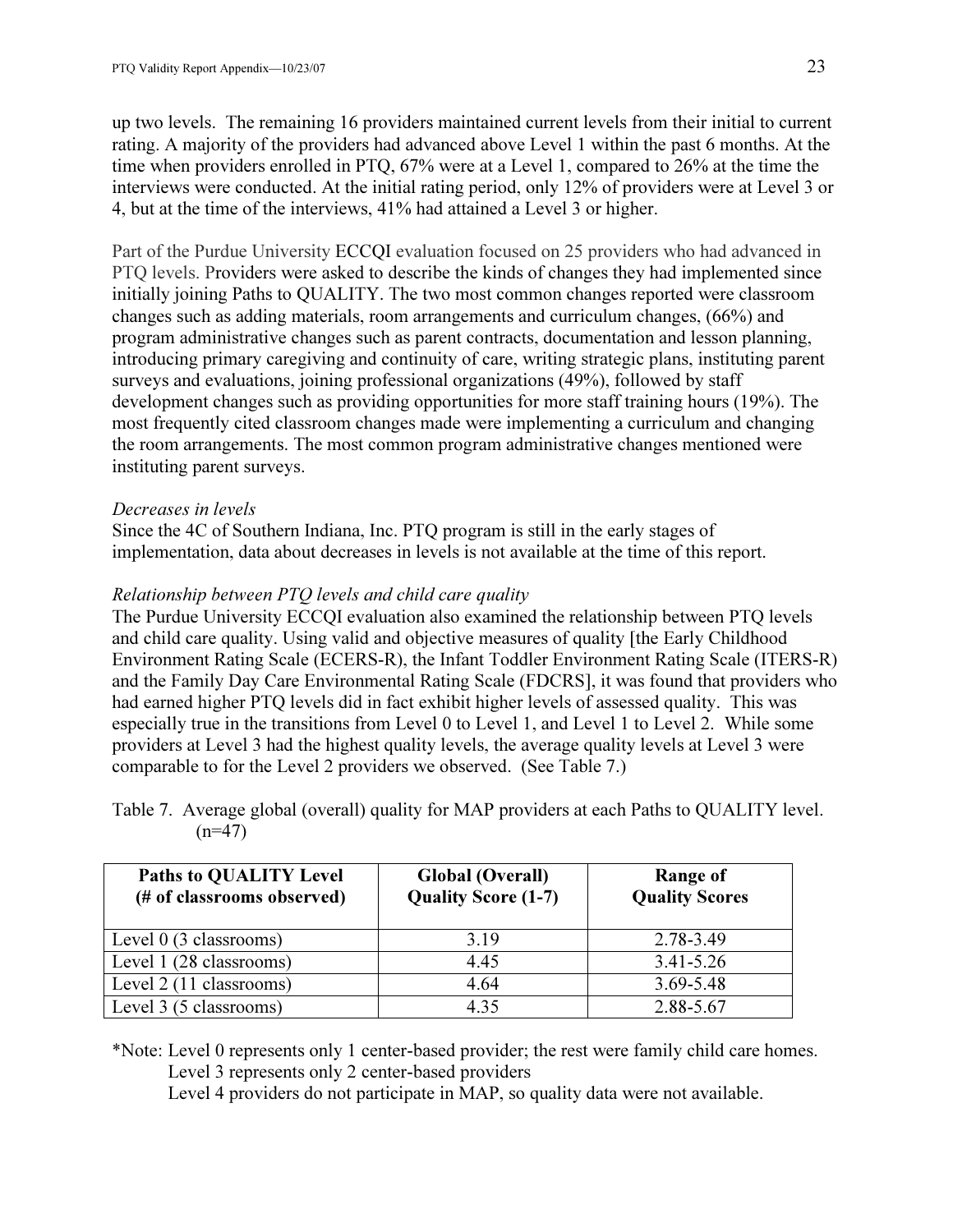Goal #2: Give parents tools to help determine the best quality program for their children Strategies similar to those used in Northeast Indiana (PTQ brochures, visibility at health, job, or diversity fairs, and information distributed through the 4C of Southern Indiana, Inc. Child Care Resource and Referral) were utilized to inform parents about PTQ. Data have not been collected to determine if parents have increased their expectations for child care.

#### Goal #3: Support and recognize providers for quality care

In August 2005, 4C of Southern Indiana, Inc. hosted its first Leadership Retreat for child care providers who were registered in Paths to QUALITY at the French Lick resort in French Lick, Indiana. The Leadership Retreat was in response to providers' request an opportunity to meet and reflect upon different issues facing child care providers. Providers had the opportunity to attend workshop sessions focused on 1) managing change; 2) your retirement goals (family child care home providers); 3) marketing you child care center (centers); and 4) leadership. At the conclusion of the retreat, 4C staff conducted a survey of participants that asked whether "this training provided me with the knowledge and skills necessary to begin the process of implementing change related to this topic." 57 participants completed this 4C survey. Overall, evaluations were very positive, with 91% to 100% strongly agreeing or agreeing that by attending the sessions they had obtained the skills and knowledge necessary begin to bring about change. 4C of Southern Indiana, Inc. has continued to offer the Leadership retreat annually.

A variety of other incentives were utilized to encourage child care providers to participate and work toward higher levels of quality. They included: free resource library cards and delivery of materials from the Child Care Resource and Referral, materials awarded to providers for each level advancements, scholarships for education and training opportunities, assistance becoming accredited, and recognition in a list of Paths To QUALITY participants in local newspapers.

#### Challenges of the PTQ program in Southwest Indiana

#### Recruitment challenges

One of the main challenges during the first year of implementation was adequately handing the large interest in the program. During the first year, there was a backlog of programs waiting for their initial site visit, and the initial visits were more time intensive than originally planned. One way in which staff at 4C handled this backlog was to cross-train staff members to register programs so that one person was not responsible for registering all programs.

Another challenge was related to the number of programs that were willing to join PTQ but were unable to meet Level 1 criteria. 4C staff remained committed to these programs and assisted them when possible in achieving a Level 1 status.

The number of providers enrolling in 2006 and 2007 has tapered off significantly. Part of the reason why numbers have decreased (although overall participation rates continue to increase) is due to the struggle of enrolling family child care home providers. Anecdotally, some family child care providers have used the PTQ system as a friendly competition between providers. However, these numbers reflect a more significant challenge in enrolling family child care providers. Because family child care providers are more likely to be transient than other types of providers, some of the difficulty in enrolling them may have to do with the nature of their business.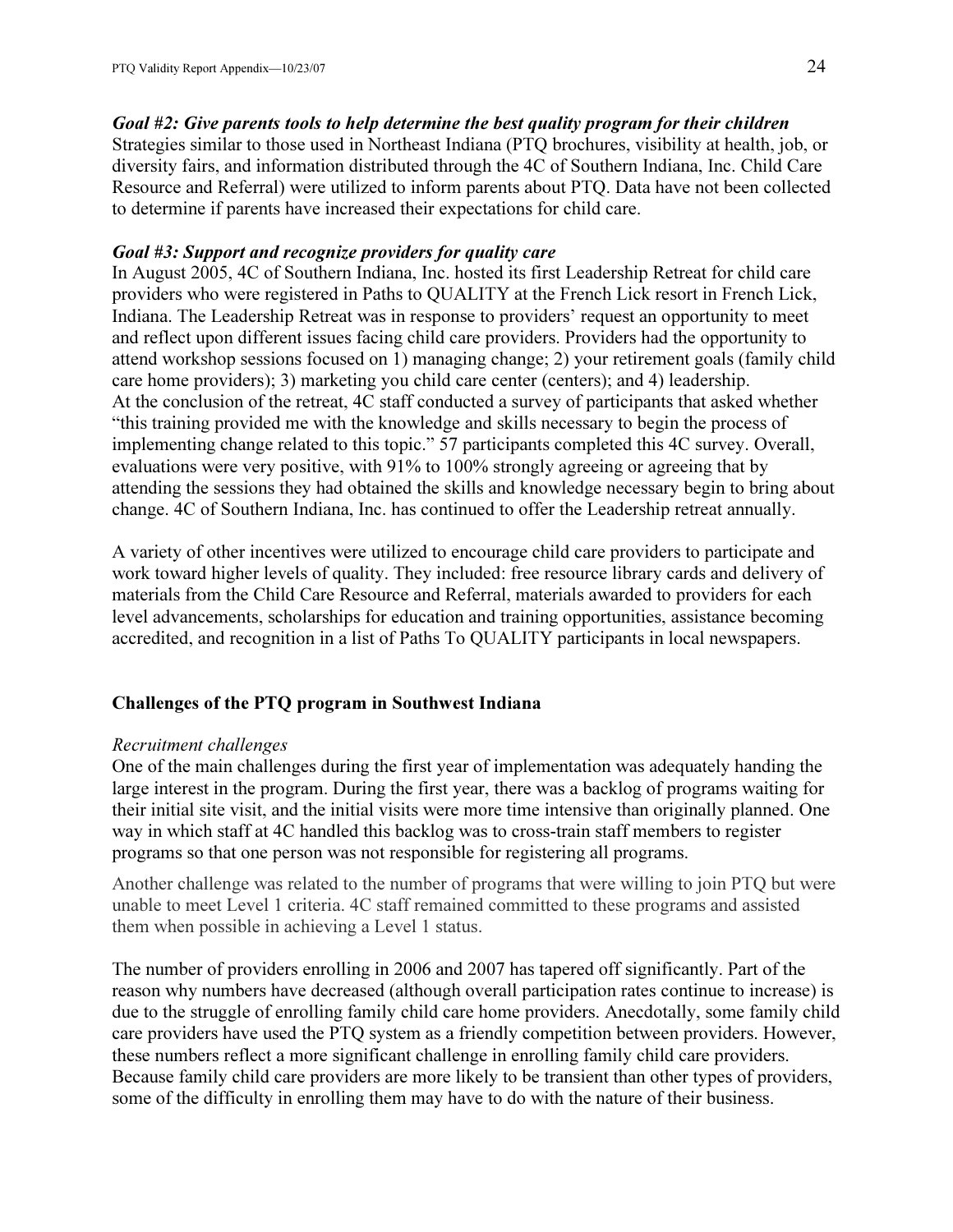#### Barriers of providers to enroll in program

Similar barriers existed for providers and programs in Northeast and Southwest Indiana to achieve Level 1 status. Barriers included: obtaining a physician's note of health for each staff, having a fenced-in play yard, implementing an orientation plan, and using positive discipline.

### Barriers of providers to advance levels

The Purdue University ECCQI evaluation also examined barriers to advancing to the next level. Providers indicated in the qualitative interviews that there were few barriers in advancing from Level 1 to Level 2. However, there were barriers when advancing to Level 2 to Level 3, and then from Level 3 to Level 4. Barriers for advancement to Level 2 (learning environment) included: implementing classroom changes such as adding materials and room arrangements. Barriers for advancement to Level 3 (planned curriculum) included: implementing or adopting a curriculum and lesson planning and implementing administrative changes, such as developing parent contracts, writing strategic plans, instituting parent surveys and evaluations, and joining professional organizations. One barrier that transcended all levels was the need to provide opportunities for more staff training hours.

For those providers who had already achieved a Level 4, an additional question was asked to ascertain any challenges in maintaining that level. Of the providers that had already achieved Level 4, all mentioned that maintaining the annual 20 hours needed for staff training hours was the biggest challenge.

The most frequent obstacle in participating in PTQ providers mentioned was instituting program administrative changes (37%), such as making time for documentation and instituting parent surveys, followed by classroom changes (26%). Money was listed as an obstacle for 16% of the providers. However, 16% felt that there were not any obstacles to moving up to the next level.

In order to move up levels, child care providers need assistance, whether it is technical assistance, funding for developmentally appropriate materials, or access to additional training for the staff. A majority of providers – 93% -- indicated that they had received some sort of support from 4C to either progress within the PTQ system or to maintain their current level. Assistance came in the form of informal support through periodic phone calls, and more formal support and training through the mentoring program. Providers also mentioned they received financial incentives from 4C for moving up to the next level, materials from the Resource Library, or they had participated in 4C training. Only a small percentage – 7% -- reported they had not received any assistance from 4C in either maintaining or progressing to the next level.

Over one-quarter (27%) indicated they had received support from other organizations, such as the Indiana Child Care Fund, private foundations, Indiana Association for the Education of Young Children (IAEYC), or the Indiana Child Care Health Consultation Program. Nearly threequarters (73%) indicated that they had not received any additional outside support.

Attrition Challenges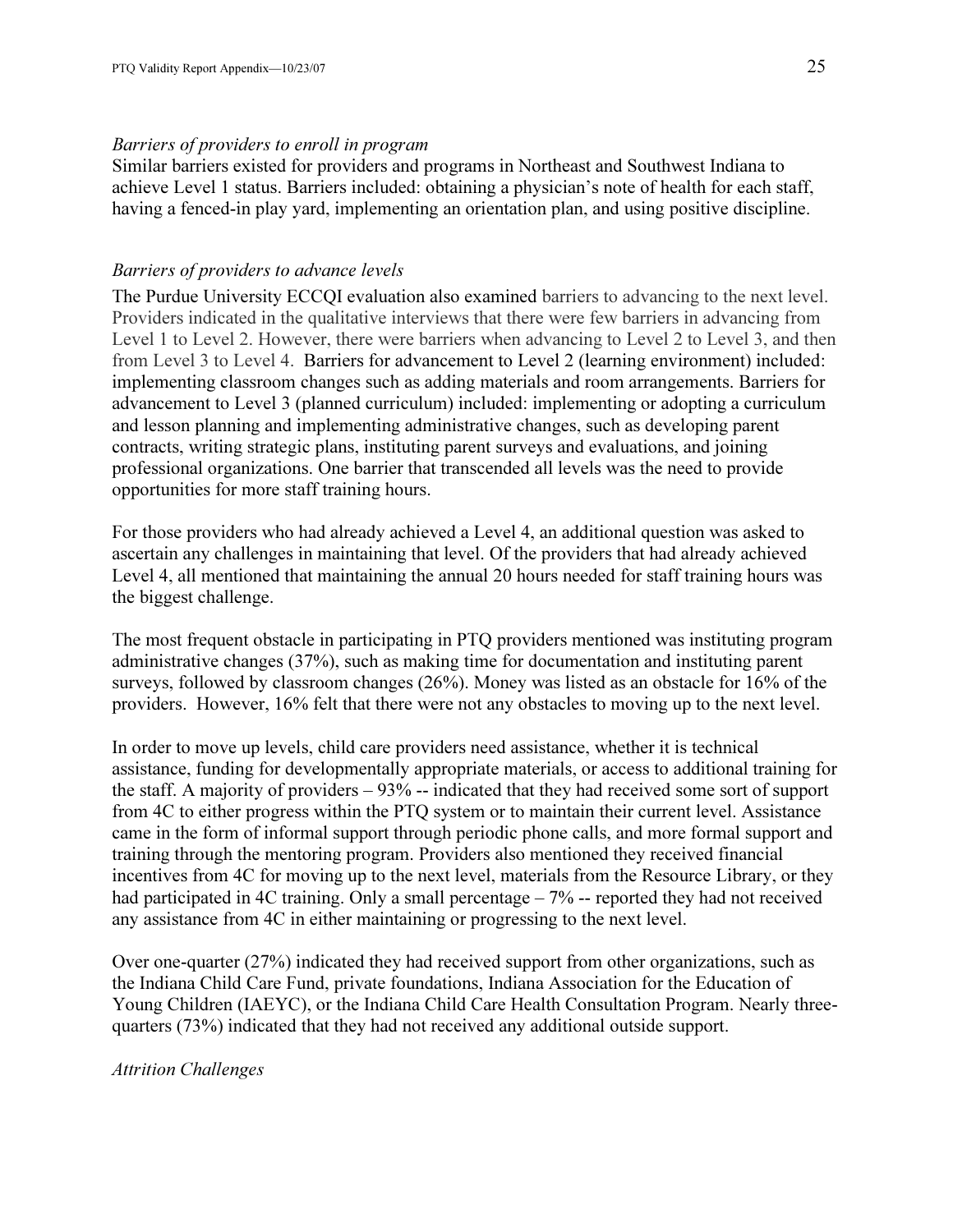Since 2005, 31 programs that were originally registered on PTQ have decided to no longer participate. The main reason for dropping out of the program was due to the facility closing, having licensure revoked, or lack of interesting in continuing with the program. Of the 31 programs that dropped out, 25 were family child care home providers, four were part-time programs, 1 each were a licensed center and registered ministry.

#### What are the lessons learned?

Because many providers enter Paths to QUALITY at Level 1 and then progress relatively quickly to Levels 2 and 3, it is important that 4C training and support focus on nurturing environments for children, curriculum, staff and parents policies, planning, and program evaluation, which are Level 2 and Level 3 criteria. However, there was evidence that some providers may also need consistent support to maintain the Level 1 health and safety standards, so 4C should continue to be vigilant about these issues, even when training with Level 2 or higher providers. Also, 4C should continue to develop ways to support providers to achieve and maintain Level 4- national accreditation.

### Conclusions about the effectiveness of PTQ in Southwest Indiana

Information from the Purdue University ECCQI study and from 4C of Southern Indiana, Inc. indicates that the PTQ system has been successful and accepted by area programs and providers. The levels seem attainable, and most providers had already progressed to a higher level in the short time the program has been implemented. While all the interviewed providers indicated they needed to make changes to move up to the next level, they seemed to be changes that were manageable with support from 4C and other training/technical assistance organizations. Because many providers enter Paths to QUALITY at Level 1 and then progress relatively quickly to Levels 2 and 3, it is important that training and support focus on nurturing environments for children, curriculum, staff and parents policies, planning, and program evaluation, which are Level 2 and Level 3 criteria. However, there was evidence that some providers may also need consistent support to maintain the Level 1 health and safety standards, so it is important to continue to be vigilant about these issues, even when training with Level 2 or higher providers.

Overall child care quality increased as providers attain higher levels in Paths to QUALITY, especially Level 1 and Level 2. It is not clear from these data that overall quality increases between Levels 2 and 3, so more study is needed. Also no quality data were available for Level 4 programs, so they should be included in future studies. It may be that the largest increases in overall quality will be found first in step from Level 1 to Level 2, and then later, when the provider reaches the highest, national accreditation level (4).

In terms of where interviewed providers turned for support to enhance quality, 4C was the most frequent source of support. However 25% of those interviewed received training or support from other organizations. If Paths to QUALITY continues to be successful in attracting broad participation, it will be important for organizations that offer support and training to child care providers to coordinate their efforts. Paths to QUALITY can become a primary vehicle for motivating child care providers to seek further education and to improve the quality of their services to children and families. If quality early care and education is a value held by the larger